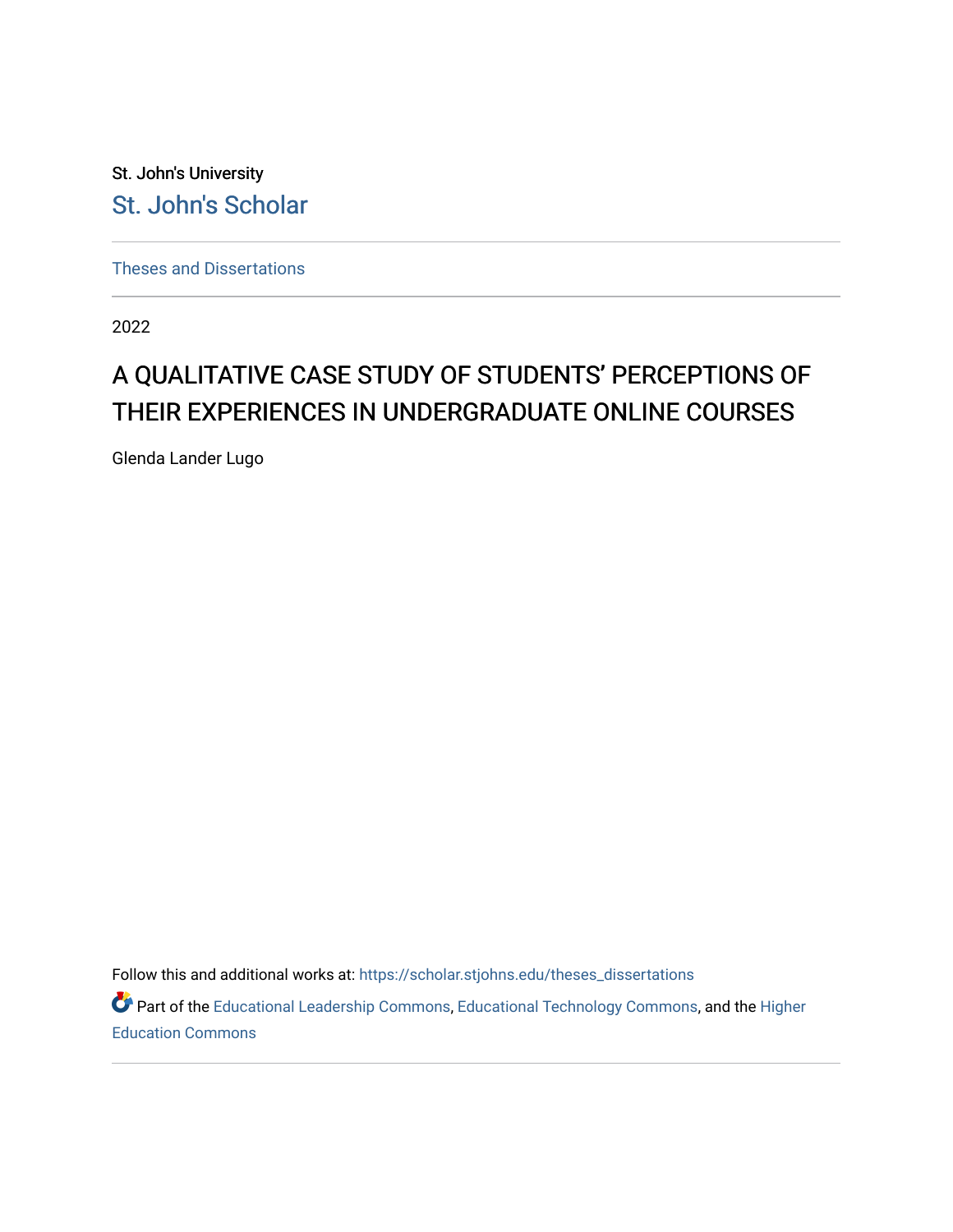# A QUALITATIVE CASE STUDY OF STUDENTS' PERCEPTIONS OF THEIR EXPERIENCES IN UNDERGRADUATE ONLINE COURSES

A dissertation submitted in partial fulfillment of the requirements for the degree of

DOCTOR OF EDUCATION

to the faculty of the

# DEPARTMENT OF ADMINISTRATIVE AND INSTRUCTIONAL LEADERSHIP

of

# THE SCHOOL OF EDUCATION

at

ST. JOHN'S UNIVERSITY

## New York

## by

## Glenda Lander Lugo

 $\mathcal{L}_\mathcal{L}$  , and the contribution of the contribution of  $\mathcal{L}_\mathcal{L}$ 

Date Submitted: 2/24/2022 Date Approved: 5/17/2022

Glenda Lander Lugo Ceceilia Parnther, Ph.D.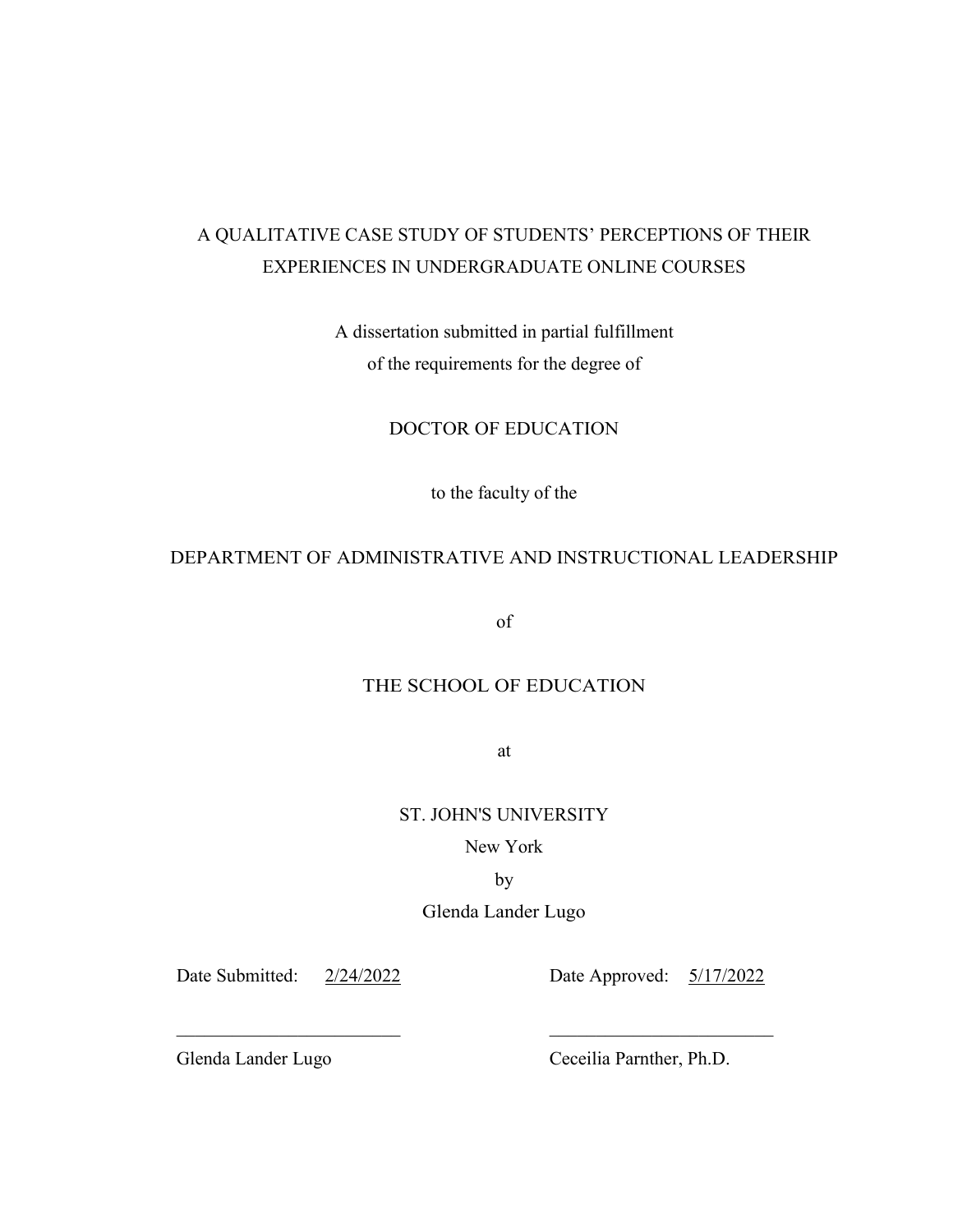**© Copyright by Glenda Lander Lugo 2022**

**All Rights Reserved**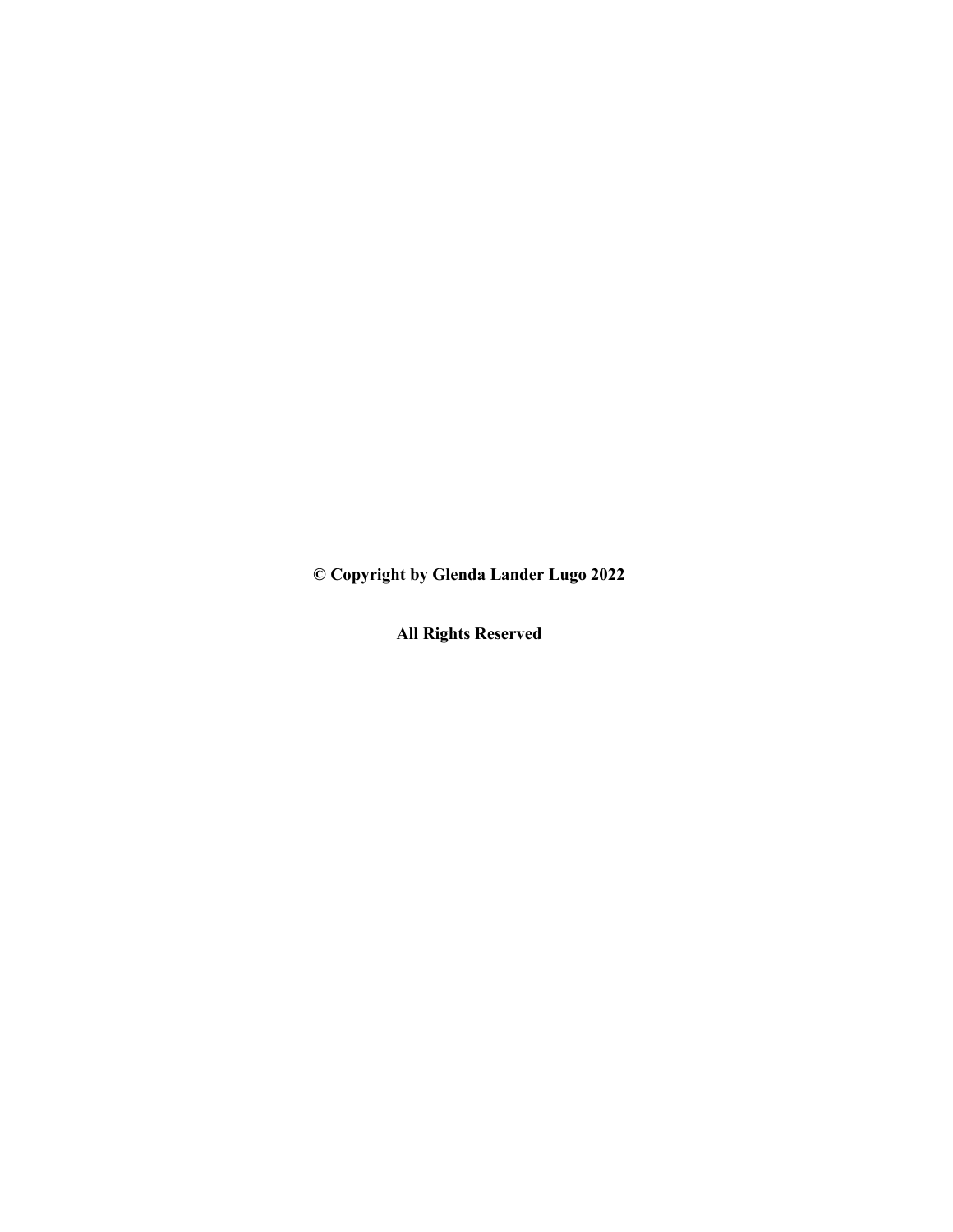#### **ABSTRACT**

# A QUALITATIVE CASE STUDY OF STUDENTS' PERCEPTIONS OF THEIR EXPERIENCES IN UNDERGRADUATE ONLINE COURSES Glenda Lander Lugo

The advancement of instructional technology has significantly influenced course delivery in higher education institutions and online learning has increased considerably as an instructional course delivery method. In addition, the changing student demographics and increasing cost of education have spurred the growth of online learning and have demonstrated the inevitability of online learning as an alternative to in-class instruction. Further, the ad-hoc implementation of online learning in higher education due to the COVID-19 pandemic has validated the use of online environments as a viable educational platform but has also amplified the challenges associated with providing an optimal online education experience for students.

The application of traditional education theories to online learning is still evolving and the research on online course effectiveness has focused primarily on student outcomes. The objective of this qualitative case study was to capture students' perceptions of their experiences and the processes that facilitated the outcomes or the quality of student learning. This study sought to inform the practice of developing engaging, instructional course design focused on student success and learning. The research will add to the body of literature regarding students' perceptions and experiences in online courses.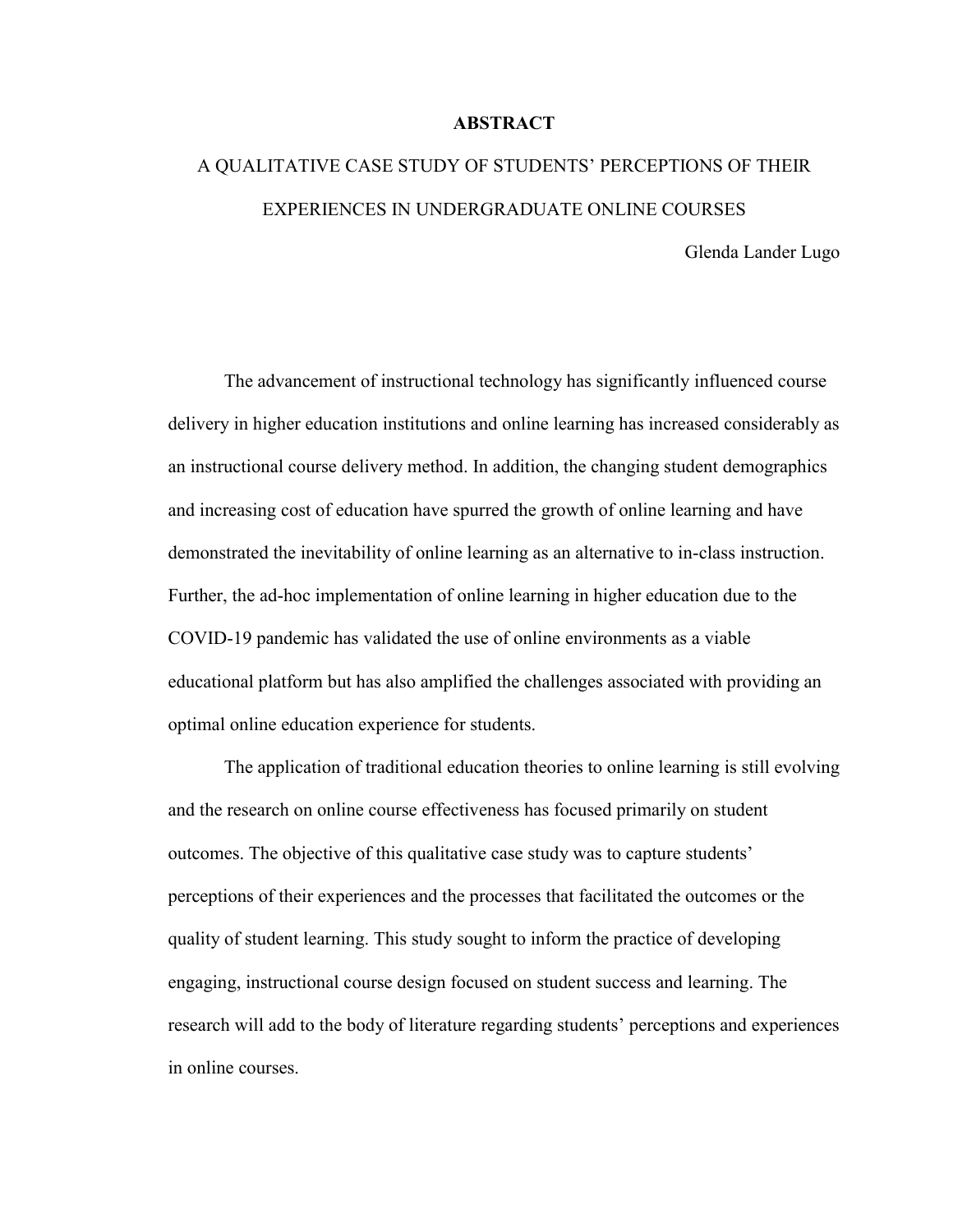#### **DEDICATION**

<span id="page-4-0"></span>I dedicate this work to my family. A special dedication to my mom, Roma Lander, your intelligence, compassion and patience are important for any academic discipline but were inspiring for me on this journey. To my husband, Anthony and my children, Aria and Gabriella, you inspire and encourage me. To my mother-in-law and father-in-law, Olga and Antonio Lugo, thank you for taking care of my kids during the formative years of their lives. To my sisters, brothers, sisters-in-law, brothers-in-law, nieces, nephews and my extended family and friends, thank you for your love and support. I have been blessed with the best family!

This is in loving memory of my father, Raphael Lander. Persistence, one of the qualities we have in common, was really an asset during this process.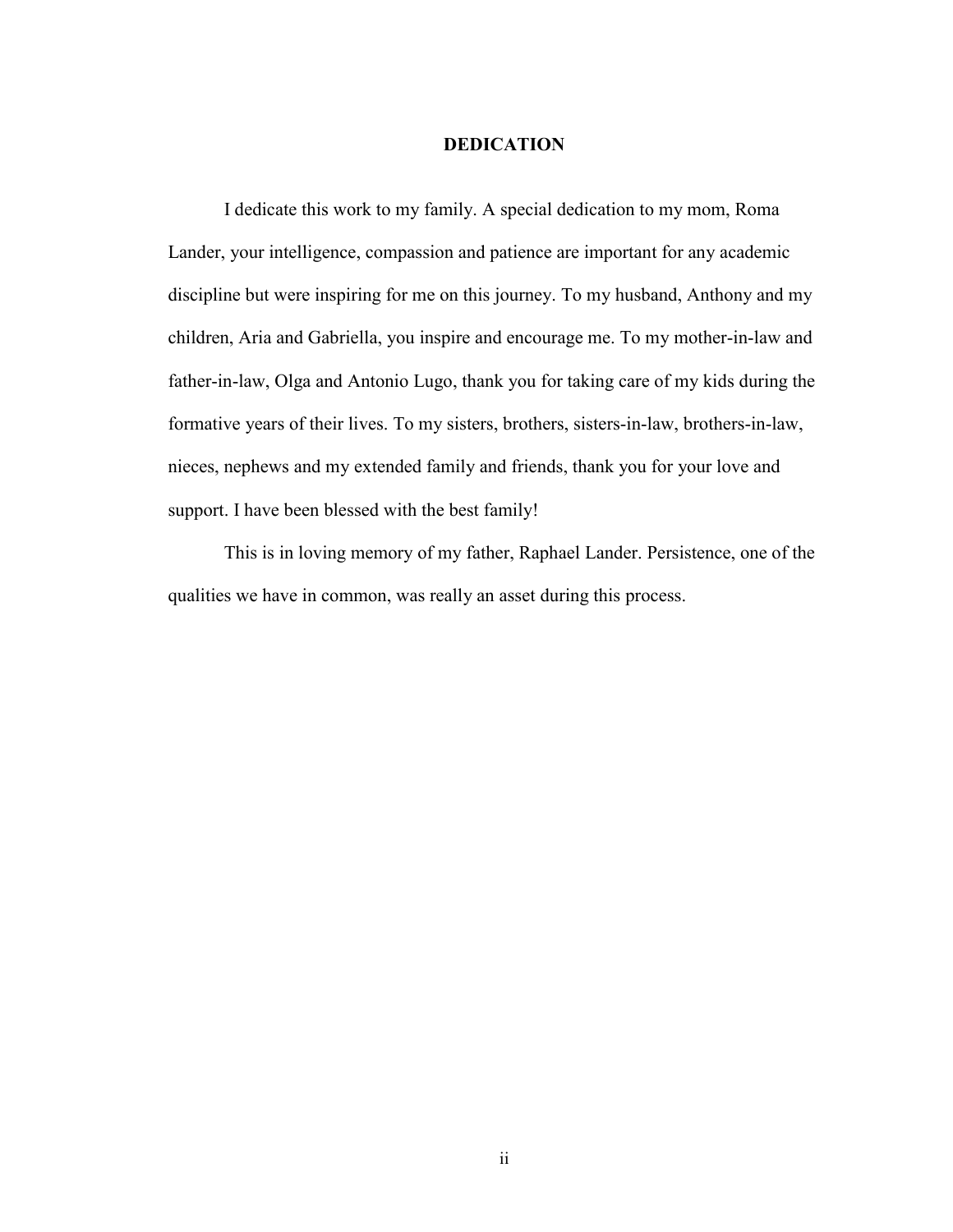#### **ACKNOWLEDGEMENTS**

<span id="page-5-0"></span>I acknowledge my parents for their discipline and guidance. To my husband, my children, my family and my in-laws, thank you for your love and support.

To my mentor, Dr. Ceceilia Parnther, I cannot express my gratitude to you for your knowledge, support and guidance throughout this process. Your dedication to your mentees and students is truly exemplary and unparalleled.

To my committee faculty members, Dr. Birringer-Haig and Dr. Annunziato. You were just as amazing in the process as you were as professors. Thank you for the expertise and insight you provided in support of this study. A special thanks to the chair and faculty member who allowed me to use the students in my study. Thank you for your support of my study. To Dr. DiMartino, I appreciate your guidance as an advanced qualitative research professor. I was positive that I would design a quantitative research study but the qualitative courses in the program highlighted the merits of qualitative research. Dr. Cozza and Ms. Rosaria Cimino, thanks for the advisement support. To all the Ed.D. candidates that I encountered on my academic journey, especially my unofficial cohort members, Kim, Bette and Linda, and my Saturday writing seminar colleagues, thanks for running the race and keeping the faith. Thanks to my friend, Jerline, for the late night dinners!

Finally, thank you God, for your blessings and guidance!

iii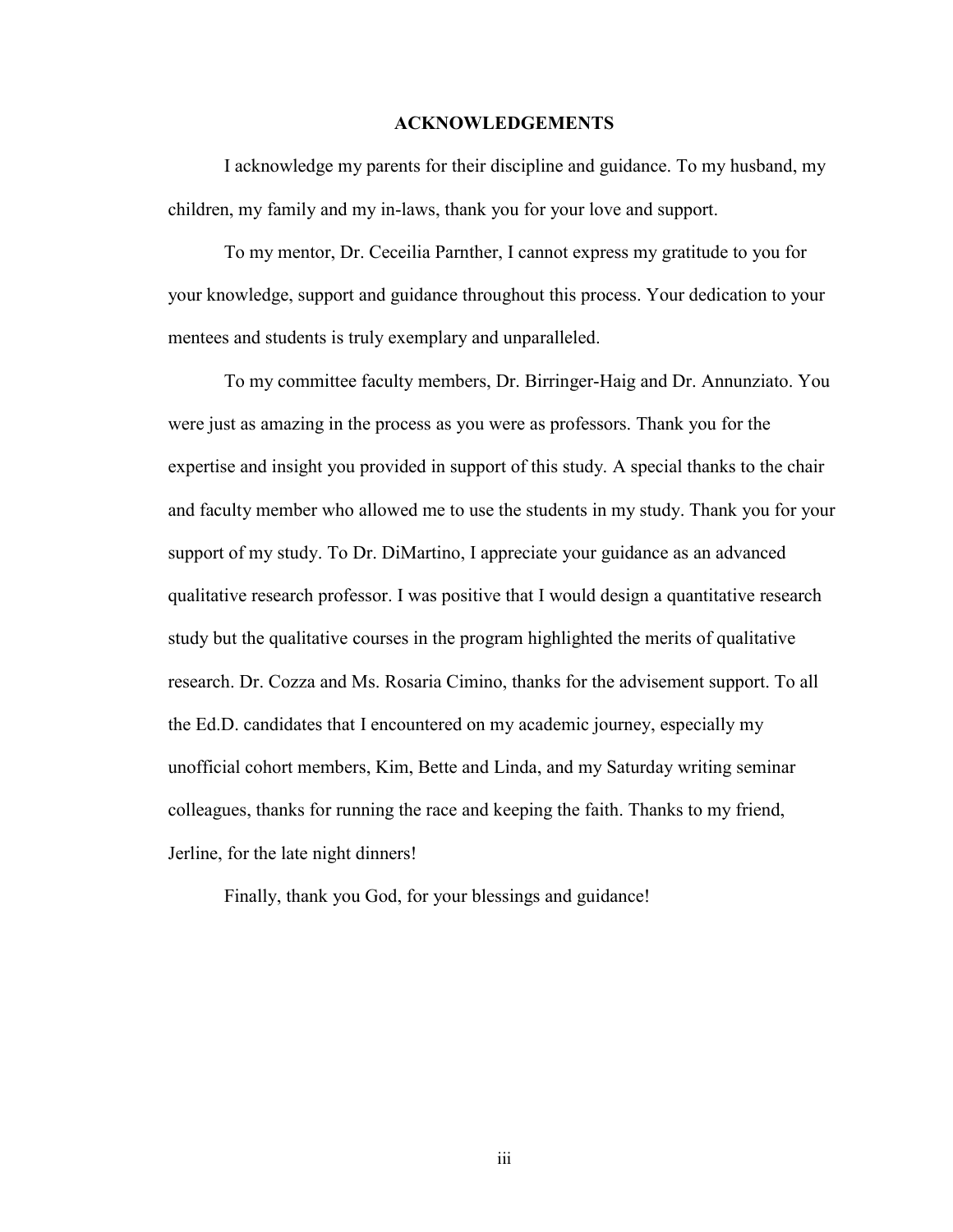| Connection with Social Justice and/or Vincentian Mission in Education |
|-----------------------------------------------------------------------|
|                                                                       |
|                                                                       |
|                                                                       |
|                                                                       |
|                                                                       |
|                                                                       |
|                                                                       |
|                                                                       |
|                                                                       |
|                                                                       |
|                                                                       |
|                                                                       |
|                                                                       |
|                                                                       |
|                                                                       |
|                                                                       |
|                                                                       |
|                                                                       |
|                                                                       |
|                                                                       |
|                                                                       |
|                                                                       |

# TABLE OF CONTENTS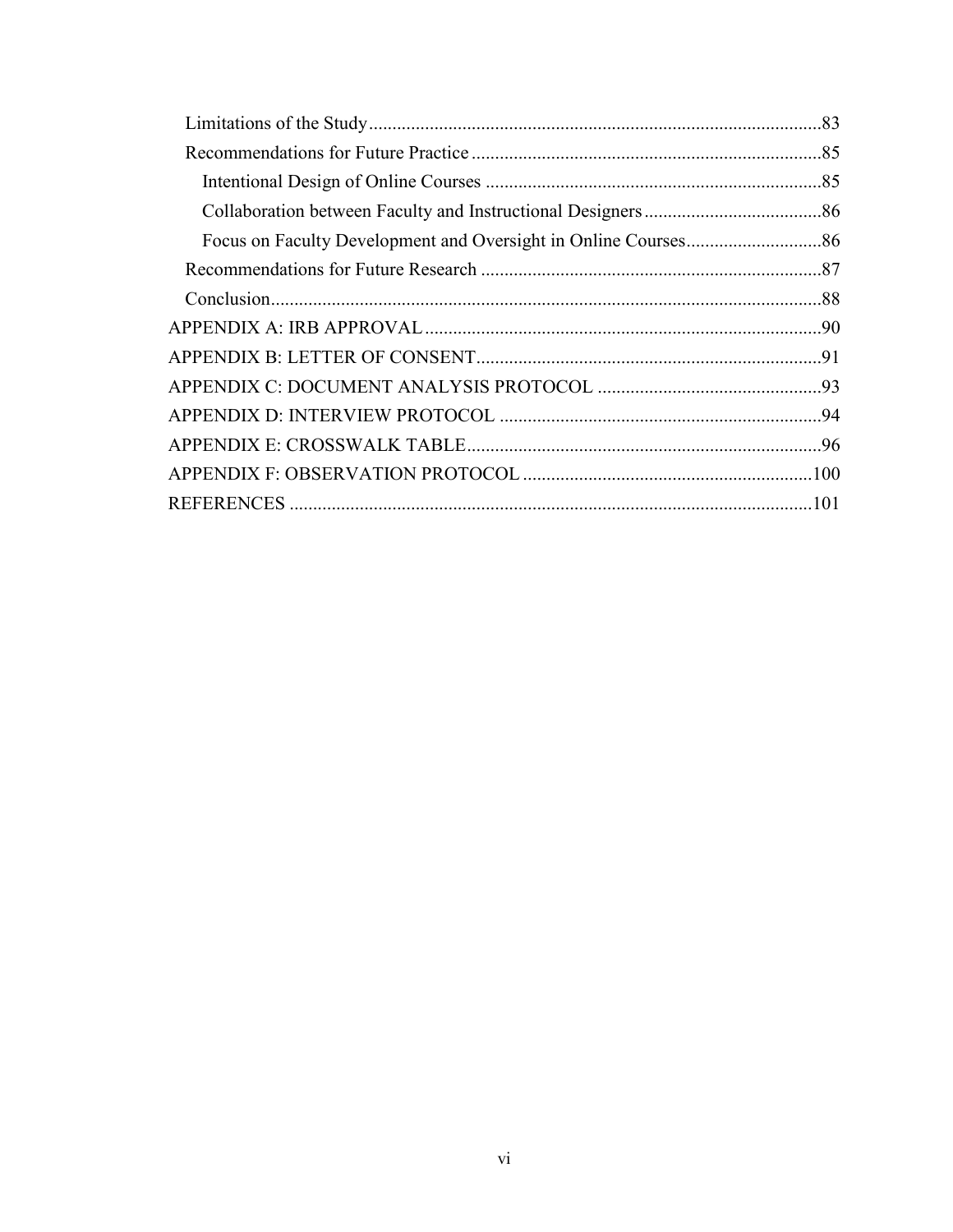# **LIST OF TABLES**

<span id="page-9-0"></span>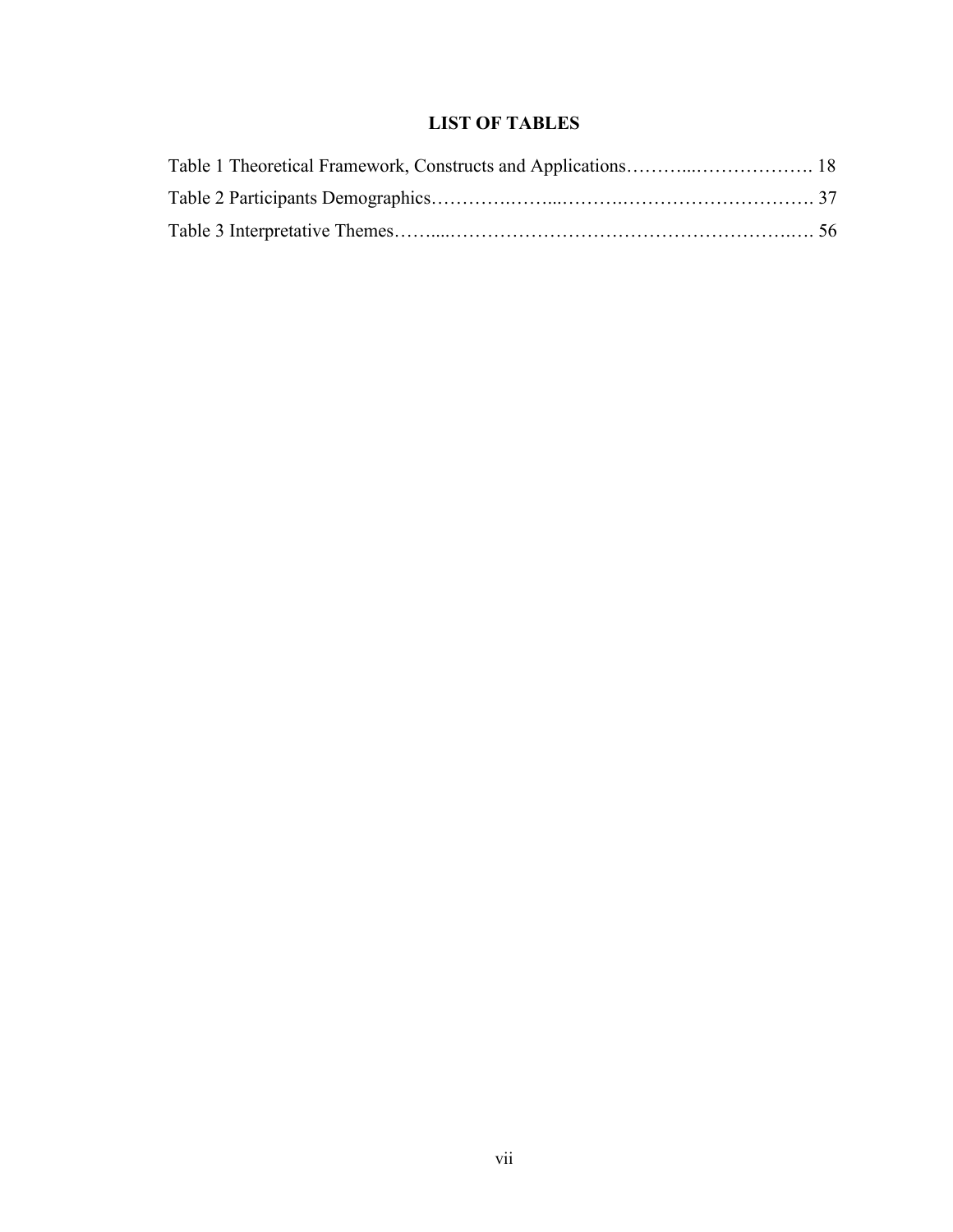# **LIST OF FIGURES**

<span id="page-10-0"></span>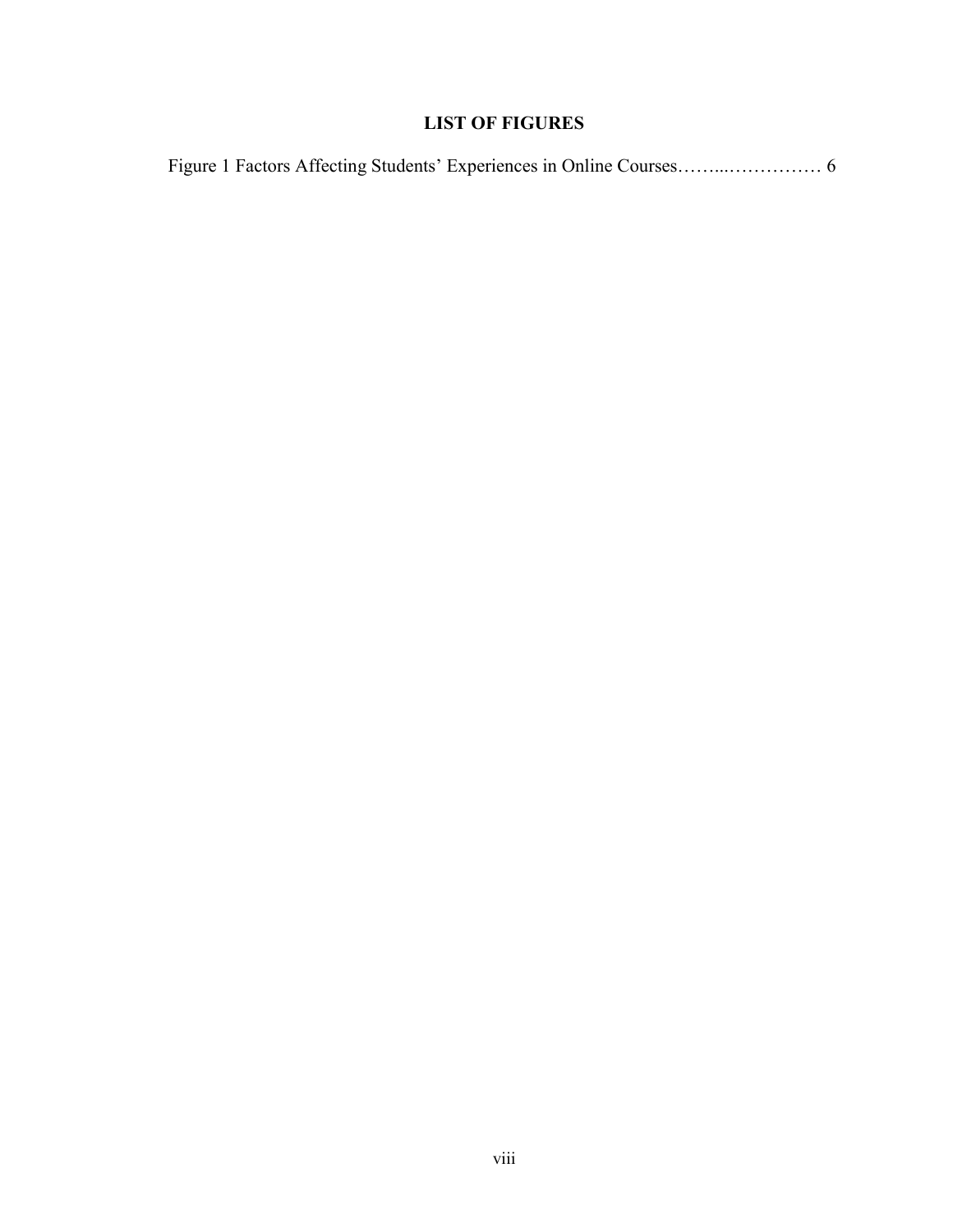#### **CHAPTER 1**

#### <span id="page-11-1"></span><span id="page-11-0"></span>**Introduction**

The terms online education, online learning and distance education have been used interchangeably in online education. The U.S. Department of Education (USDOE), National Center for Education Statistics (NCES), Integrated Postsecondary Education Data System (IPEDS) defines online learning as education delivered to students, separated from the instructors, using one or more technologies (NCES, 2020). Research statistics indicate that online learning has significantly increased as an instructional delivery method in higher education and has increased access to higher education by providing students an opportunity to take classes on their optimal schedule.

A review of a survey of over 1,000 higher education institutions verified that both online and blended course offerings have increased in higher education institutions. The survey data also showed that an increasing number of higher education leaders indicated that online course offerings were integral to their institution's long-term strategy and that online learning outcomes are comparable or superior to outcomes for the traditional inclass instruction (Allen et al., 2007). More recently, an annual report by the Babson Survey Research Group on the state of online learning in higher education in the United States, found that enrollment in online education had increased significantly. The annual report, co-sponsored by the Online Learning Consortium, a collaborative community focused on the advancement of quality online education, revealed that enrollment in online courses had steadily increased over the past 14 years and as of Fall 2016, 31.6% of students were enrolled in at least one online education course (Seaman et al., 2018). Further, data from the NCES showed that, in Fall 2018, 79% of higher education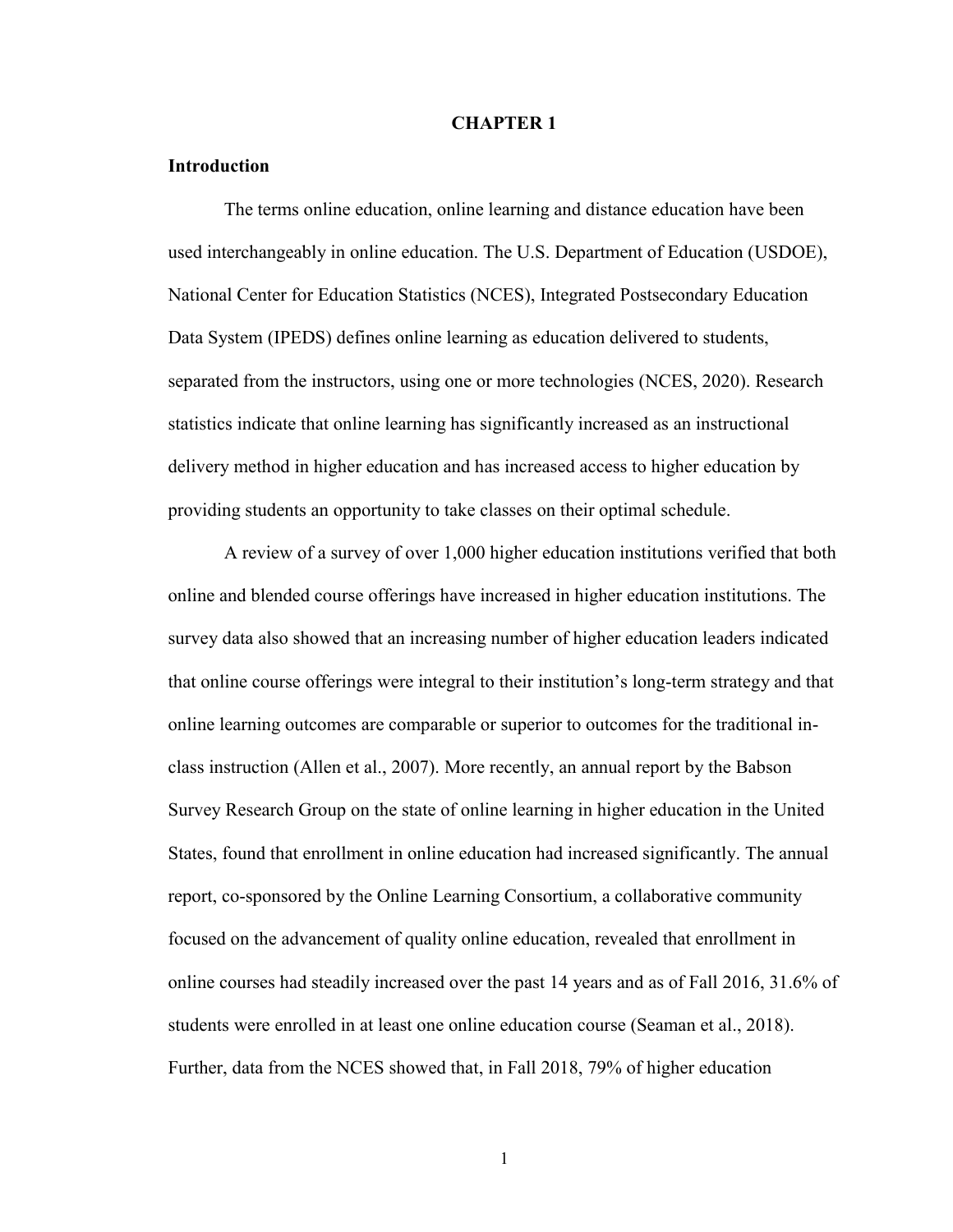institutions offered either individual online courses or online degree programs and 35% of the total Fall 2018 student population were enrolled in at least one online course (National Center for Education Statistics, 2020). These statistics demonstrate that the use of online learning as an alternate learning modality has increased over the last three decades. Further, the changing education climate, compounded by the coronavirus pandemic in spring 2020, has demonstrated the inevitability of online learning in higher education.

However, there are diverging views about the quality of online courses. Opponents of online education have questioned whether online environments provide as comparable an interaction as the traditional classroom setting, are wary of the qualifications of instructors who teach online courses and have asserted that online programs are not included in the formal faculty structures that have traditionally provided oversight for instructional course quality (Yang & Cornelius, 2004). Similarly, in a working paper to review whether online education can be leveraged to increase the progression and academic success of underprepared and disadvantaged students, Jaggars (2011) established that online courses do not necessarily lower the cost barriers but that the technological infrastructure required for online learning posed a significant barrier. Conversely, advocates of online learning have suggested that online education can build problem solving, critical-thinking, cognitive and collaboration skills through the integration of instructional course design and the use of technology in pedagogy (Ascough, 2002). Proponents also assert that online education can augment program offerings and improve technology skills of students (Yang & Cornelius, 2004).

These diverging views on the quality of online learning indicate that, although the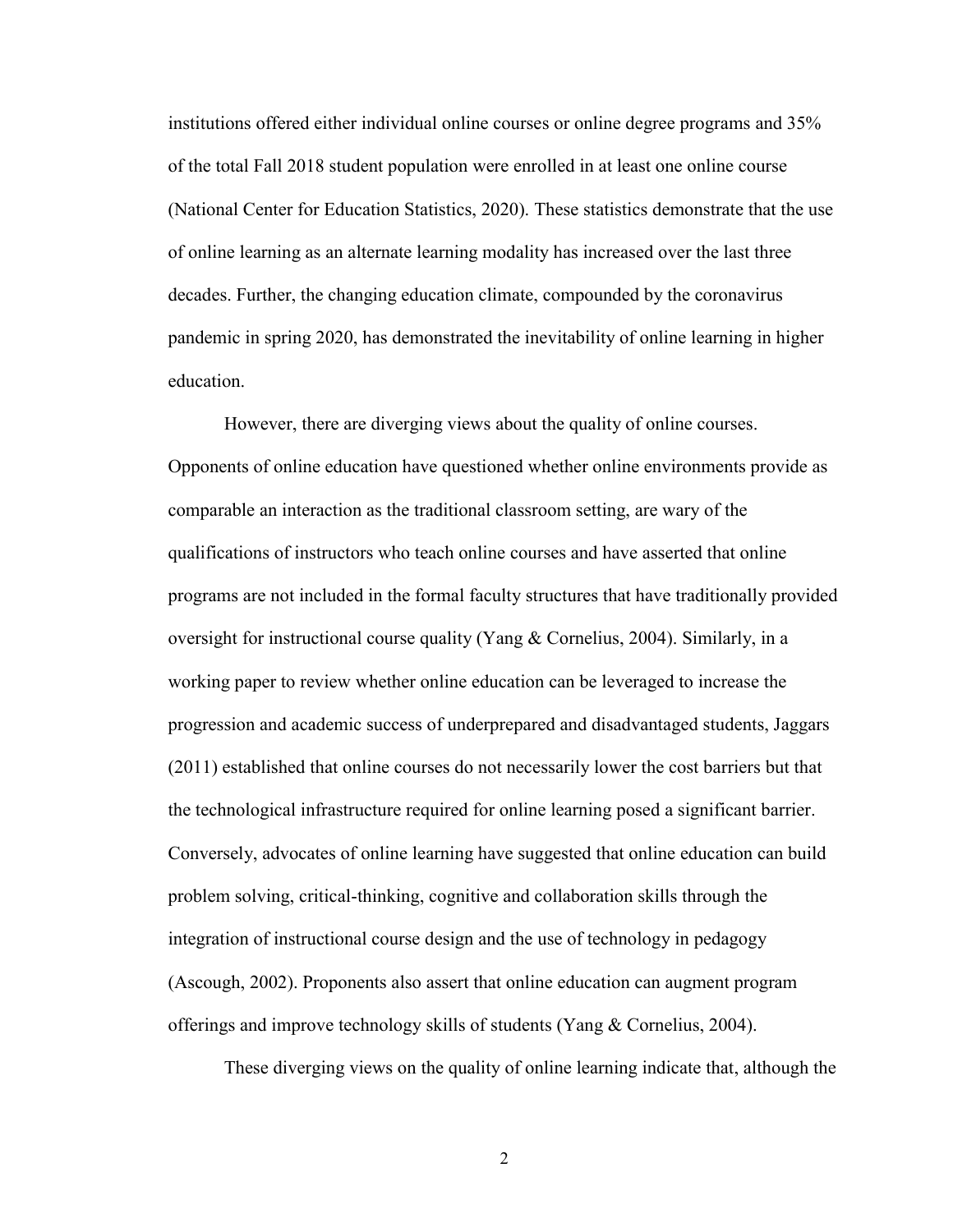potential of online education as an alternative learning modality for improving access to education is widely established, further research on students' perceptions of online courses is necessary. The research of online learning has focused primarily on comparisons with the traditional face-to-face course format and the existing research literature has mainly highlighted quantitative studies that examine student outcomes in online courses. However, factors that create the optimal conditions for learning, as perceived by students, should be considered and need further research because studies that emphasize technical aspects, compare online learning to the traditional learning format or focus on quantitative outcomes can obscure the effective evaluation of online education. Understanding students' perspectives of these factors is necessary to have a holistic approach of the dynamics of online education.

#### <span id="page-13-0"></span>**Purpose of Study**

The purpose this study was to explore the experiences of students enrolled in online courses at the professional studies college of a private, urban university in the Northeast United States. There is an inherent benefit of hearing from students' experiences, particularly since universities are increasingly providing additional online course offerings, and so research on online education cannot rely solely on quantitative data or data based on faculty experiences. Students' voices are important to understanding their academic experiences and this dialogue can enhance the design of an online environment that promotes ownership of learning. To address this, the researcher chose a qualitative descriptive case study research methodology, using a sample of students enrolled in an asynchronous online, introductory computer science course to understand their perceptions of their online courses and the factors that shape their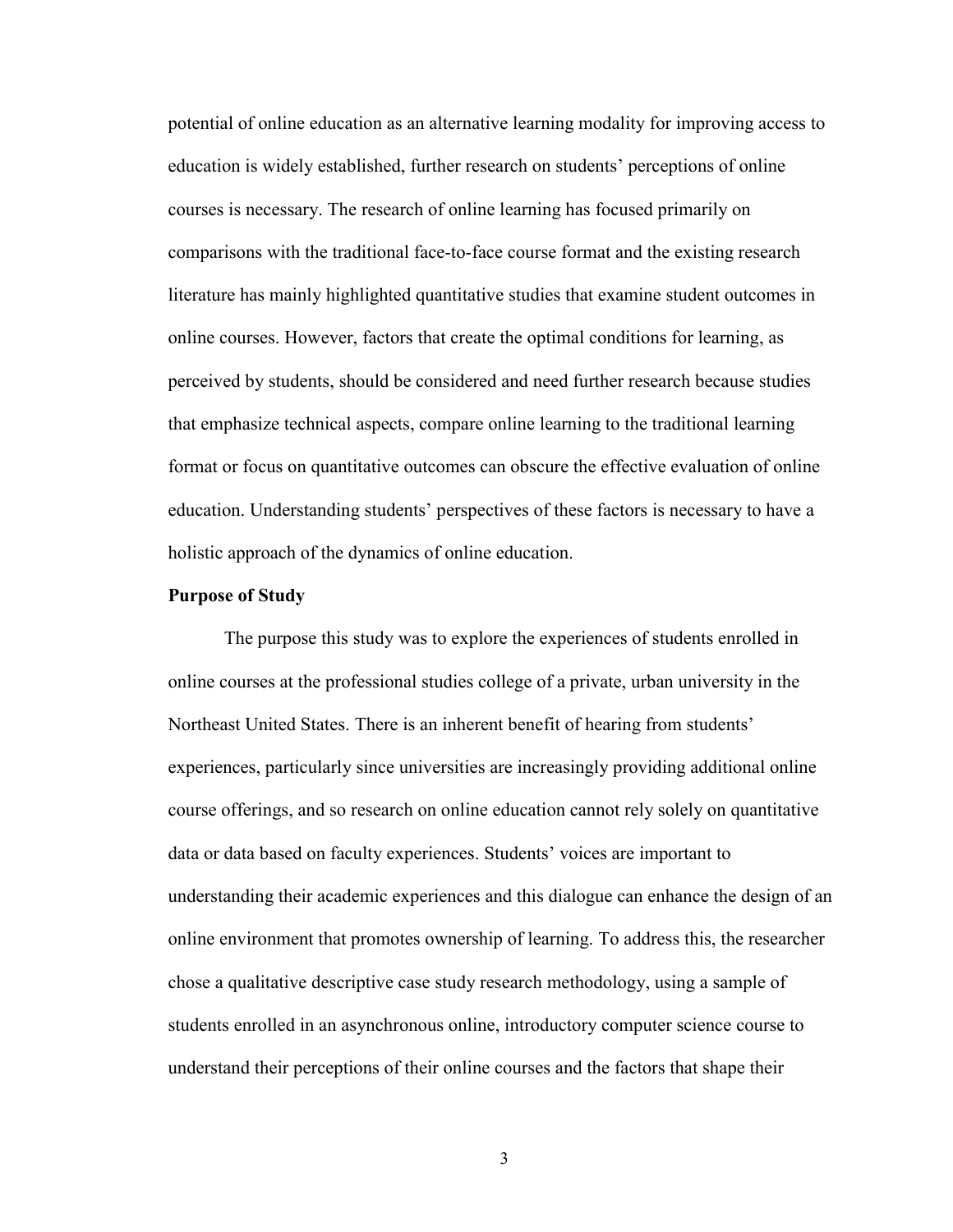experiences. The research sought to understand students' experiences in online courses, to inform the practice of online course development and to provide additional data, to faculty and instructional course designers, about the factors that contribute to students' experiences.

#### <span id="page-14-0"></span>**Theoretical Framework**

The study was guided by the constructivist theoretical framework. Constructivism learning theory suggests that learning is an active process and that students have ownership of their learning and assessment. Within the constructivist model, the learner is at the center of learning and is not merely a passive participant. As a learner-centered approach, one of the goals of constructivism is to create a meaningful, communicative and collaborative environment, all important characteristics of an online learning environment.

In online environments, students are able to engage with the instructor, other students and the course in a more purposeful way and the roles of the student, instructor and technology in the online learning environment are guided by the principles of constructivist learning theory. With online peer interactions, students are exposed to multiple perspectives, which allow for deeper construction of knowledge (Schrader, 2015). Specifically, online discussion and interaction in an asynchronous online environment can facilitate the constructivist approach to knowledge creation. The constructivist instructor in an online environment focuses on the learning process in ways that allow for deeper thinking in the construction of knowledge and so the primary responsibility of the instructor in a constructivist, learning environment is to create a collaborative, problem-solving environment where students become active participants in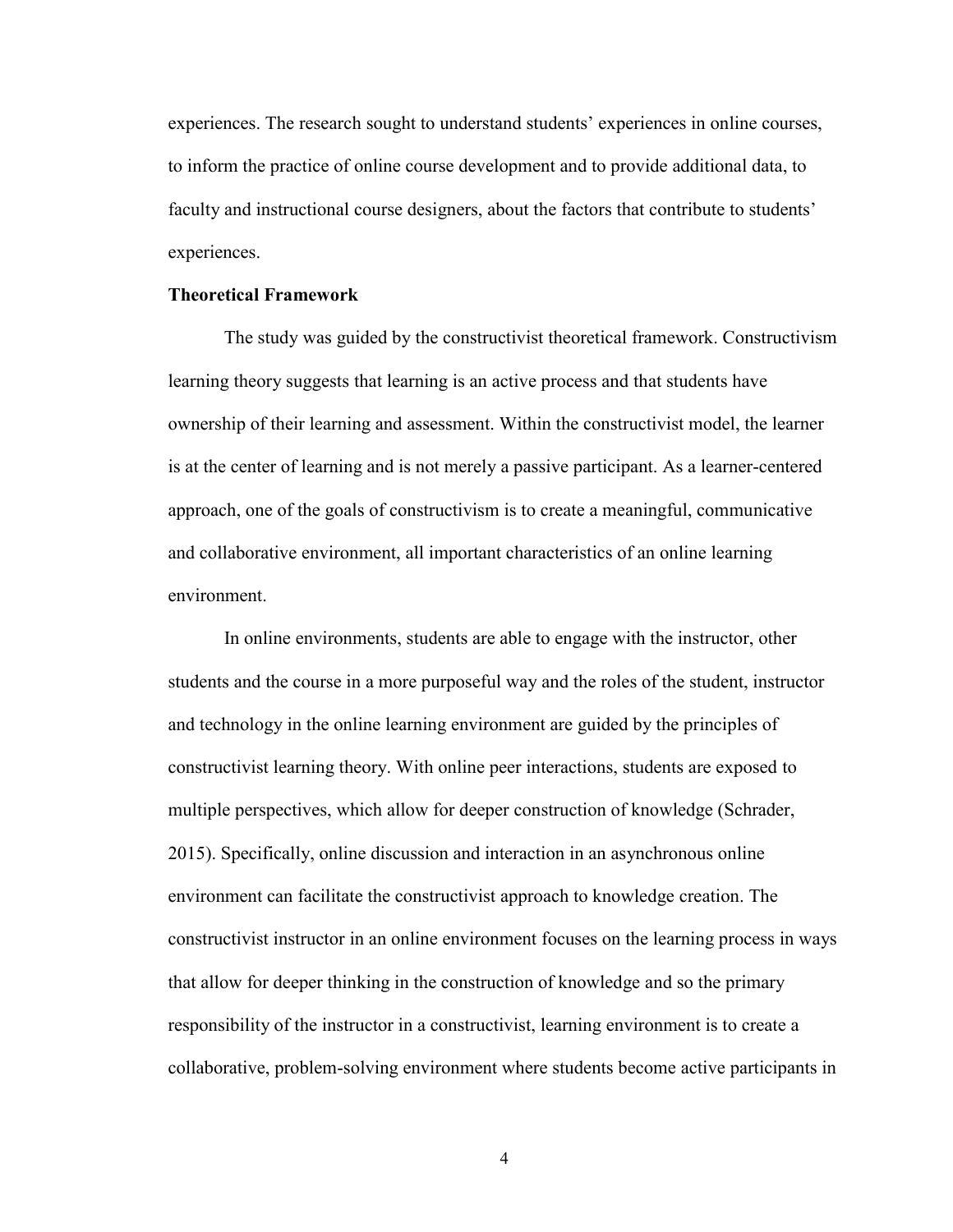their own learning (Gold, 2001). Further, technology, used in online learning environments, extends classroom boundaries, creates new learning communities and accesses diverse collaborators in the learning process (Schrader, 2015).

However, although constructivism is widely discussed in the context of the standard learning process, the framework is underexplored in the context of online learning (Schrader, 2015). Prior research on the constructivist framework has demonstrated the need for extending the research on constructivism to online learning where students create knowledge in the absence of physical co-presence. This study fitted with the prior research on constructivism in exploring how learners learn but also sought to understand, in the context of the constructivist learning theories, how students' learning experiences are shaped by the online learning communities. The review of the theoretical framework and literature underscored the need for understanding students' subjective experiences as well as the meaning students make out of those experiences (Seidman, 2006) and justified the need for additional qualitative research into students' experiences in online environments.

#### <span id="page-15-0"></span>**Conceptual Framework**

Based on the constructivist theoretical framework and on a synthesis of the relevant concepts in the existing literature, the following conceptual framework was used to explain the logic of the research study (Figure 1). Constructivism provided the theories that supported the study, and in this study, the constructivist paradigm was further explored in the context of online learning. The systematic literature review revealed categories, such as student engagement, online course structure, education technology and learner autonomy, that influenced students' perceptions of their experiences in online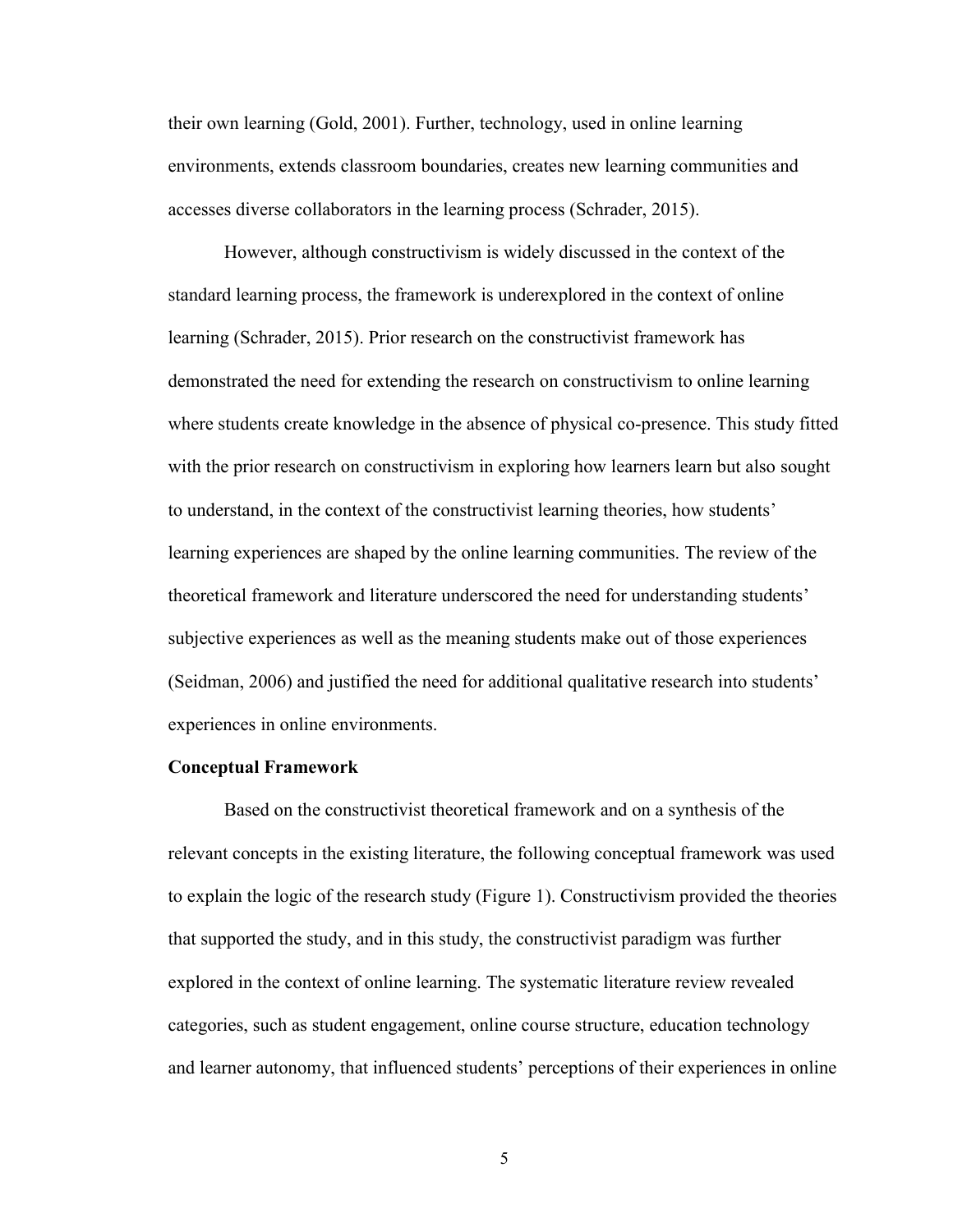courses.

## **Figure 1**

*Factors Affecting Students' Experiences in Online Courses*



#### <span id="page-16-0"></span>**Significance of the Study**

The design of online learning communities has historically been technologydriven instead of student-focused. Additionally, the research on online course effectiveness has focused primarily on student quantitative outcomes, such as course grades, which may not necessarily capture the core student experience, the process that facilitated the outcomes or the quality of student learning. Understanding the perspectives of student enrolled in online courses is key to understanding students' experiences, is integral to student satisfaction and is important to implementing online practices that enhance students' experiences and promote learning.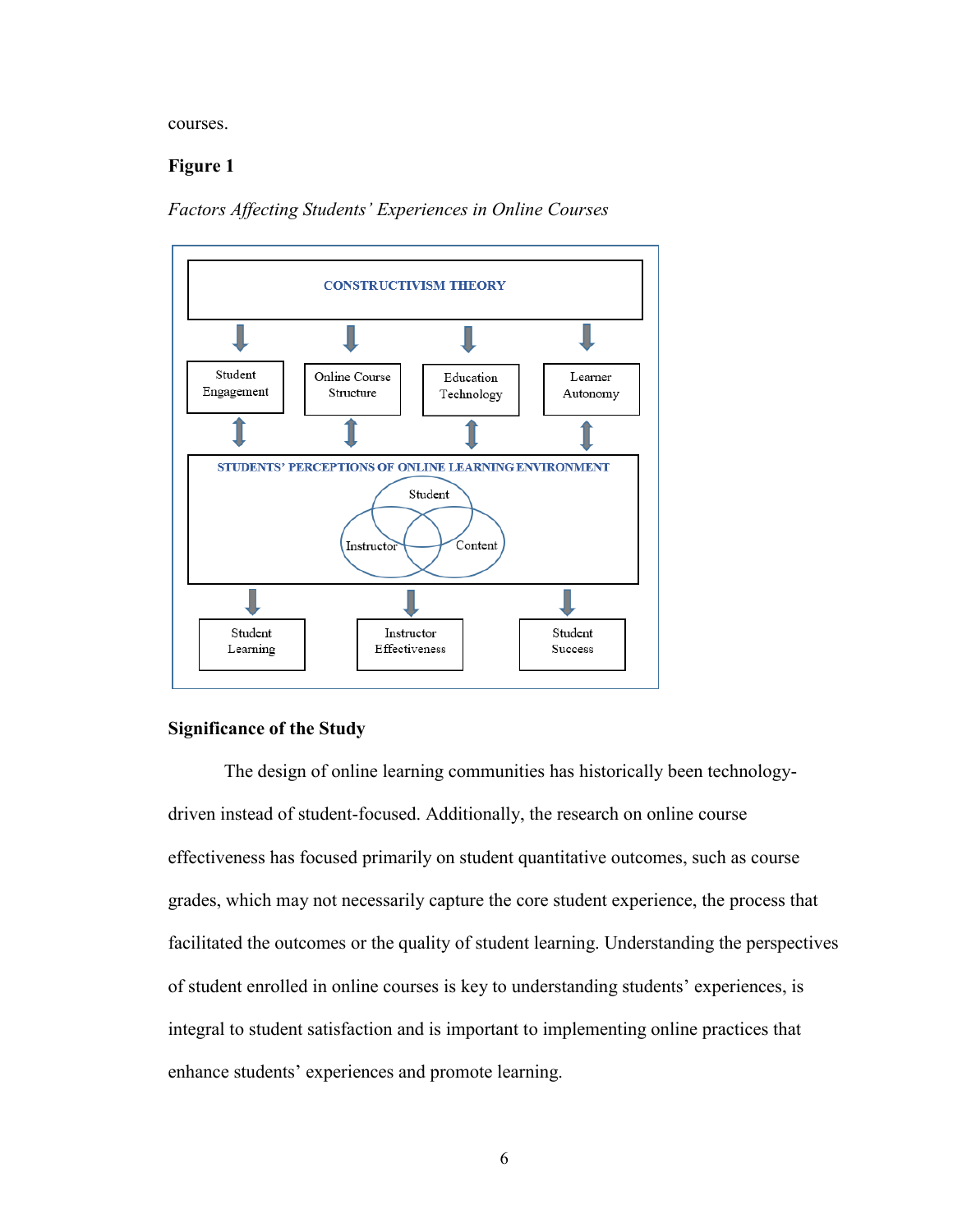The NCES statistics indicate that online learning has significantly increased as an instructional course delivery method in higher education. The advancement of instructional technology has significantly influenced course delivery in higher education institutions. However, the coronavirus pandemic in spring 2020 emphasized the need for additional research on the factors that shaped students' experiences in online courses. Although the ad-hoc implementation of online learning during the pandemic validated the use of online learning as a viable educational platform, it also amplified the challenges associated with providing an optimal online education experience for students.

There is a need for the current study because at the core of the research problems are issues related to retention and persistence of students. Student retention and persistence are not only key components of student success but are important parts of higher education institutions' admission processes, reputation and core constituency. This study sought to inform the practice of engaging instructional course design focused on student learning and to add to the body of literature researching students' perceptions and experiences in online courses.

#### <span id="page-17-0"></span>**Connection with Social Justice and/or Vincentian Mission in Education**

The study focused on students enrolled in online learning at a private, urban university that affirms student mobility as part of its mission. The university's mission and core values are focused on promoting supportive and enriching academic environments that allow all members of the university community to be successful (University, 2021).

The traditional institutional university structure is constrained by geographical boundaries and can be a barrier for many non-traditional students. Non-traditional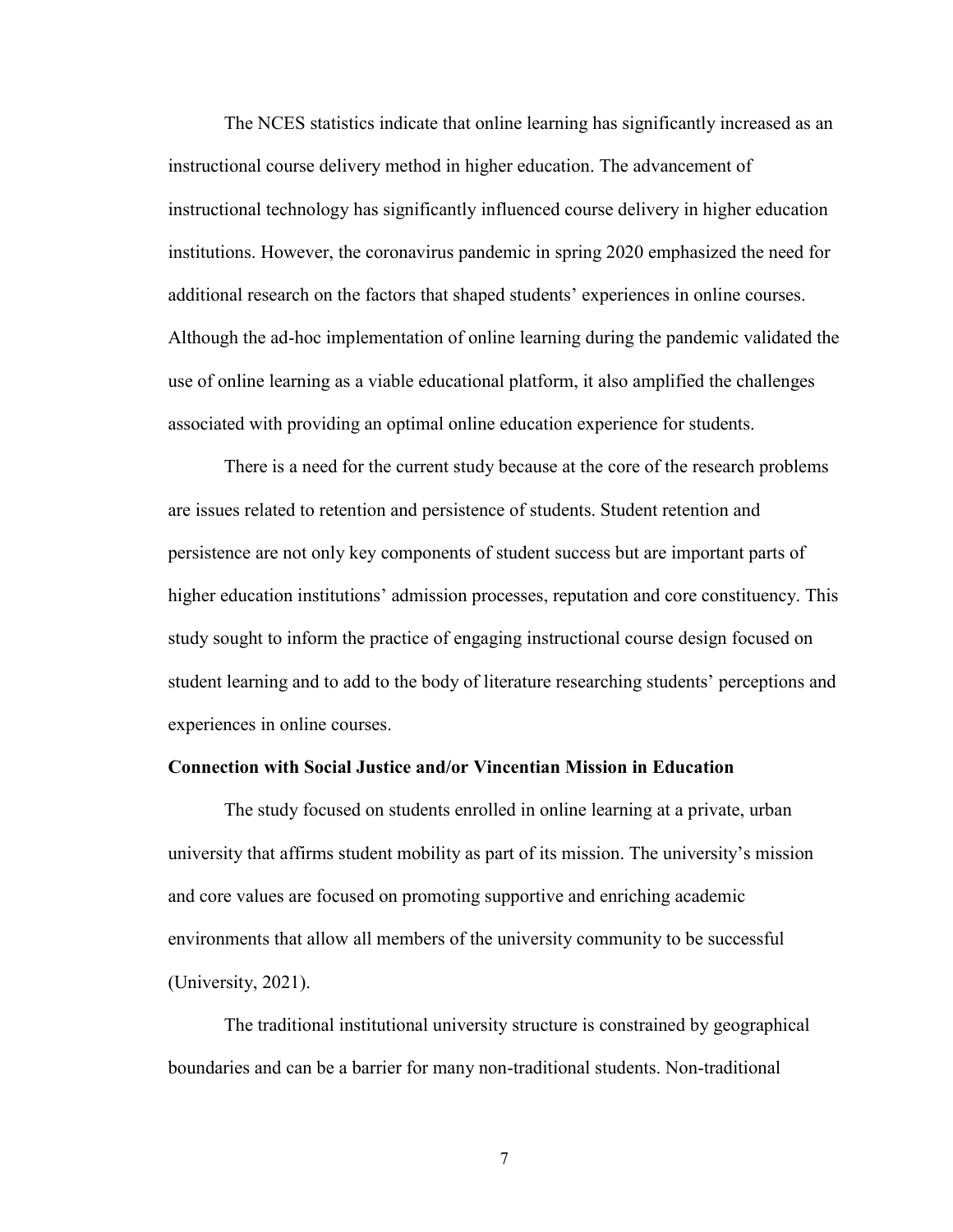students are typically not able to afford the traditional tuition and board schedule and may need to supplement university, state and federal aid with income from work. Online education is changing the landscape of education. It offers learning opportunities for nontraditional students who do not reside in proximity of a university or who have other commitments that prevent them from participating in the traditional instruction structure. Online learning offers options for academic access, progression and success in higher education by providing students the opportunity to work around their schedules while participating in instruction either synchronously or asynchronously.

#### <span id="page-18-0"></span>**Research Questions**

The study explored the experiences of students enrolled in online courses and was guided by the following research questions:

- 1) How do undergraduate students enrolled in the professional studies college at a private, urban higher education institution describe their experiences in online courses?
- **2)** What factors shape the experiences of undergraduate students enrolled in online courses in the professional studies college at a private, urban higher education institution?

#### <span id="page-18-1"></span>**Design and Methods**

#### <span id="page-18-2"></span>*Research Design and Data Analysis*

The study was a qualitative descriptive case study research methodology that explored the commonality of the experiences of students enrolled in undergraduate online courses at a private, urban university in the Northeast United States.

A qualitative study was appropriate for this study because the research sought to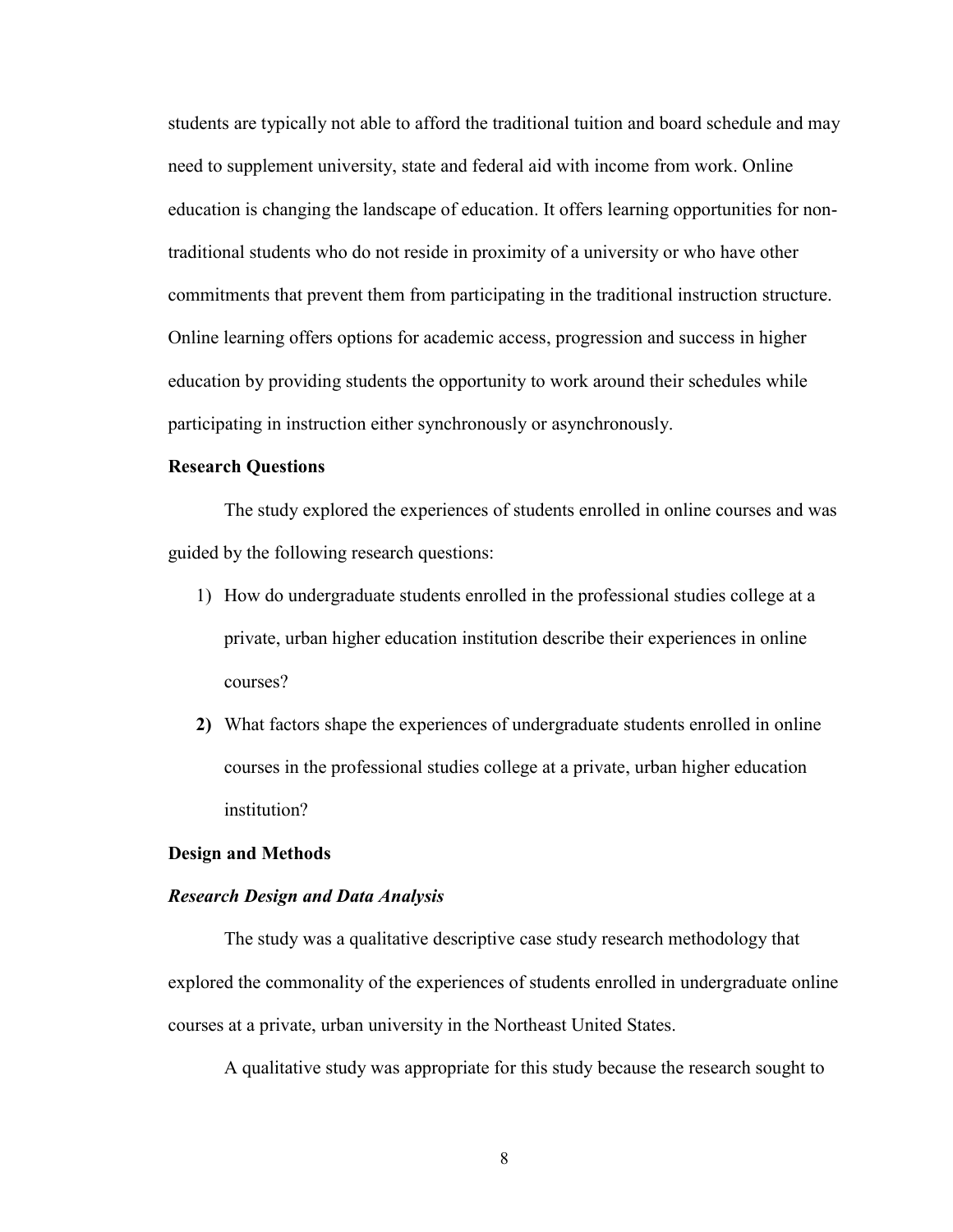understand the shared experiences common to a heterogeneous group of students. Qualitative research examines the meaning individuals assign to social or human issues (Creswell & Poth, 2018). Students' voices are important to understanding their academic experiences and this dialogue can enhance the design of an online environment that promotes ownership of learning.

The case study research was appropriate for this study since it focused on the exploration of a real-life phenomenon bounded by time and place - the shared experiences of a heterogeneous group of students enrolled in an asynchronous online, introductory computer science course in the professional studies college at a private, urban higher education institution. The research collected data from students, within a specific context, regarding their experiences in online courses and developed a composite description of the experiences of the students (Moustakas, 1994). The focus was on understanding the meaning of the students' experiences by analyzing the data iteratively and identifying emerging themes that captured the composite experiences of the students and the nature of their lived experiences (Moustakas, 1994). The students' own voices were used to highlight their experiences and reflections throughout the findings.

To capture the students' experiences, the research questions were aligned with the data sources. Qualitative data about the factors that shaped student experiences, including the perception of student engagement, course structure, technology use and learner autonomy in online learning, were collected via document analyses, individual semistructured interviews and course observations.

#### <span id="page-19-0"></span>*Participants*

The study focused on the experiences of 10 students enrolled in an asynchronous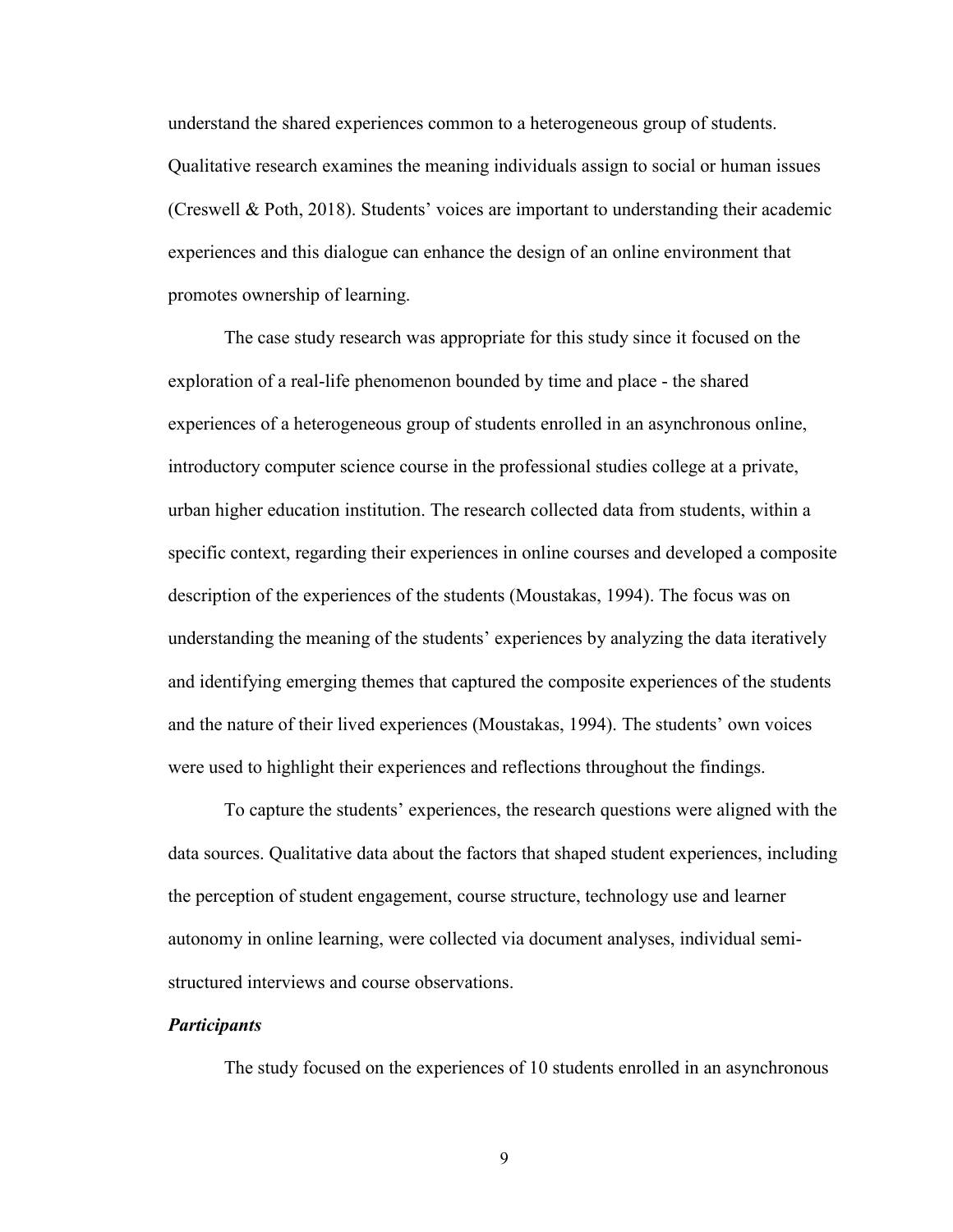online, introductory computer science course in the professional studies college at a private, urban university in the Northeast United States. All participants of the study were matriculated in undergraduate degree programs and enrolled in the asynchronous online, introductory, computer science course in the fall 2021 semester. The participants were selected through purposeful, convenience and snowball sampling. First purposeful sampling, was used to identify a specific asynchronous online course, deliberately selected to adequately capture the heterogeneity in the population of online students (Maxwell, 2013). A purposeful sampling strategy allowed for the selection of specific student participants that could provide information relevant to the research questions (Creswell & Poth, 2018). Once access to the course was secured, a convenience sample was employed to interview students who were accessible to the researcher based on the responses to the requests for interviews. To further facilitate the data collection, snowball sampling was employed to recruit additional participants. Initial student interview participants recommended and helped to identify additional study participants who were enrolled in the course and fitted the research criteria.

## <span id="page-20-0"></span>*Instruments*

The data collection instruments were document analyses, interviews, observations and field notes, designed by the researcher and guided by the research questions, related literature and the constructivist paradigm. The document analysis focused on the review of key course documents such as course syllabus, modules, materials, assignments and rubrics, as well as the online learning platform. The interview questions explored the learner-centered, collaborative approach of the constructivist framework on how knowledge is constructed. The questions examined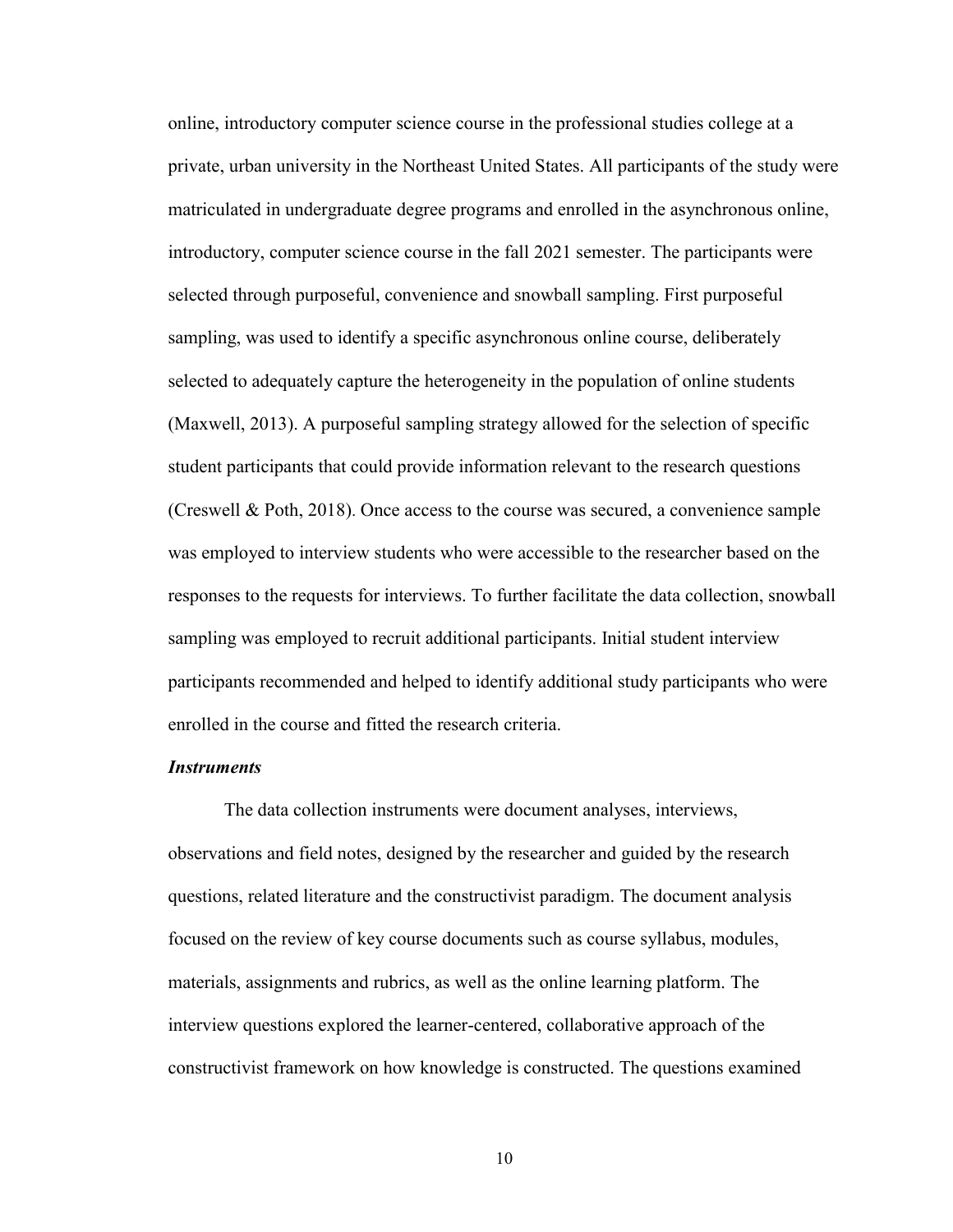the roles of student engagement, course structure, instructional technology and learner autonomy in the online environment. Observations occurred as a complete observer in the asynchronous online course. The observations provided an opportunity to fully observe participants in the online setting and, as a result, limited ethical consideration associated with student behavior when students are aware that they are being observed.

## <span id="page-21-0"></span>*Data Collection Procedures*

Potential participants were recruited via email and course announcements, which included a description of the study, time commitment and student responsibilities. Document analysis was the first data collection instrument and occurred in the fall 2021 semester. This was supported by participants' interviews, which occur concurrently with any subsequent document analysis and online observations. During the data collection, participants were engaged with follow-up questions for clarification on the recorded data. Participants were also be included in the data validation to reflect on the accuracy of the account. After the data collection, the preliminary analyses with themes, attached to the transcript data, were taken back to available interview participants to validate how well their experiences were represented in the data analysis (Creswell & Poth, 2018).

#### <span id="page-21-1"></span>**Definition of Terms**

The operational definitions of the key terms used in this study are as follows:

**Asynchronous Learning:** Asynchronous learning is instruction that occurs on an open time schedule. The term is generally applied to instruction and learning that occurs in different locations and at different times. In the asynchronous model, students access the course and complete assignments on their own schedule (Great Schools Partnership, 2014).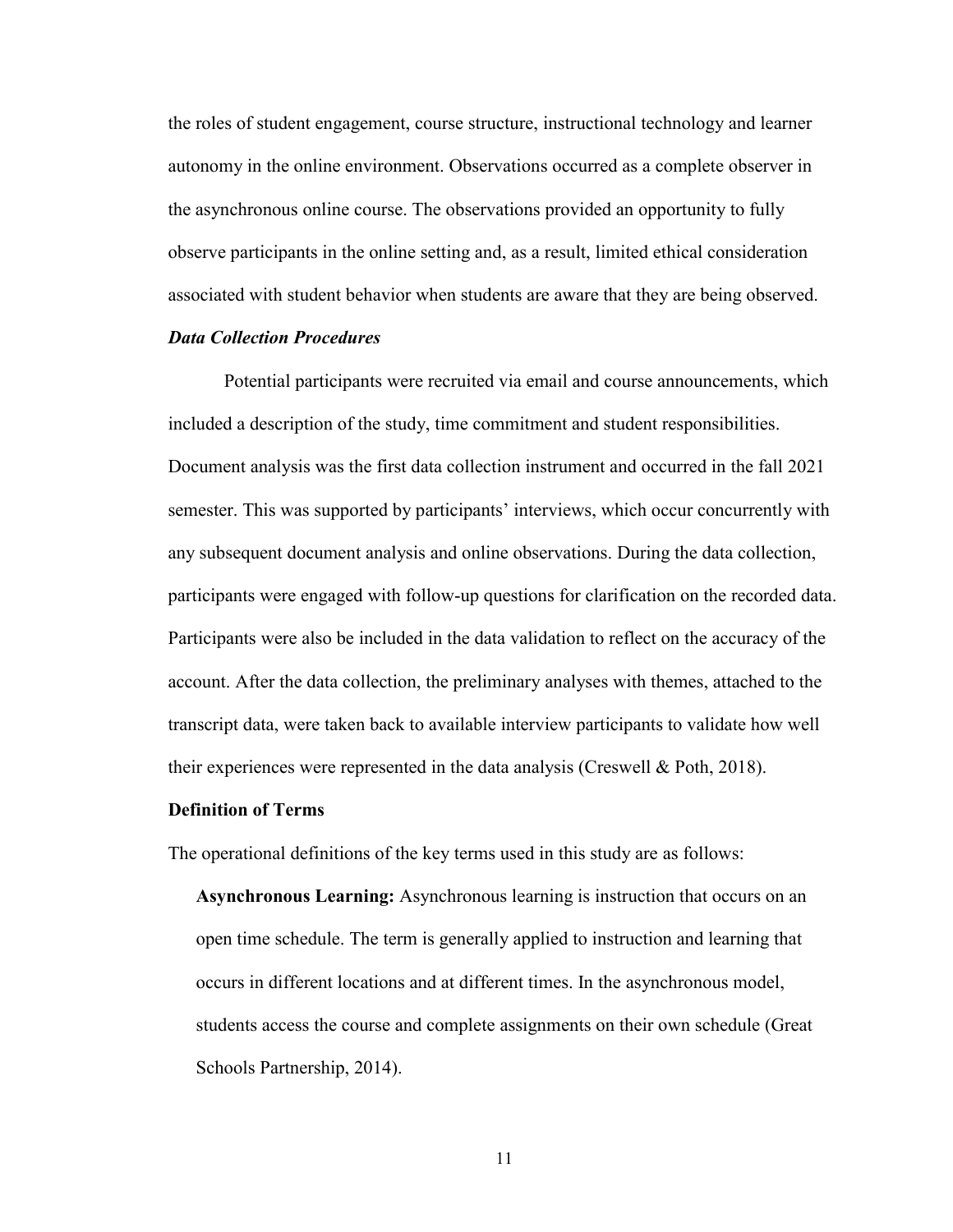**Course structure:** The course structure is defined as the content, modules and assignments organized to create a learning path for students. In an online learning environment, the course structure typically includes a Learning Management System, a portal where students can access the course content, interact with the instructor and peers and monitor progress. The instructional mode of delivery can be synchronous, asynchronous or hybrid (Friedman & Moody, 2020).

**Education Technology**: Education technology (Ed Tech) is the teaching and learning hardware and software used to facilitate technology-enabled instruction. Ed Tech facilitates collaboration and increases student engagement in active and interactive learning environments (Top Hat, 2021).

**Learner Autonomy:** Learner autonomy is the extent to which the learner manages the learning experiences, engages with the subject matter and evaluates the decision of the learning program without the intervention of the instructor between learner and content (Keegan, 2005).

**Online Learning:** Online learning is defined as education delivered to students, separated from the instructors, using one or more technologies (National Center for Education Statistics, 2020).

**Student Engagement:** Student engagement refers to the degree of active participation in the course and the level of student-student, student-instructor and student-content interaction exhibited by students. Student engagement has also been defined as students' levels of interest and motivation to learn course topics (Briggs, 2015). The common types of student engagement are behavioral engagement, which refers to student's participation level and involvement in the social aspects of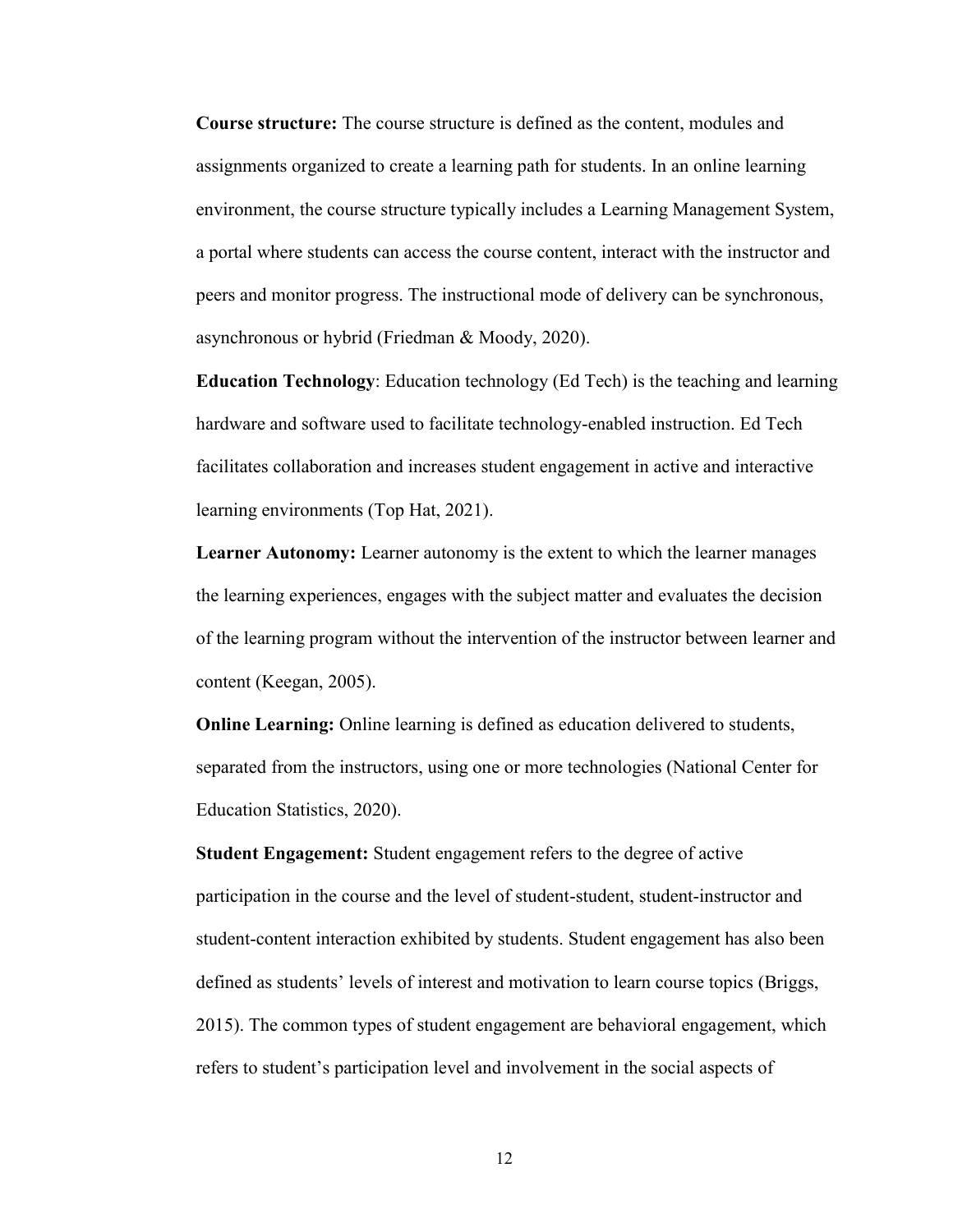learning, emotional engagement, which refers to student attitudes towards the academic experiences, and cognitive engagement, which refers to student motivation and ownership of their learning goals (Great Schools Partnership, 2014).

**Traditional Face-To-Face Learning:** Traditional Face-To-Face (F2F) learning is an instructional method where students are taught the course content at a specified date and time in physical proximity to the instructor. F2F instructions allows for physical student-instructor and student-student interactions (Great Schools Partnership, 2014). **Synchronous Learning:** Synchronous learning is instruction that is paced on a specific time schedule despite not being in physical proximity. The term is applied to forms of instructions that occur at the same with the aid of technology-enabled devices (Great Schools Partnership, 2014).

#### <span id="page-23-0"></span>**Conclusion**

Chapter one provided insights into the purpose of the study and highlighted the significance of researching students' experiences in online courses. Chapter two will review how this study aligned with the constructivist theories and will explain how the constructivist theoretical framework guided the organization of this research. Chapter two will also synthesize the existing literature on this research, demonstrate how this study was supported by the prior research and provide a basis for further exploration of learning in the absence of physical co-presence.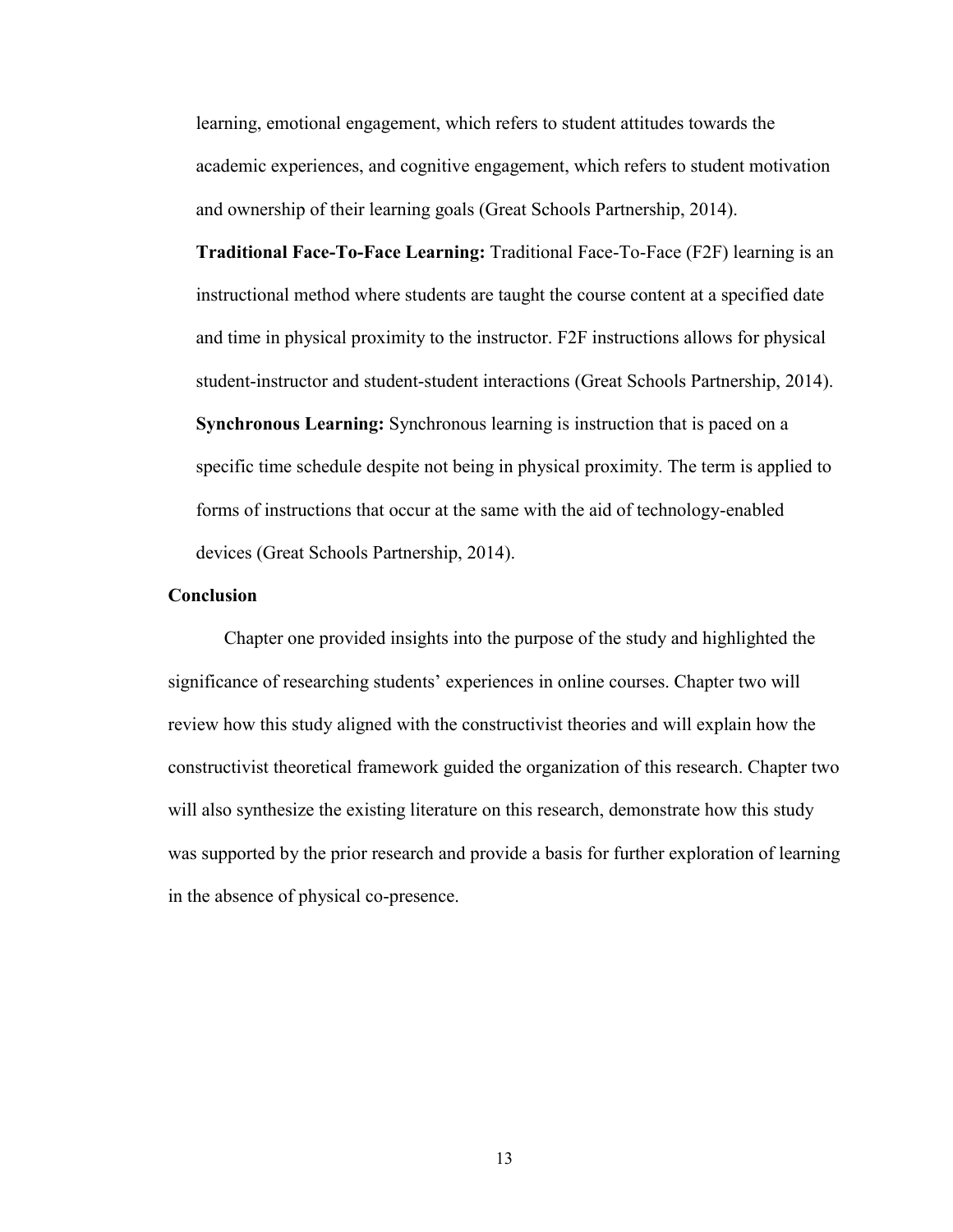#### **CHAPTER 2**

## <span id="page-24-1"></span><span id="page-24-0"></span>**Introduction**

The purpose this study was to research the experiences of students enrolled in online learning courses at the professional studies college of a private, urban university in the Northeast United States. The study explored students' perceptions of their online courses and the factors that shaped their experiences. The research sought to inform the practice of online course development and implementation and to assist faculty and instructional course designers in understanding the factors that contributes to students' experiences.

Chapter one provided the context and the purpose of the study and outlined the significance of the study in understanding students' experiences in online courses. Chapter one also defined the theoretical and conceptual frameworks and the research questions that guided the study. Chapter two further analyzes the constructivist theoretical framework in the context of online learning, reviews the related literature and identifies emerging categories in the existing research on learning in an online environment.

#### <span id="page-24-2"></span>**Theoretical Framework**

#### <span id="page-24-3"></span>*Constructivism Learning Theory*

The study was guided by the constructivist theoretical framework. Constructivist theory posits that learners are actively involved in the learning process and in the construction of meaning and knowledge. The major constructivist theorists hypothesized within the contexts of cognitive development and social interaction, contexts that are explored in online learning. Dewey's (1938) social and cognitive constructivist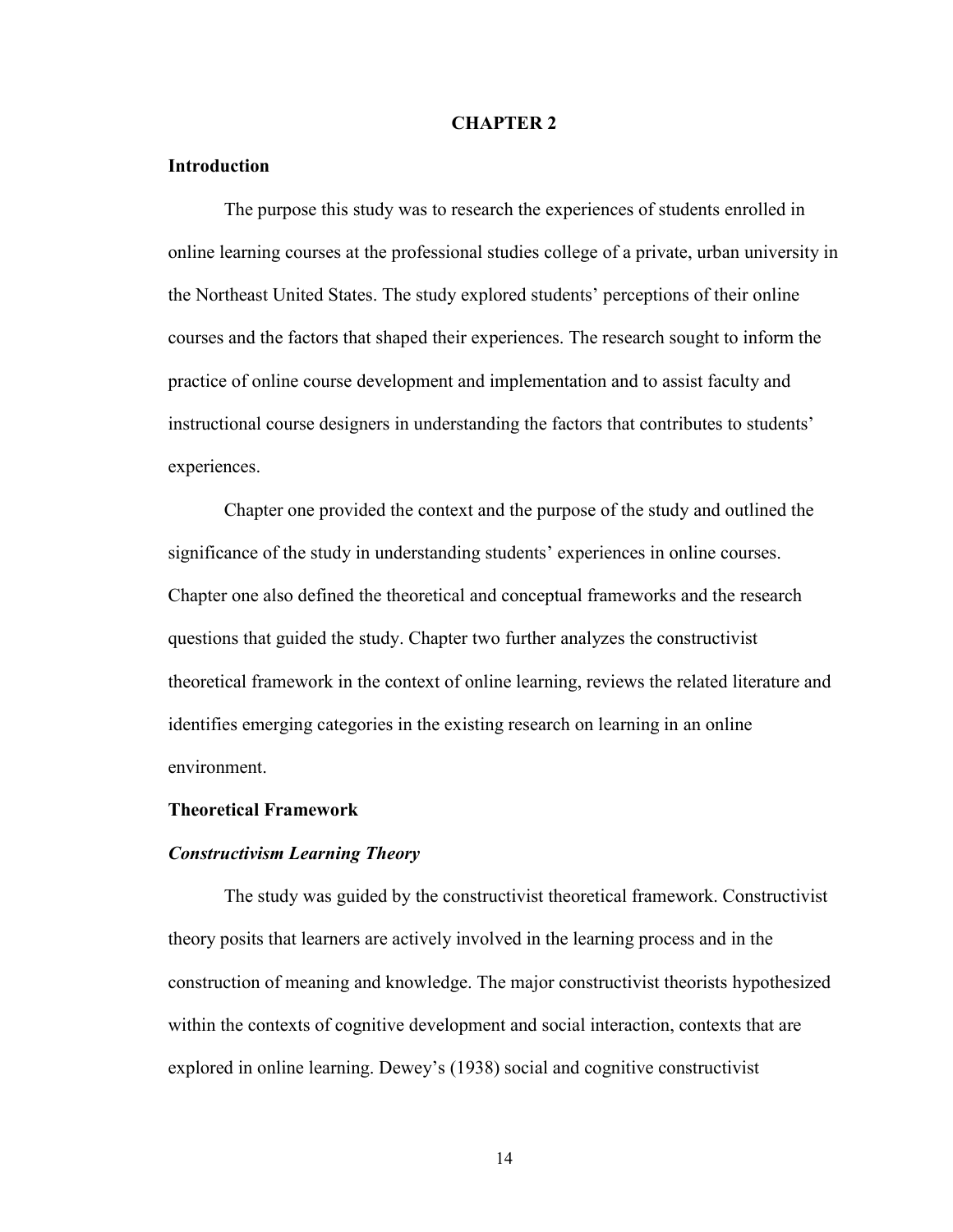perspectives theorized that education and inquiry should be integrated with real experience. Bruner's (1971) social constructivist theory posited that learning is an active process in which learners create new concepts based on prior knowledge. Piaget's (1977) cognitive constructivism proposed that cognitive development is largely independent, and the interaction of experiences and ideas is critical in the creation of knowledge. Vygotsky's (1978) social constructivism focused on interaction and collaboration between peers and theorized that knowledge is co-constructed as learners engage in the learning process and learn from one another.

These constructivist theorists present that learners make meaning through social interaction as well as knowledge engagement (Schrader, 2015). Primarily, constructivist theory suggests that students have ownership of their learning and assessment. As a learner-centered approach, one of the goals of constructivism is to create a meaningful, communicative and collaborative environment (Gold, 2001). Thus, constructivist learning is reliant on the reciprocal interaction between students and instructors, and within student groups in order to co-construct learning and by default, to increase engagement, learning, and perceived satisfaction. The constructivist model provides a theoretical basis for studying learning, including the roles of learners, instructors and technology, in online environments.

Although the constructivist framework focuses on the learners' control of knowledge acquisition, the theory also emphasizes the facilitating role of the instructor. Therefore, to foster this engagement, the online instructor is responsible for creating approachable, communicative and collaborative learning conditions in the online environment (Schrader, 2015). Gold (2001) also referenced the importance of the role of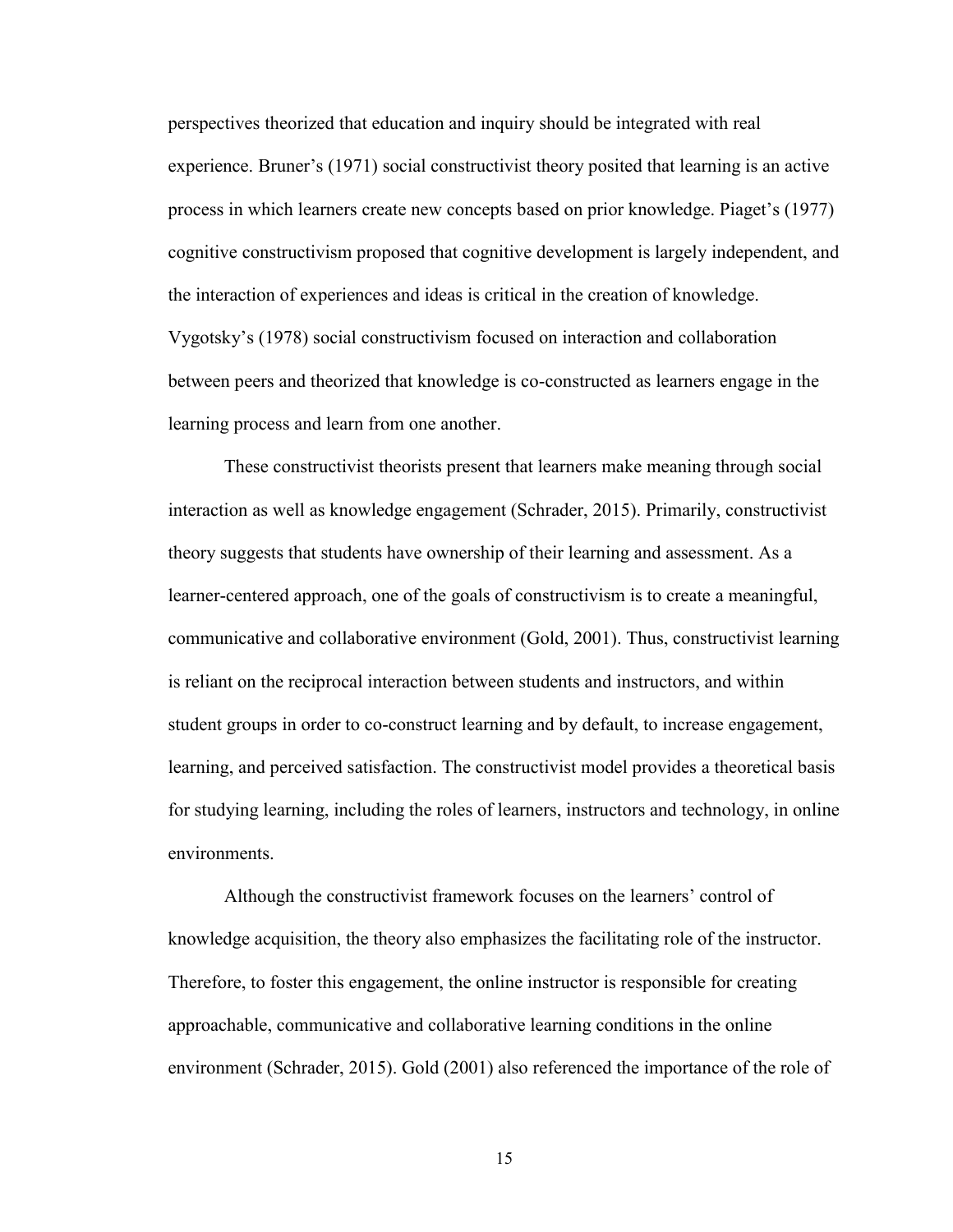the online instructor as faciliatory in three distinct roles – organizational, social and intellectual. The organizing role is centered on the course structure, objectives, procedures and timelines. In the social role, the instructor is responsible for creating an approachable, communicative and appropriate online environment. The intellectual role is focused on the process of learning and understanding the course content through assignments, questions and other course structures. In effect, the role of the constructivist instructor is to facilitate the learning process.

The online peer interactions, afforded by technology and social media, expose students to multiple perspectives, which allow for deeper understanding (Gold, 2001). Further, information and communications technologies provide students with increased access to content, support greater autonomy in learning and allow for deeper thinking in the construction of knowledge. Essentially, education technologies used in online learning alter the ways in which students communicate, collaborate, construct knowledge, and as a result support the constructivist approach. In online environments, knowledge is extended where there is communication, dialogue and engagement in a learning community. Information and communications technologies extend classroom boundaries, create new learning communities and access diverse collaborators in the learning process (Schrader, 2015). Therefore, given the evolving technology and media tools available in online learning environments, the constructivist learning paradigm must evolve to promote learning using new media (Schrader, 2015). In examining the link between constructivism and social media, Schrader posits that media shapes how the current generation of learners learn and know and enhances the opportunities for knowledge evolution. Further, the cognitive processes of assimilation of information, the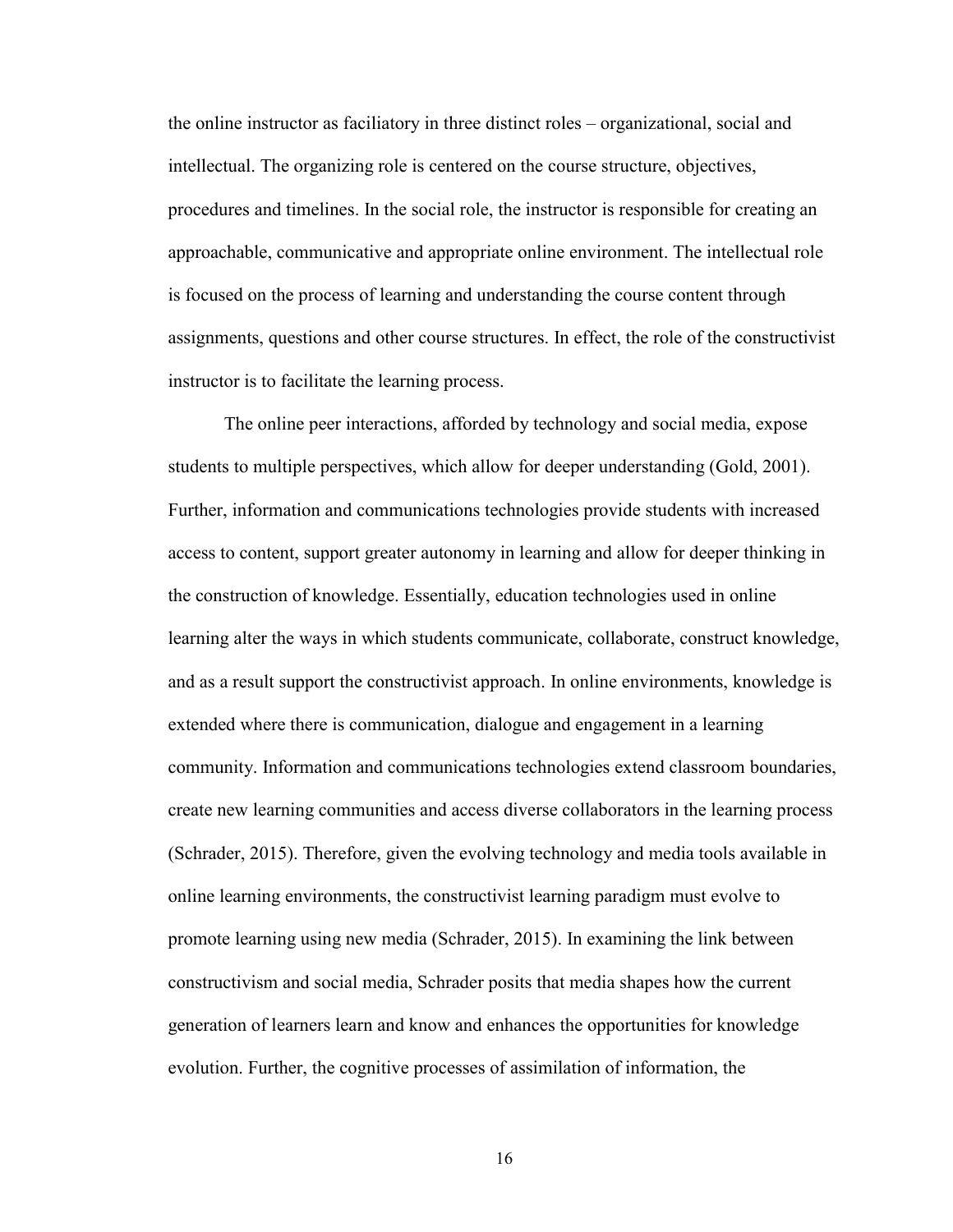accommodation of new experiences and the appropriation of new skills all evolve with interaction with online media and are mediated by technology (Schrader, 2015).

Thus, constructivism, as a theoretical framework, can explain the scaffolding support required in education to construct knowledge and meaning in an environment enabled by technology. Technology and media, as mediums of learning, provide greater opportunities for interpersonal interaction and for co-construction of knowledge. New technology and media "augment cognitive and sociocultural theories of learning, not so much by expanding the theories, but by expanding their reach, affording more communities to be joined together in constructivist learning" (Schrader, 2015, p.33).

This study fitted with the prior research on constructivism in exploring how learners learn but, although constructivism in widely discussed in the context of the standard learning process, the framework is underexplored in the context of technologyenhanced online learning. Prior research on the constructivist framework has demonstrated the need for extending the research on the constructivism in the context of online learning which allows students to create knowledge in the absence of physical copresence. Therefore, the study sought to explore, in the context of the constructivist learning theories, how students' learning experiences are shaped by these online learning communities. The theoretical concepts of cognitive and social constructivism (Table 1) "is the psychological foundation and explains the theoretical scaffolding necessary to construct new meaning in education created by the abundant and novel building blocks of technology" (Schrader, 2015, p.32).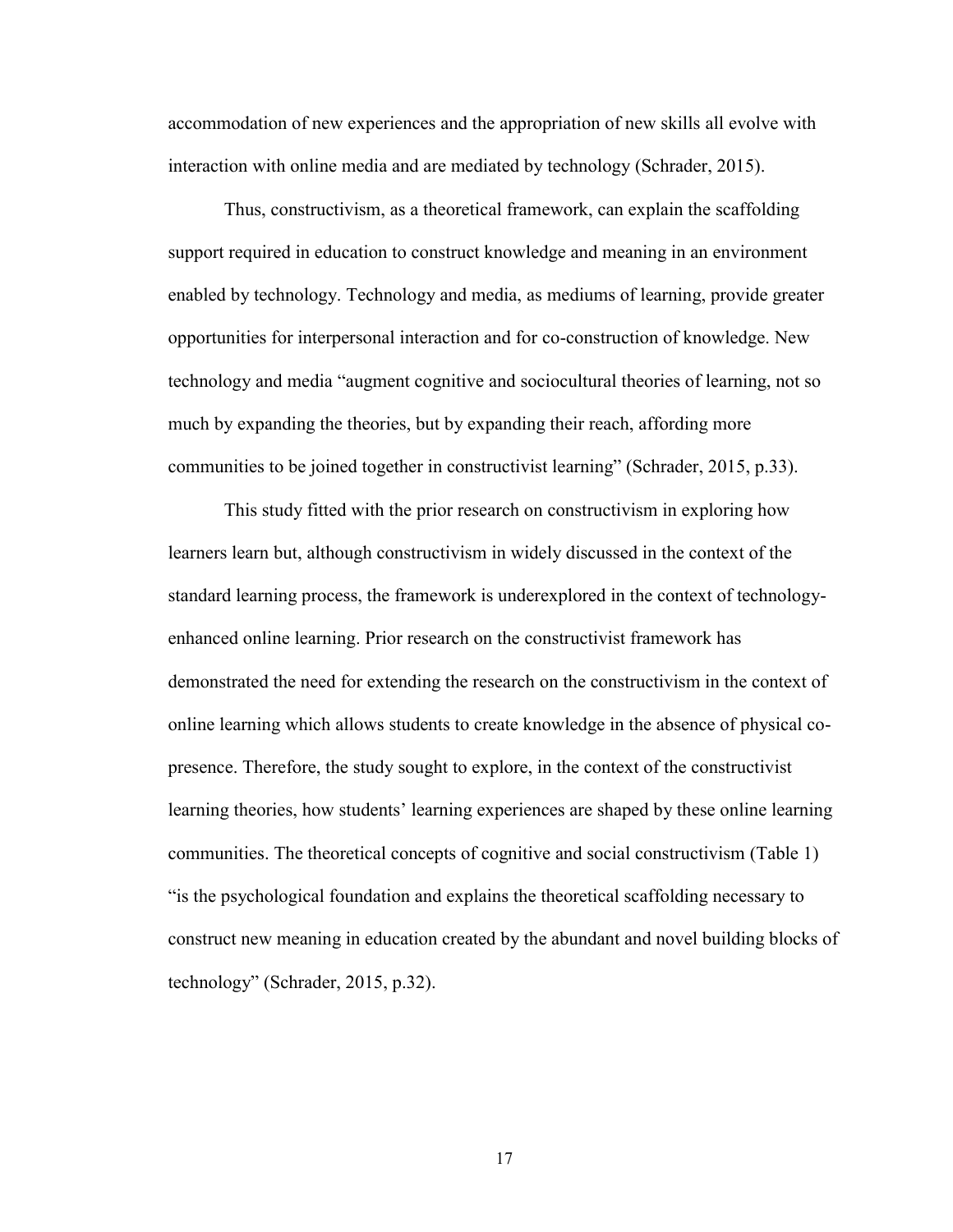# **Table 1**

| Framework      | Construct                                                   | Application                                                                                                                 |
|----------------|-------------------------------------------------------------|-----------------------------------------------------------------------------------------------------------------------------|
| Constructivism | Cognitive Constructivism<br>(Dewey, 1938)<br>(Piaget, 1977) | Meaningful, communicative<br>and collaborative online<br>environment                                                        |
|                |                                                             | Co-construction of knowledge                                                                                                |
|                |                                                             | Intellectual role of the<br>instructor in enabling<br>understanding of the course<br>content using the course<br>structures |
|                |                                                             | New technology allowing for<br>deeper reflection in the<br>construction of knowledge                                        |
|                |                                                             | Technology extending<br>classroom boundaries, creating<br>new learning communities and<br>accessing diverse collaborators   |
|                | Social Constructivism<br>(Bruner, 1971)<br>(Vygotsky, 1978) | Online interactions allowing<br>for deeper understanding of the<br>content                                                  |
|                |                                                             | Online interactions facilitating<br>more diverse perspectives and<br>interpretations                                        |
|                |                                                             | Faciliatory role of the<br>constructivist instructor in<br>enabling organization, social<br>and intellectual interactions   |
|                |                                                             | Intellectual role of the online<br>instructor in the defining<br>learning process and<br>supporting outcomes                |

*Theoretical Framework, Constructs and Applications*

The literature review included studies grounded in constructivist learning theory. The organization of the literature was guided by the components of online learning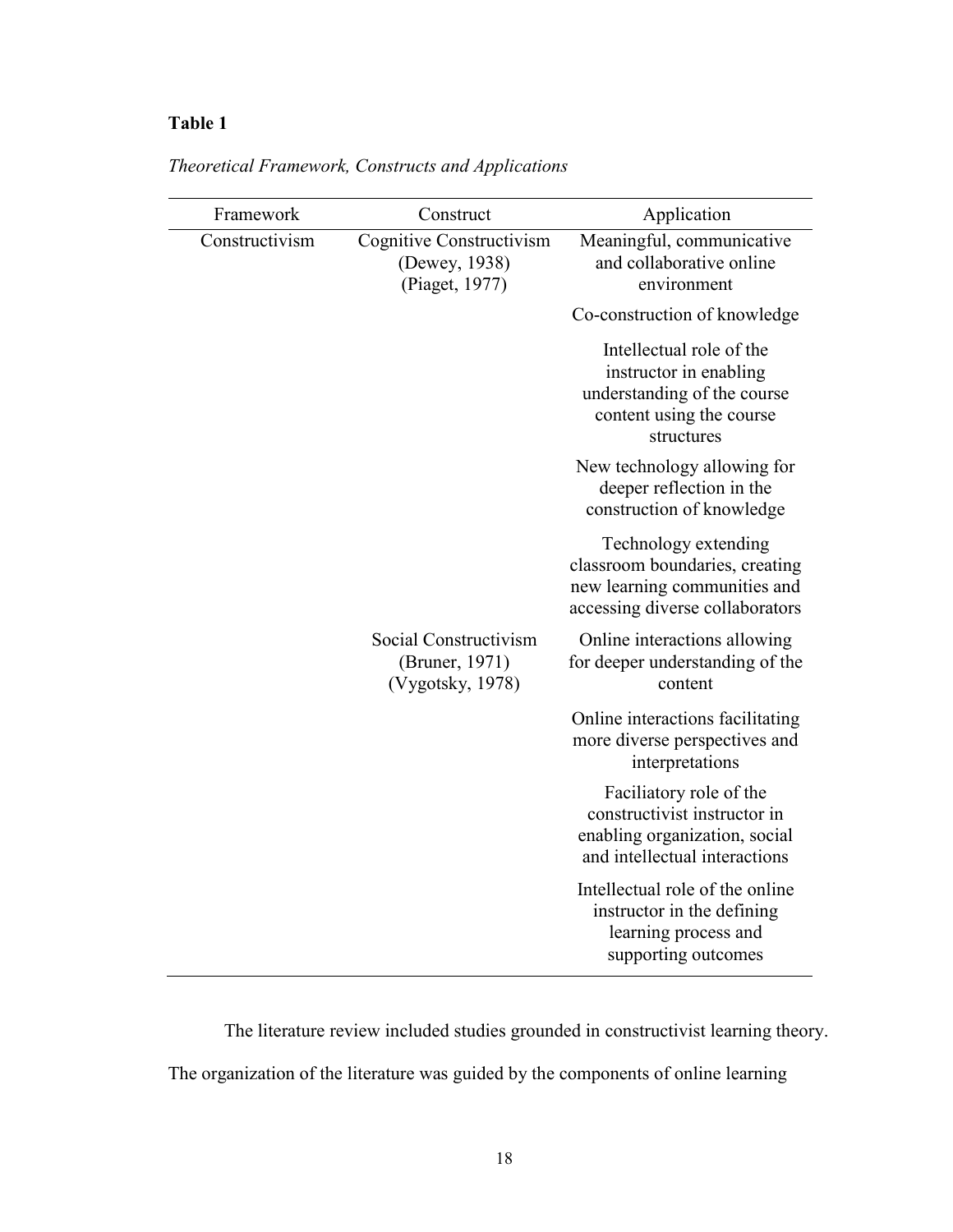environments that extend the scope of constructivist learning, augment the cognitive and sociocultural context of constructivist learning, affect learner development and facilitate knowledge construction. The following categories emerged in the review of the related literature and was used to organize the literature review - engagement in the online environment, online course structure, education technology in online instruction and learner autonomy in the online environment.

#### <span id="page-29-0"></span>**Review of Related Literature**

The literature review focused on studies of students enrolled in online courses, was based on a systematic database search of EBSCOhost, ERIC (EBSCO), ERIC (ed.gov) and JSOTR databases conducted in 2021 and included peer-reviewed articles published between 2000 and 2021. The review referenced online course descriptors, including terms such as engagement, *engaged theory, engagement theory, community of inquiry, learning community, online course organization, course content, information and communication technology, self-regulation, self-direction* and *self-assessment.* The literature search was further refined to include research that was guided by the constructivist framework or by theoretical concepts that aligned with, or are grounded, in social and cognitive constructivism. The literature review highlighted relevant findings in the following areas: *student engagement*, *online course structure*, *education technology*, and *learner autonomy.* 

#### <span id="page-29-1"></span>*Engagement in the Online Environment*

Engagement in an online course refers to interaction, connection and active participation in the course. The literature reviewed in this section focused on relational interaction, such as student-instructor, student-student and student-course interaction, that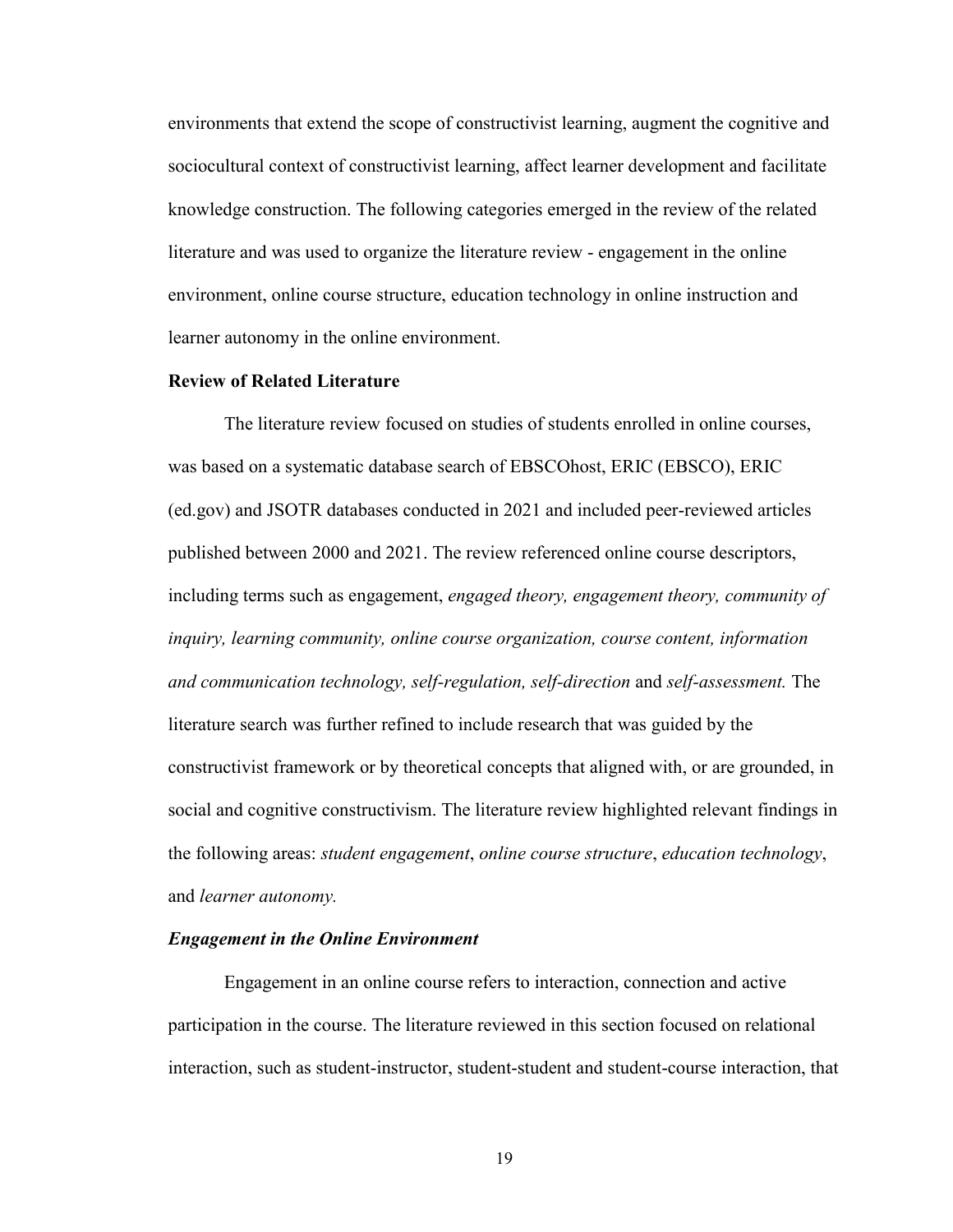shaped the experiences of students enrolled in online courses.

In a study that examined students' perceptions of online learning and instructional tools, Armstrong (2011) theorized that online engagement and communication were important to student learning and success. The researcher used interviews, think-aloud observations and online focus groups to gathered data from 16 participants who were previously enrolled or were currently enrolled in online courses. The framework of approach to learning was used to guide the data analysis. The approaches to learning as described in the literature were deep – where learners are able to organize information, critically examine ideas and make meaningful connections that promote learning, strategic – where learners aim for the highest possible grade by employing effective study and time management approaches and surface – where learners emphasize the replication of information. The requisite regulation integral to the approaches to learning is consistent with the social constructivist theory of self-regulation. Self-regulation, as defined by social constructivists, is the process where students attain beliefs about their abilities and competencies, evaluate the structure and difficulty of learning tasks, and develop strategies to accomplish goals (Schunk & Zimmerman, 2003). The findings by Armstrong (2011) revealed that although participants considered online learning to be a convenient alternative, students were apprehensive about instructor engagement and indicated that the quality of instructor communication was valuable to the students' experience. Faculty's absence from the educational conversation resulted in perceived reduction in academic quality. In essence, communication and engagement in the educational conversation were important to the perceived academic quality, which in turn influenced the participants' approaches to learning.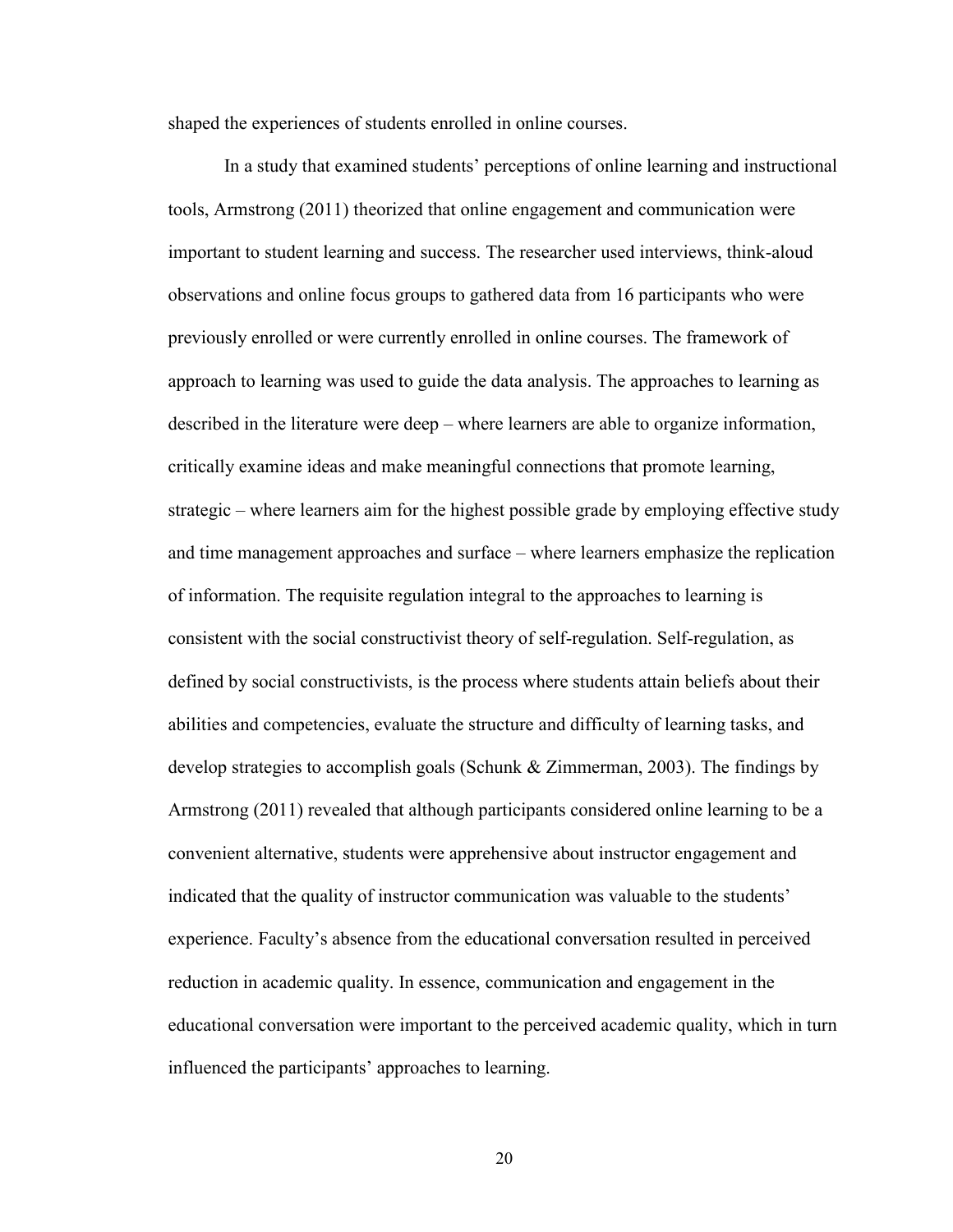The significance of student engagement in shaping students' experiences in online courses was also explored by Blackmon and Major (2012) who examined the factors that impacted the online classroom. Using a qualitative research synthesis of peer-reviewed articles, including interview data and comments from students describing their online experiences, the researchers aggregated the finding into themes and subthemes. Guided by engaged theory, more specifically the theory of constitutive abstraction, the researchers suggested that the students, enrolled in online environment, experience learning more conceptually and intellectually. Engaged theory is consistent with the constructivist approach in that it emphasizes the social and cognitive processes required for engagement in learning enabled by technology. The findings showed that the instructor's accessibility and ability to provide students connections with peers had a strong influence on students' experiences. This implies that although students are responsible for interaction in an online environment, students enrolled in online environments experience learning more abstractly and cognitively and the ability of the instructor to create an interactive, learning experience influenced student engagement.

Similarly, research by Jaggars and Xu (2016) demonstrated a correlation between students' interactions and performance in online courses. In an effort to understand how online course design and instructional features influence student-level outcomes, Jaggars and Xu (2016) examined the relationship between course grades and interpersonal interaction in online courses. Using anonymized data from students enrolled in different online course sections across a state system of community and technical colleges, as well as interviews from instructors and students, the researchers discovered a significant correlation between interpersonal interaction and course performance in online courses.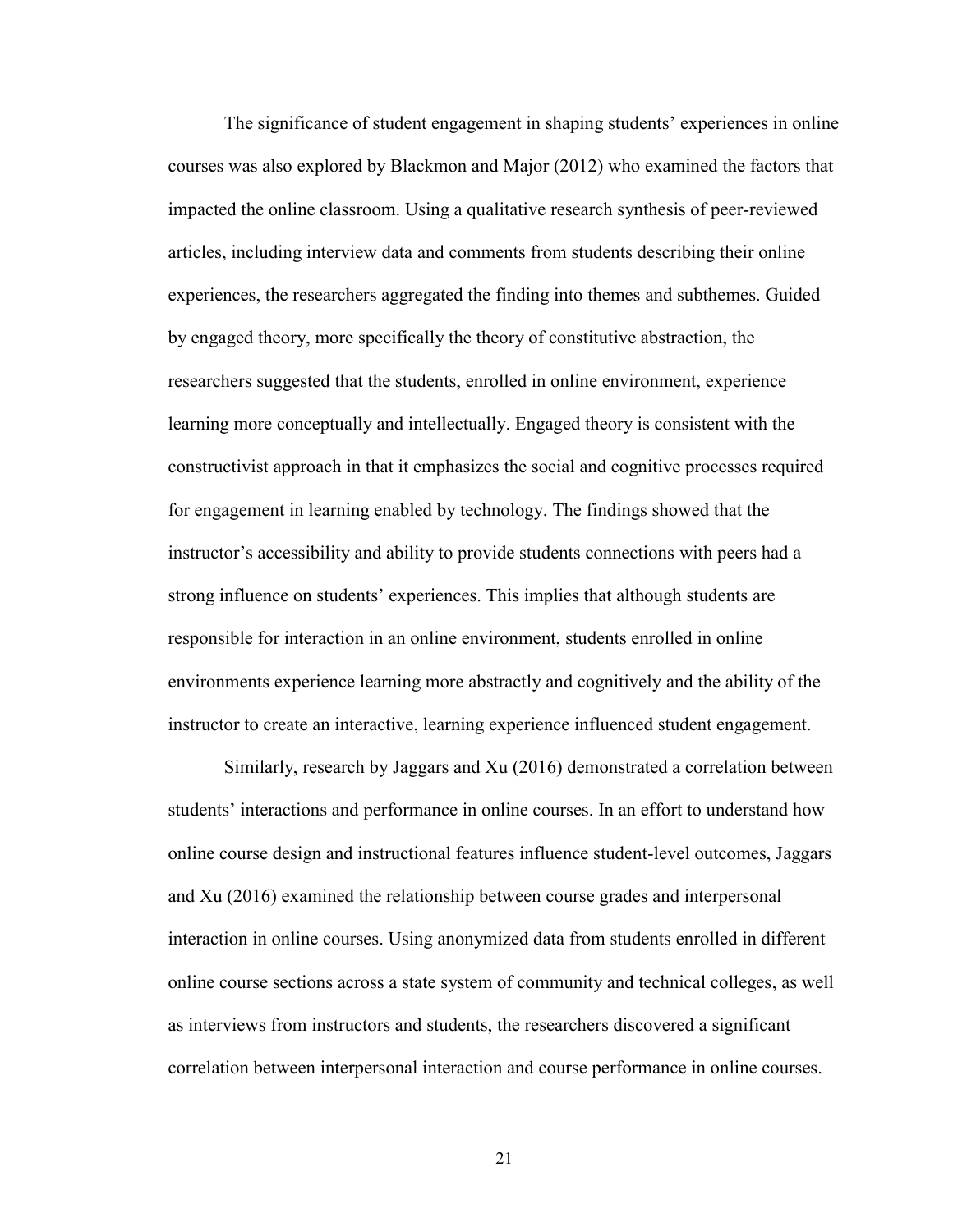The finding showed that although students valued courses that leveraged learning technologies, were well-designed and included defined objectives, the interpersonal interactions were what predicted students' outcomes.

The implication of student engagement to students' experiences in online courses was also reviewed by Hugg Blakey and Howell Major (2019) who examined students' conceptualization of engagement in online courses. The researchers, using a qualitative research methodology, underscored the limitations in the qualitative research literature on student engagement in an online setting. Guided by the framework of engagement theory, they explored the concepts of cognitive, emotional, behavioral and agentic engagement in online courses. Engagement theory is consistent with constructivist approaches in that it emphasizes peer collaboration and education communities (Kearsley & Shneiderman, 1998). The researchers used open-ended interviews questions, related to the fourcomponent model of student engagement in online courses, to examined students' definitions of engagement and students' descriptions of online course attributes as it related to their levels of engagement. The findings revealed themes associated with students' perceptions of engagement and the specific engagement types that facilitated learning. Students perceived engagement as active participation between students and faculty and indicated the importance of cognitive engagement, represented as student's motivation and approach, to the learning experience. The findings also showed the importance of emotional engagement, characterized as the student's view of the course and the importance of learning, to the learning experience. Essentially, to demonstrate engagement and establish ownership of the course, students had to be motivated to engage and had to understand the importance of the learning in the online course.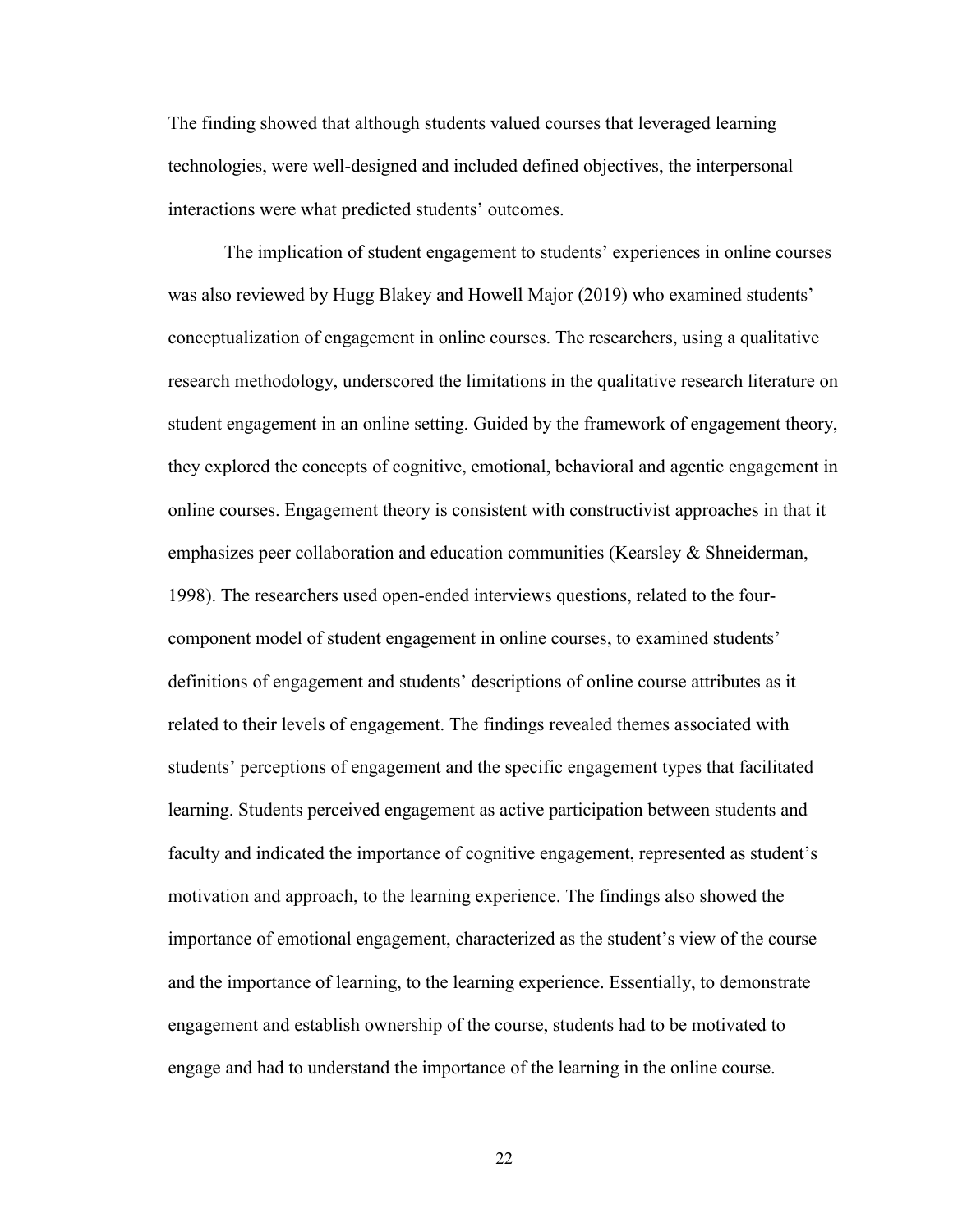The significance of learner engagement was also explored by Zhang et al. (2020) in a quantitative study aimed at identifying student-based perceptions of online learning. The researchers interviewed undergraduate business students enrolled in online courses at a California state university and explored factors that were important to the success of the students. The findings revealed that online social comfort was important for students enrolled in online courses. Online social comfort refers to the student's degree of comfort and security in participating in online discussions (Zhang et al., 2020). The researchers found that student's perception of online learning comfort was a significant factor in determining whether the student enrolled and subsequently engaged in online courses and that student engagement can be facilitated by instructors that provide an interactive online environment that encourages participation.

The research studies presented thus far highlighted the implication of engagement in supporting learners in online environments. Collectively, the findings provided a basis for further exploration of the significance of interaction in online courses and for review of how the online course structure can support student engagement in the absence of physical co-presence.

#### <span id="page-33-0"></span>*Online Course Structure*

The existing research literature also indicated that course structure was important to students' experiences in online courses. Course structure refers to the design, content, modules and assignments as well as the objective, requirement and assessment aspects of the course organized to create a learning path that promotes student learning (Moore  $\&$ Keegan, 1993). This section explored the findings in the existing research literature on students' perceptions of the impact of course structure on the quality of the online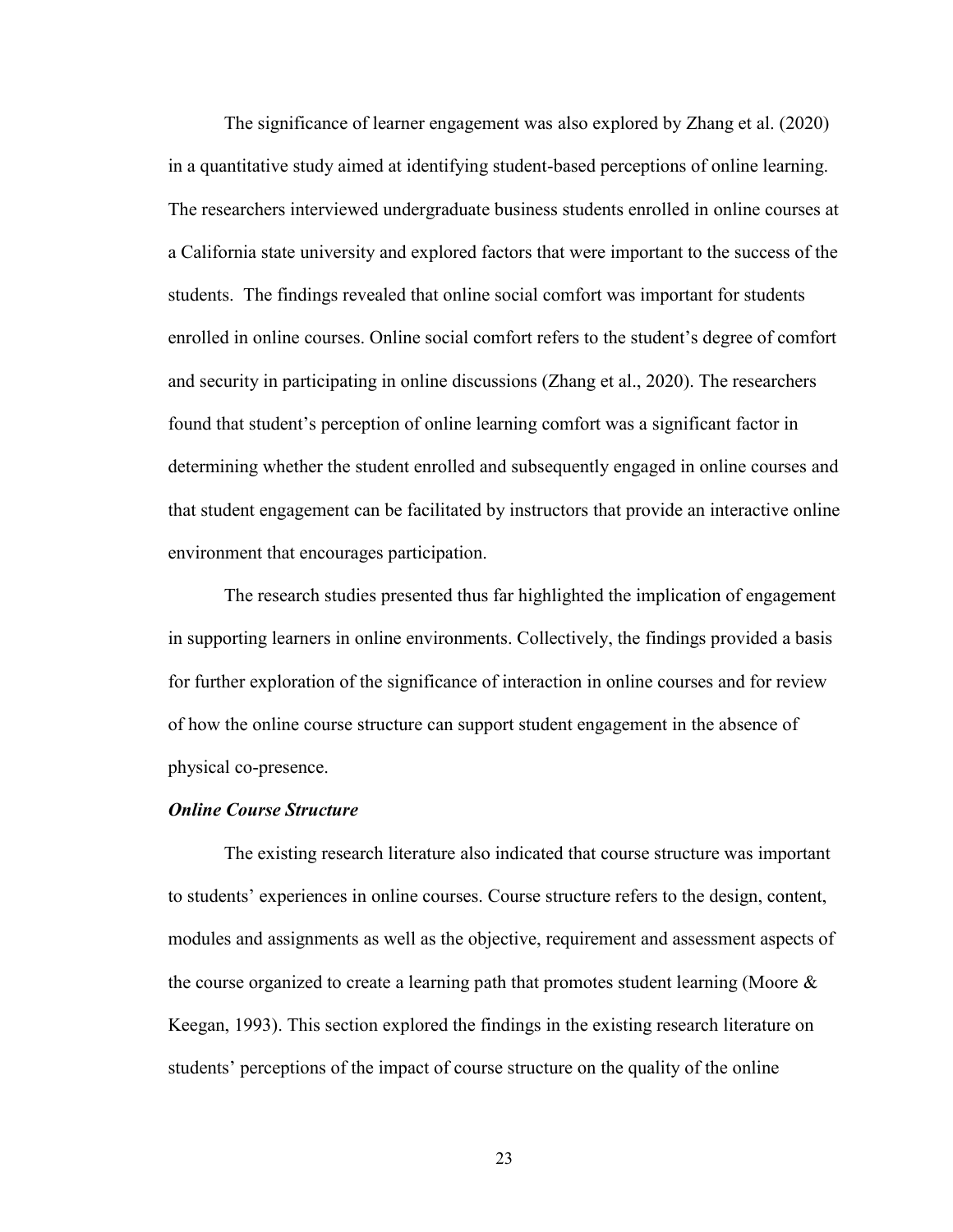learning experience.

The implications of course structure to online learning environments was supported by Yang and Cornelius (2004) who established that course organization was important to students' experiences in online courses. In a qualitative study, using course documents, observations and interviews with participants enrolled in online courses at two different universities, the researchers examined the quality of online courses and the factors that influence students' online experiences. Data analysis, which was conducted simultaneously with data collection, was done through extensive coding of the interviews and transcripts. The findings of the research revealed that course structure including course design, navigation ease, internet connection stability and asynchronous online participation contributed to positive experiences for students. The perceived significance of course structure to an effective online experience indicated that students attributed well-design course to positive experiences in online courses.

Similarly, in the study that examined students' perceptions of online learning and instructional tools, Armstrong (2011) validated the significance of online course structure to student learning and success. The researcher found that the lack of organizational structure was a factor that decreased the learning experience. The findings showed that the structure of the learning environment, attributes of online assessments and the perceptions of the academic rigor of the online environment shaped students' approaches to learning. In addition, poorly design course content contributed to perceived negative experiences in online courses. This research aligns with studies that indicate that the layout of the course does have an impact student's satisfaction.

Gray and DiLoreto (2016) also explored the relationship between course structure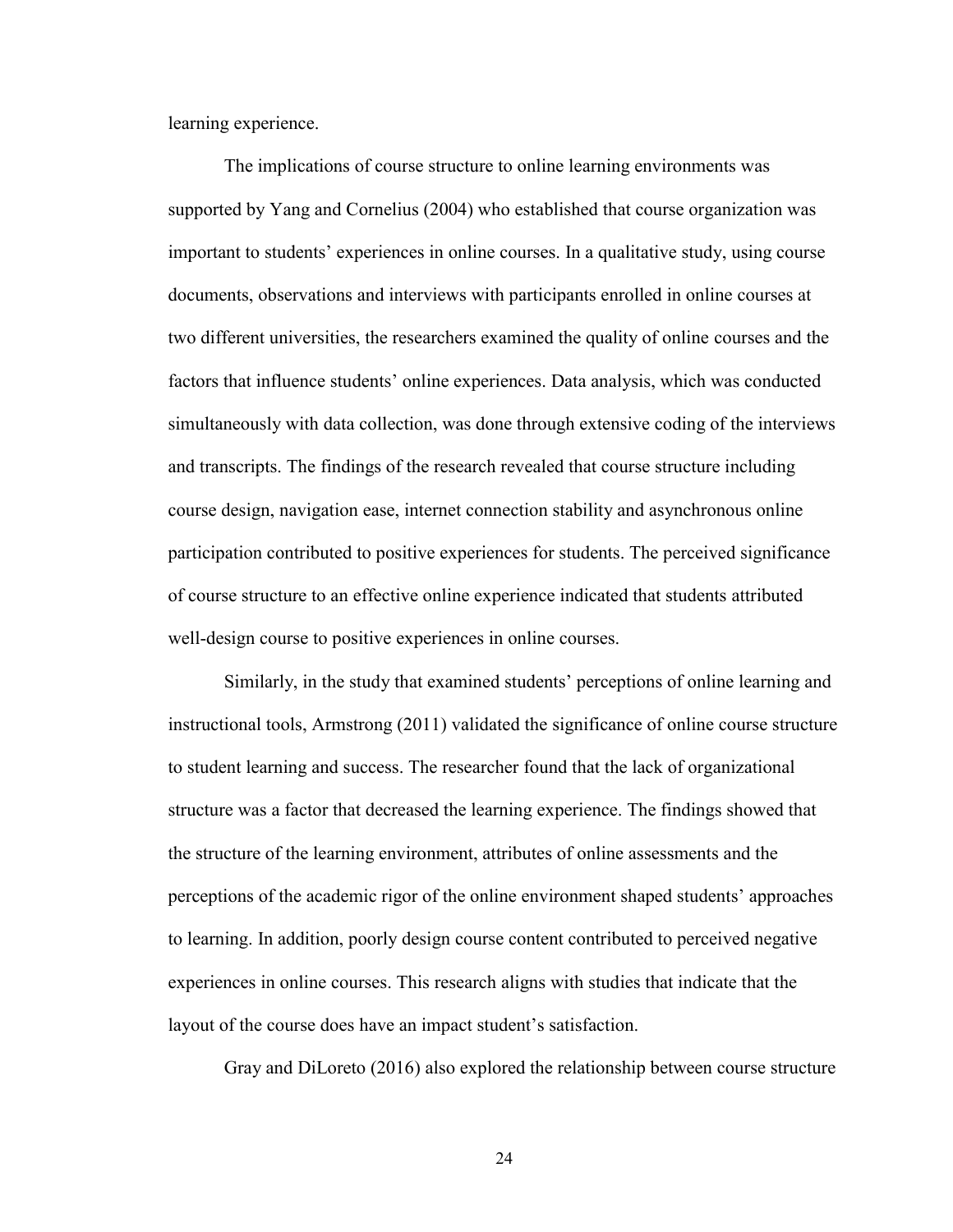and perceived learning and student satisfaction in online learning environments. In research focused on improving online education and on informing practices for increasing retention in online learning, the researchers hypothesized that course structure would have a statistically significant impact on both perceived student learning and student satisfaction. Using an online survey instrument to collect data from 187 participants enrolled in a minimum of one online course, the researchers explored the impact of course structure, learner interaction and instructor presence on student learning and satisfaction. The findings showed that, although mediated by student engagement, there was a significant and positive correlation between course structure and perceived student learning and course structure and student satisfaction. The research aligns with the studies that indicate that well-structured course design is important for student satisfaction and perceived learning in online learning environments.

Eom and Ashill (2016) also highlighted course design as a critical success factor that must be effectively managed to realize the full potential of online learning. Grounded in constructivist learning theory, the researchers examined the determinants of student's perceived learning outcomes and satisfaction in online courses. The study was based on the responses on 372 participants who had completed at least one online course at a university in the Midwestern United States. The findings revealed that course design was the strongest predictor and had a positive significant relation with students' learning outcomes and satisfaction. Students who had a positive perception of course design reported higher learning outcomes and higher levels of satisfaction. This implies that students' perceptions of overall course usability are correlated to student satisfaction and learning and that a more logical and organized course layout was linked to higher student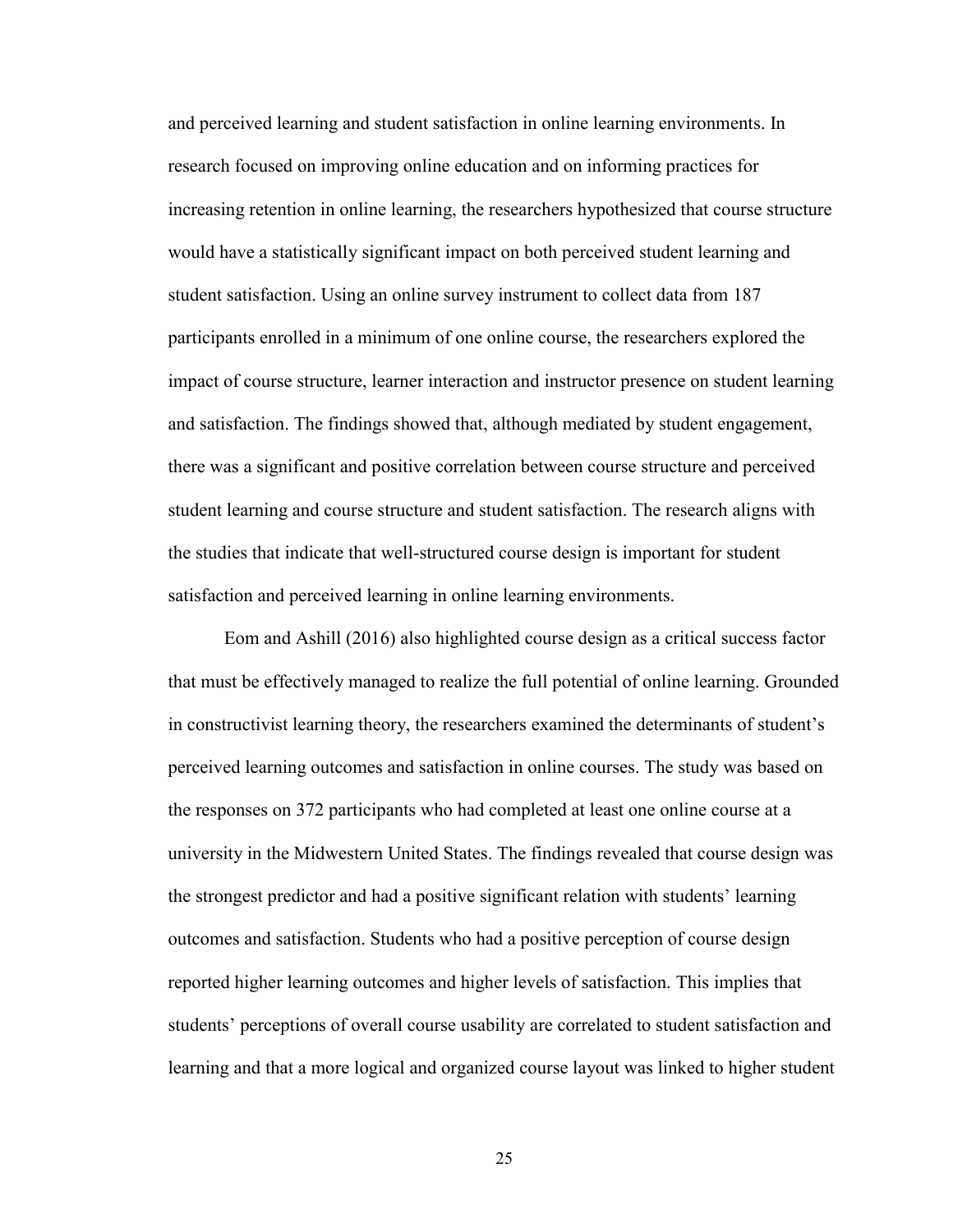satisfaction with learning in the online course (Eom  $&$  Ashill, 2016).

These research studies highlighted the correlation between course design and students' experiences in online courses. The findings demonstrated that online course structure influence students' experiences and have implications for how course design can leverage technology to enhance learning experiences in online environments.

#### *Role of Technology in Online Instruction*

The role of technology in shaping students' experiences in online course also emerged as a recurring category in the literature reviewed. Fundamentally, instructional technology enables the implementation of constructivist approaches. Instructional technologies change how content is delivered, alter the ways in which students interact with the course and transform how students learn in online courses. The research literature, on the role of education technology in online instruction, reviewed the intentional use of technology to support the course content, demonstrated how students perceive technology implementation in online courses and examined how technology is leveraged to support student learning.

The role of technology on students' participation in an online learning environment was explored by Vonderwell and Zachariah (2005). Using a case study qualitative approach and guided by cognitive load theory, the researchers reviewed the factors influencing participation of students enrolled in online graduate courses at a Midwestern university in the United States. Although cognitive load theory is based on the assumption that human cognitive architecture is limited in the amount of information that can be processed in working memory at any given time and suggests that constructivist strategies facilitate information overload (Kirschner, 2002), constructivist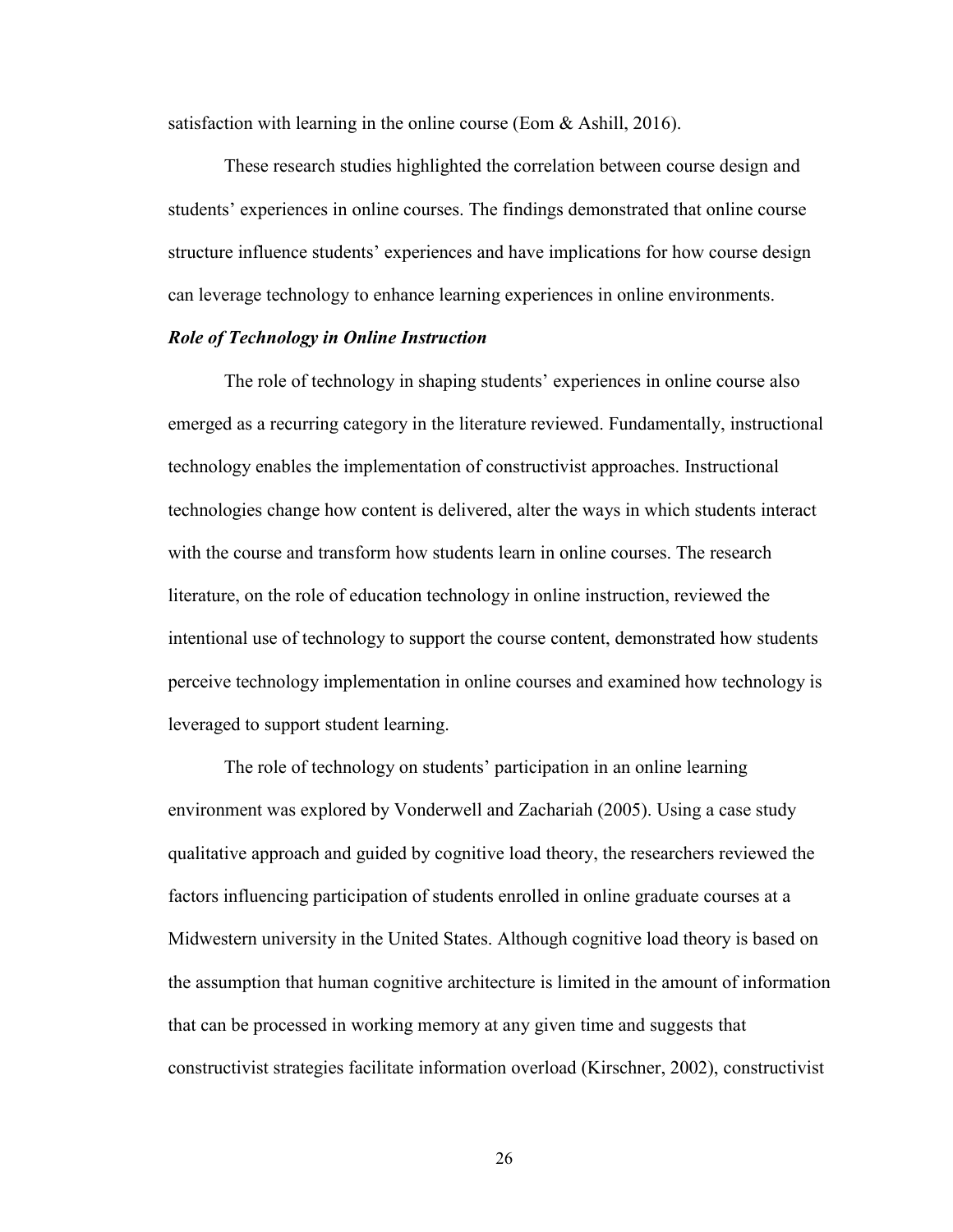approaches, such as problem-based and inquiry-based learning, support conditions for human data processing. Hmelo-Silver et al. (2007) suggest that scaffolding, used extensively in constructivist learning approaches, can reduce the cognitive load by allowing learners to focus on tasks relevant to the learning goal and as a result learn in more complex domains. The findings indicated that the characteristics of course technology and interface influenced online learner participation and learning outcomes. Further, the researchers established that students' technology skill levels influenced the level of student participation and their reflective focus in the course. Consequently, the appropriate level of technology used, including pedagogically user-friendly online technology interfaces, can result in more in-depth reflections and problem-solving approaches. The study implied that students need to be prepared for technology in online learning and that monitoring student patterns of participation can assist with identifying students' needs and supporting student learning in online environments.

Armstrong (2011) also posited that, undergraduate students' perceptions of online learning environment and tools influenced their approach to learning. The researcher found that students' perception of the value of technology used in the course depended on the speed and consistency of communications enabled by the technology and on the instructors' technology skills. The findings showed that participants' perceptions of negative characteristics of technology were attributed to the use and implementation of the tool and were not inherent to the technology itself. This suggested that the value of technology use in online courses was not necessarily attributed to the actual technology tool used but was based on the implementation and the quality of communication enabled by the technology tool.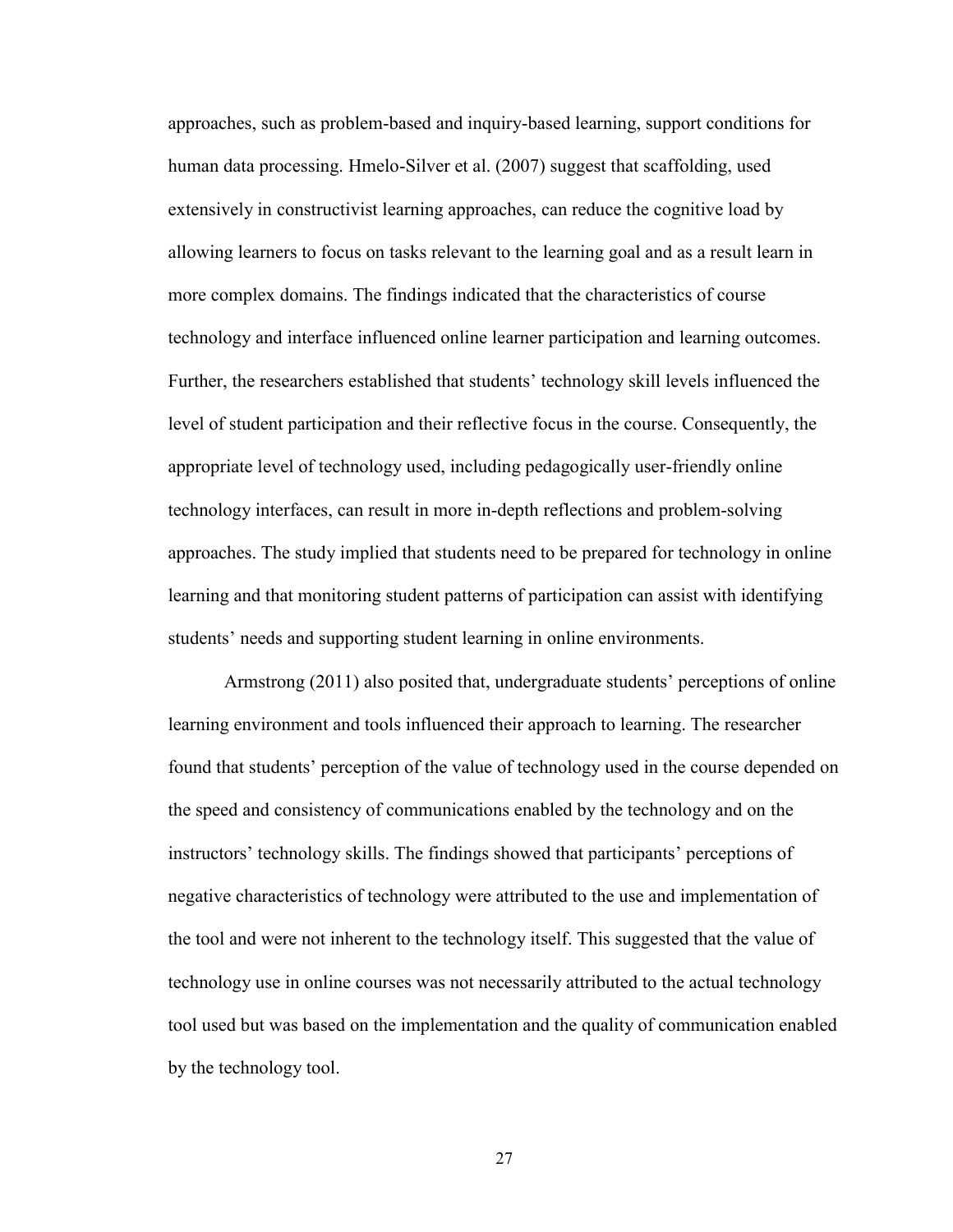The research by Rubin et al. (2013) also supported the effect of technology, leveraged to mediate online learning, on the community of inquiry (CoI) and on student learning and satisfaction with online courses. Using participants enrolled in online course at a large Midwestern university, the researchers focused on two of the more popular common Learning Management Systems (LMS) used to provide course content and to communicate with students. Regression analyses were used to determine the effect of the LMS affordances, including ease of communication and ease of navigation, on learning outcomes and course satisfaction. The research was guided by the CoI framework, a collaborative constructivist model that perceives online courses as effective when instructors and students form an online learning community consisting of teaching presence, social presence and cognitive presence. Teaching presence was defined as he instructors' organization and design of course materials and guidance for interaction to support learning. Social presence referred to the connection between students in an online course and cognitive presence described students' intellective engagement with the course concepts and abilities to develop competence. The findings revealed that students' perceptions of the potential of the LMS predicted teaching, social and cognitive presence. Further, the researcher found that technology was important to building an online community, facilitating the teaching, social and cognitive presence and promoting satisfaction with online courses. The perception of technology affordances, in supporting the online course, had significant independent effects on teaching presence, with ease of communication and navigation predicting teaching presence and ease of communication predicting social and cognitive presence. In effect, the technology used to teach online courses is important to the teaching and learning experience.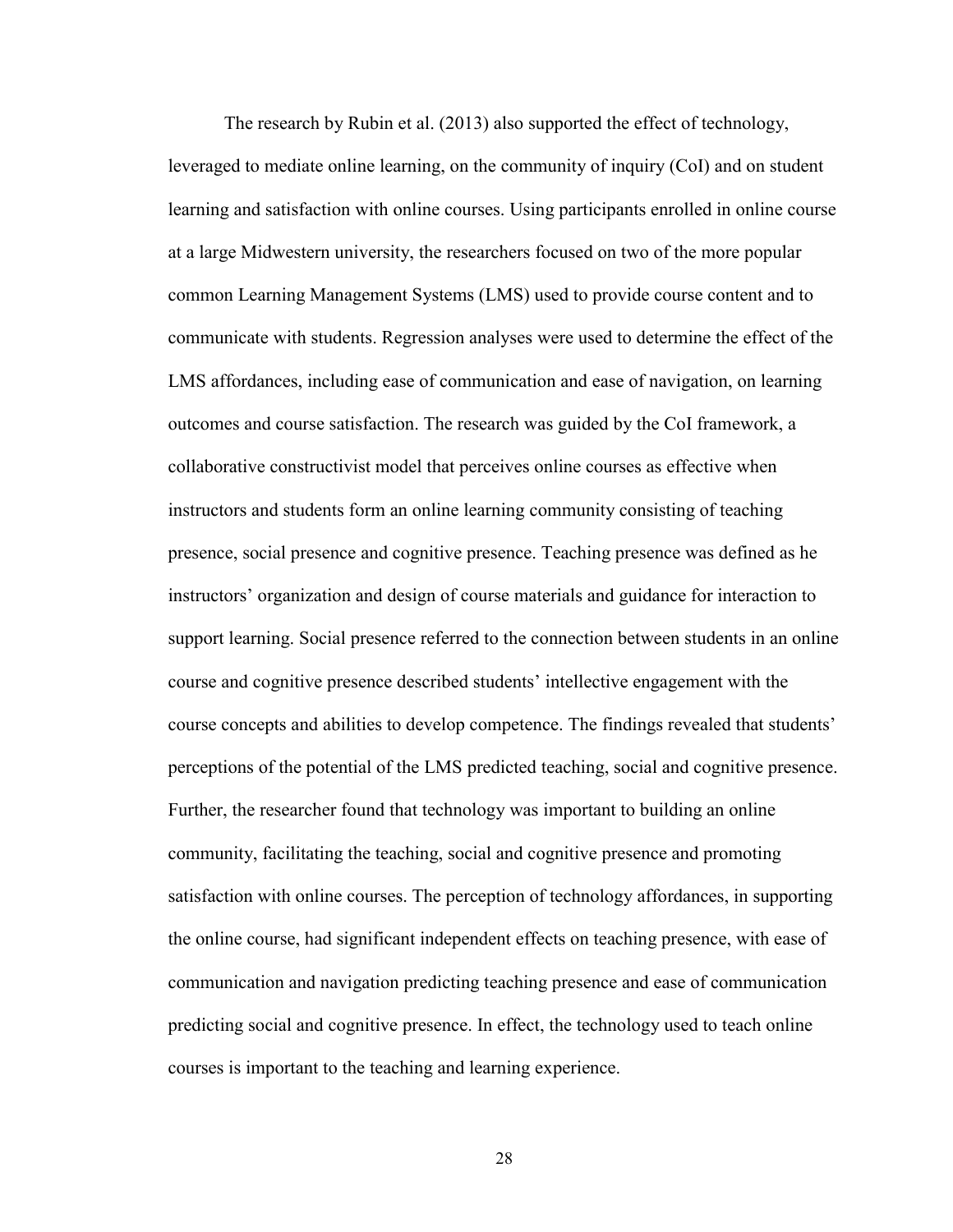These research studies on the role of technology underscored the value of the intentional use of technology to leverage course content and to support learning in online environments. The use of technology gives students the latitude to control the learning process and impacts learner autonomy in the online environment.

#### *Learner Autonomy in the Online Environment*

Learner autonomy was another significant categorization that emerged from the literature review. In an era where online courses may be the only option for a heterogeneous group of students who may not necessarily have the online experience, the self-efficacy skills or the self-regulation tools required for learning in online environments, learner autonomy examines the perception of the roles of students and instructors in autonomous learning. In online learning environments, students are expected to take a more proactive approach to their education, and course outcomes depend heavily on students' attitudes towards online learning. Learner autonomy is contingent upon the learners' abilities to create structure and manage learning by developing learning plans, finding resources that support learning and employing selfevaluation techniques (Moore, 1972).

The implications of learner autonomy in online environments were examined by Howland and Moore (2002). A qualitative research methodology, utilizing 12 open-ended questions, was employed to understand the students' experiences and perceptions in online course environments. The researchers concluded that students who were more proactive and independent learners had more positive experiences in online courses. The findings revealed participants' emphasis on time and task management and information organization was conducive to experiences in online courses. Further, components of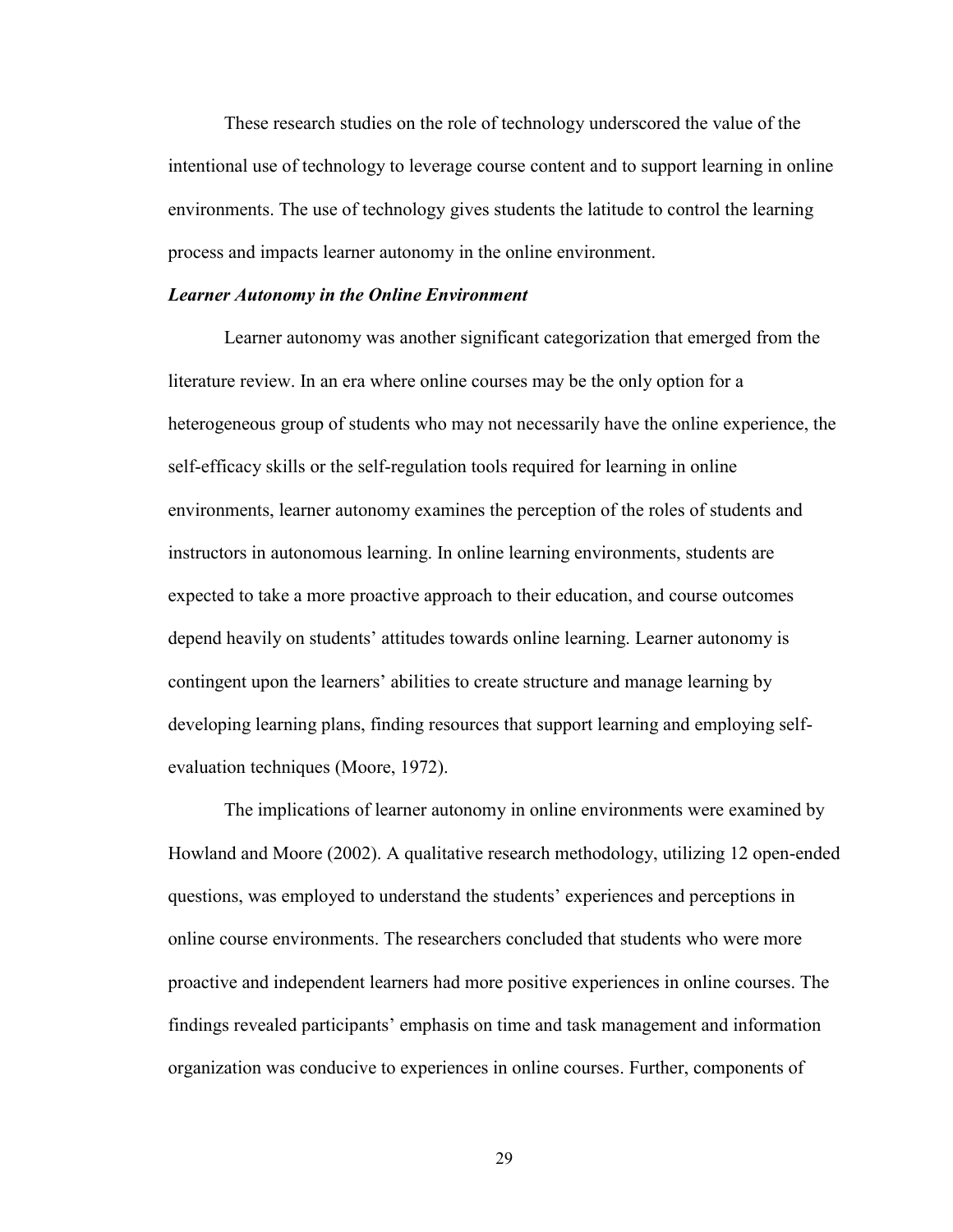learner autonomy, including self-management, self-reliance and self-motivation as well as accurate expectations of learners' responsibilities, were important factors in successful online learning experiences. The findings showed that students who exhibited the attributes of constructivist learners, including self-regulation and self-direction, reported positive experiences in their online courses.

The research by Armstrong (2011), also analyzed student-preferred level of autonomy. The researcher posited that although independence and self-regulation were the primary reason students enrolled in online courses, students indicated the need for direction on course assignments, assessments and access, and expressed concerns with self-directed learning. The findings further revealed that faculty communication and participation were important for higher level learning in an environment characterized by autonomy.

Hixon et al. (2016) also researched the differences in the perceptions of course quality based on students' levels of online course experience. The researchers examined whether students, based on the extent of previous experience in online courses, perceived the quality of online courses differently. The theoretical underpinning of the research was self-efficacy theory, which suggests that self-efficacy is a strong predicator of student success. The participants were 3160 students, previously or currently enrolled in on-line, for-credit courses at 31 universities in the United States. The study employed a quantitative methodology to explore factors that impacted students' perceptions by analyzing data collected from three levels of online course experience – experienced online students (enrolled in seven or more online courses), intermediate online students (enrolled in three to six online course) and novice online students (enrolled in three or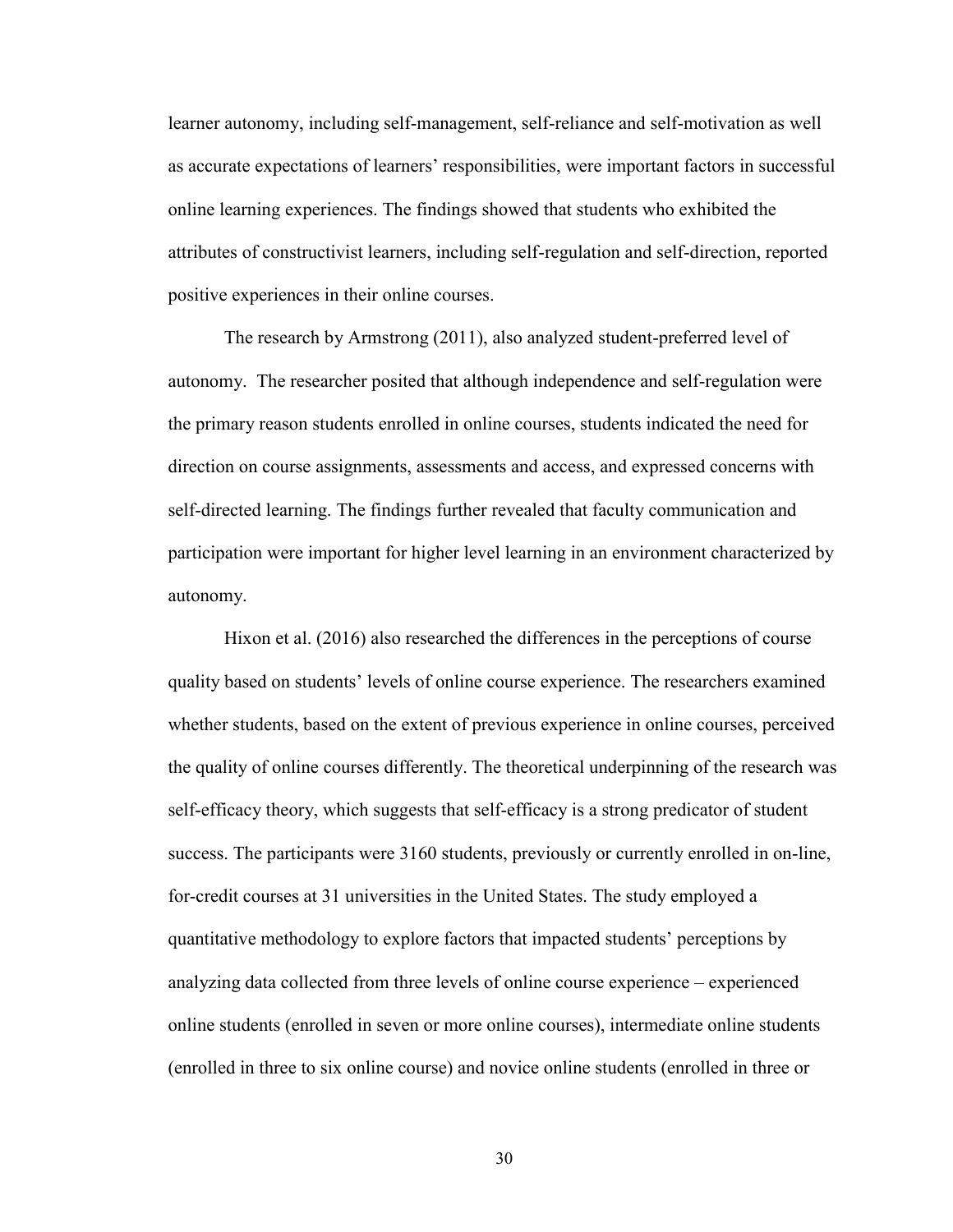fewer online courses). The findings suggested that there were variances in students' expectations of course components and perceptions of course quality based on online experience levels. Further, the research highlighted several survey elements where the perceptions of the quality of the online course and the importance of assessments and instructional materials differed based the students' previous online course experiences. The study implied that the student's level of previous course experience influenced learner autonomy and perceptions of course quality.

The importance of learner autonomy as a factor in the online learning was also highlighted by Fotiadou et al. (2017). In a quantitative study, guided by Moore's theory of transactional distance, the researchers examined the relationship between learner autonomy and aspects of the online learning process. The participants were 100 postgraduate students enrolled in online courses the Hellenic Open University, the first and only open distance education university in Greece. The findings showed a positive correlation between learner autonomy and both student-student and student-instructor interaction. This implied that learner autonomy was a significant requirement for distance learning but that learner autonomy was dependent on the learning environment and as a result, innovative, learner-centered methods should be employed to support learner autonomy.

Landrum (2020) also reviewed learner autonomy in online course and examined students' self-efficacy and self-regulation skills in online courses. Self-regulation refers to the student's ability to manage and implement processes conducive to learning (Bandura, 1977). Using a quantitative research methodology, the researcher used a Pearson correlation and regression analyses to investigate how the measures of self-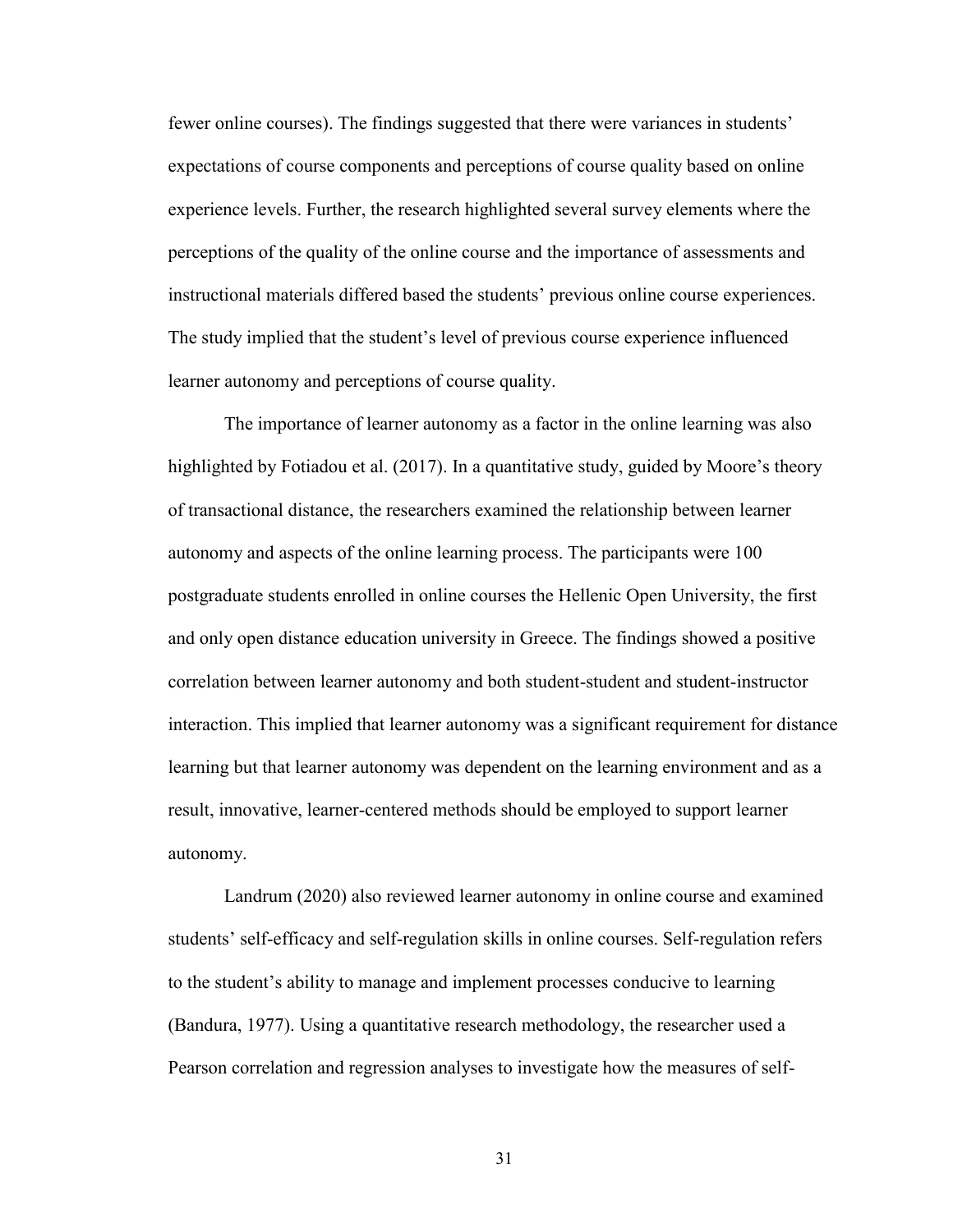efficacy and self-regulation correlated to student satisfaction. The researchers conceptualized that the only significant predictors for perceived satisfaction with the online platform were self-regulated learning strategies and self-efficacy. The correlation analysis revealed positive and significant correlations between LMS self-efficacy, learning self-efficacy, self-regulation, and time management with perceived satisfaction and usefulness. This implied that students, who have greater confidence to learn online and adopt online learning strategies, had higher satisfaction with the online platform.

In summary, learner autonomy, specifically students' attitudes, proactive approaches, self-management and self-regulation skills, as well as the tools required to support autonomous learning, have implications for learning experiences in online environments.

### **Conclusion**

The increasing significance of and reliance on the online learning methods have underscored the importance of researching students' experiences in online courses. Chapter two validated constructivism as a theoretical framework for analyzing students' experiences in online learning. The review of the related literature revealed the role of engagement, online course structure, technology use in online instruction and learner autonomy in understanding online course practices that enhance instructor effectiveness, increase student learning and promote student satisfaction and success. Chapter three will focus on the heuristic methods and procedures and the data analysis required to capture and explain the combined students' perceptions of their online courses and the factors that shape their experiences.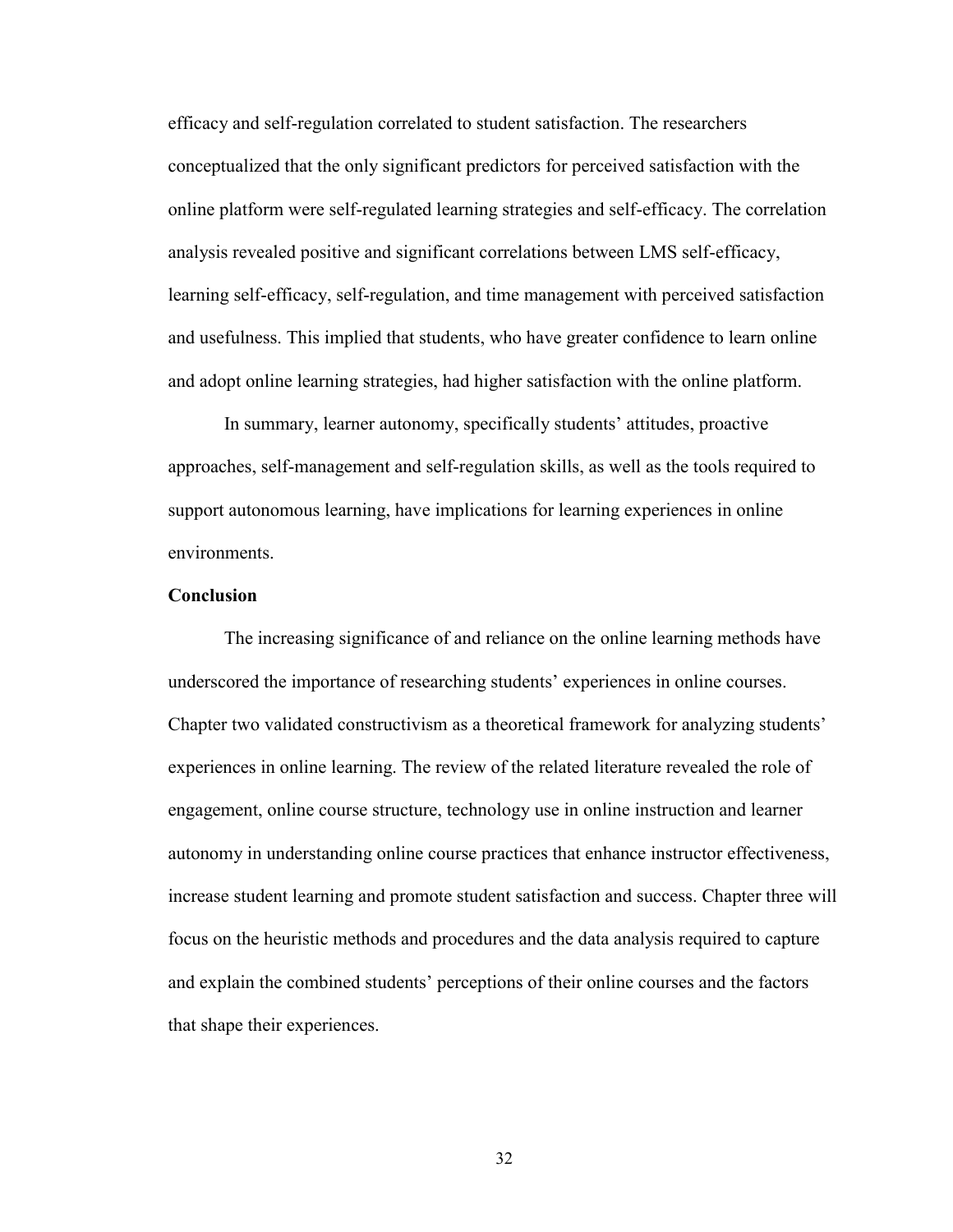#### **CHAPTER 3**

### **Introduction**

The purpose this study was to research the experiences of students enrolled in online learning courses at a private, urban university in the Northeast United States. The study explored students' perceptions of their online courses and the factors that shaped their experiences. The research sought to inform the practice of online course development and to assist faculty and instructional course designers in understanding the factors that contributes to students' experiences. The use of online learning as an alternate learning modality has increased over the last three decades but the research of online learning has focused primarily on comparisons with the traditional face-to-face course format and the existing research literature has mainly highlighted quantitative studies that examined student outcomes in online courses. Factors that create the optimal conditions for learning as perceived by students need further research.

Chapter two analyzed the constructivist theoretical framework guiding the study, reviewed existing studies and identified the emerging categories in the related literature. Chapter three focuses on the research methodology for the data collection and data analysis necessary for examination of students' collective experiences in online environments.

### **Methods and Procedures**

The study was a qualitative descriptive case study research methodology that examined the commonality of the experiences of students enrolled in undergraduate online courses. A qualitative research of a single case was used to describe students' lived experiences and their own voices were used to highlight these experiences and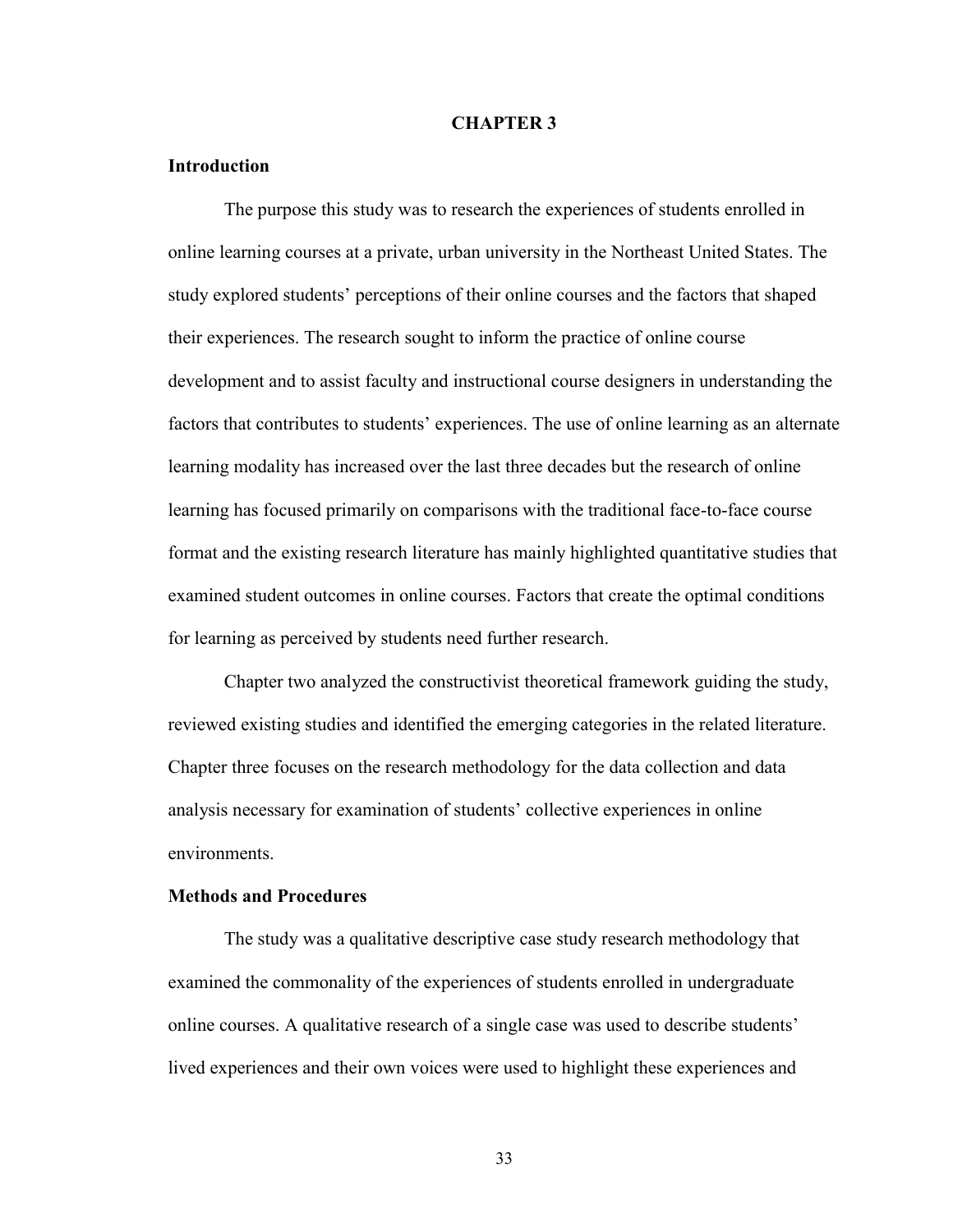reflections throughout the findings. The unit of analysis for this research study was the experiences of a heterogeneous group of students enrolled in an asynchronous online, introductory computer science course in the professional studies college at a private, urban higher education institution.

A qualitative research methodology was appropriate for this study because the research focused on students' perspectives and developed a composite description of the experiences of students within a specific context (Creswell & Poth, 2018). In effect, students' perceptions of their experiences and the processes that facilitated the quality of student learning cannot be captured quantitatively. Further, as a research methodology, case study qualitative research explores a contemporary phenomenon within a specific context, bounded by time and activity. The primary goal of a case analysis is to understand and describe the phenomenon in a single, bounded context (Yin, 2014). The case study research was appropriate, since this study focused on the exploration of a reallife phenomenon bounded by time and place. The study examined the experiences of a group of students enrolled in an asynchronous online, introductory computer science courses in the professional studies college at a private, urban higher education institution.

#### *Research Questions*

The study examined the experiences of students enrolled in online courses and explored the factors that affect students' perceptions of their online environments. The study was guided by the following research questions:

1) How do undergraduate students enrolled in the professional studies college at a private, urban higher education institution describe their experiences in online courses?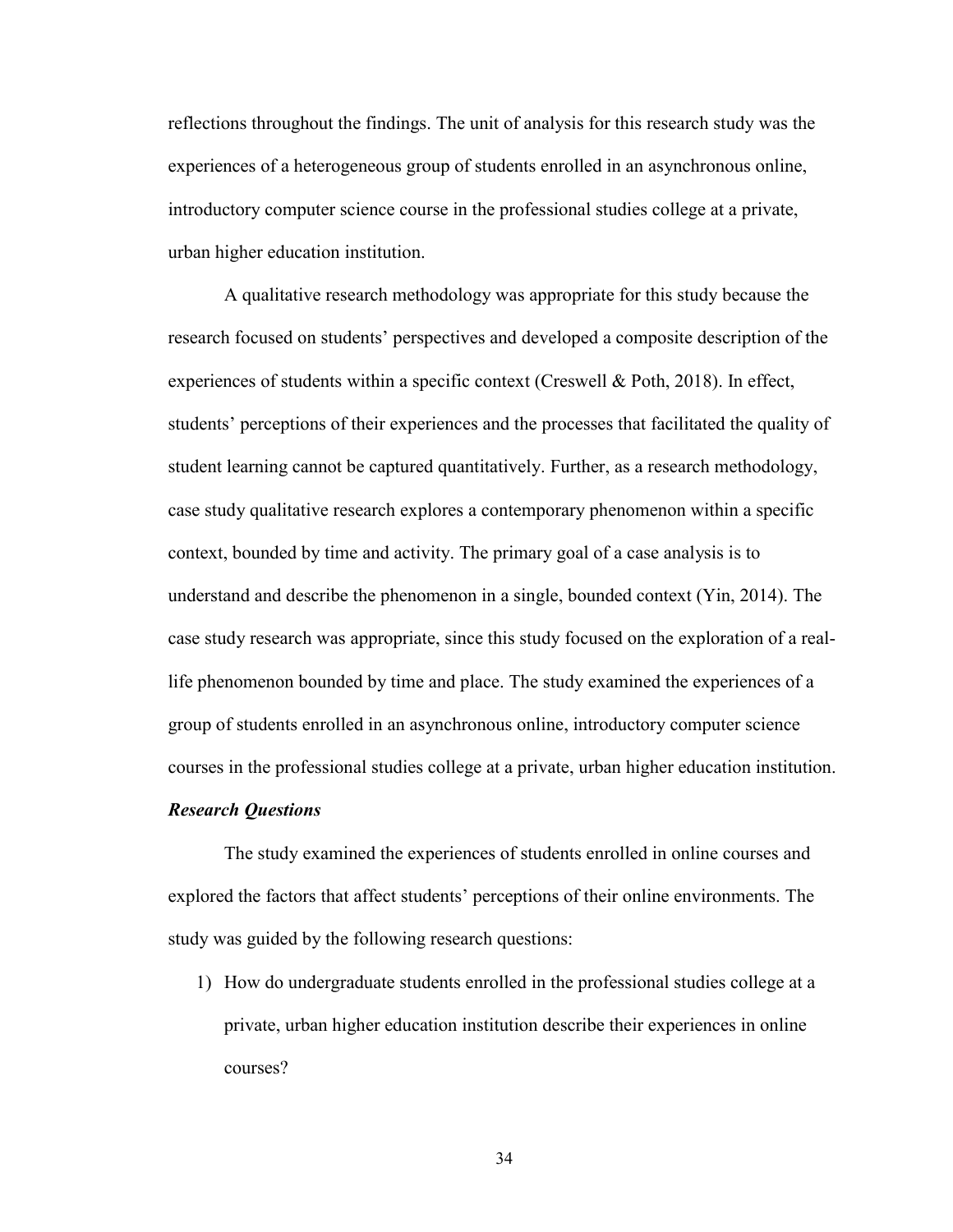**2)** What factors shape the experiences of undergraduate students enrolled in online courses in the professional studies college at a private, urban higher education institution?

#### *Setting*

The field setting for the study was the professional studies college at a private, urban university in the Northeast United States. The university is a metropolitan and global university, has campuses located in a major metropolitan area in the United States and spans its reach globally, through collaboration with other higher education institutions and study abroad opportunities. The university has a total undergraduate enrollment of 17,088 across six colleges. Undergraduate students are primarily enrolled in face-to-face programs but the university course offerings also include an online curriculum of synchronous, asynchronous and rotating hybrid online courses. The college included in this case study focuses on career-driven, professional studies educational programs.

The case study included students enrolled in an asynchronous online, introductory computer science course in one department of the college. Access to site and participants was granted and guided by the university's Institutional Review Board and permission to the students and instructor was approved by the department chair. The research was conducted at a university I was affiliated with so, to minimize the inherent power imbalance in the researcher-student relationship none of the students currently enrolled in my course were recruited to participate in the study.

### *Participants*

The participants in the study were selected from students matriculated in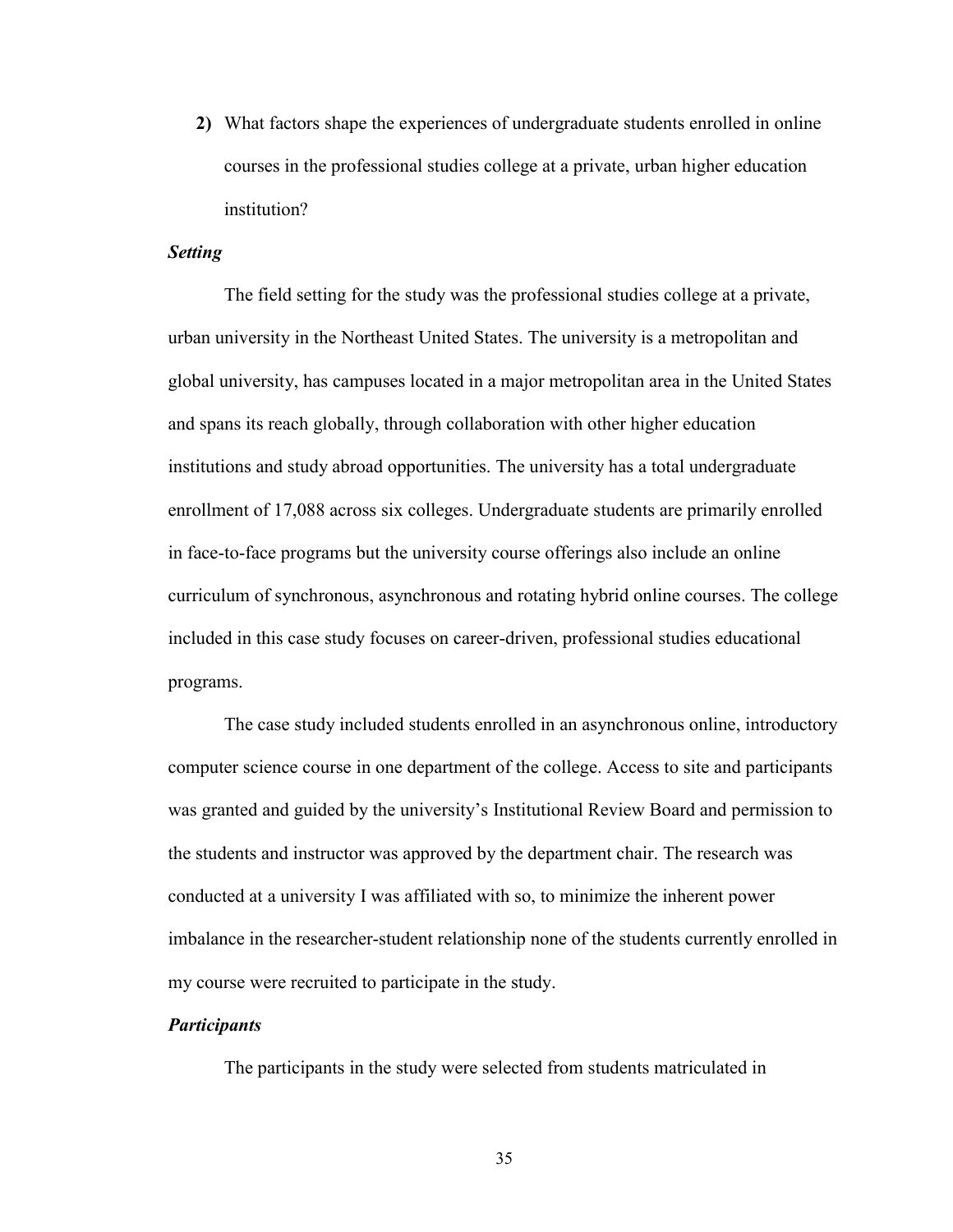undergraduate programs and enrolled in an asynchronous online, introductory computer science course in the fall 2021 semester at the university. The participants were selected through purposeful, convenience and snowball sampling. First, purposeful sampling was used to identify a specific asynchronous online course, deliberately selected to adequately capture the heterogeneity in the population of online students (Maxwell, 2013). A purposeful sampling strategy allowed for the selection of specific student participants that could provide information relevant to the research questions (Creswell & Poth, 2018). Once access to the course was secured, a convenience sample was employed to interview students who were accessible to the researcher based on the responses to the requests for interviews. To further facilitate the data collection, snowball sampling was employed to recruit additional participants. Initial student interview participants recommended and helped to identify additional study participants who were enrolled in the course and fitted the research criteria.

The study focused on the experiences of 10 students enrolled in an asynchronous online, introductory, computer science course with a single professor in the professional studies college at a private, urban university in the Northeast United States. There were three male and seven female students with majors in Administrative Studies, Business, Criminal Justice, Homeland Security, and Legal Studies. One student was an undecided major. Since this introductory computer science course is a perquisite required for the majors, the students enrolled in this course are primarily freshmen and sophomore students. The senior students interviewed in the study were enrolled in the course as an elective. The participants own voices were used to highlight their experiences.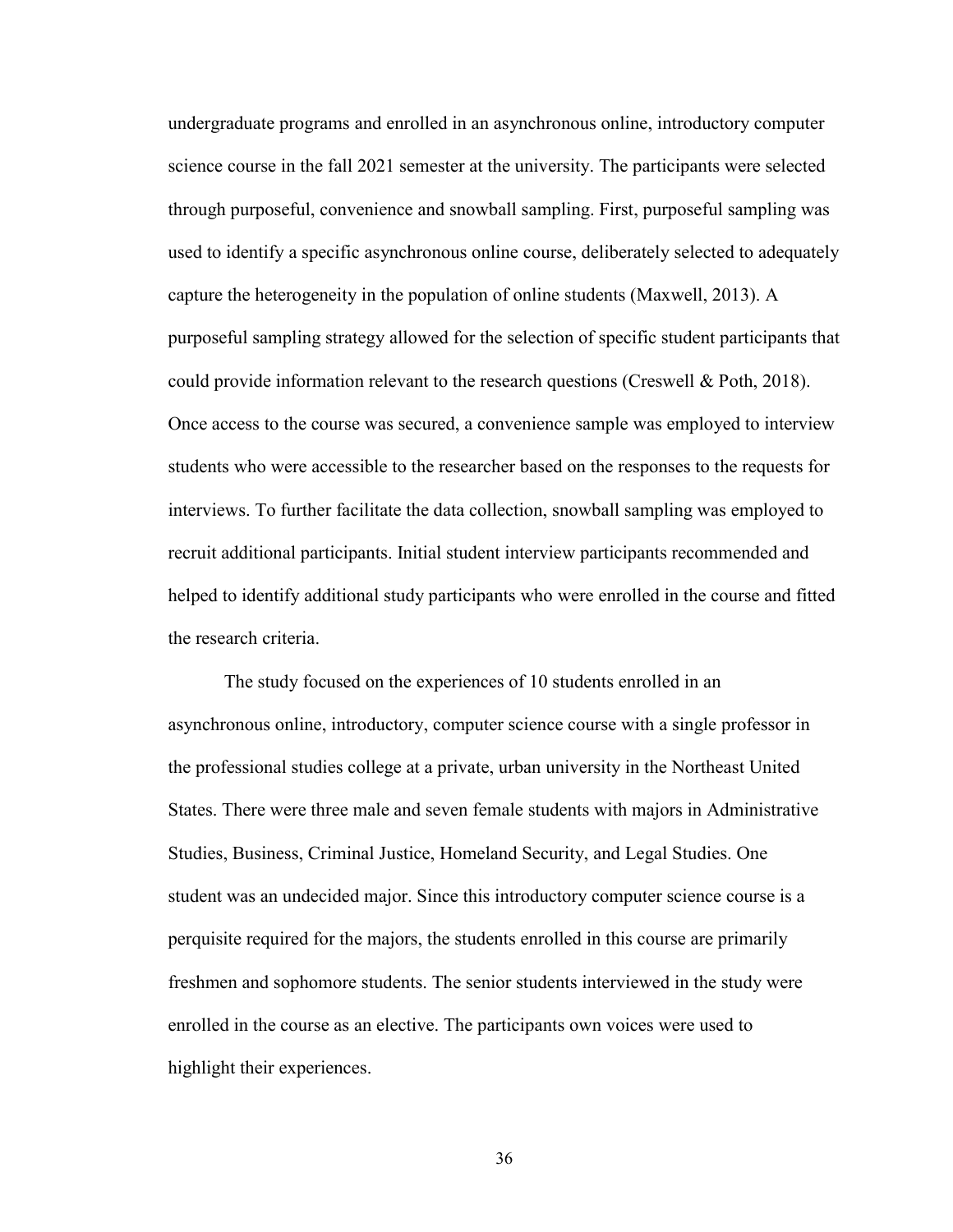To protect the identity of the participants, all data collected and any references to identifiable course information as well as references to the instructor and the department were anonymized. Further the names of interview participants were redacted using an algorithm that allowed the researcher to protect participants' identities but still be able to reference the data collected to maintain the integrity of the study. Participants' demographics are captured in Table 2.

# **Table 2**

| Pseudonym | Gender | Academic Year | Major                         |
|-----------|--------|---------------|-------------------------------|
| Chad      | Male   | Freshman      | <b>Business</b>               |
| Chloe     | Female | Sophomore     | Undecided                     |
| Finn      | Male   | Freshman      | Undecided                     |
| Gia       | Female | Senior        | Legal Studies                 |
| Jade      | Female | Freshman      | <b>Administrative Studies</b> |
| Olivia    | Female | Sophomore     | Homeland Security             |
| Pio       | Male   | Freshman      | <b>Business</b>               |
| Rose      | Female | Freshman      | Legal Studies                 |
| Violet    | Female | Senior        | Criminal Justice              |
| Wynn      | Female | Senior        | Legal Studies                 |

#### *Participants Demographics*

## *Data Collection Procedures*

Yin (2014) recommended setting up a detailed case study protocol and database to track the data collection. In this study, the data collection instruments were document analyses, interviews, asynchronous online course observations and field notes. The document analysis, interview and observation protocols were designed by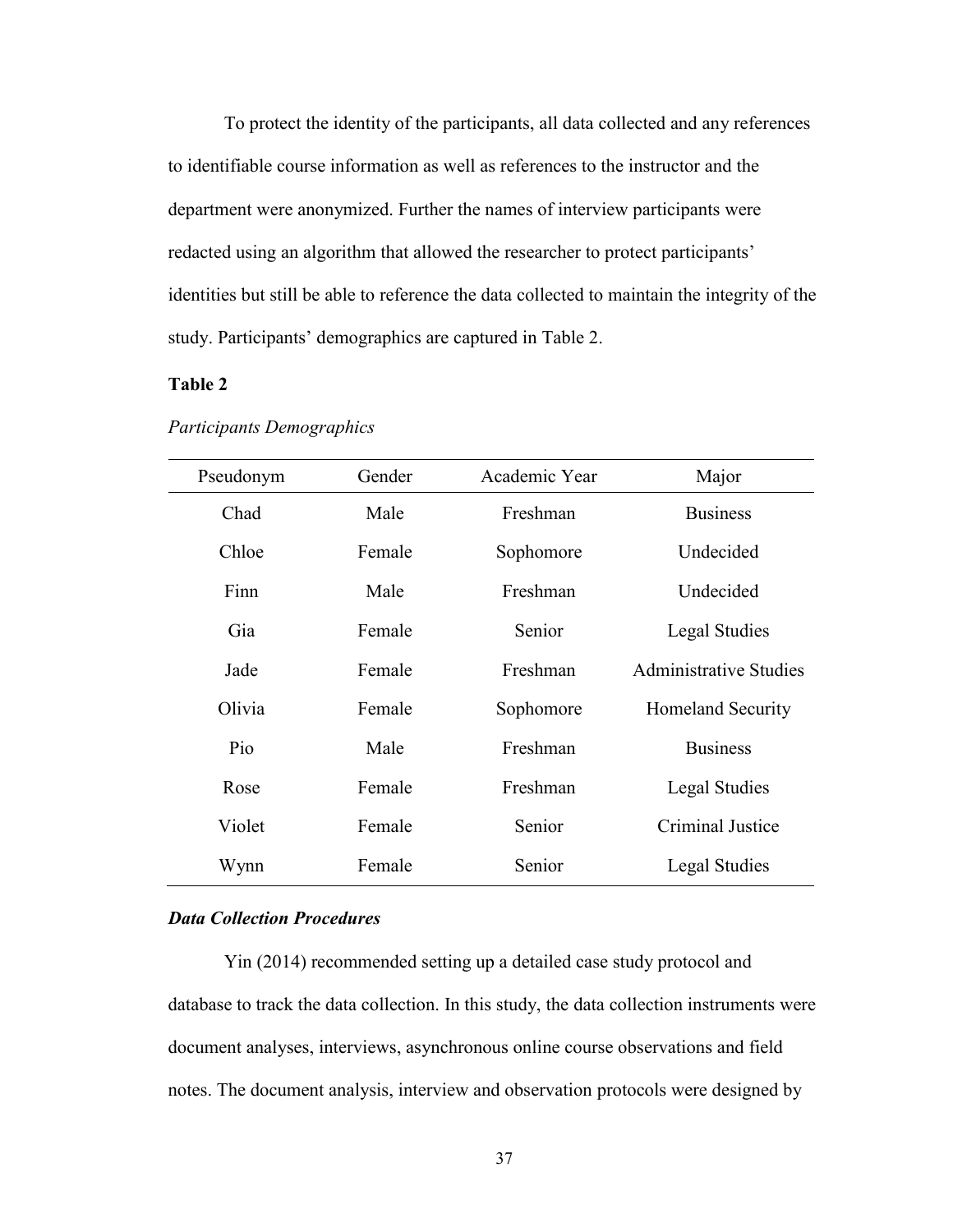the researcher and were guided by the research questions, related literature and the constructivist paradigm. The interview questions explored the learner-centered, collaborative approach of the constructivist framework on knowledge construction and examined the roles of the student, instructor, course structure, educational technology and learner autonomy in the online environment. All data collected was organized in a data collection matrix to facilitate the identification and systematic analysis of the data (Miles et al., 2014).

#### *Document Analysis*

Document analysis (see Appendix C), the first data collection instrument, captured data generated from the review of course documents such the course syllabus, modules, materials, assignments and rubrics as well as the digital learning platform and learning management system (LMS). Access to course documents was granted by the faculty teaching the course. Document analysis, as the first data collection point, gave the researcher an opportunity to gain perspective into the course content, design and terminology and to attain valuable sources of data that were not available from the other data sources to answer the research questions. Further, this allowed the students additional time for interactions in the course before the interviews and observations were conducted. Document analysis, as a component of this case study research was used to triangulate findings gathered from the interview and observation data sources. When used in triangulation, document analysis can clarify and expand on findings and help to minimize bias (Frey, 2018). The timeframe for the data collection via document analysis was the fall 2021 semester.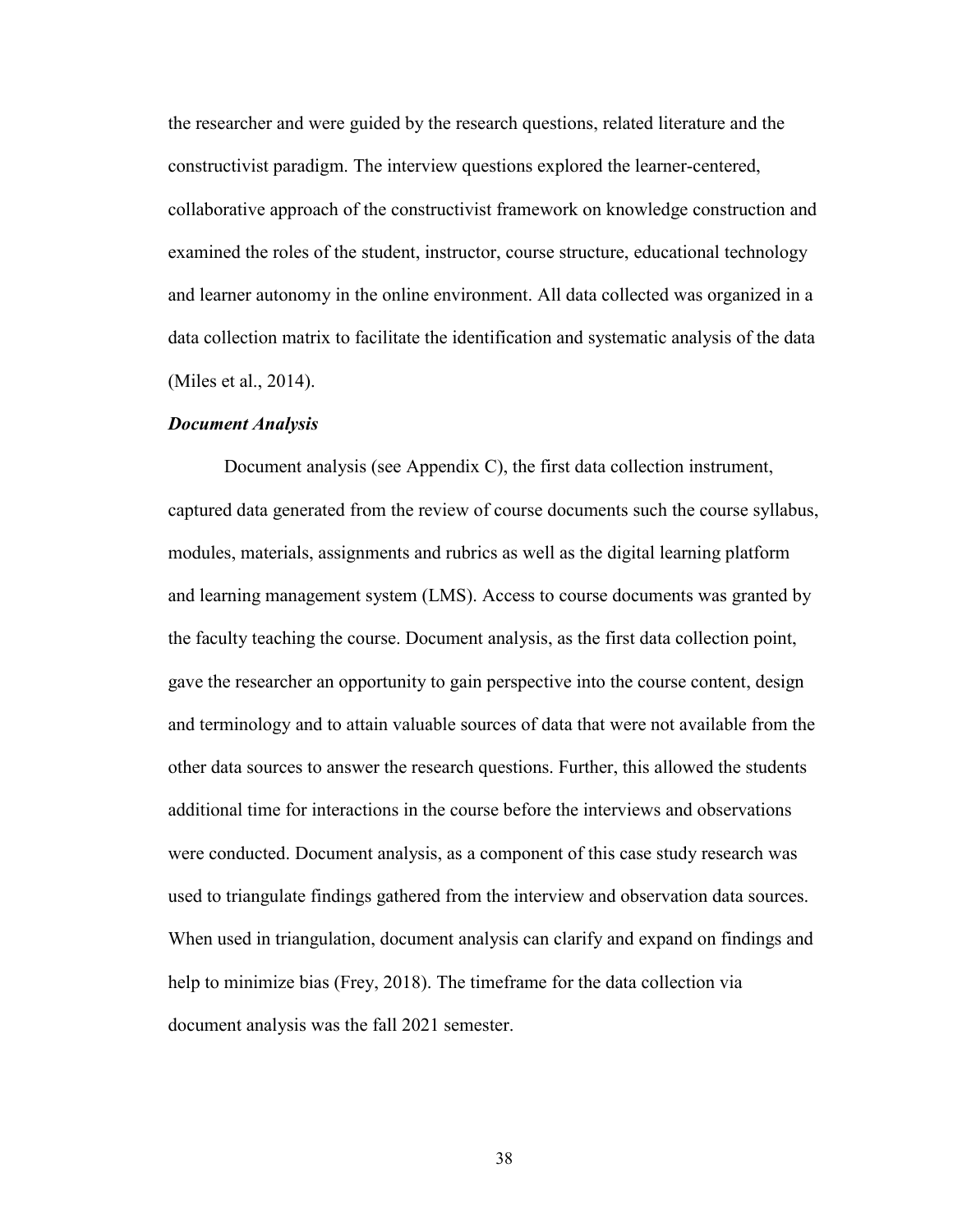### *Interviews*

The interviews, also primary data collection instruments, were conducted after the initial document analysis and concurrent with any subsequent document analysis. The interview protocol was best suited for this study because interviews allow for further exploration and understanding of research participants' experiences in the phenomena being studied (Creswell & Poth, 2018). The interviews provided detailed insights into students' perspectives of the student-instructor-content engagement, course design structure, use of educational technology and learner autonomy. Seidman (2006) also purported that in-depth interviewing provides researchers with access to the context of students' lived experiences and a way to understand the meaning of students' behaviors. Interviewing provided an optimal avenue of inquiry to examine students' subjective understanding of their experiences in the classroom, as well as the meaning they made of the experiences (Seidman, 2006). Interviewing, when used in triangulation helped with understanding students' online education experiences. The interviews established the context of the participants' experiences, explored the details of the students' experiences and provided an opportunity for students to reflect on these experiences (Seidman, 2006).

The interview protocol included 12 semi-structured, open-ended questions (see Appendix D). Questions one through four focused on students' perceptions of their experiences in the online course. The interview questions focused on the individual experiences of students with the instructor, other students, course structure and educational technology. In responding to question five through 12, students were asked to think about the factors influenced their experiences in online courses. The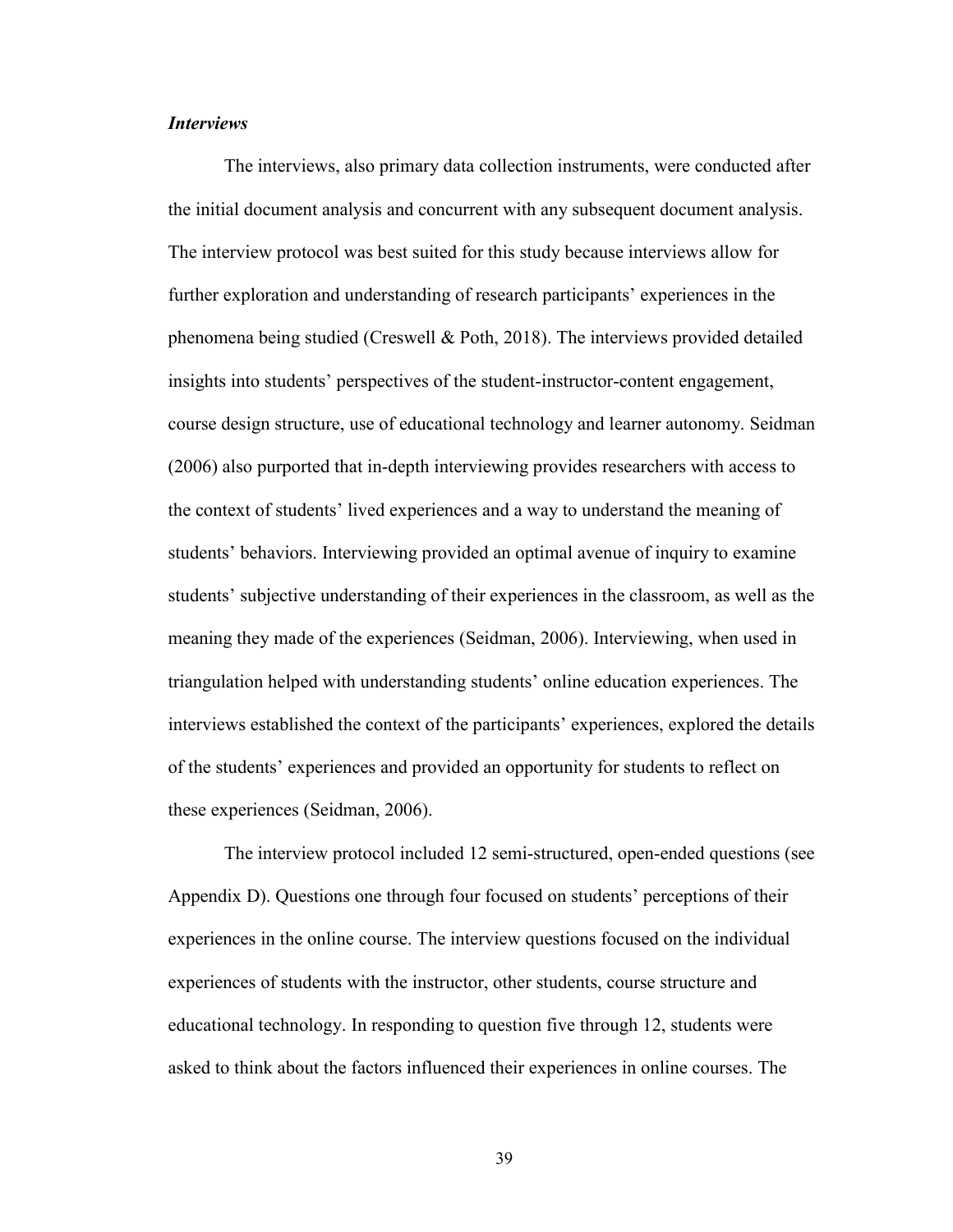semi-structured, open-ended nature of the interview questions provided participants with the flexibility in sharing and expanding on their experiences. The questions were useful for collecting in-depth participant perceptions of their online course experiences and provided additional perspectives enabled by the interaction and exchange of a facilitated discussion.

The interview instrument was field-tested by a small group of peers, with knowledge of online learning, to authenticate word choice, confirm the appropriateness of the questions and determine any issues that the student participants may experience when responding to the questions. To further establish that the interview protocol met the research requirements, the field-testing focused on reviewing the questions to maintain authenticity and resolve any biases, repetitions and ambiguity.

Interviews were conducted using a secure audio-conferencing platform, were approximately 45 – 60 minutes each and were recorded for later transcription and coding. During the data collection, participants were provided with follow-up questions for clarification on the recorded data and were included in the data validation to reflect on the accuracy of the accounts. After the data collection, the preliminary analysis with themes, attached to the transcript data, were taken back to a subset of the interview participants to validate how well their experiences were represented in the data analysis (Creswell & Poth, 2018). The timeframe for the data collection via interviews was the fall 2021 semester.

### *Asynchronous Online Observations*

Asynchronous online observations were another key data collection instrument,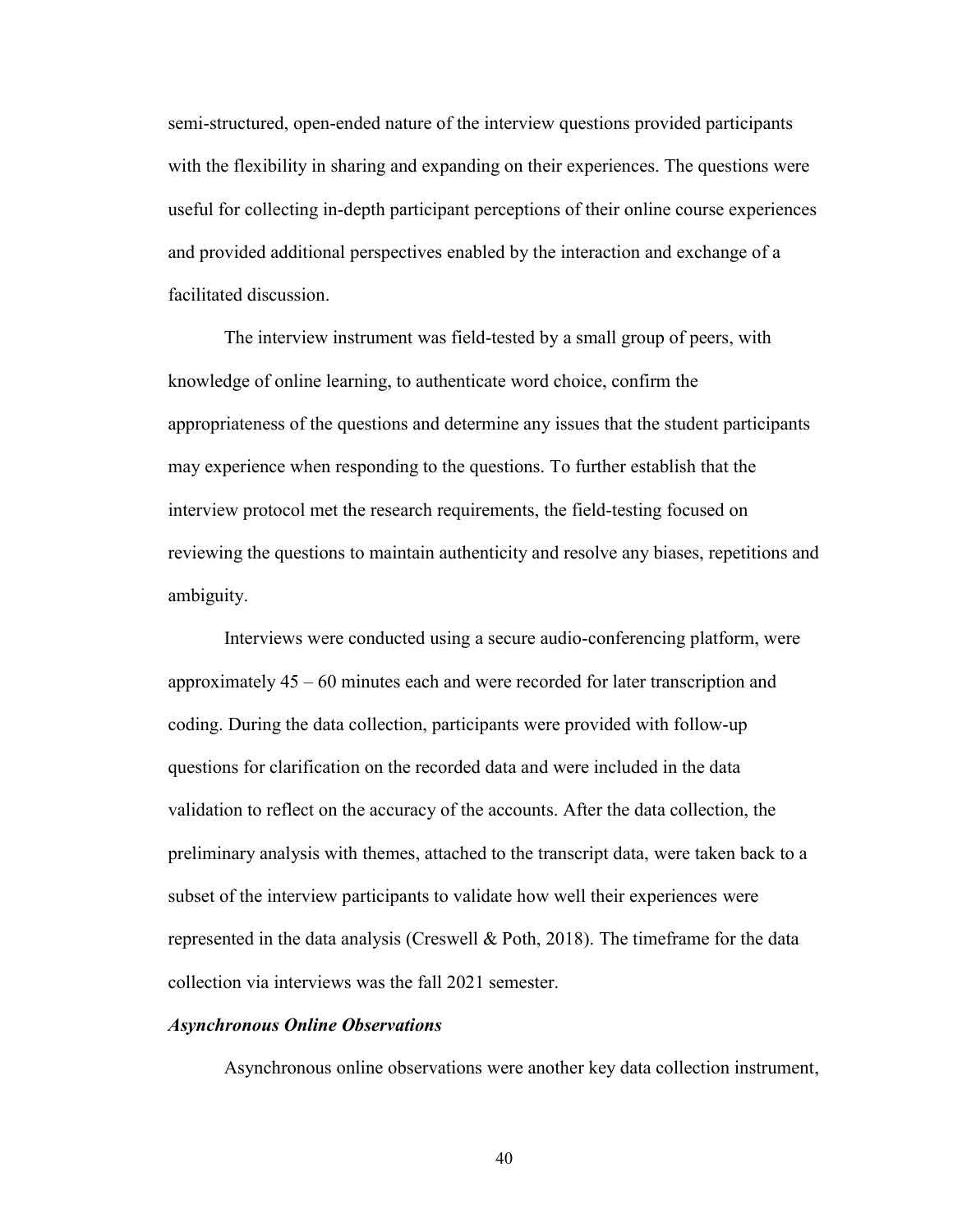which occurred concurrently with the participant interviews and conducted after the first half of the course to document student participation over an extended period. The observations examined the course design and interaction components, including learner engagement and instructor presence, used to promote asynchronous teaching and learning. The data collected from the asynchronous online observations were used to support or challenge insights obtained from the document analysis and interviews and provided additional perspectives on student-instructor-content engagement, course design structure, educational technology and learner autonomy.

Observations are one of the multiple forms of data collection recommended by Yin (2014) in case study data collection to capture interactions and events in the physical research setting, to provide a more comprehensive understanding of students' dynamics in the course and to understand the 'why' of the phenomenon. In effect, the asynchronous online observations were valuable data collection tools that provided a deeper understanding of student participation in the online setting. Data generated through observations supported data triangulation as the case study findings were supported by multiple sources of evidence (Yin, 2014).

The timeframe for the data collection via observations was the fall 2021 semester. To observe the asynchronous online course site, permission for access to the Canvas course was granted by the department chair and the faculty teaching the course. The permission request outlined the duration of the observation, the courses to be observed and the process of the observation. As the asynchronous course was examined, the observation protocol was used to determine which indicators were included in the course. Since all observations were conducted in an asynchronous online environment, the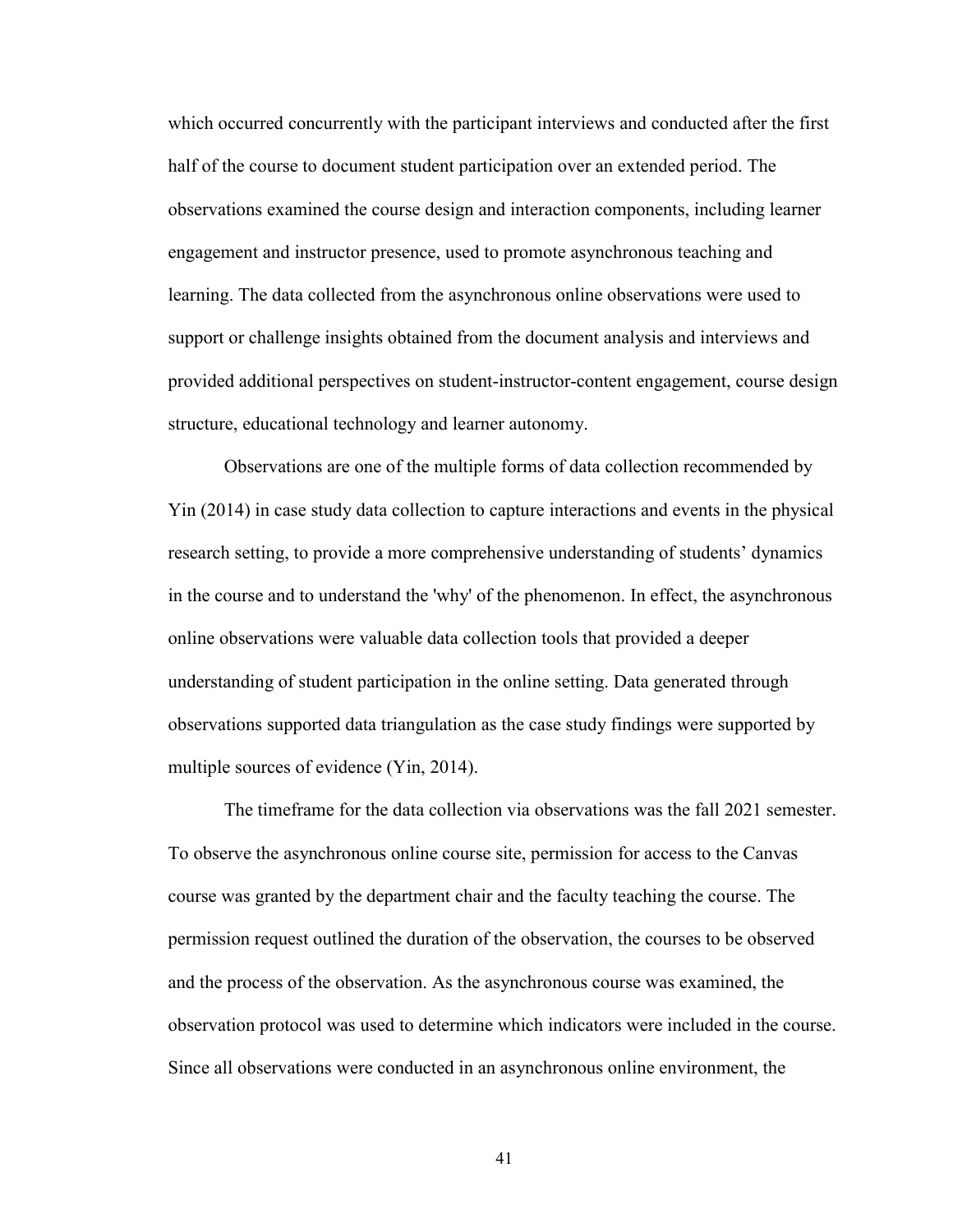researcher was a complete observer, was not an active participant and was not seen by the student participants (Creswell & Poth, 2018). This provided an opportunity to fully observe participants in the online setting, as well as limit the ethical consideration associated with student behavior when students are aware that they are being observed.

The observation protocol (see Appendix F) was guided by the research questions and the categories identified in the literature review. Observations were based on an interactive coding system that recorded student engagement via discussion posts and course activity during a specific time interval - the duration of the course in the fall 2021 semester. Observations focused on students' engagement from the instructor view, including interaction with instructor, other students and instructional technology as well as access to the course content and instructional methods from the student view. Field notes guided by the observation protocol were used to document the findings, from the review of the LMS site and the online learning platform, and were later transcribed and coded for analysis.

To mitigate many of the challenges associated with document analyses, interviews, observations, access to course structure and materials were negotiated prior to data collection, inclusion and exclusion criteria were defined and adequate timeframes for review and synthesis were allocated (Creswell & Poth, 2018). Application for approval from the university's Institutional Research Board (IRB) was submitted and certified in September 2021 and approval was granted at the end of October 2021. Once IRB approval was secured, preliminary access to the research site and data collection as well as the iterative analysis commenced in November 2021 and continued until the end of December 2021. Initial drafts as well as subsequent and final revision of the narrative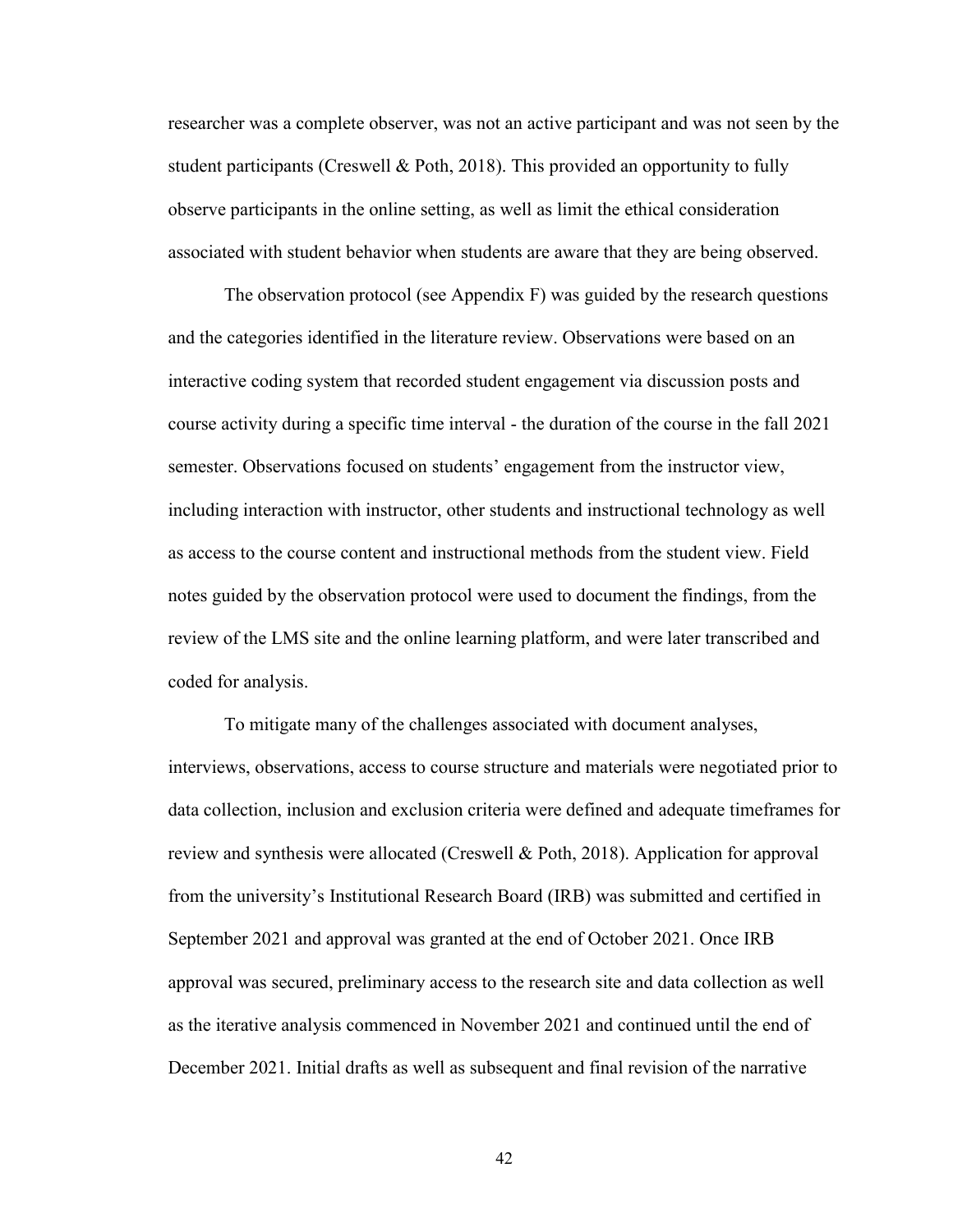continued in January 2022 with a target completion date of February 2022.

### *Trustworthiness of the Design*

Checking the accuracy of a qualitative account is one of the many roles of the researcher. Validation strategies, such as triangulation of multiple data sources can assist the researcher in validating the trustworthiness of the qualitative account (Creswell  $\&$ Poth, 2018). Miles et al. (2014) caution against analytic bias that can invalidate findings and recommend triangulation of different data types, data sources and methods as tactics for ensuring the quality of the data and for checking findings. Triangulation by multiple methods of data collection, including interviews, observations, document analyses and field notes, was one of the strategies that was employed for ensuring the trustworthiness of this qualitative study. This allowed for corroboration from distinct sources, which enhanced the trustworthiness of the analysis (Miles et al., 2014).

In qualitative research, researcher subjectivity or bias has been identified as a specific threat to trustworthiness. Maxwell (2013) suggests that understanding how the researcher's values influence how the study is conducted and how researchers' expectations affect the conclusions of the study are important to minimizing researcher bias. Creswell and Poth (2018) recommend engaging in reflexivity as a strategy for validation in qualitative research. Miles et al. (2014) recommend checking for researcher effect on the case to assess data quality. To minimize the effect of the researcher, the intentions of the study were outlined in the consent form and at the beginning of each interview. The researcher engaged in ongoing researcher reflexivity to ensure that findings were based on participants' responses. The researcher was conscious of interactions such as affirmations with the participants, restated any participant responses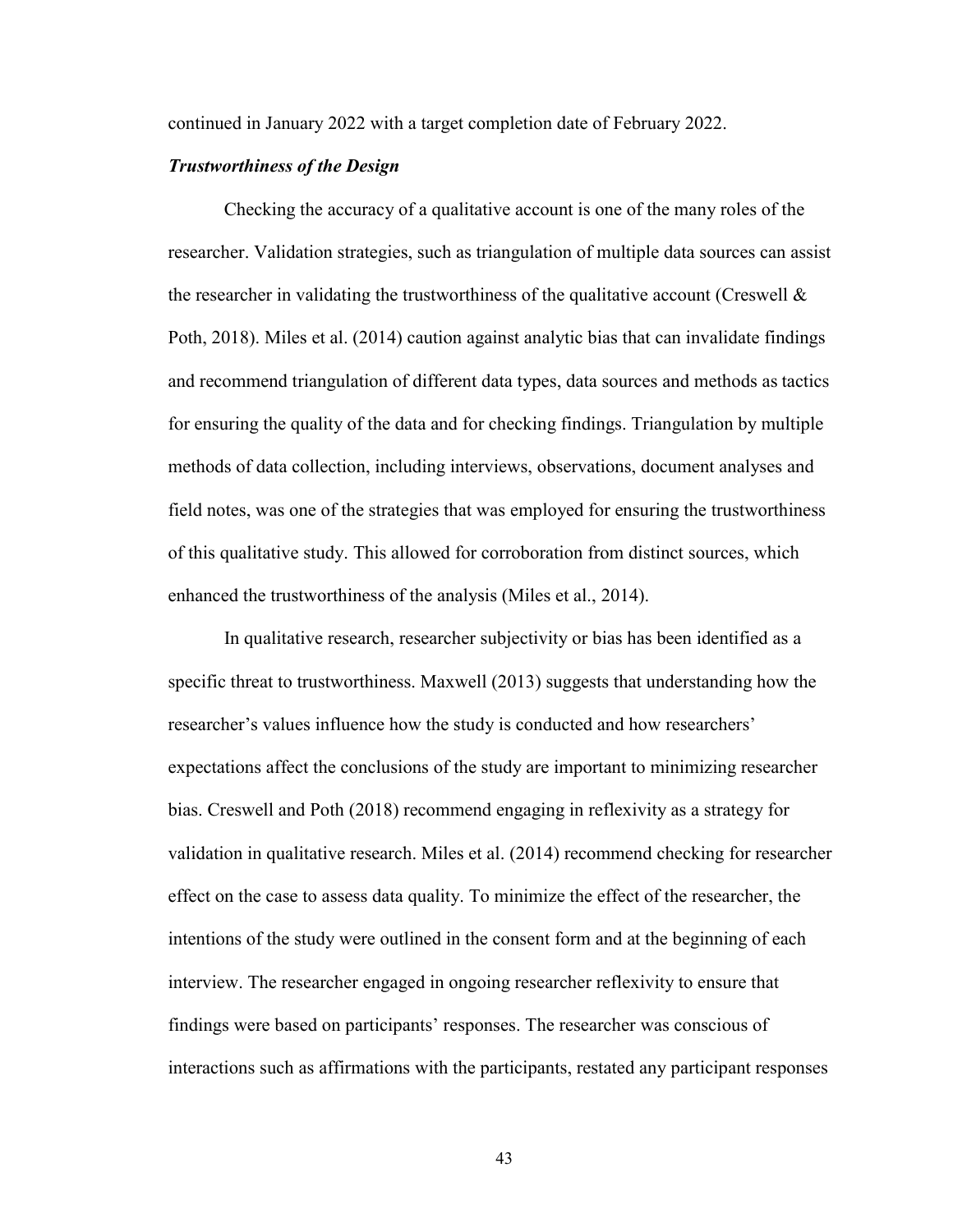that need further clarification and referred back to the research questions during the data collection process. The researcher also maintained an audit of the data analysis, which helped to evaluate whether researcher bias influenced the study.

Miles et al. (2014) posit that qualitative researchers are solely responsible for all aspects of their research and propose that confidence in the results of a qualitative study is questioned particularly because researchers focus on findings and description much more than the procedural account of the analysis. "One of the most logical sources of corroboration is the people you have talked with and watched" (Miles et al., 2014, 270). Member checking or seeking participant feedback was also outlined by Creswell and Poth (2018) as a validation strategy - "This approach, writ large in most qualitative studies, involves taking data, analyses, interpretations and conclusions back to the participants so that they can judge the accuracy and credibility of the account" (Creswell & Poth, 2018, 340). Participant feedback was encouraged during data collection and preliminary analysis. During the data collection, interview participants were also contacted with follow-up questions for clarification on the recorded data and for reflection on the accuracy of the account. After the data collection, feedback was solicited from the available interview participants by sharing preliminary analysis with themes, attached to the transcript data, to validate how well their experiences were represented in the data analysis. Having the participants validate the interpretations and the authenticity of the findings was important to the trustworthiness of this study.

#### *Research Ethics*

The protection of the participants in the study and informed consent were prioritized (Miles et al., 2014). A letter of consent was provided to each participant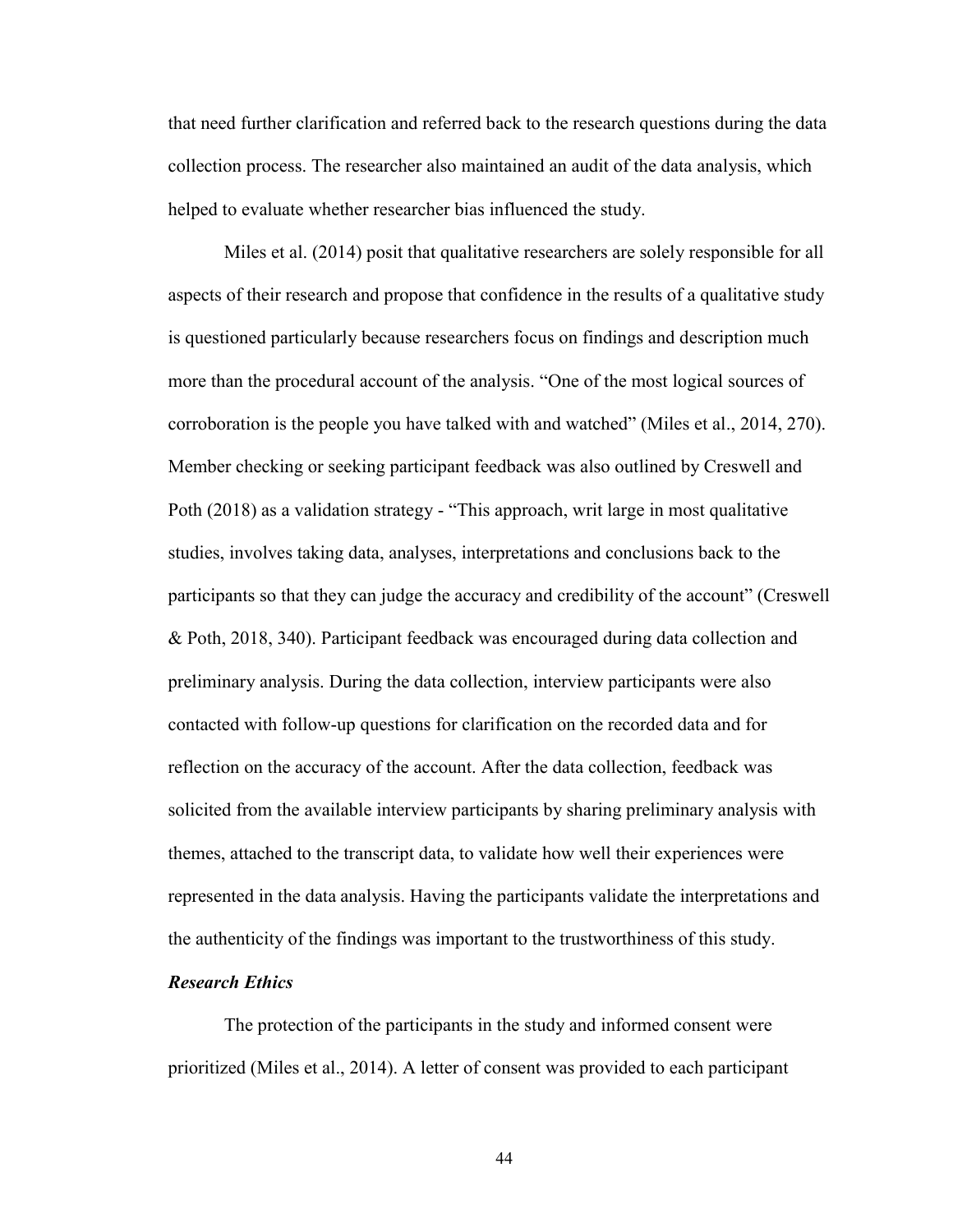outlining the purpose of the study and their role as participants (see Appendix B). Participants were informed that all participation was voluntary and there were no risks associated with the study. To ensure a balance of the power relationships, none of my current students were included in the study. Individual names used to reference interview participants were changed to protect the students' identities and the raw data, the transcriptions and the data analysis were stored on a password-protected computer with multi-factor authentication accessible only by the researcher.

#### *Data Analysis Approach*

After data collection, audio recordings were transcribed and transcriptions were reviewed, compared to field notes and memos and edited for accuracy (Miles et al., 2014). Yin (2014) suggested that qualitative researchers document as many of the steps of the case study procedures as possible. To this end, the data was imported into a computer assisted qualitative data analysis software (CAQDAS) for tracking data collection and for coding to construct meaning of participants' experiences and perceptions.

The study first used descriptive coding as the foundation approach for the first cycle coding (Miles et al., 2014). This approach began with a start list of researchergenerated, deductive codes based on the research questions, theoretical and conceptual frameworks and literature review of online learning (Miles et al., 2014). These provisional codes were stored in the CAQDAS program prior to data collection and were used to categorize the related data, from the interviews, observations and data analyses, to detect recurring patterns. Based on the nature of the research, in vivo coding was also used to prioritize the participants' voices and capture words and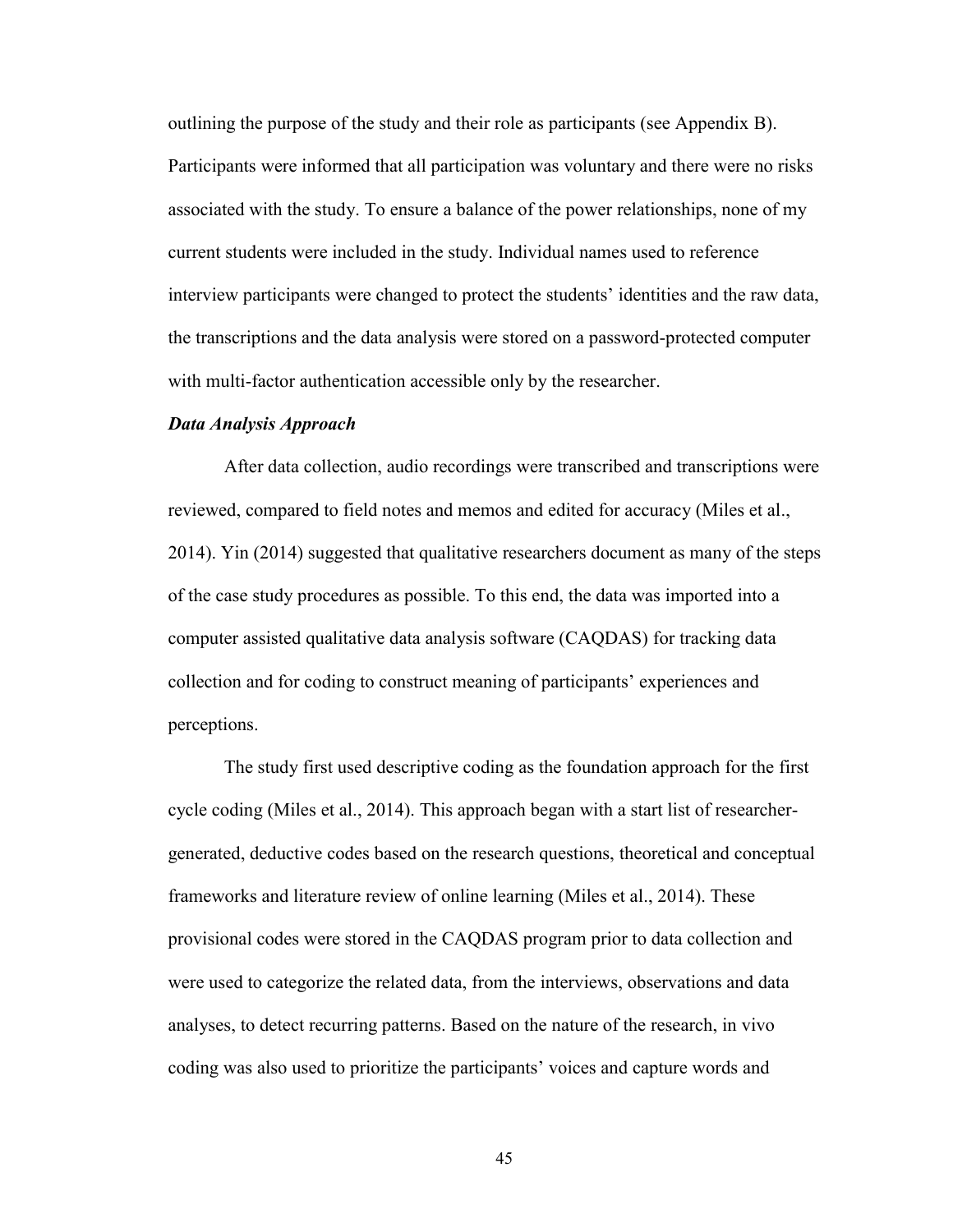phrases from the participant's own language.

Miles et al. (2014) posit that codes, which progressively emerge during data collection, are more empirically based. The review of these emergent codes demonstrates that the researcher is open to adjusting an a priori coding system that does not fit the research data. Hence, the researchers also used inductive coding to capture codes that emerge during the data collection. To ensure that all data collected were coded, the researcher revisited the data collection matrix, field notes and memos and checked the transcripts to minimize mistakes during transcription. Codes were revised as the data collection continued. Any additional codes that emerged were analyzed and any researcher codes that were not supported by the data were removed.

Miles et al. (2014) present second cycle of coding as a way of grouping the summarized segments of data from the first cycle coding into a smaller number of categories or themes. Pattern or explanatory codes were used to identify emergent themes patterns in the data (Miles et al., 2014). In addition, the definition of codes captured in the CAQDAS were revisited and compared with the data to ensure that there were no deviations in the meanings of the codes during the coding process. The researcher engaged in continued qualitative data collection and iterative coding cycles until saturation, when no new information emerged during coding.

### *Delimitations*

This research study was delimited by the inclusion of a sample size of 10 students enrolled in an asynchronous online, introductory computer science course in a specific college at a single higher education institution. A smaller sample size was purposefully selected to allow for a more in-depth examination of the participants'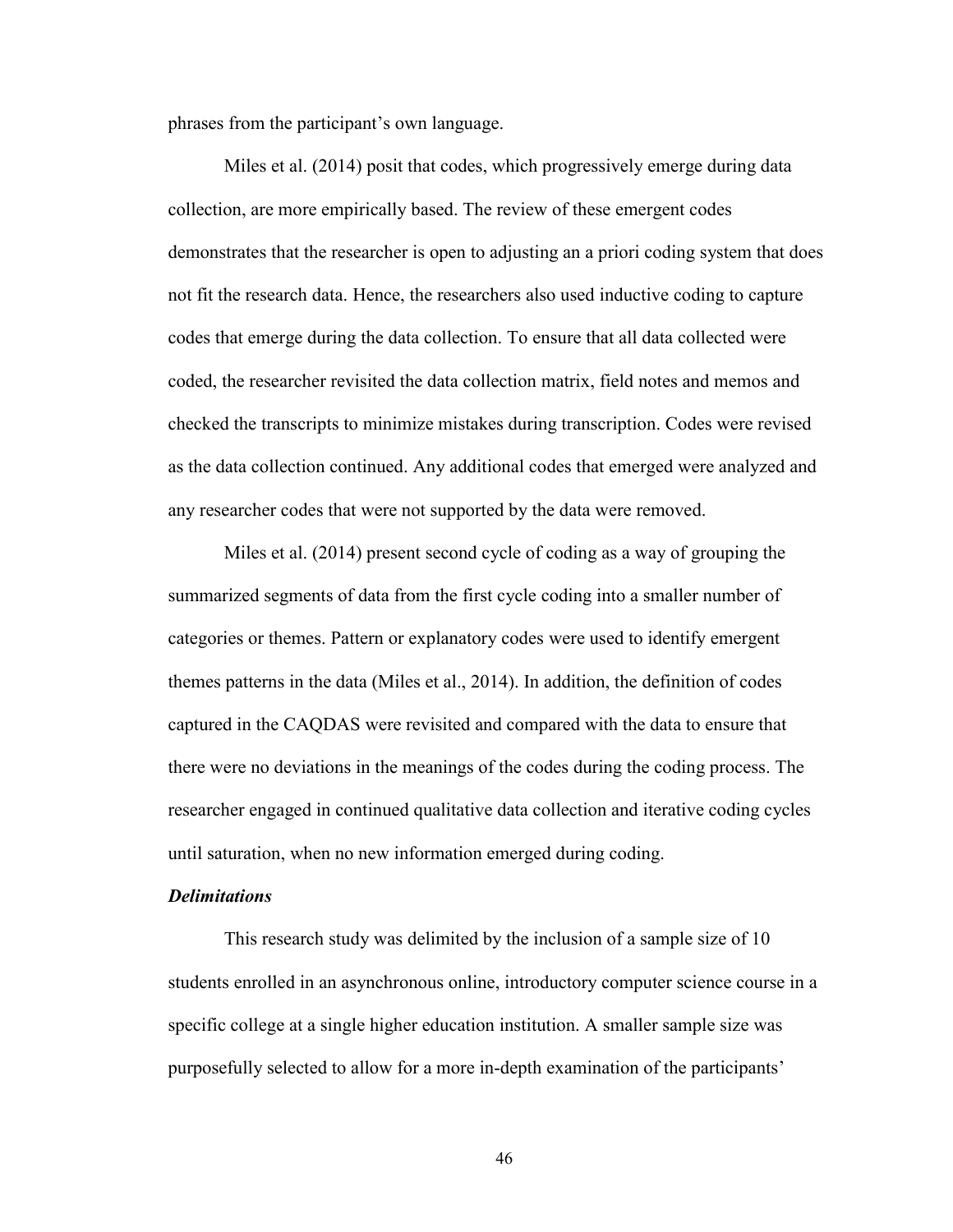experiences in the course. The results generated by delimiting to this group of participants provided finer details and allowed for a more specific, in-depth look in the context of this research of students' experiences in online courses. A larger sample of students enrolled in different courses would extend the scope of the study.

The subject matter of an introductory computer science course, in which the study participants were examined, lent itself to a different type of interaction in online engagement and may not be replicable in another course. The results generated by delimiting to participants in this one area allowed the researcher to look at the context and the experiences of the students in very specific ways. These participants were intentionally chosen to research online courses where faculty may have more experience with design and technology of online courses. Although not necessarily better at teaching, computer science professors may be better at designing and using an online course system and can provide a baseline to researchers for learning from students in the earliest possible online classes where a complete course module is setup in an LMS. Learning from students in an introductory, asynchronous online course is the beginning of the conversation in understanding student interaction in online courses.

Finally, students' experiences prior to enrolling in this course were not included in this study. Students' experiences with online learning as well as with the LMS or the online learning platform were not considered. Focusing on experiences in the current course will mitigate the effect of other factors related to student transition to college or online course experience. So, the exclusion of prior experience in online courses limits the scope in that there is no way as a researcher to attend to all these factors. Therefore, the scope was on a very tight sample, bounded by time, space and place and focused on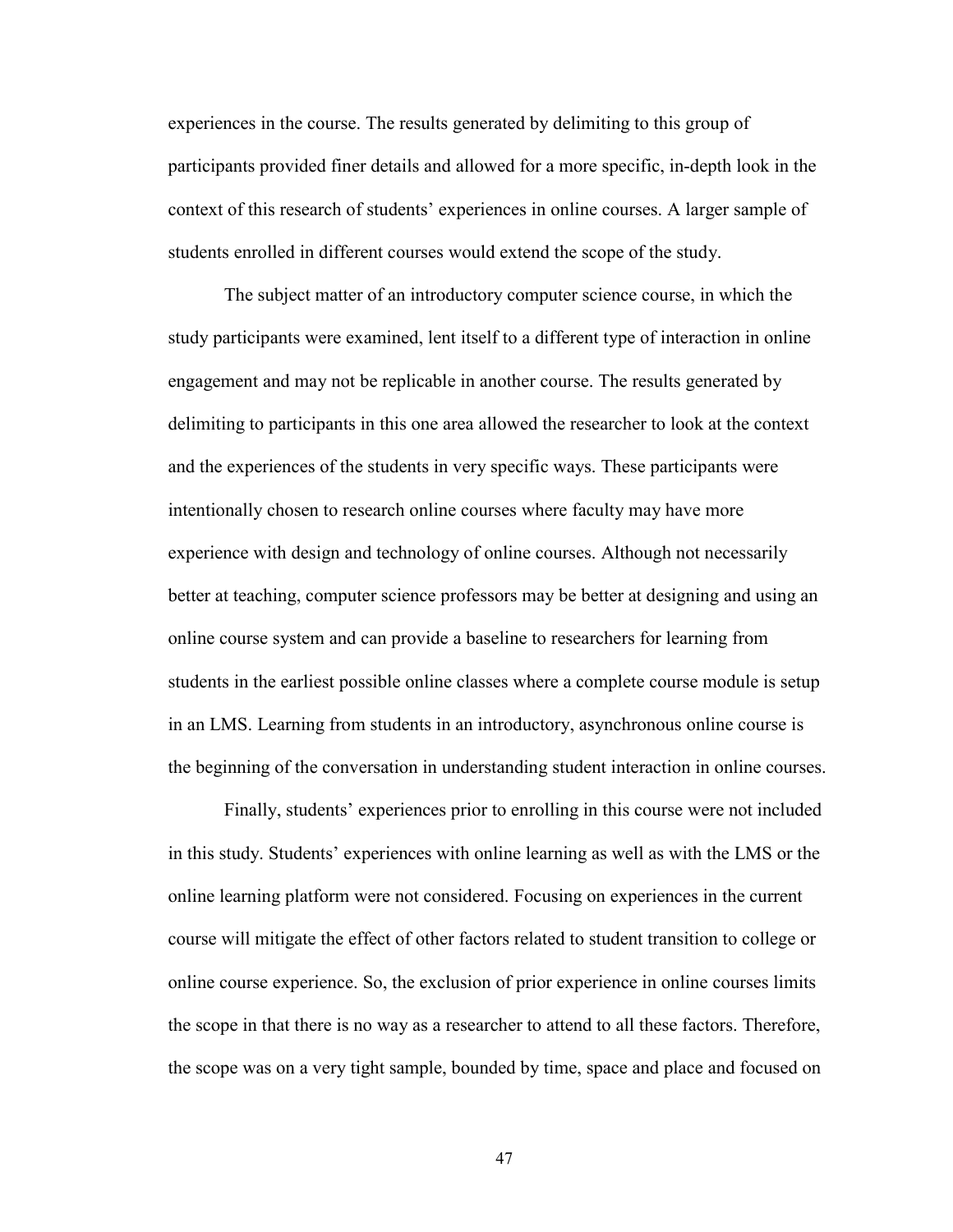gathering in-depth information, with the realization that some factors cannot be captured in the scope of this study.

### *Researcher Role*

The researcher was the primary research instrument in qualitative research. Researchers position themselves in a qualitative research study and communicate how their lived experiences inform the study (Creswell  $\&$  Poth, 2018). The researcher in this study has a technology background, has experience as a subject matter resource in online course design and development, is a faculty in this discipline and is a researcher in education leadership. To minimize assumptions and ensure separation of researcher as a practitioner and researcher as the instrument, the researcher intentionally reviewed the course material in a systematic way and made notes during document analyses, interviews and observations. This approach helped to mitigate researcher bias and ensured a focus on the research of the subject matter, as opposed to being an evaluation as a practitioner with expertise in this area.

The interpretive nature of qualitative research means that researcher's positionality can interfere with the analysis of the data. Creswell and Poth (2018) posit that qualitative researchers need to identify their positionality in relation to the context and setting of the research. The researchers should explore their experiences with the phenomenon being researched and the effect of these experiences in shaping the researchers' interpretations of the phenomenon (Creswell & Poth, 2018). To minimize researcher effect, the researcher engaged in reflexivity or self-understanding about biases, values, and experiences that could have influenced the interpretation of the study. The researcher was authentic on the stance regarding online learning and took steps to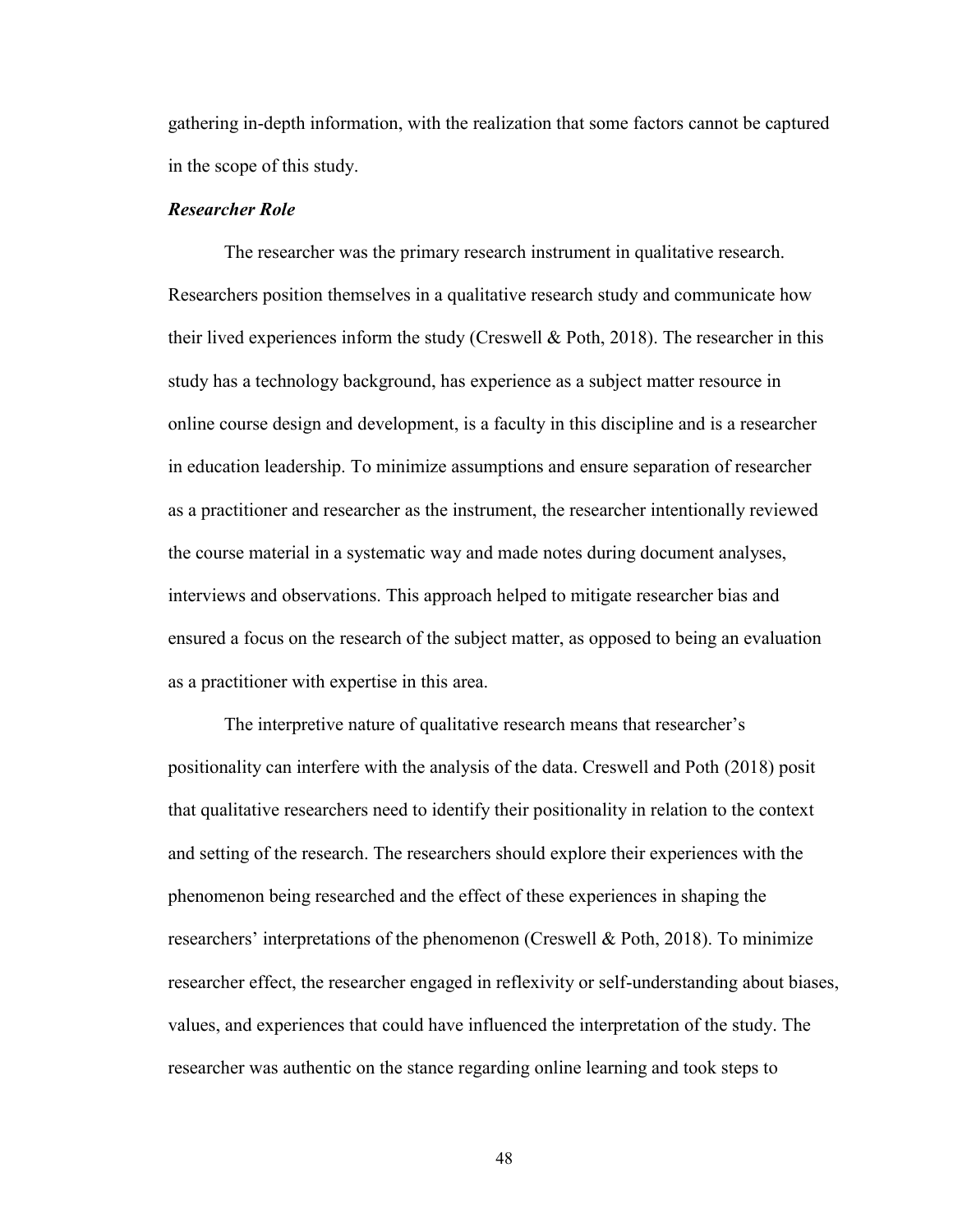minimize researcher bias through full disclosure of and acknowledgment that the researcher's technology background and online experience could possibly influence the interpretation of the data collected. All interviews were recorded. Notes on researcher's perceptions and observations during the process were taken and were used to reflect on how the researcher's academic discipline and experiences could potentially influence the approach to the study and interpretation of the results. In addition, clarification from participants was also requested when there seemed to be a connection with researcher's perspectives and experiences. Restating participants' responses, confirming the accuracy of participants' responses and providing participants an opportunity to review the transcribed interviews were also used for researcher reflexivity.

Banks (1998) also discusses positionality and the concept of insider/outsider in the context of race and ethnicity and posits that the typology can be applied in different situations and was essentially a conceptualization of authentic knowledge and positionality in relation to the research. In this study, the researcher role was essentially an indigenous insider (Banks, 1998) based on experiences in online learning and teaching and on expertise in online course design, development, implementation and support. The participants in the study were more open to discussion as they perceived the researcher in this study to be a legitimate researcher with the ability to inform the study of online course design.

Validating the accuracy of the qualitative account was also an important researcher role. Creswell and Poth (2018) suggest validation strategies, such as triangulation of multiple data sources, to validate the qualitative accounts of the research participants. To capture different dimensions of the experiences of study participants, this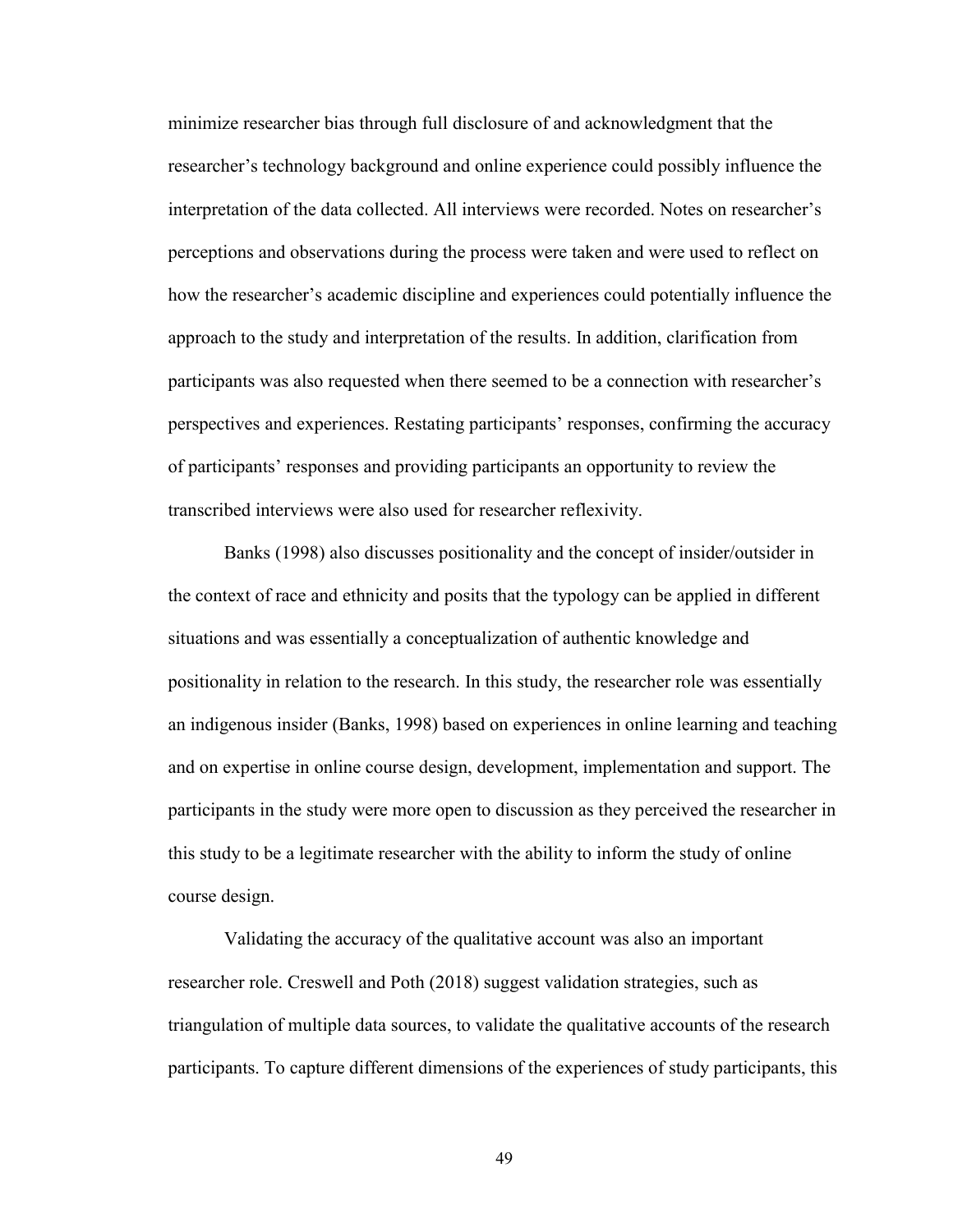study employed document analyses, interviews and observations as the data collection methods.

Managing the power balance was yet another important researcher role. None of the research participants were current students or were students previously enrolled in classes taught by the researcher. Creswell and Poth (2018) suggest that researchers and participants are co-constructors of knowledge so managing the inherent power imbalance between researcher and participants in this study, by reflecting on researcher's stance, expressing a genuine interest in participants' contributions and encouraging participant dialog were all important to the researcher role.

# **Conclusion**

The proposed research used a qualitative case study methodology, using document analyses, interviews and observations to explore the experiences of students enrolled in online courses at the professional studies college of a private, urban university in the Northeast United States. The data was coded and analyzed to identify common themes that captured the combined students' perceptions of their experiences and factors that shaped these experiences.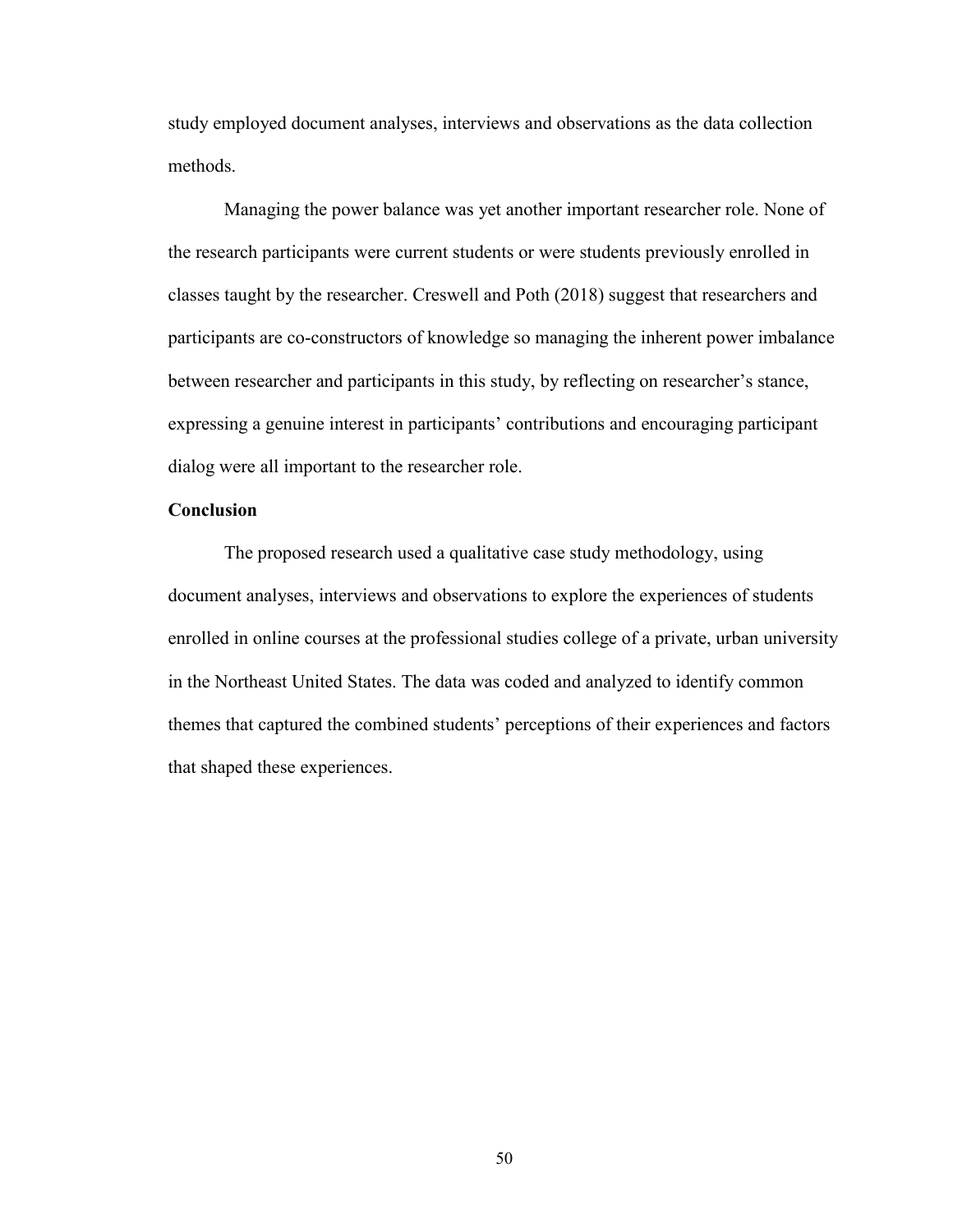#### **CHAPTER 4**

#### **Introduction**

The purpose this study was to explore the experiences of students enrolled in online courses and the factors that shaped their experiences. The research study sought to understand students' experiences in online courses, to inform the practice of online course development and to provide additional data, to faculty and instructional course designers, about the factors that contribute to students' experiences. Understanding the perspectives of student enrolled in online courses is key to understanding students' experiences, is integral to student satisfaction and is important to implementing online practices that enhance students' experiences and promote learning.

To address this, the researcher chose a qualitative descriptive case study research methodology. Using a sample of students in an asynchronous online, introductory computer science course with a single professor in professional studies college of a private, urban, university in the Northeast United States, the researcher examined students' perceptions of their experiences in online courses and the factors that shaped their experiences. Chapter one outlined the purpose of the study. Chapter two provided a review of related literature on students' experiences in online courses. Chapter three described the heuristic research method and procedural analysis of data, which was collected via document analyses, individual semi-structured interviews and online course observations. This chapter starts with a description of the case which outlined the key features of the asynchronous online, introductory computer science course. A summary of the findings and themes that emerged from the data collection and analyses were also highlighted in Chapter 4. The findings were guided by the research questions: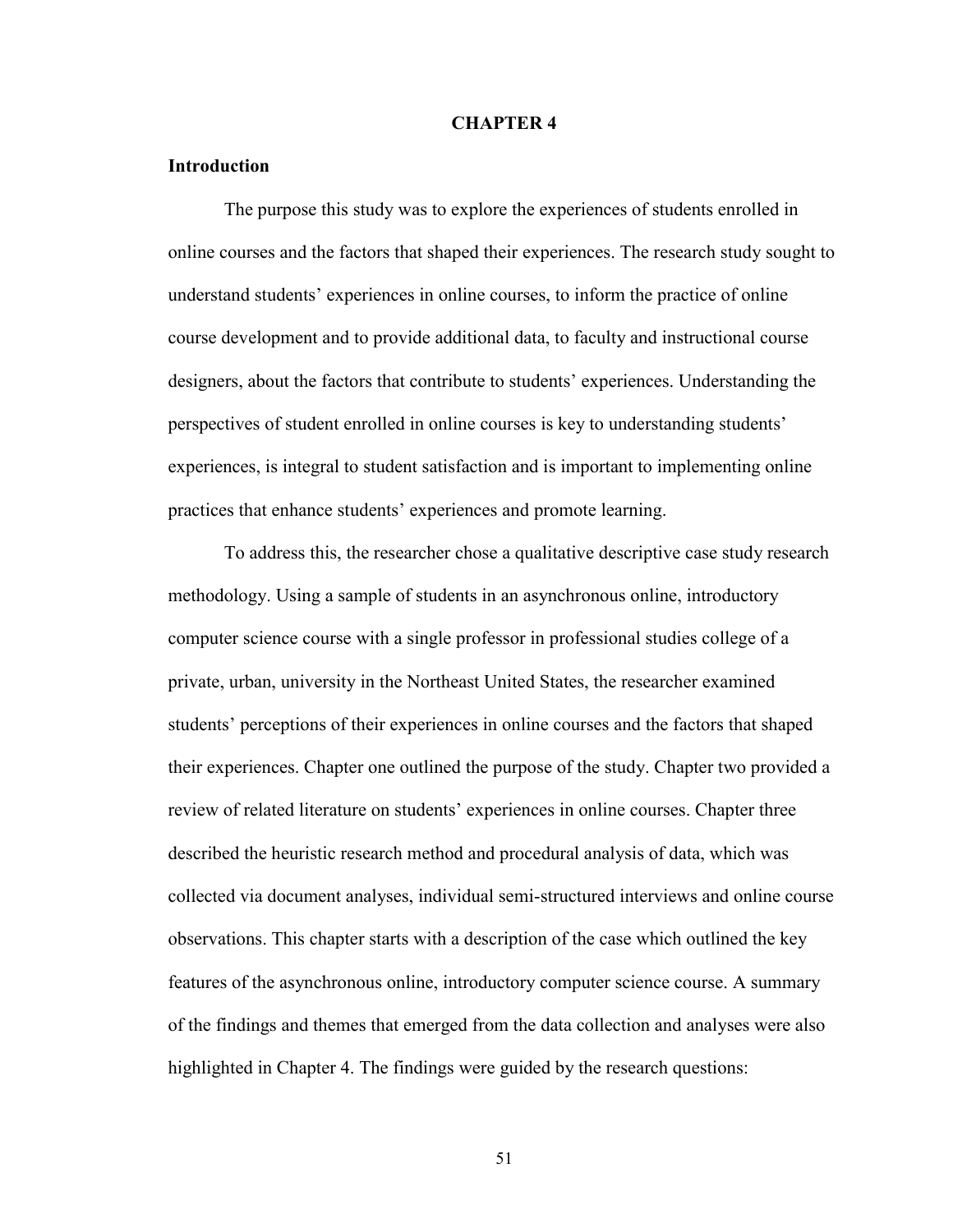- 1) How do undergraduate students enrolled in the professional studies college at a private, urban higher education institution describe their experiences in online courses?
- 2) What factors shape the experiences of undergraduate students enrolled in online courses in the professional studies college at a private, urban higher education institution?

#### **Description of Case**

The study focused on the experiences of undergraduate students enrolled in an asynchronous online, introductory computer science course in the professional studies college at a private, urban university in the Northeast United States. All participants of the study were matriculated in undergraduate degree programs and were enrolled in this one specific asynchronous online, introductory computer science course in the fall 2021 semester.

The asynchronous online, introductory computer science is a course requirement for students pursuing bachelor's degrees in Administrative Studies, Cyber Security, Homeland Security and Legal Studies and is a prerequisite for more advanced courses in these programs. The course is also an elective for student majoring in other academic programs in the professional studies college at the university. The course focused on using computer software applications for coursework, professional collaborations and personal use. Elements of the course include instructional and practical application of word processing, electronic spreadsheet, presentation graphics applications and database management software.

The course was organized by weekly modules in the Canvas Learning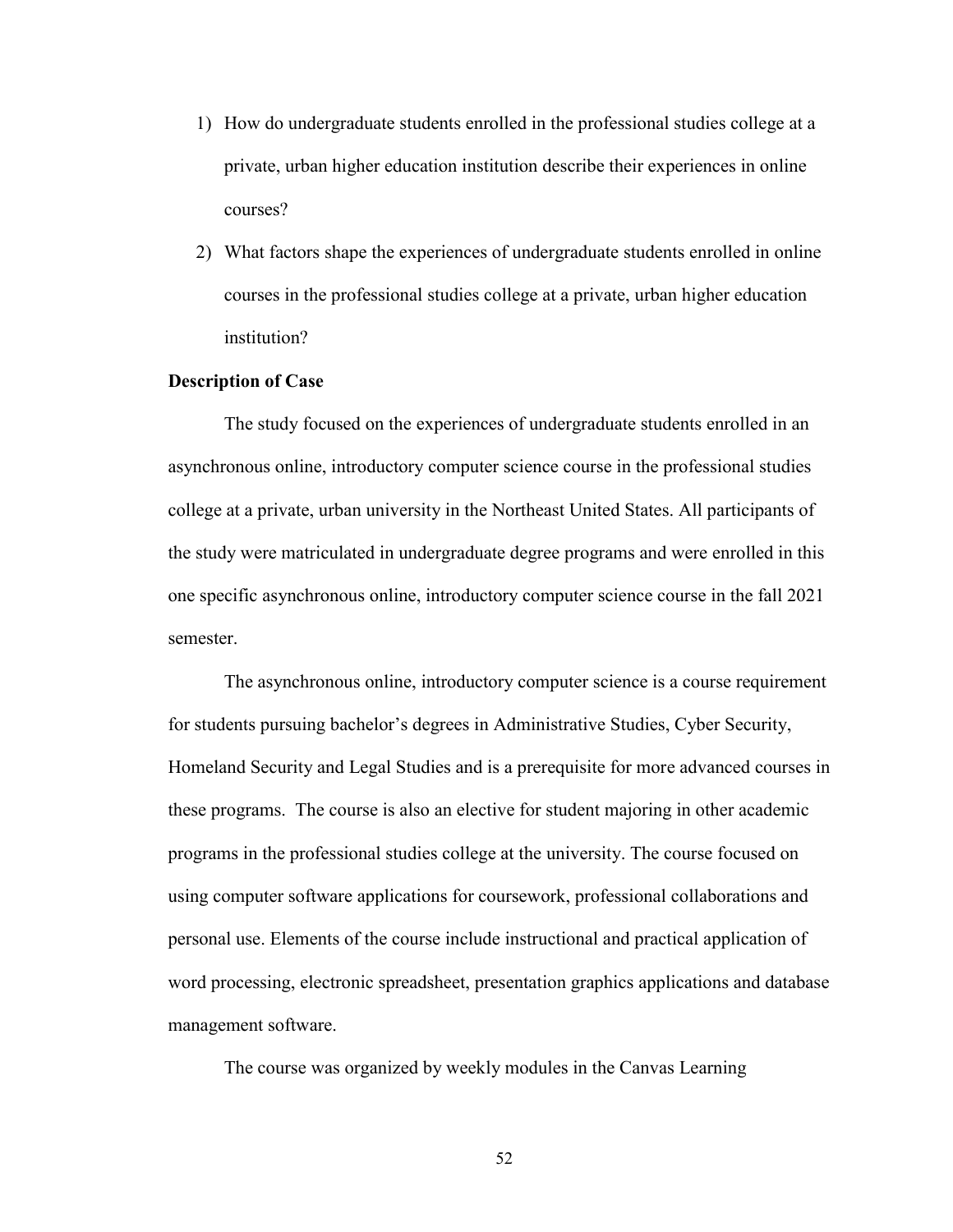Management System (LMS) and included an online lecture component with presentations, readings, assignments and video tutorials. The course also included a lab component with links, from an online textbook, that provided seamless access to an external digital learning platform integrated into the LMS. The links included interactive instructional materials, student access modules, assessments and study tools, available with a six-month computing access as part of the online textbook. The course was a 16 week semester long course with a total of 23 students enrolled in the course. The course was in an asynchronous online format. All modules, discussion posts, assignments and projects were open and available to students from the first day of classes on September 1, 2021 until the end of the final examination week on December 18, 2021. Students were required to interact with the course content, via weekly assignments and projects, and with peers, via weekly online discussion posts. All assignments, projects and discussions were due weekly.

Student interviews were the primary source of the data but were supported by data from the asynchronous online observations and the analysis of the course artifacts. Student interviews were conducted one-on-one via an audio-conferencing platform and focused on the experiences of the students enrolled in the asynchronous online, introductory computer science course as well as the factors that influenced their experiences. The document analyses examined the course artifacts and structure including course syllabus, materials, modules, assignments and rubrics. The online course observation captured students' and the instructor's activity in the LMS and in the supporting learning platform and were captured as LMS and Online Learning Platform activity analytics.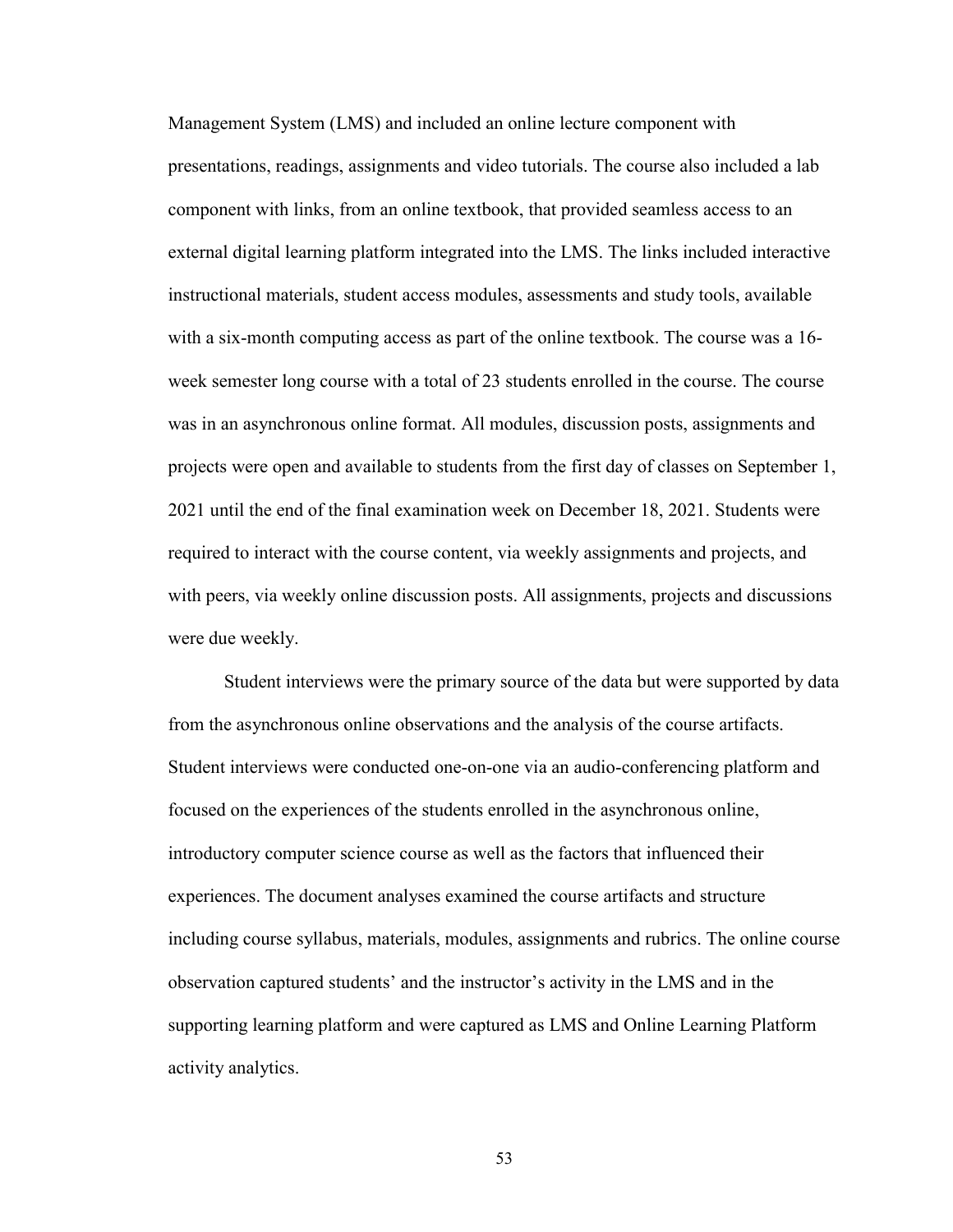#### *LMS Activity Analytics*

Based on the total activity and last activity analytics in the LMS, all students accessed the course weekly. Students' total activity in the course LMS ranged from 10 hours to 32 hours. This interaction did not include the time spent on the external learning platform or account for time students worked on the course content, modules and assignments independent of the LMS. Interaction with the course content and the discussion posts were included in this interaction activity.

#### *Online Learning Platform Activity Analytics*

Students were required to complete assignments and projects in the online learning platform. Students also had the opportunity to review course materials as well as perform practice exercises via links to the external learning platform. There was a learning path to view student progress but, although students completed the assignments and projects in the online learning platform, all assignments and projects were submitted to a OneDrive for grading in the LMS. Analytics in the Progress App could also be used to track student engagement where students were assigned low, medium or high engagement. The analytics tracked student engagement with an algorithm that included the amount of time spent in online learning platform, the number of activities accessed and the number of times students log into platform. The analytics from the online learning platform was not specifically used in this course as validation of student engagement. However, the students credited engagement in the online learning platform for timely completion of assignments and for grade satisfaction.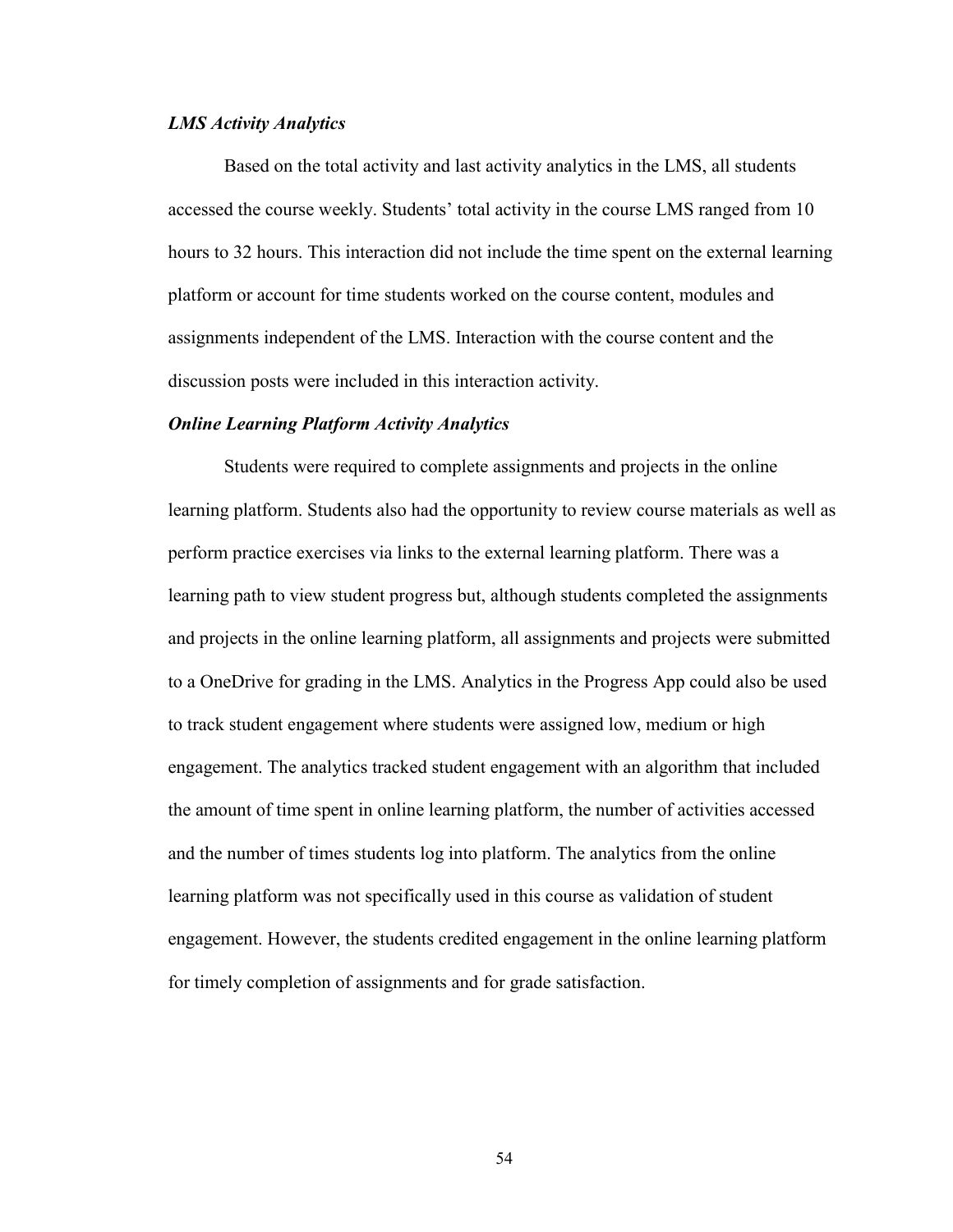## **Findings**

During the research synthesis, four main themes emerged regarding students' experiences and the factors that shaped their experiences in the asynchronous online course. The emerging themes highlighted student factors as well as faculty and content factors that influenced students' experiences. After multiple cycles of coding, the emergent themes were: Student Independent Learning, Instructor Engagement, Online Course Design and Instructional Technology. Student-Content Interaction, Time-Management and Self-Regulation emerged as subthemes under Student Independent Learning. The subthemes, Instructor Accessibility and Instructor Modeling and Feedback emerged as specific elements under the Instructor Engagement. Course Organization and Course Layout were subthemes under Online Course Design. Navigability and Usability of the Online Learning Platform emerged as subthemes under Instructional Technology. A summary of the thematic findings and data sources are outlines in Table 3.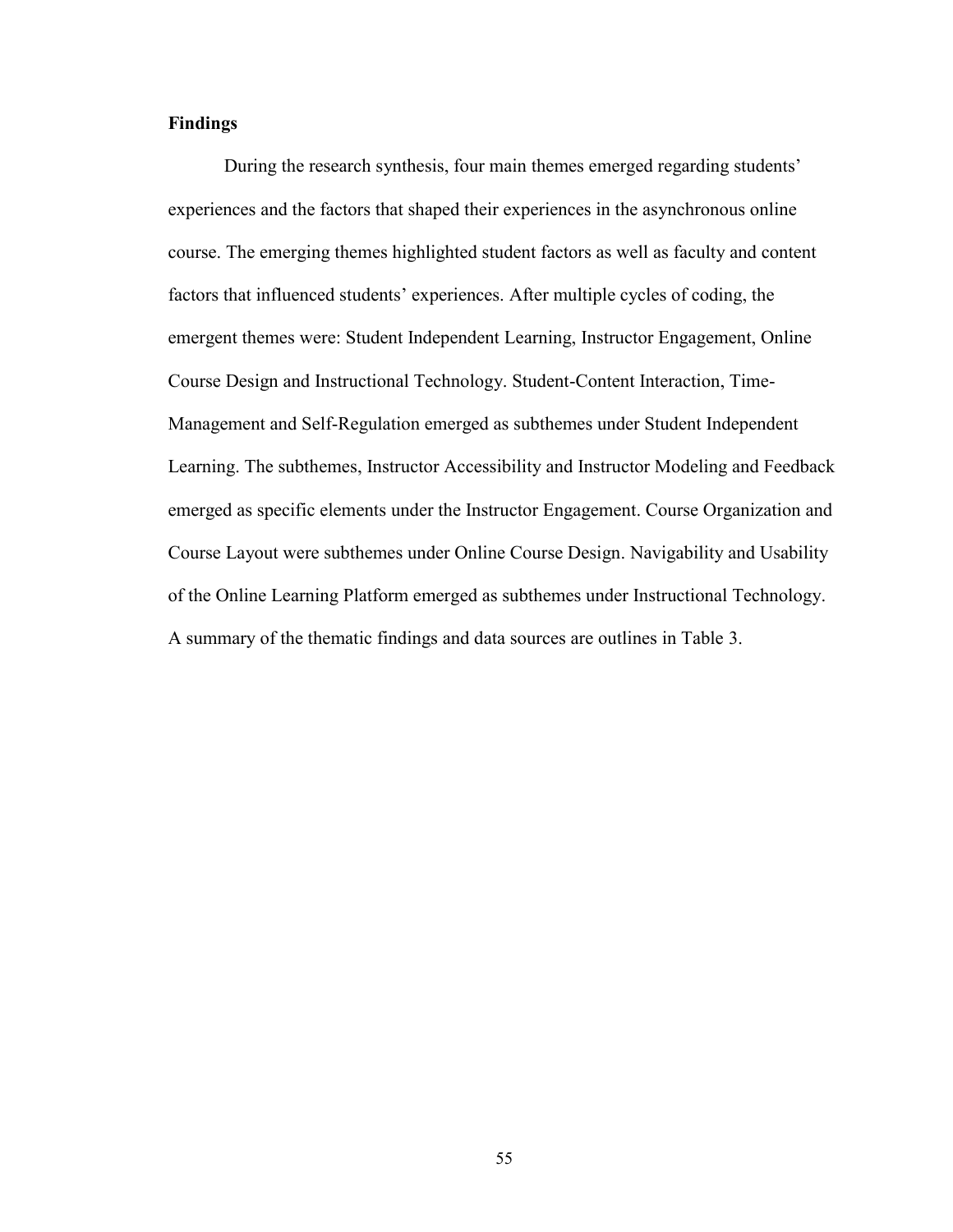# **Table 3**

| Interpretative Themes |  |
|-----------------------|--|
|-----------------------|--|

| Theme                              | Subthemes                                                                 | Data Source                                        | Trustworthiness                                    |
|------------------------------------|---------------------------------------------------------------------------|----------------------------------------------------|----------------------------------------------------|
| Student<br>Independent<br>Learning | Student-Content<br>Interaction<br>Time-Management<br>Self-Regulation      | Document<br>Analysis<br>Observations<br>Interviews | Triangulation of<br>Data Source<br>Member Checking |
| Instructor<br>Engagement           | Instructor<br>Accessibility<br><b>Instructor Modeling</b><br>and Feedback | Observations<br>Interviews                         | Member Checking                                    |
| <b>Online Course</b><br>Design     | Course Organization<br>Course Layout                                      | Document<br>Analysis<br>Observations<br>Interviews | Triangulation of<br>Data Source<br>Member Checking |
| Instructional<br>Technology        | Navigability<br>Usability of Online<br>Learning Platform                  | <b>Observations</b><br>Interviews                  | Triangulation of<br>Data Source<br>Member Checking |

## *Theme 1: Student Independent Learning*

The experiences of students enrolled in asynchronous online courses were shaped by their abilities to engage in independent learning. Independent learning is the students' ability to initiate structure in the course to support their learning including initiating plans for interaction with the course content, developing methods for time-management and establishing techniques for self-regulation.

Asynchronous online courses offer unparalleled opportunities for students to participate in a learning environment, when schedule and distance and more recently the Covid-19 pandemic restrictions and vaccination requirements make participating in the traditional courses difficult. The continuous access to the course was viewed by study participants as advantageous to independent learning in an online environment. However,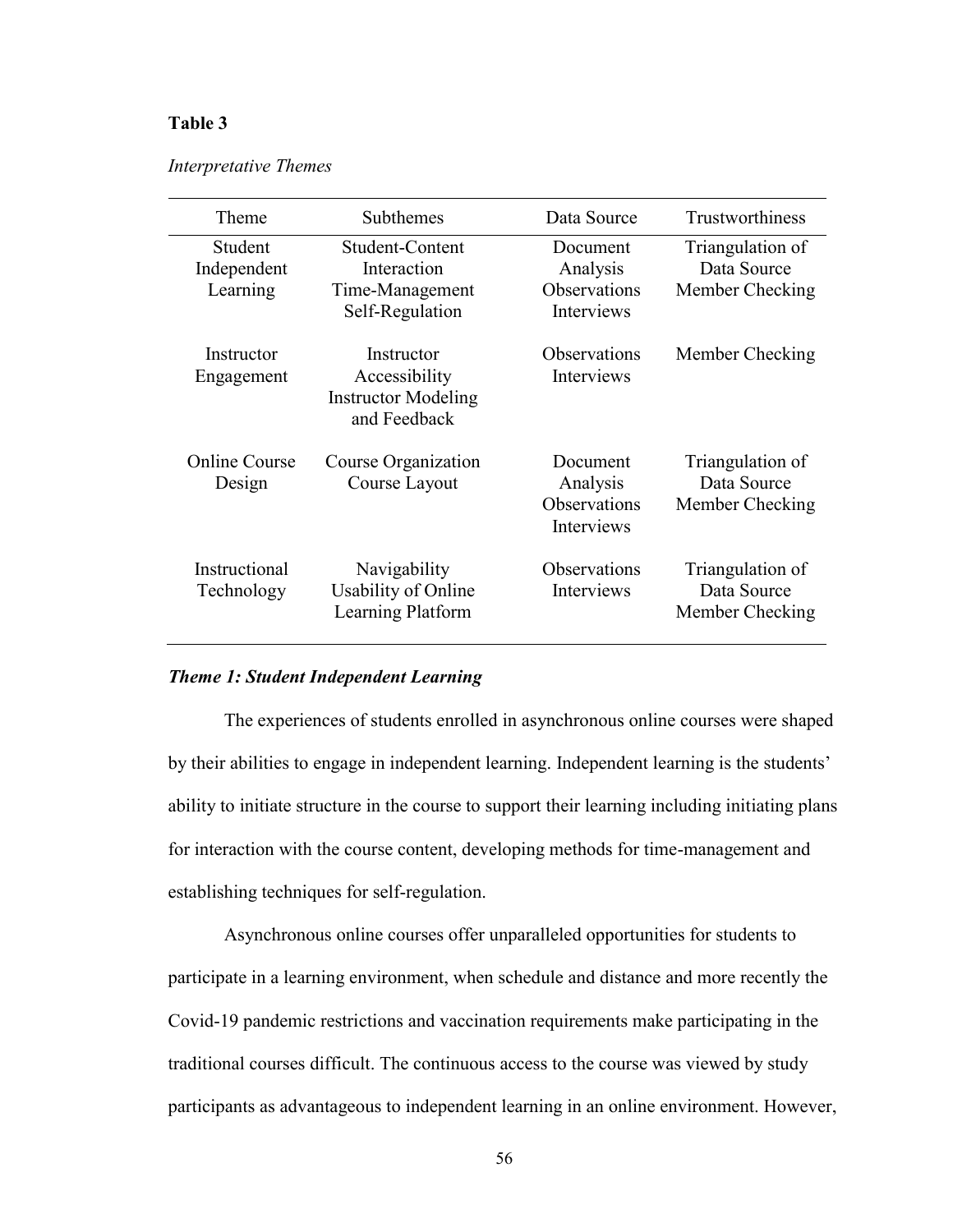this unrestricted access to the course was also regarded critically by the study participants who recognized this level of autonomy was a potential barrier to learning progress if not managed appropriately. The very integral aspect of the asynchronous online learning environment perceived by study participants as important to managing assignments and time in an asynchronous online course was viewed as a challenge to learning progress in the course.

That participants thought that continuous access to the course was beneficial to independent learning but underscored the challenges of self-regulation. The findings showed that students felt that if they did not manage access according to a schedule or did not control time spent on the course, this unlimited access could be a barrier to their learning. In a transition period where Covid-19 restrictions have been lifted and students are no longer strictly at home but have to attend to other responsibilities, the stress of managing time differently resulted in procrastination in attending to and difficulty coping with the requirements of asynchronous instructions. The course observations and participant interviews underscored the benefits of purposeful student-content interaction, effective time management and intentional behavioral regulation to managing the learner independence that was necessary to manage unrestrained access to the course content.

**Subtheme 1: Student-Content Interaction.** Student-content interaction refers to the students' engagement with and use of the course content to advance learning in the asynchronous online environment. The findings of the asynchronous online course observations, confirmed by the interviews with the study participants, showed the importance of student-content interactions in the asynchronous online course which consisted of modules organized in an LMS and links to a digital learning platform. Since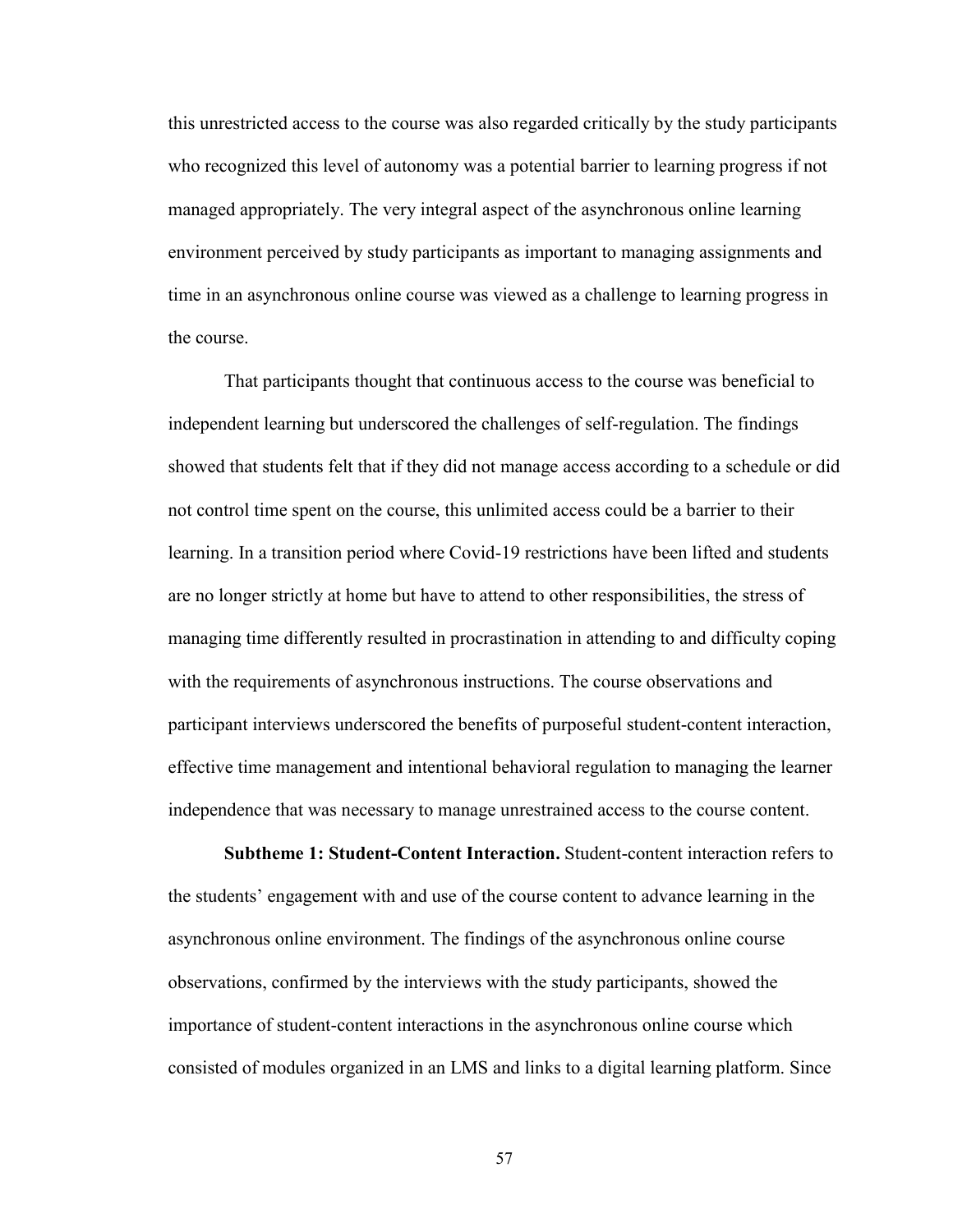the content was the primary avenue for course interaction, the instructor's ability to create organized and engaging content impacted study participants' experiences in the course. The findings further revealed that the level of student interaction in the course was an important factor in student progress and that course participation impacted students' experiences. Students' interactions with the course content such as engagement with course presentations, demos and practice exercises were important components particularly for more advanced course concepts.

The study participants perceived that the resource- and content-intensive nature of the asynchronous online course can provide the information necessary to facilitate learning but can also impede learning progress as result of students delaying access to the course, procrastinating on due assignments and postponing decisions to seek necessary assistance. The findings showed that consistent and timely interaction with the course needed to be prioritized and that student-content interaction was considered the most important engagement component for a course in this specific format. The participants felt that because this was an asynchronous online course, consistent and timely engagement with the course contributed to positive student experiences.

Pio\* a Business major, freshman enrolled in the course as an elective highlighted the importance of interacting with the course content to manage the course load.

"It was important for me to log in a few times a week, to see when my classmates were commenting, to work on my assignments and to look for feedback from the professor, who gave feedback every week."

Olivia\*, a sophomore majoring in Homeland Security, enrolled in the course as a computer science requirement emphasized the importance of engagement with the LMS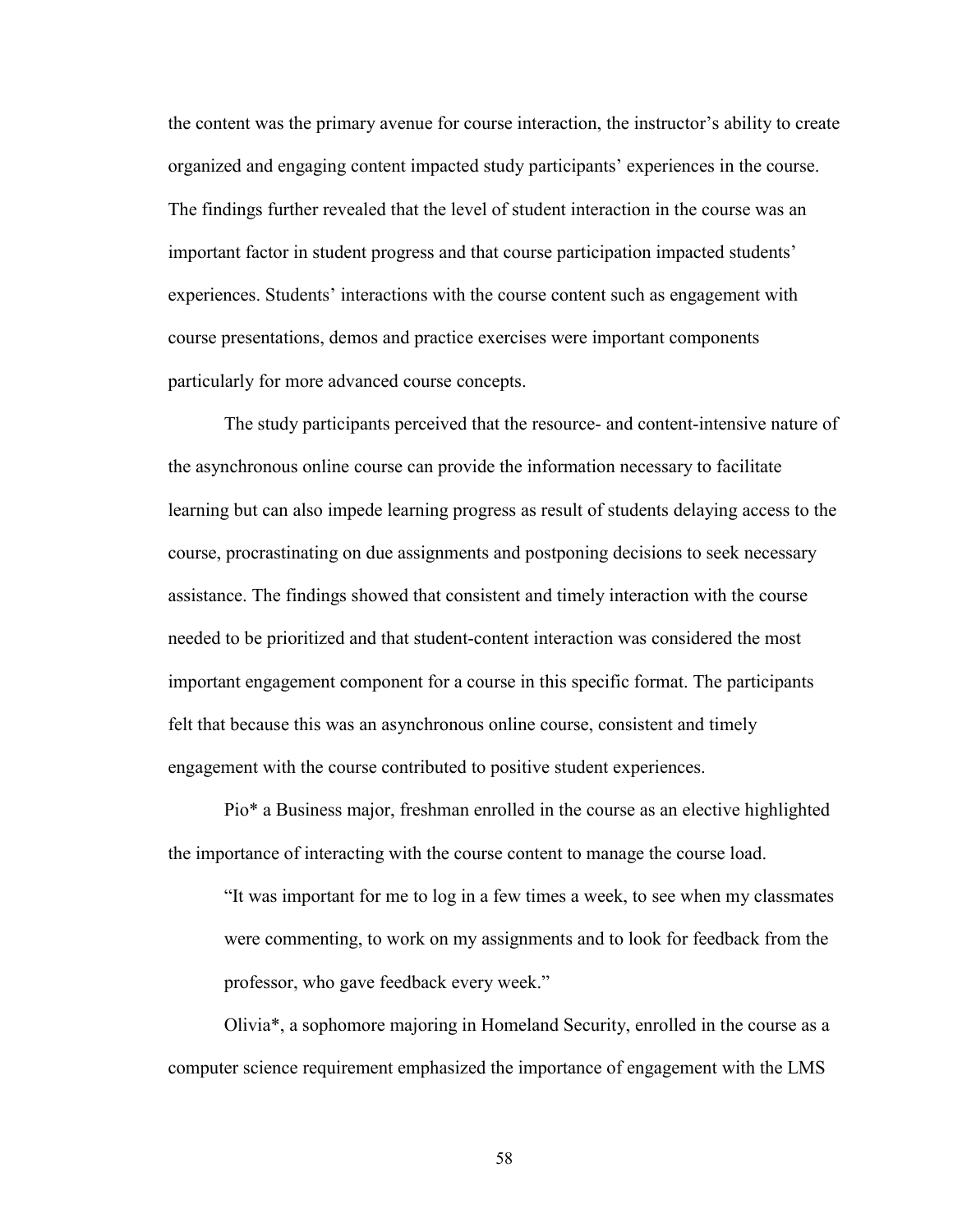and the online learning platform.

"And I did use LMS and the online learning platform for all the assignments and I did find it fairly easy. It was broken down into separate sections. There was a learning segment and an applying segment and then a study segment. So going through the segments definitely made sure that I had 100% grasp on what I was doing. So when it came time for tests, I knew what I was doing, and I was able to ace the tests and fly through without any hesitation"

The findings underscored the importance of student-content interaction to managing the course load and showed that this interaction positively enhanced students' experiences in the asynchronous online course especially in a technology-driven course facilitated by an LMS and an online learning platform. The study participants highlighted that the continuous access to the content for the entire semester precipitated the need for time-management in the course to construct knowledge and complete assignments.

**Subtheme 2: Time-Management.** The participants in the study underscored the importance of time-management to manage independent learning, the basis of asynchronous online courses. The participant interviews revealed that the autonomy that is so appealing in asynchronous online courses can hinder the accomplishment of course requirements and assignments. Interview participants highlighted the importance of the syllabus page in the LMS to track due dates and the merit of creating a schedule for managing course requirements. The study participants revealed that the intensity of the content in the asynchronous online course underscored the importance of interspersing tasks throughout the week before the submission deadline. Further, the instructor providing access to all modules and assignments at the beginning of the course allowed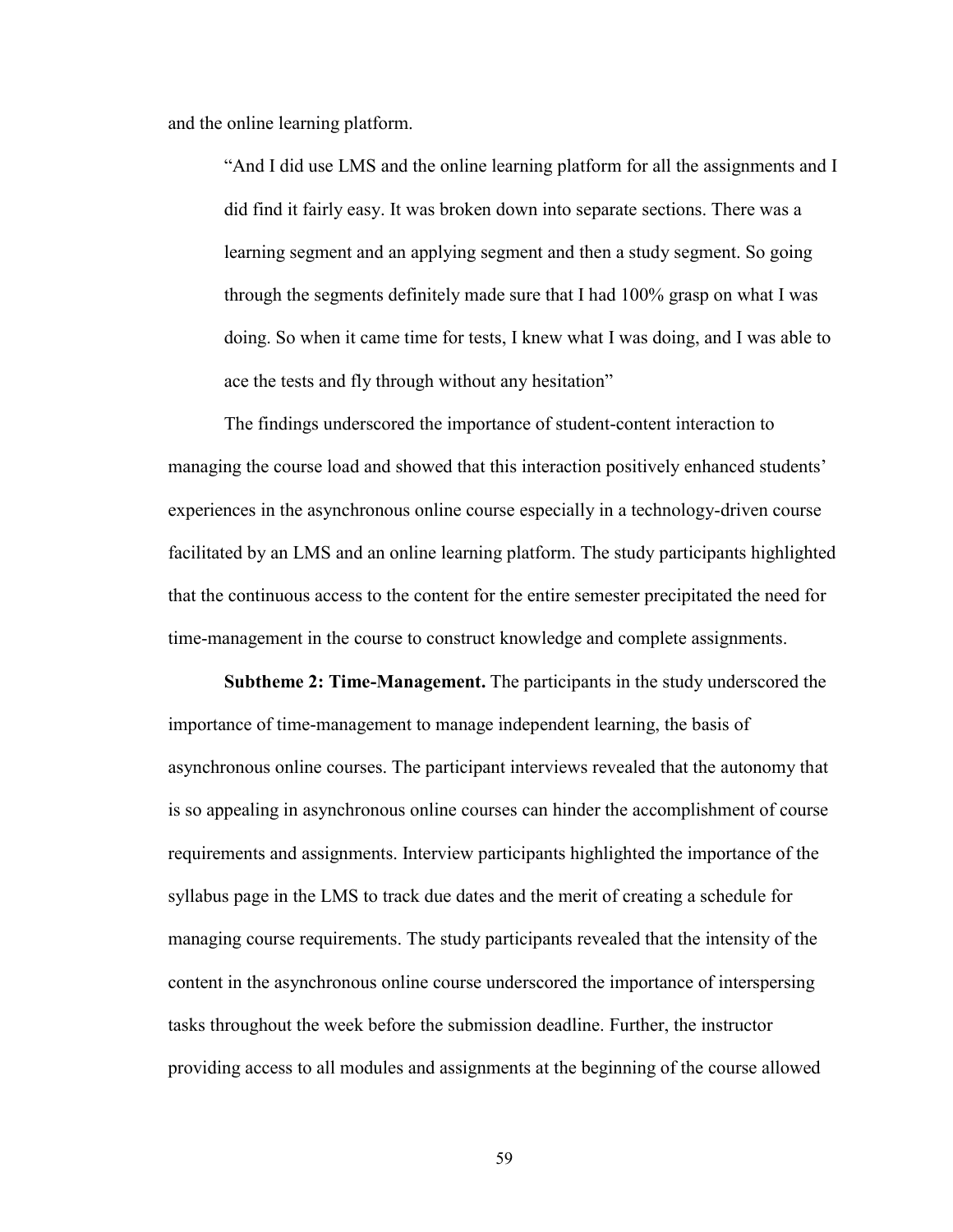for time and schedule management.

When asked about the course load and the time allocated to learning the content and completing assignments, Gia\*, a Legal Studies major for whom this was a program elective, expressed the importance of a creating and maintaining a course management and tracking schedule to assist with management of the online course assignments.

"At first, it was a little much because they were about seven assignments to begin with. And I really hadn't set myself a schedule. It was a little overwhelming. I definitely had to spend a lot of time trying to get all the work done on time. But as the semester went on, the assignments got more manageable. The workload was a bit more manageable with a schedule."

The finding showed that students who identified the importance of creating a time-management schedule early in the course had more positive experiences. This was highlighted by Jade\* a freshman majoring in Administrative Studies who was able to get back on track and have a positive experience in the course after creating a schedule.

"The first two weeks, I didn't really know how to manage my time. I was still trying to get the hang of the course. And it was a lot. But after that, I just started scheduling and doing assignments earlier. I would do an assignment in the previous week. I would do an assignment each day for the next week. All the assignments were due on Tuesdays of each week. I would start doing the assignments ahead of time each day, then on the Tuesday, I would only have about two assignments that I had left to complete. Doing it that way, I was able to balance my time instead of trying to complete everything on one day. This way it was much easier to manage."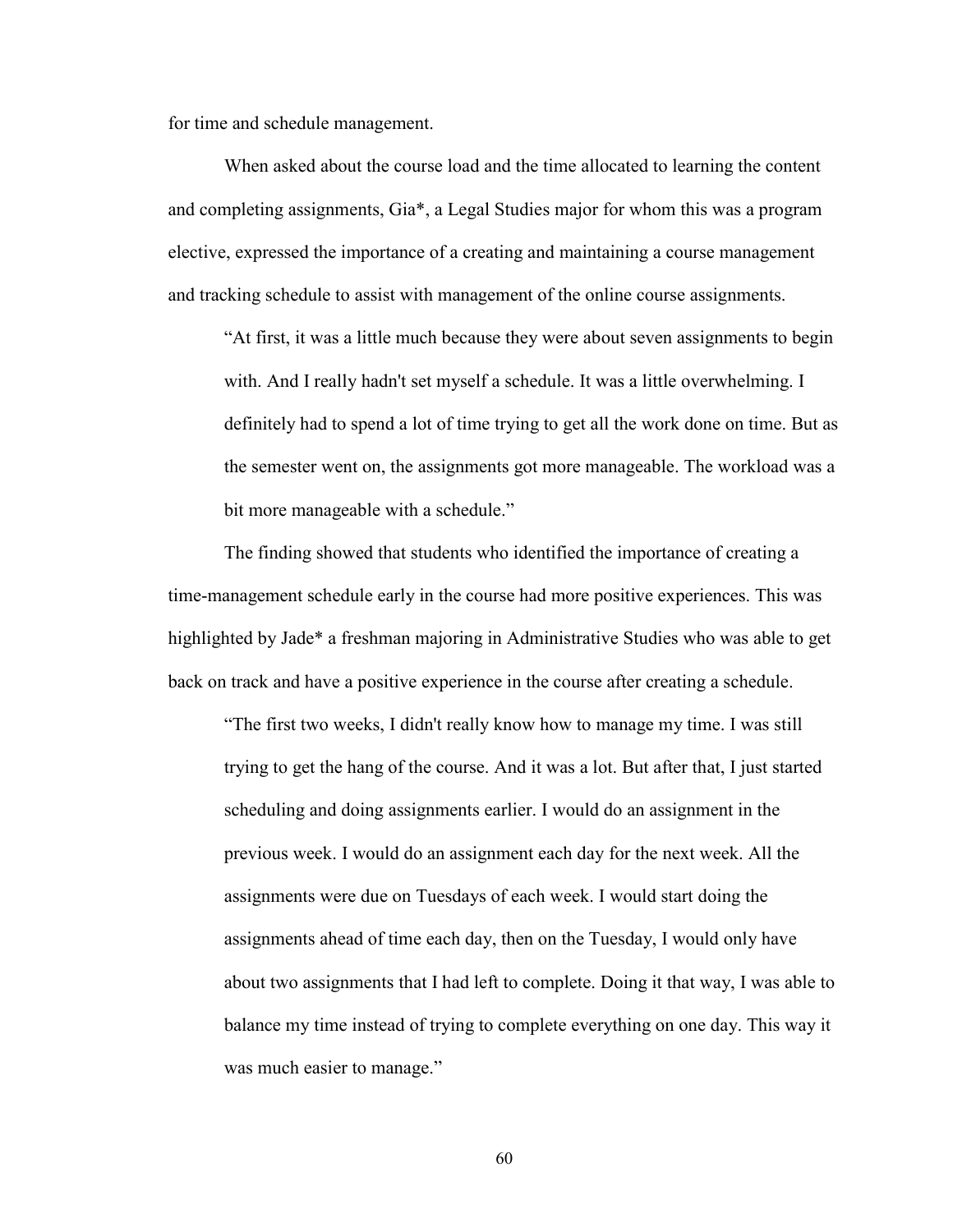Allocating time to learn the course content and complete the assignments were key findings that highlighted the requisite student time-management required for learning progress in an asynchronous online course. The study participants highlighted that to be effective at time-management in an environment characterized by autonomy, students needed to employ different self-regulation techniques to stay on schedule in the course.

**Subtheme 3: Self-Regulation.** The interview participants emphasized the importance self-regulation in the asynchronous online course and how self-monitoring, self-instruction and self-reinforcement, all components of self-regulation, impacted their experiences in online courses. The study participants underscored the importance of goalsetting and organization to managing the course load and ultimately, learning with minimal intervention in an asynchronous online environment characterized by selfinstruction. Participants revealed that their experiences with the extensive course load, characteristic of online course and very evident in the asynchronous online, introductory computer science course in the study, can not only be overwhelming but can impede learning in an asynchronous online environment. The participants highlighted the importance of the goal setting, information transformation and assignments analysis to maintaining focus in the course. The findings showed that factors such as a syllabus page with assignments and due dates and a rubric that outlined the expectation for each assignment facilitated self-regulation. Violet\*, a senior student emphasized the importance of self-regulation to maintain a positive experience in online course.

"In the beginning, I was able to manage my time but it became very challenging to maintain focus in the course as the topics got harder. Finding time to complete the practice drills was harder and turning in the assignments on time was more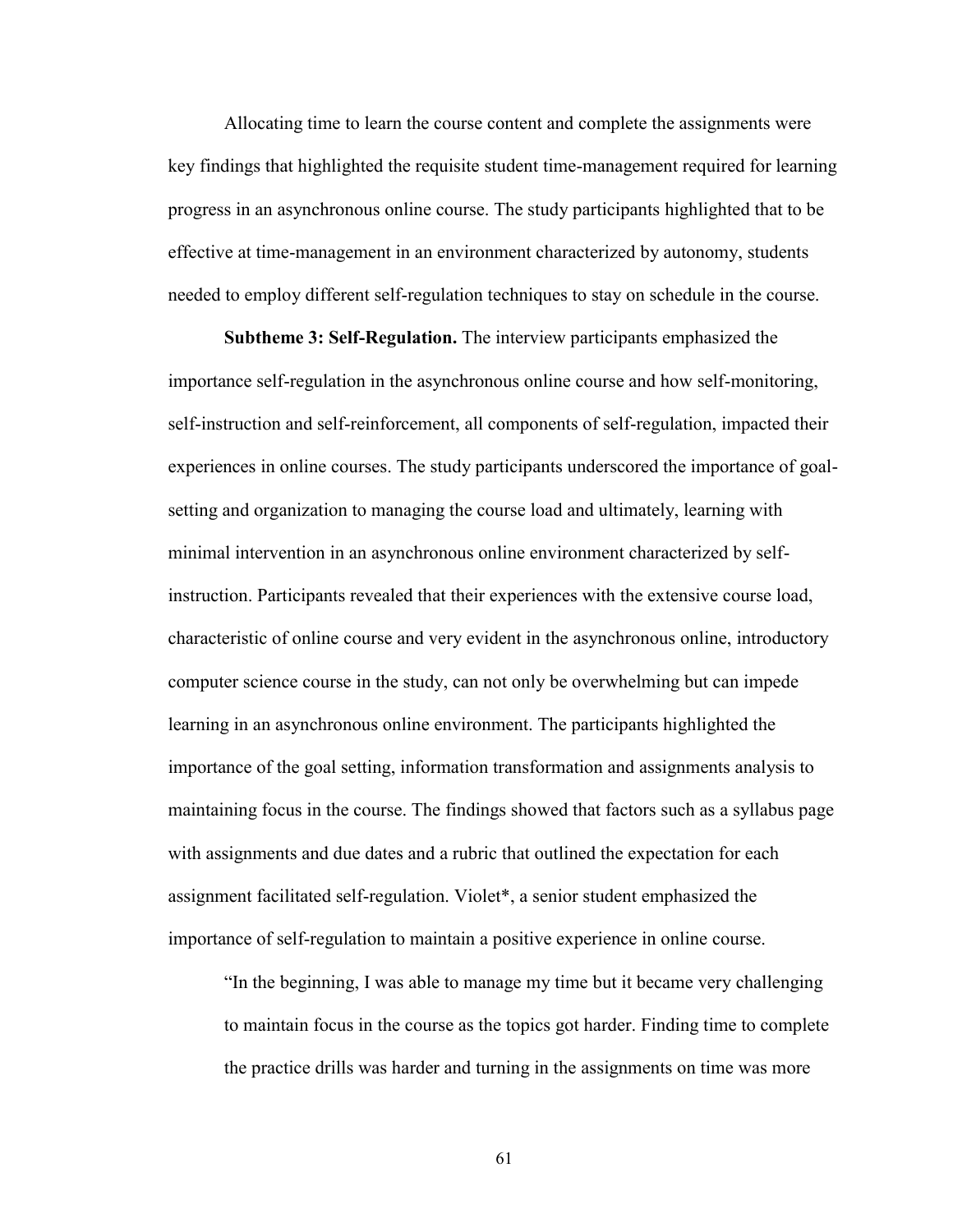challenging. I was definitely distracted by other things at work and at home and needed to work on staying focused."

The findings highlighted the importance of self-regulation to maintaining engagement in the course. Further, Chloe\* and undecided major who enrolled in this course as an elective suggested that assignment submissions could have been better managed through early and consistent assessment of weekly progress relative to required weekly course requirements.

"I sometimes felt like I needed additional time, if I waited until the last minute and if there were a lot of assignments that week. For some of the assignments, I would submit after the due date. The professor accepted late assignments, but there were a few points taken off for late assignments that I should have been able to do on time."

Further, whether it was completing an assignment on time, participating in a discussion or securing the required grade on an assignment, the study participants indicated that self-regulation allowed them to review their learning goals, organize information, evaluate their learning progress and make the requisite adjustment required for the attainment of their learning goals.

The study was intentional on focusing solely on the experiences of student but in addition to the student-controlled factors that supported the independent learning, including student-course interaction, time-management and techniques for selfregulation, the findings also identified instructor-controlled factors that impacted students' experiences. The study participants highlighted the importance of instructor engagement specifically, instructor accessibility, modeling and feedback as key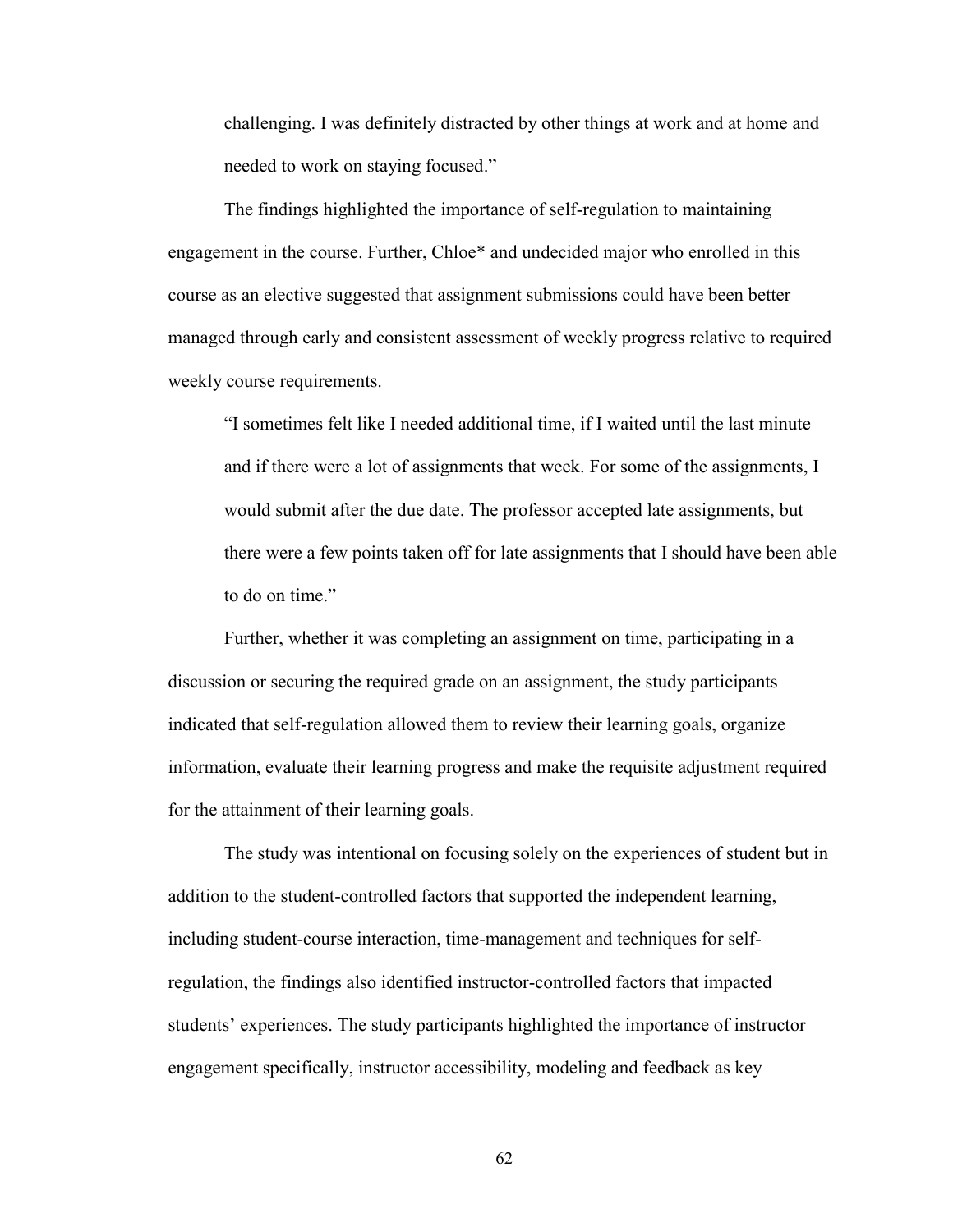components that impacted how student interacted with the course content and how they were supported in the online environment.

#### *Theme 2: Instructor Engagement*

Instructor engagement refers to the instructor's ability to enable and model interaction in the online environment. The findings showed that this was particularly important to the students in an asynchronous online course since there were no regularly scheduled lectures or interactions with the instructor. The study participants all felt that the level and type of instructor's engagement shaped their experiences in the online course. The interview participants underscored the importance of instructor engagement to defining course requirements and to reducing ambiguity of course assignments. Instructor presence in the discussion was also highlighted in the findings.

**Subtheme 1: Instructor Accessibility.** The online course observations showed some student-student interaction in the course but although students valued the community of inquiry established by peers in the discussion posts, the interview participants assigned greater emphasis on instructor presence and accessibility during the semester. Instructor presence in the course resulted in increased communication regarding weekly assignment requirements and kept students on track. Instructor's identification of instances where students deviated from the requirements, clarification of the grading rubric and affirmation to students meeting or exceeding course requirements contributed to positive student experiences and kept students engaged in the course. Further, instructor availability to communicate with student, to respond to questions and to assist in the resolution of issues were important factors to the course experience in an asynchronous online course. Pio\* emphasized the importance of the instructor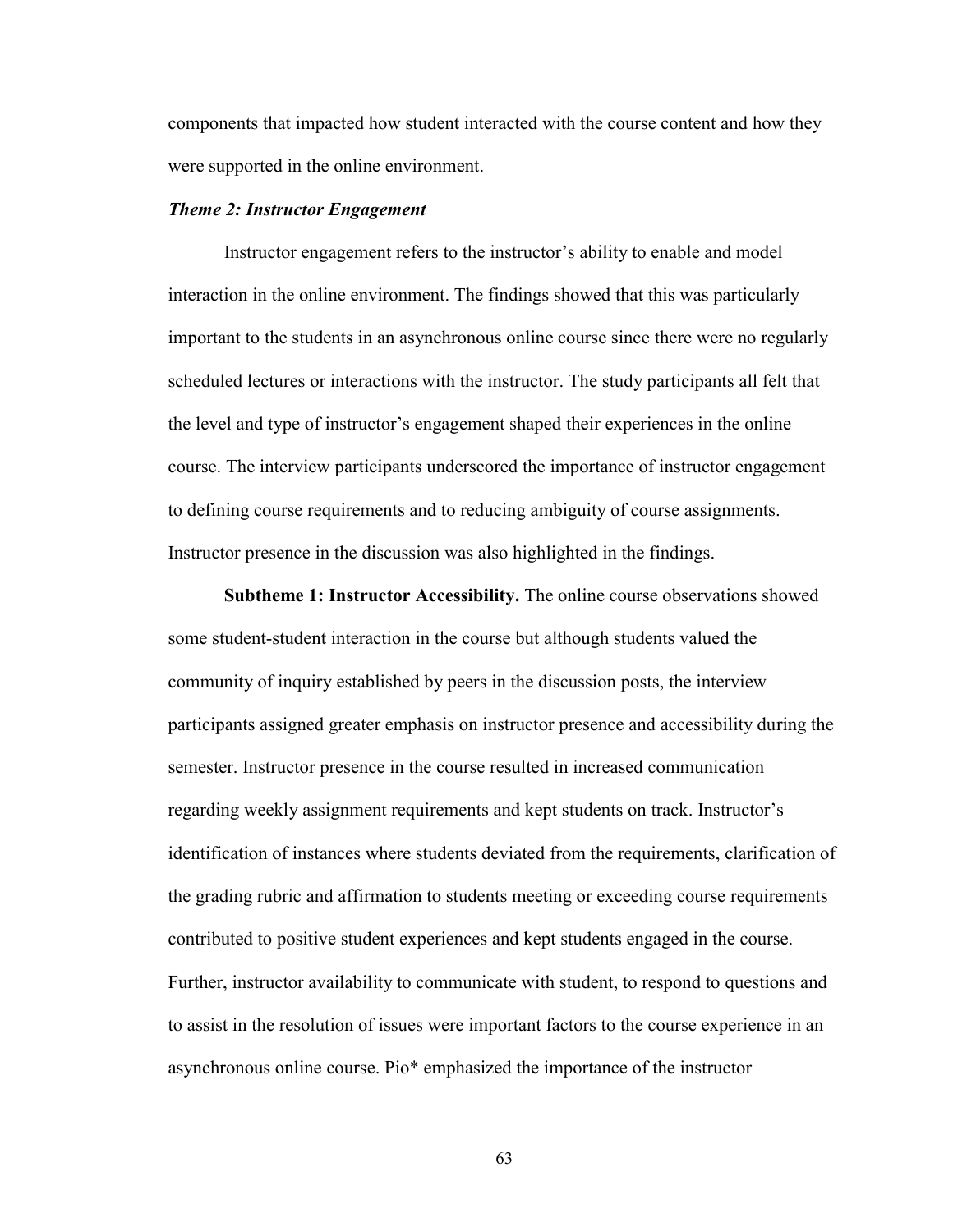accessibility to assist with the resolution of technical issues in a course enabled by technology.

"The instructor was very available for assistance or to answer questions or to direct you to the right support. There were a few times I was having issues with my online connection to the software. He connected me to the support team. I called them and they answered right away and helped me. Using a secure remote support software to establish a remote connection into my computer, they were able to fix it. This ability to have a remote connection to solve technical issues was very important since this was an online course. This happened at least two times this semester. It is helpful that when you email the professor, you got an almost immediate response."

The findings showed that an instructor who was available via, online discussion or via email in the LMS, to provide assistance to students or to respond to questions enhanced students' experiences in an online course enabled by technology. Further, the participants highlighted that instructor accessibility also impacted instructor engagement particularly instructor modeling and feedback in a course facilitated by technology. It was important to the experiences of students that they were able to see how the instructor interacted with the online content and that the instructor provided information on student progress against the requirements of the course.

**Subtheme 2: Instructor Modeling and Feedback.** Instructor modeling emerged as an important factor to students' effectiveness at managing assignments, gauging learning and tracking progress in the course. The study participants discussed the importance of instructor's presence and felt that the ability of the instructor to enable and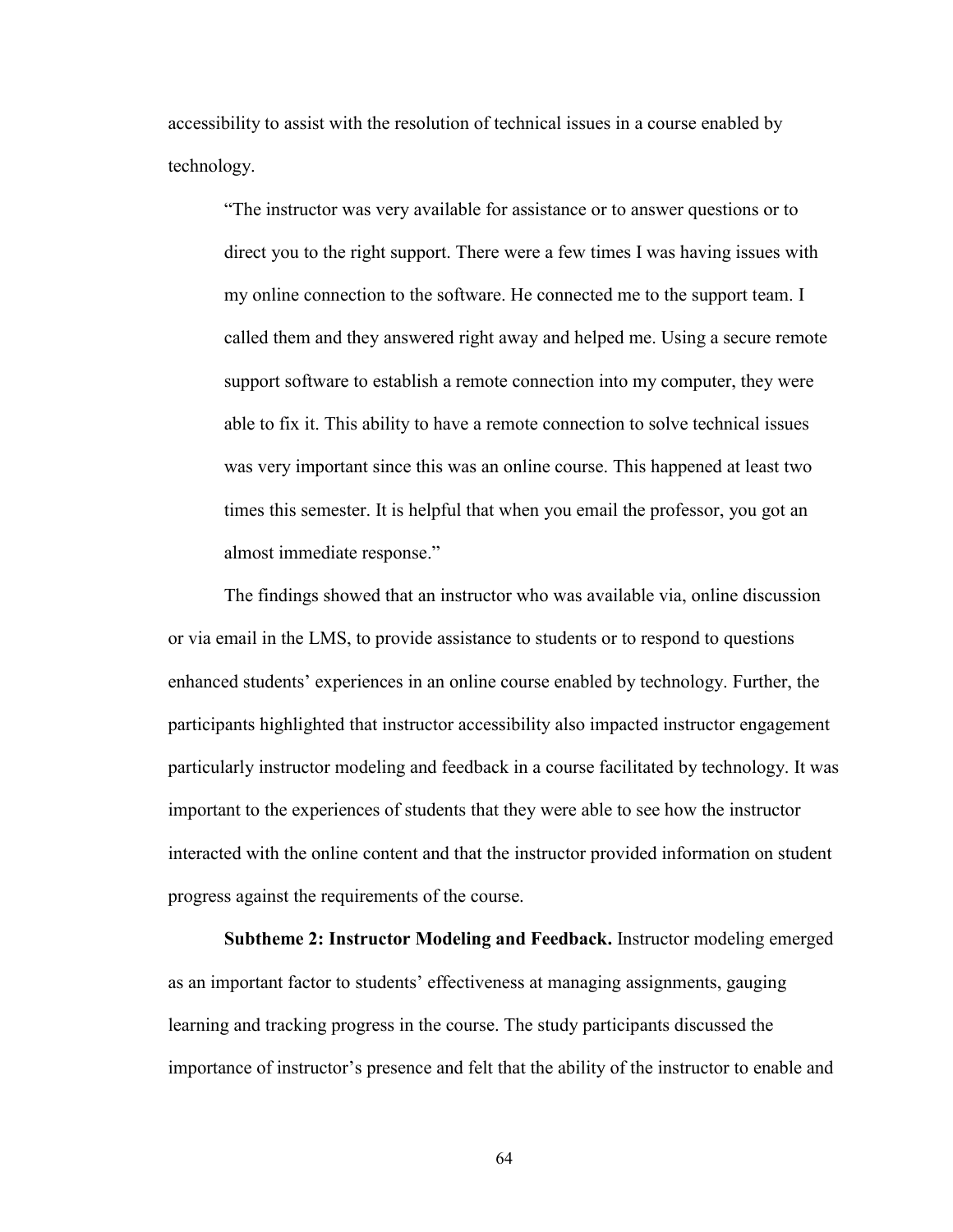model engagement through participation, feedback and grading was important to their experiences in the online course. The interview participants noted that increased level of instructor modeling and feedback were integral to their ability to manage assignments and track progress in the course. Rose\*, a legal studies major taking this course as an elective, underscored the importance of instructor's presence and feedback.

"The professor notice that on one assignment, I misunderstood the instructions and immediately reached out. Instead of sending the actual project, I sent the summary report from the online learning platform. The professor was understanding and fair, there was no hesitation with communication. This made it a lot better, especially since I didn't even need to notify the professor. The professor noticed that my work was missing and contacted me."

Although students felt that the student-student interaction made the experiences in the course more relatable, the findings showed that students valued the student-instructor interaction. The subject matter of this introductory computer science course as well as the intensity and load of the asynchronous online course was not conducive to establishing the community of learning with other students. The study participants acknowledged that the interaction between students created a community of inquiry where students were able to share their experiences and relate to other students with similar challenges or successes. However, although the participants recognized that student-student interaction was helpful in alleviating the isolation that can be experienced as part of an online course, they confirmed that student-student interaction was limited to a very specific and small part of the course, the discussion posts, and was not perceived as valuable as the studentinstructor interaction. Wynn\* a Legal Studies major enrolled in the course as an elective,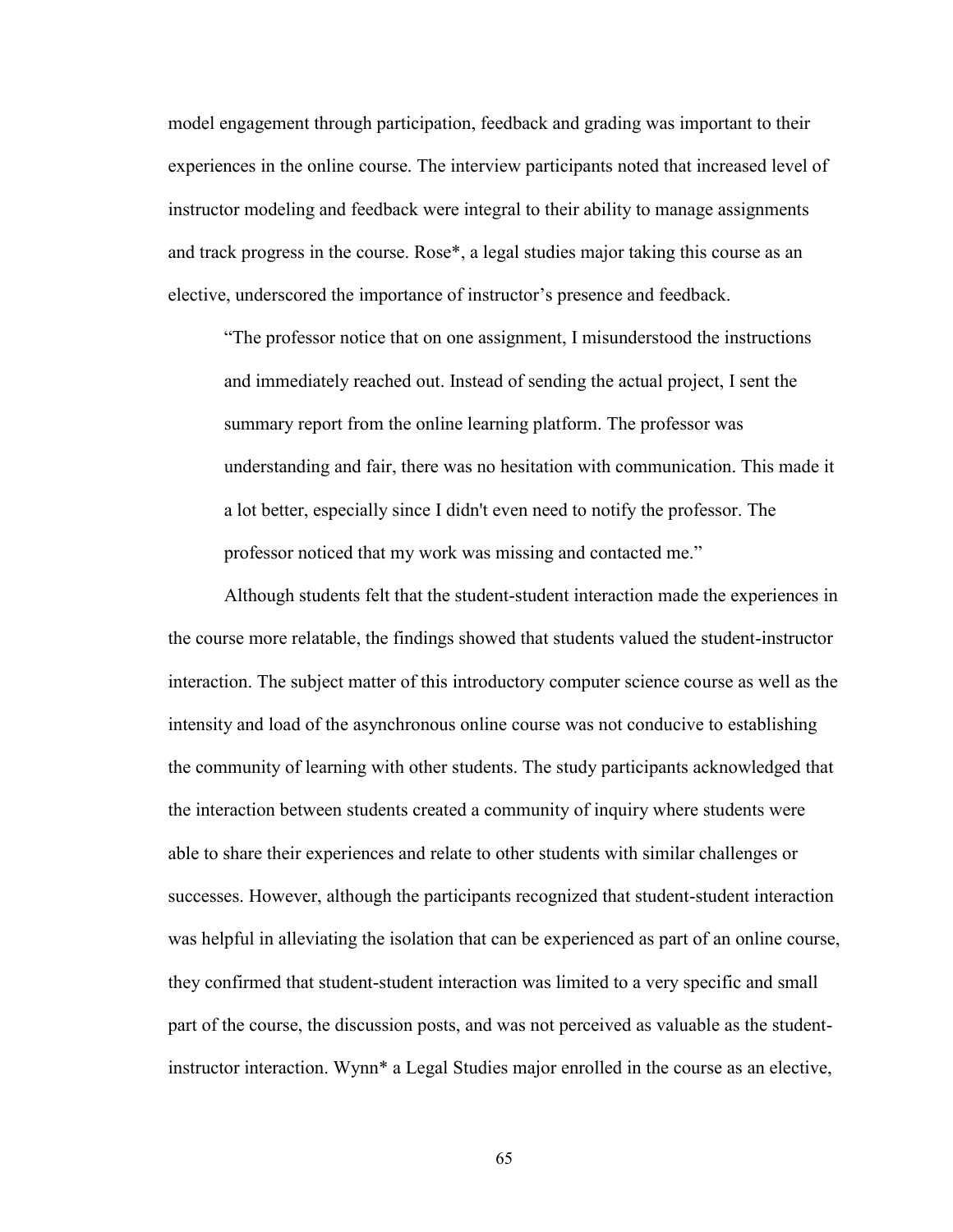emphasized the significance on instructor modeling over student interaction.

"Our interactions with other are basically through discussions. And we just basically answer each other's discussion posts. We just say what we think after reading the other person's discussion and I think it's not that helpful. It's just okay. I think that it would have been more helpful if we could ask, the instructor or other students, questions and the instructor or other students responded to peer questions. So, in the discussion posts, provide an opportunity to ask questions which would have been more interactive."

This findings regarding the value of instructor modeling over student interaction was also supported by the course observation of the discussion posts. The study findings showed that it was important to establish a community of inquiry centered on the course instructor. Students also felt that the emphasis on student-instructor interaction during discussion posts and projects contributed to positive experiences with the course. Instructor modeling extended the community of inquiry and provided an avenue for students to comprehend the course requirements, understand when they deviated for an assignment and recognize when they were on track with course objectives.

The implications of instructor engagement highlighted in the study, also showed how instructor accessibility, modeling and feedback were enabled by online course design. The findings demonstrated that online course design can be leveraged to enable student-instructor engagement in an asynchronous online environment.

### *Theme 3: Online Course Design*

Study participants underscored how the perceptions of navigability and ease of use of the course affected their experiences in online courses. Students reported that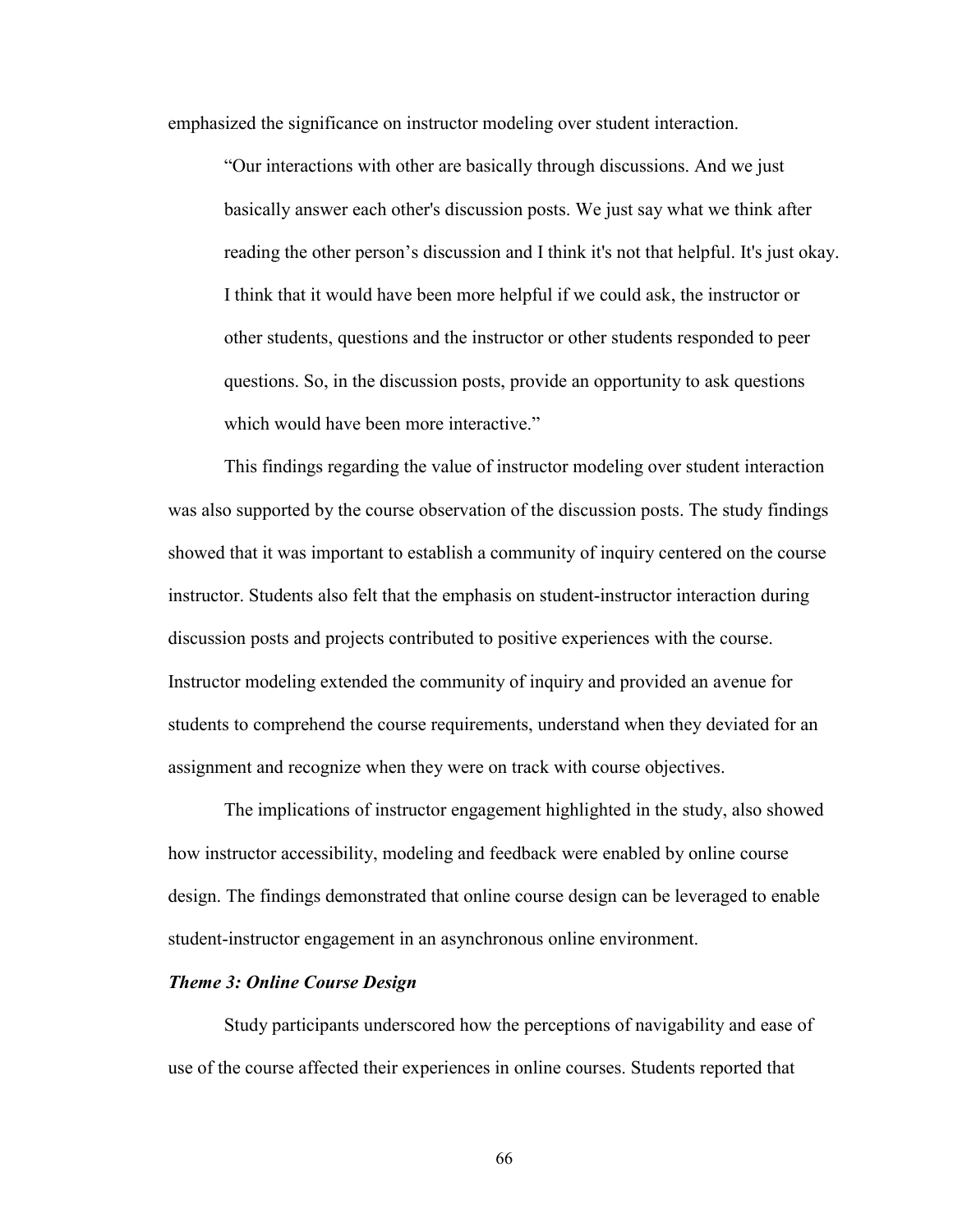highlighting student training modules for the LMS in the initial course announcement and providing user guides for the supporting learning technology in the course home page increased their perception of navigability and ease of use. Further, the design of the online course, including the organization of the pages and the layout of the modules, affected the navigability and ease of use and impacted students' interaction in online courses. A well-designed course with structured modules and pages in the LMS as well as effective and functional links to the supporting instructional technology contributed to navigability and ease of use in the course.

**Subtheme 1: Course Organization.** The document analyses and the course observations provided an opportunity to navigate through the course, from the instructor's perspective and from the student's view, to review the way the course modules, pages, discussions and assignments were organized. The study participants emphasized the need for navigable course organization and an intuitive, easy-to-use LMS and technology platform in supporting a course format that allowed access by the students at different times based on their specific schedules. The students also highlighted the relevance of organizing the course in the LMS so that the instructions and the labs, necessary for this specific online, introductory computer science course, were integrated with the online learning platform. This integration supported a seamless transition from the LMS to the online learning platform and was critical factor that impacted how students managed learning in the online environment.

Gia\* a legal studies major, who enrolled in this course as an elective, expressed that since this was a more technical course that included an online textbook and links to an online learning platform, it would have been a lot harder to learn online if the course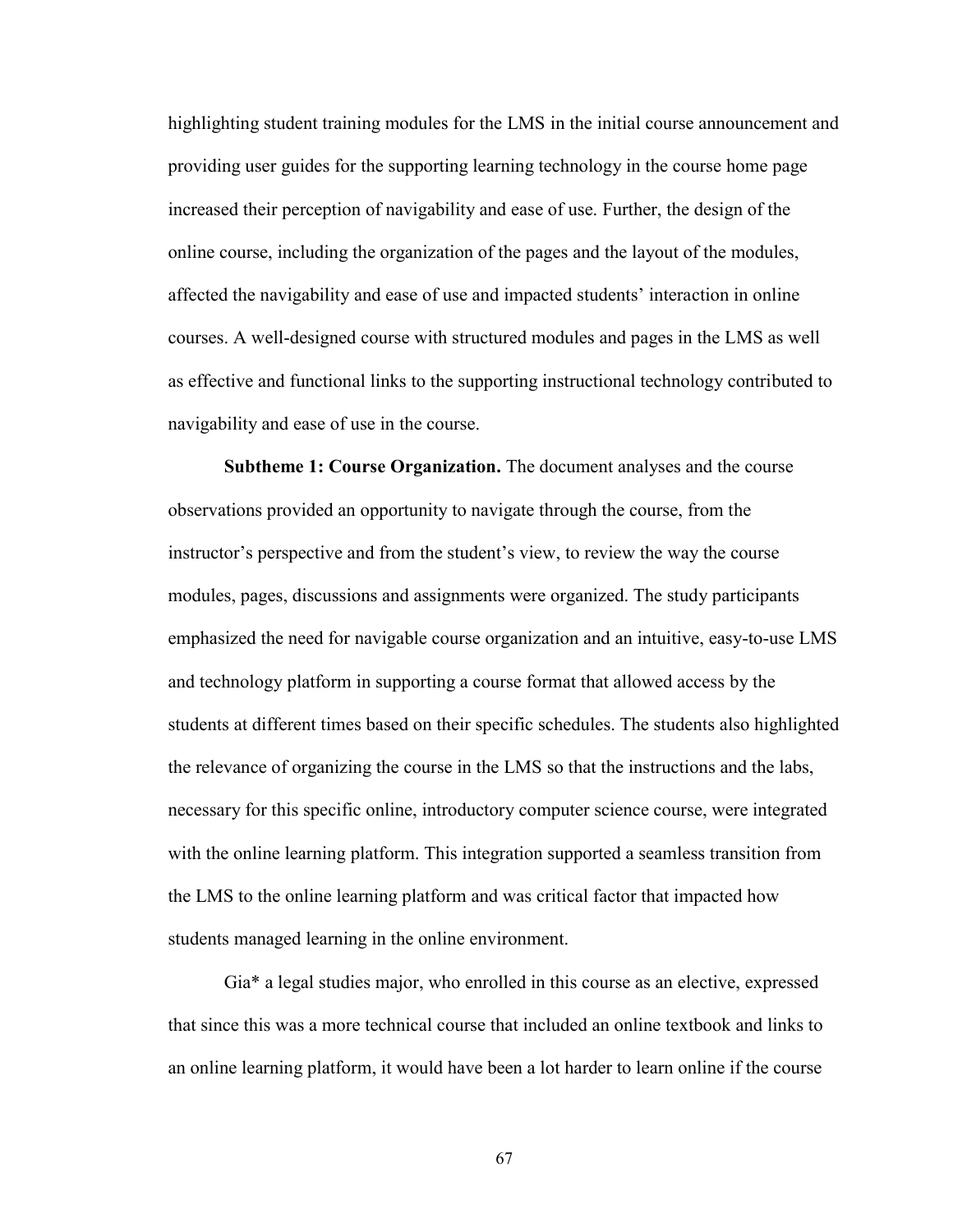was not well-designed and organized.

"Course design is very important, because it definitely helped when I'm trying to see what's due. It helped me keep on track, so I'm not missing any assignments. The organization of this particular course was very good because everything was posted with due dates on the calendar. I could always check that to see if I was missing anything or to see what I needed to do."

One of the study participants, Chloe\* articulated how course organization helped her to manage the assignments.

"Having the assignments laid out was really helpful, because if I had a lot of work for my other classes for the following week, I could see how many assignments were due for this class, kind of plan it out and decide if I needed to address the assignments in this class earlier."

The findings showed that participants credited course organization for being able to easily find and manage course information in the LMS and the online learning platform. In addition, an organized course in conjunction with a modular course layout facilitated navigation in the course.

**Subtheme 2: Course Layout.** The findings showed the layout of the modules in the LMS supported the autonomy necessary for participation and learning progress in an asynchronous online course and was even more relevant in a course that was technologyintensive. The course primarily reviewed four different application software and the findings showed that students valued that the course included well-defined objectives that mapped to distinct modules for each application software. The findings showed that the modular course layout advanced student autonomy and self-instruction and was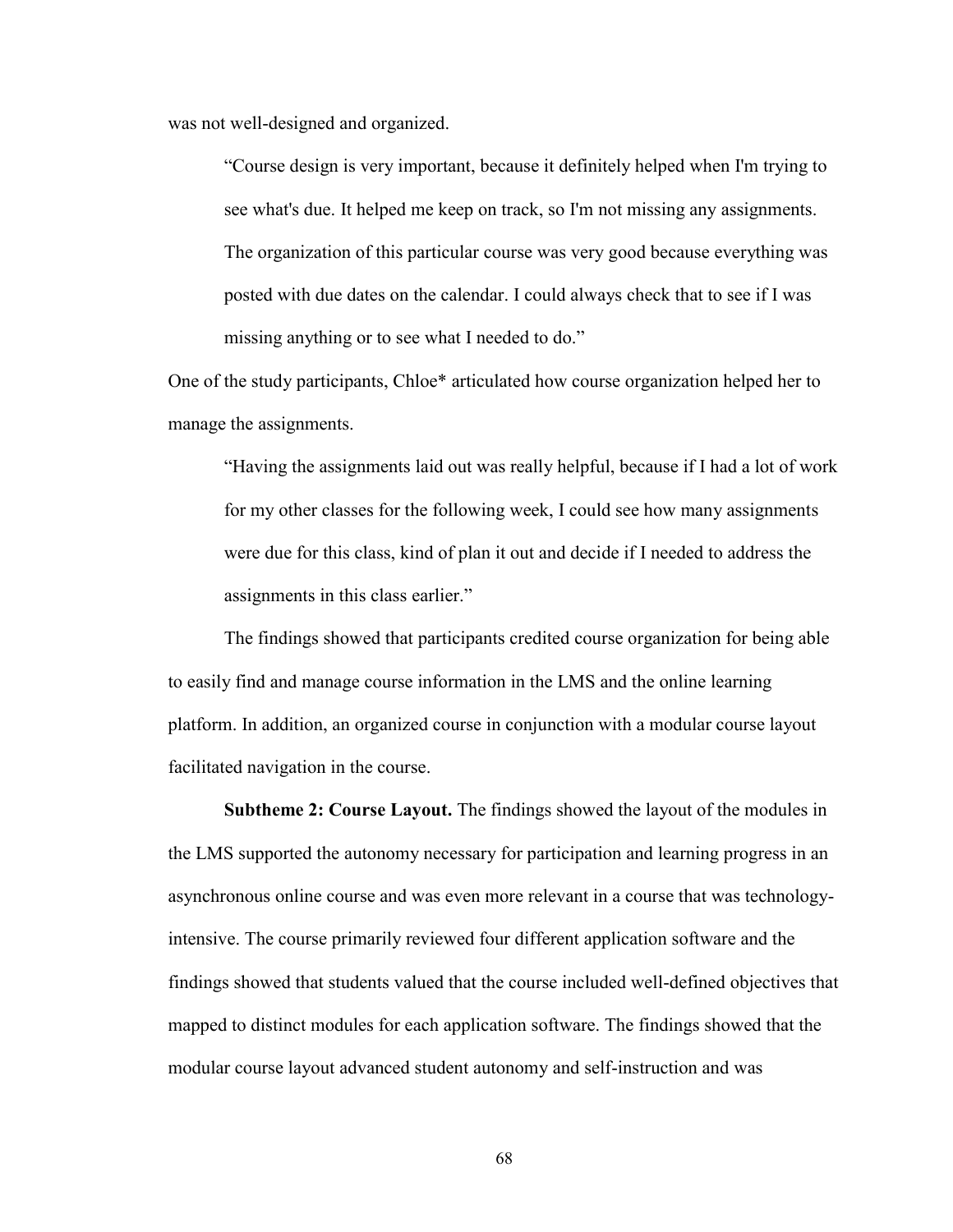associated with the students' abilities stay on schedule, to revisit past components or to advance to upcoming components. Finn\*, a freshman with an undecided major outlined the importance of course layout to completing the assignments in the course and highlighted course layout as an important factor the influenced experiences in the asynchronous online course.

"I always thought that the discussions were pretty straightforward because they were labeled differently in the LMS. If something was an assignment that I had to use via the online learning platform, it was labeled differently. I was able to figure out what were the discussions and what were links to the online learning platform. And even on the page itself, there were separate tabs for the modules. It definitely did make it easier for me to find everything."

The study participants also attributed a modular course layout to balancing the load of this course with other commitments. Olivia\* attributed the course layout for finding information on the weekly modules and for understanding the weekly requirements.

"It did make school a little bit easier since I am working fulltime. It helped relieve the stress of having to do homework knowing that I had everything there laid out for me. I just had to log in and do the assignments."

Gia\* also emphasized the importance of the layout of distinct components of the course to track progress against the course requirements.

"The organization of the syllabus page with dues dates was quite helpful. I did not have to keep referring back to the syllabus file to see where I was with the course assignments. The syllabus page in the LMS broke it down for you, so I could see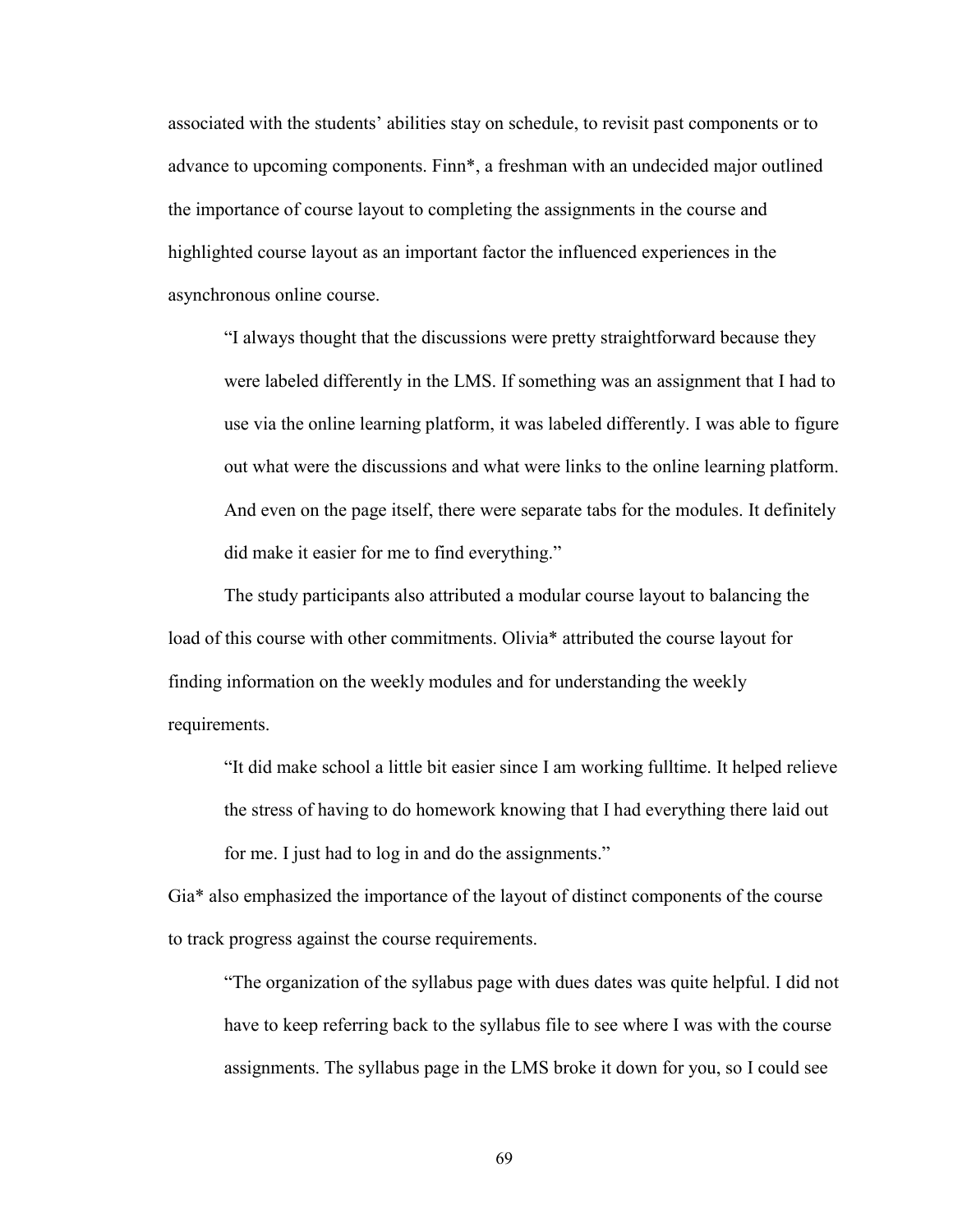the due dates for each assignment."

The findings showed that accessibility and ease of navigability of the course were attributed to the course organization and the module layout. Course design was significant to implementing and supporting the instructional technology by ensuring the effective integration of the LMS with the online learning platform.

## *Theme 4: Instructional Technology*

Using an LMS and an online integrated learning platform emphasized the importance of instructional technology in the asynchronous online course. The observation, document analysis and participant interviews highlighted the roles of the LMS and the instructional technology in supporting this specific introductory computer science course in an asynchronous online format. The findings from the different data collection methods highlighted the intentional use of the instructional software in enabling the online instruction and in supporting student learning. The use of instructional technology, specifically the LMS and online learning platforms, was a significant factor in the implementation of the constructivist approach in the online environment and transformed how students interacted with the course content and subsequently, impacted how students constructed knowledge.

**Subtheme 1: Navigability.** The findings showed that the effective use of technology affected the navigability and ease of use and affected students' experiences in online courses. An LMS that was easy to access and links that were functional provided for a more positive student experience. Navigable course content with operative and effective links provided an online platform that allowed students to meet their learning goals. The findings also showed that implementing supporting technology with practical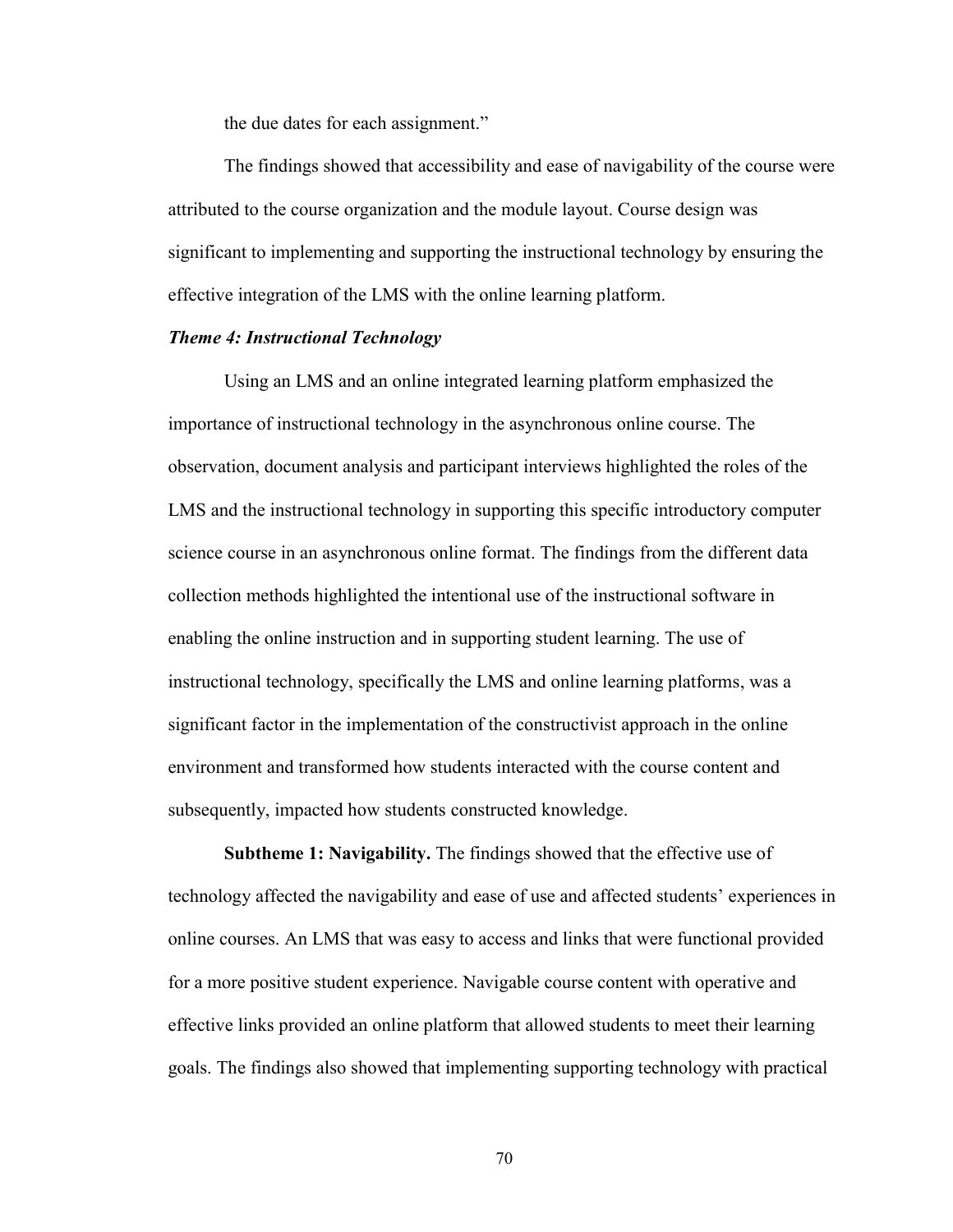links enabled the instructor to facilitate understanding of more complex concepts and supported students' learning effectiveness. The ability to navigate the instructional technology, the LMS and online learning platform, with minimal hindrances enabled the constructivist approach to learning that is so important to the learner autonomy in asynchronous online courses. Pio\* a freshman highlighted the importance of ease of navigability in a course enabled by technology.

"It was really easy. If you just went to the online textbook, everything was right there. It was very easy to access. Once you clicked the link, you were able to navigate to the module for the week which had the step by step instructions that we needed to do for that week. That was very helpful."

The findings demonstrated that intuitive technology supported ease of navigation and increased student's confidence in accessing and using the online learning platform to facilitate the completion of the instructional and assessment components of the course.

**Subtheme 2: Usability of Online Learning Platform.** The findings from the different data collection methods highlighted the intentional use of the learning software in enabling online instruction. The finding showed that the instructional technology facilitated student engagement in the online environment and supported the level of learner autonomy required in the online course. The online learning platform allowed the instructor to include engaging assignments that advanced student learning progress. The study participants all highlighted the use of the online learning platform as integral to practicing technical skills and reported that the practice modules in the online learning platform contributed to positive experiences and to learning. The study participants confirmed that the usability of the learning platform was a significant factor that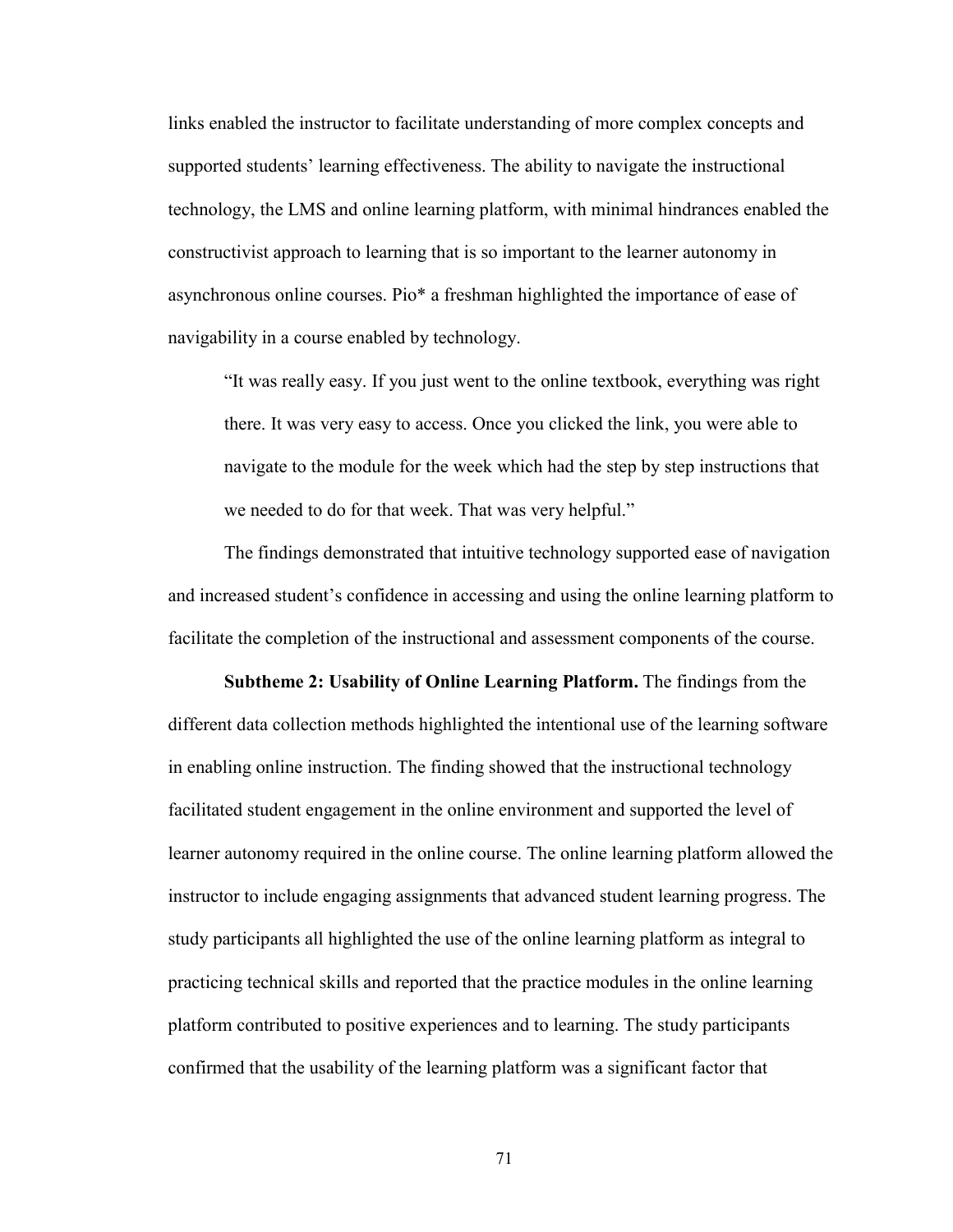contributed to their experiences. The usability of the learning platform allowed for construction of knowledge by providing by access to the practice modules and assignments which in turn enabled students to engage in more independent learning, complete assignments more effectively and get better grades.

The findings highlighted that the unique use of the instructional technology employed in this course was particularly useful. Rose\*, a legal studies major who enrolled in this course as an elective, confirmed the implementation and usability of the learning platform as a significant factor that contributed to positive experiences in the course.

"The online learning platform was very easy to navigate, especially when the professor notifies you of what you're specifically doing and everything is broken down. I really preferred using the online learning platform over the LMS to go through the assignments. I think it worked better especially since this was a computer science course. Of course, for a different course like philosophy it may not be, but it was really beneficial when learning computer science."

The findings also emphasized that the practicality of the online learning platform, including clear instructions for use, was valuable in an introductory technology course like this asynchronous online, computer science course. Chad\*, a freshman who initially had difficulty finding the assignments emphasized how the instructions on how to use the link to the online learning platform facilitated access and instruction.

"At first, I thought it was a little difficult to find the projects. But then, as I got used to it, I started to find them quicker and easier. I actually read the modules on the learning platform and it really helped me to get through the assignments,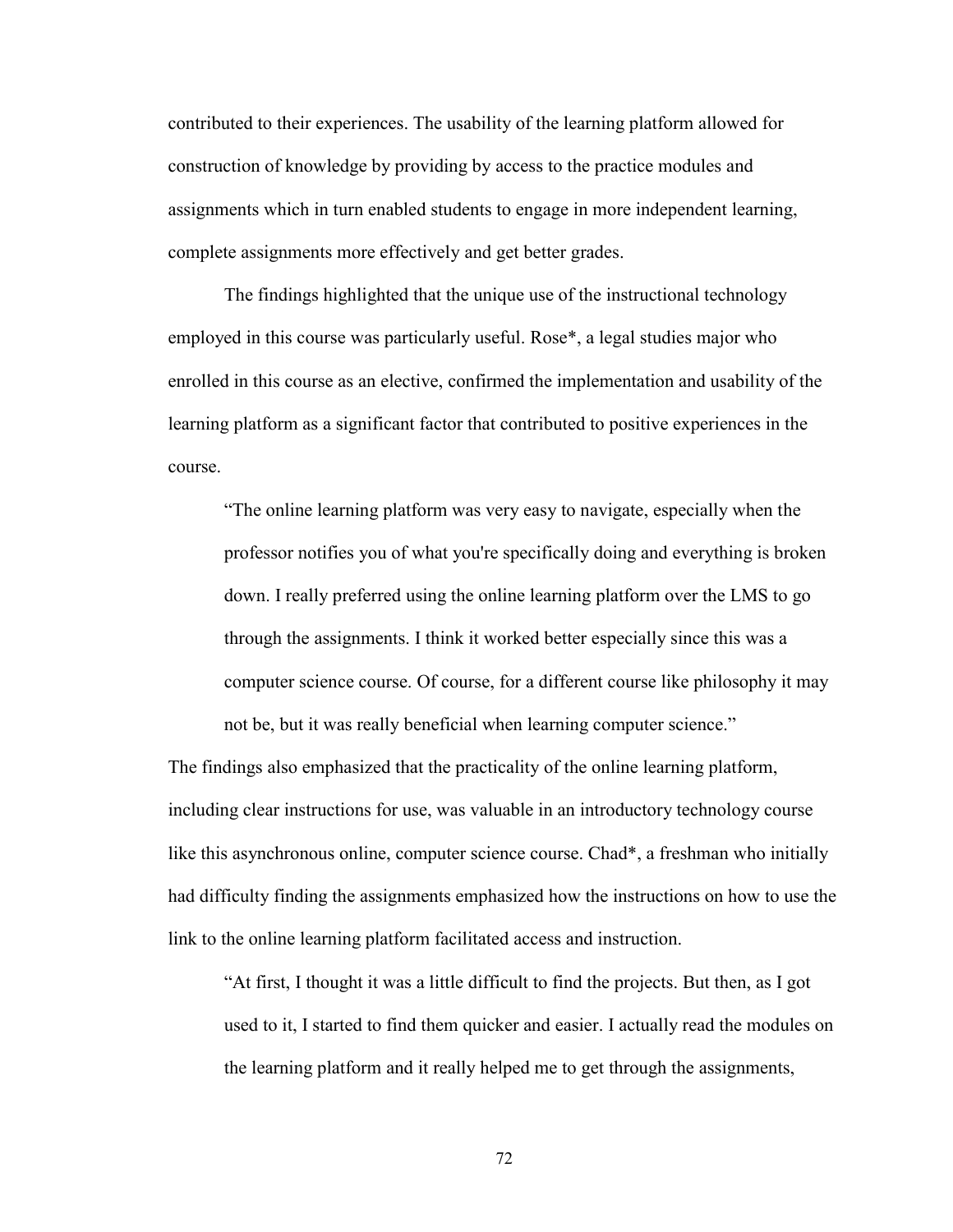which were not that easy. Once I got used to using the software, it was easier and easier each week."

The findings highlighted that the instructional technology employed in this course, although operational in different academic courses, was particularly functional as employed in this course. Jade\* indicated that understanding how to use the instructional technology enhanced her learning experience in the course.

"I feel like the instructional technology was more hands on than the discussion posts, which had mostly articles and videos. Actually, in the online learning platform, it was like putting what you watched and read in the discussion posts into action. I felt it actually was where the learning was, where I would say I was able to learn."

The findings highlighted constructivism in asynchronous online learning and the role of independent student learning for knowledge construction an environment facilitated by technology. The finding also highlighted the role of the constructivist instructor enabled by instructor's accessibility, modeling and feedback. The findings further highlighted the faciliatory role of the instructor in designing a course that was organized with a modular layout and facilitated understanding of the course instructions and assignments. Finally, the study highlighted how the intentional use of instructional technology can extend classroom boundaries, provide access to diverse students and allow remote learners to engage in knowledge creation.

## **Conclusion**

The students' experiences in the asynchronous online course depended primarily on independent student learning, interactions with the instructor, effectiveness of the course design and navigability of the supporting instructional technology.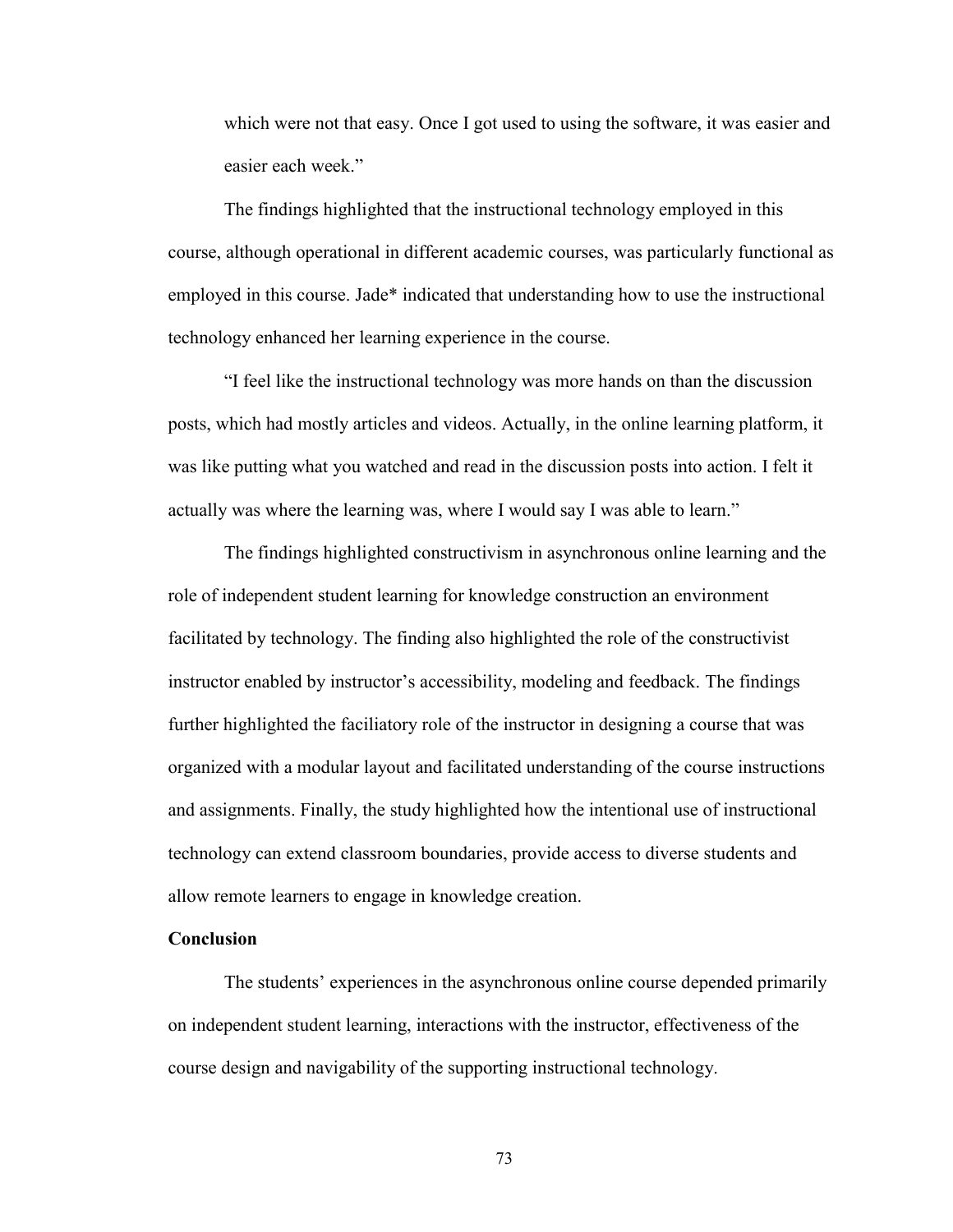The findings supported the literature which showed that in online learning courses, specifically in asynchronous online learning courses, students experience learning in ways that are more abstract and require a certain level of accessibility to support their independent learning. The findings highlighted that while learning goals are achievable in an asynchronous online environment, independent learning and selfregulation are necessary for making the learning connections and tracking learning progress. Student engagement was driven by the ability to connect with the instructor, via communication tools such as email and discussion posts. Further, the ability to interact with the course highlighted the importance of the course design in creating an accessible and navigable online environment. Finally, access to the supporting technology in online learning, specifically in asynchronous online courses, may be more difficult to navigate and it is important that instructors create an online environment that is supportive of students as they develop new skills.

The findings showed that instructors have to be intentional about the use of instructional technology in course design and in modeling engagement in an environment, enabled by technology with no physical co-presence. Although students were responsible for their learning management and self-regulation in an asynchronous online environment, they experienced learning when the instructor designed a course that facilitated learning and implemented technology infrastructure that enabled interaction.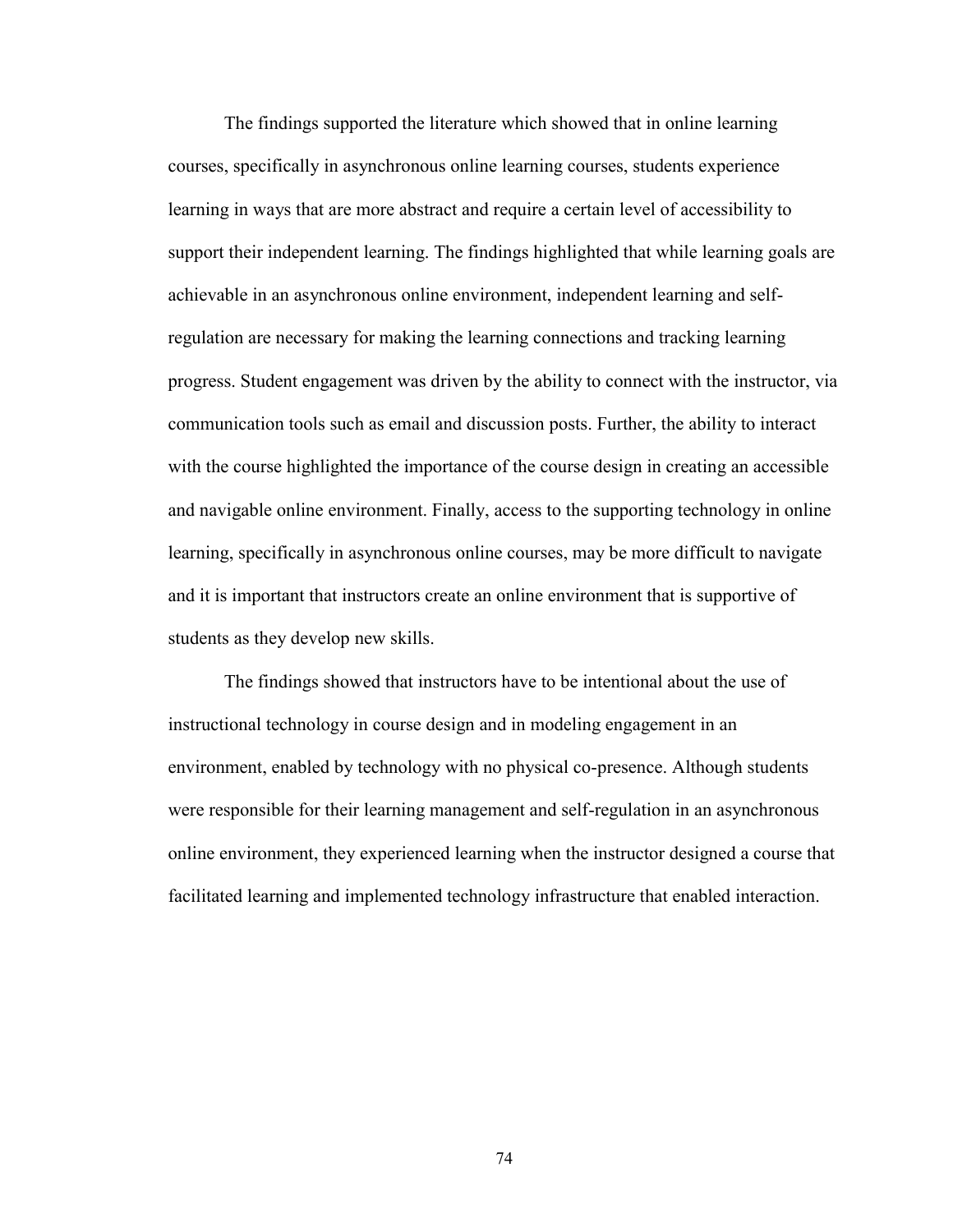#### **CHAPTER 5**

## **Introduction**

The study was a qualitative descriptive case study that examined the commonality of the experiences of students enrolled in an asynchronous online, introductory computer science course. The study also explored the factors that impacted students' perceptions of their experiences in the online environments. A qualitative research of a single case was used to describe students' lived experiences and their own voices were used to highlight the experiences and reflections throughout the findings. The unit of analysis for this research study was the experiences of a heterogeneous group of students enrolled in an asynchronous online, introductory computer science courses in the professional studies college at a private, urban higher education institution.

Guided by the rationale for the study from chapter one and the theoretical framework and the literature review outlined in chapter two, chapter three outlined the research methodology, the description of the participants and the data collection procedures of the study. The description of the case as well as the findings which highlighted four emergent themes from the data analysis – Student Independent Learning, Instructor Engagement, Online Course Design and Instructional Technology – were outlined in chapter four.

The study addressed two research questions. The first research questions explored how undergraduate students, enrolled in the professional studies college at a private, urban higher education institution describe their experiences in online courses. The second research questions explored the factors that shaped the experiences of these undergraduate students enrolled in online courses in the professional studies college at a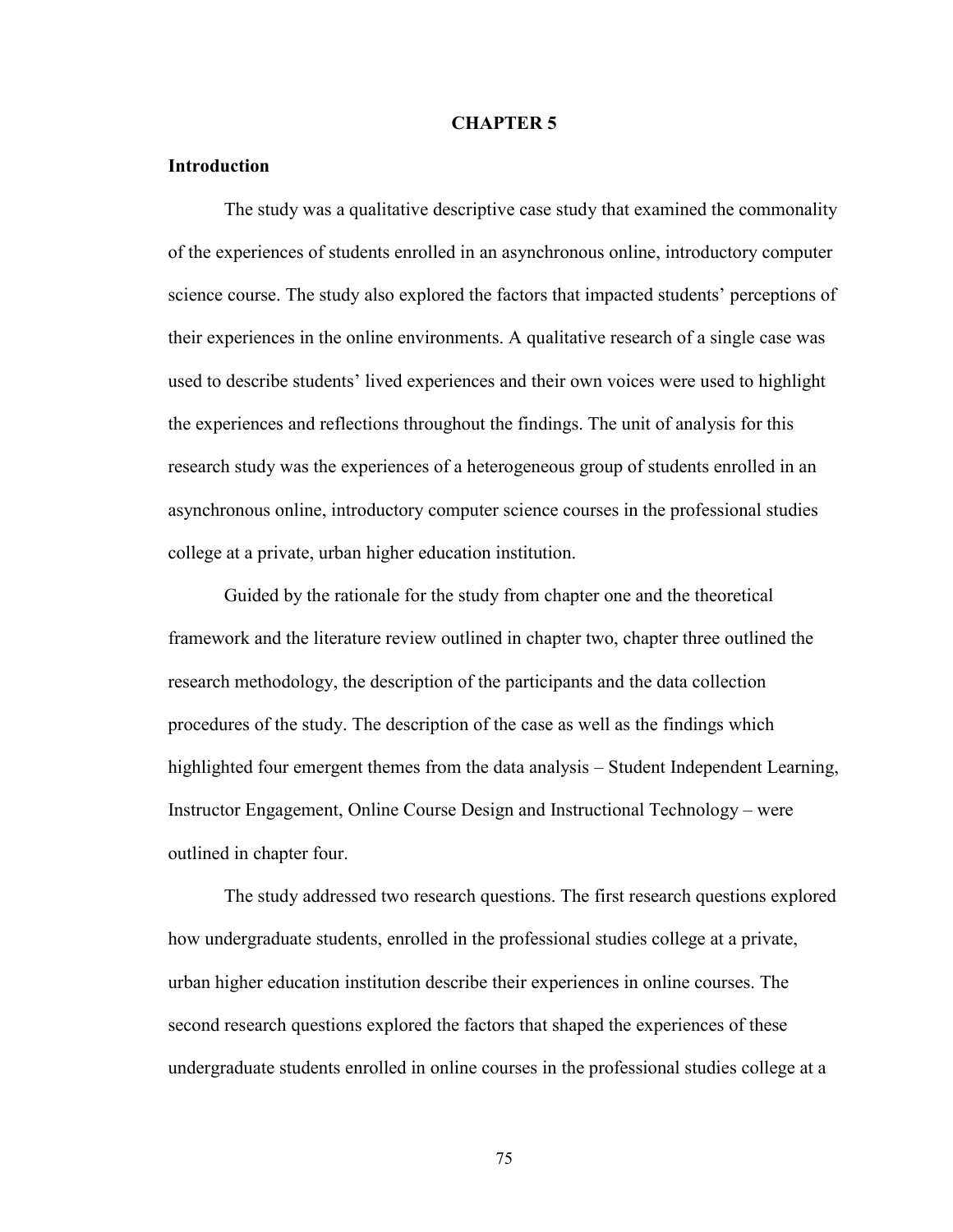private, urban higher education institution. Chapter 5 presents the interpretation of the findings, the relationship to the prior research, the limitations of the study and the implications for the future practice and research.

#### **Interpretations of Findings**

#### *Research Question 1*

The first research question examined the experiences of students enrolled in online course in the professional studies college at a private, urban higher education institution in the Northeast United States. The data analysis showed that asynchronous online learning environments can facilitate the constructivist approach to knowledge creation. Constructivism posits that learners actively construct knowledge instead of passively assimilating information presented in the learning environment and the independent learning highlighted by the study participant was beneficial for active involvement in knowledge construction and ultimately learning. In asynchronous online courses, students who exhibit the characteristics of constructivist learners had more positive experiences and advanced learning goals.

In an asynchronous online course, independent learning fundamentally changed how student engaged, conceptually and intellectually, in the course in the absence of physical co-presence. In this type of course format, students approached learning conceptually and are focused on knowledge creation that would contribute to successfully course completion. In asynchronous online environments, a more proactive approach to learning characterized by purposeful student-content interaction, effective time management and intentional behavioral regulation were important to the learner independence, necessary for managing the unrestrained access to the course.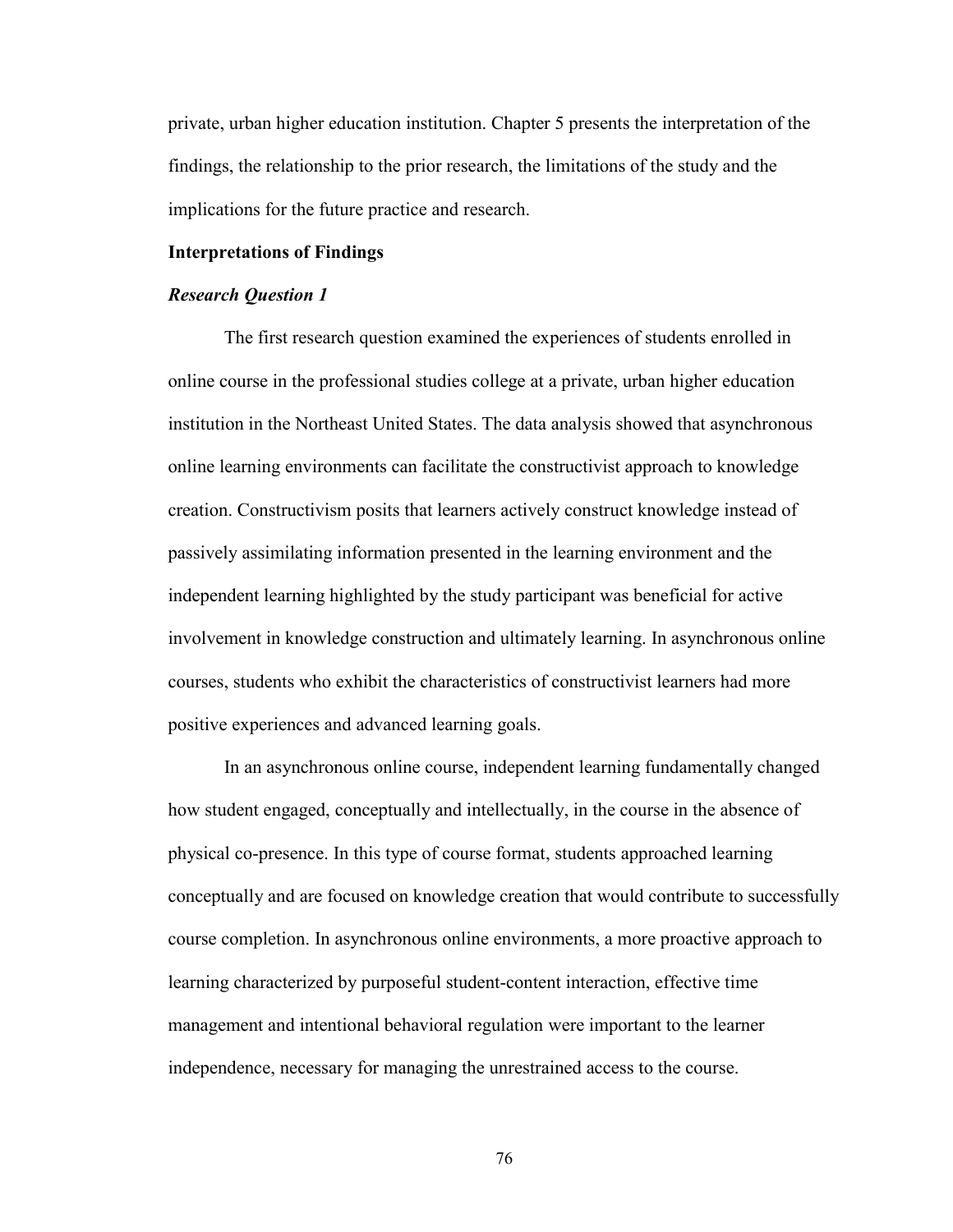Instructor engagement was also important to students' experiences in online courses. Students enrolled in online courses, especially asynchronous online courses, required an engaging learning experience that provided structured opportunities for interacting with the course content. The ability of the instructor to model behavior and to create an online environment where students actively participated in their own learning impacted the experiences of students enrolled in online courses. In an environment characterized by autonomy, instructor accessibility, modeling and feedback addressed some of the challenges related to self-regulation and time management. It was important to students in the online environment, that the instructor was engaged and focused on creating student-centered content that facilitated knowledge construction.

Instructional technology, used as a tool in the learning process, advanced the constructivist approach and gave students the latitude to determine which information was required to complete assignments. The intentional use of instructional technology to design an online environment that was less nebulous and more focused on the construction of knowledge where students can actively manage and participate in their own learning, allowed students to experience learning in a more defined and structured way. However, although the instructional technology used in asynchronous online courses can extend the boundaries of the course and increase accessibility, it can also amplify the breadth of learner diversity. Therefore, it was important to the experiences of students in the asynchronous online course that the courses were well designed and provided adequate opportunities for engagement despite learner skill level.

Independent learning, instructor accessibility, navigable course design and the intentional use of instructional technology provided students with the ability to surmount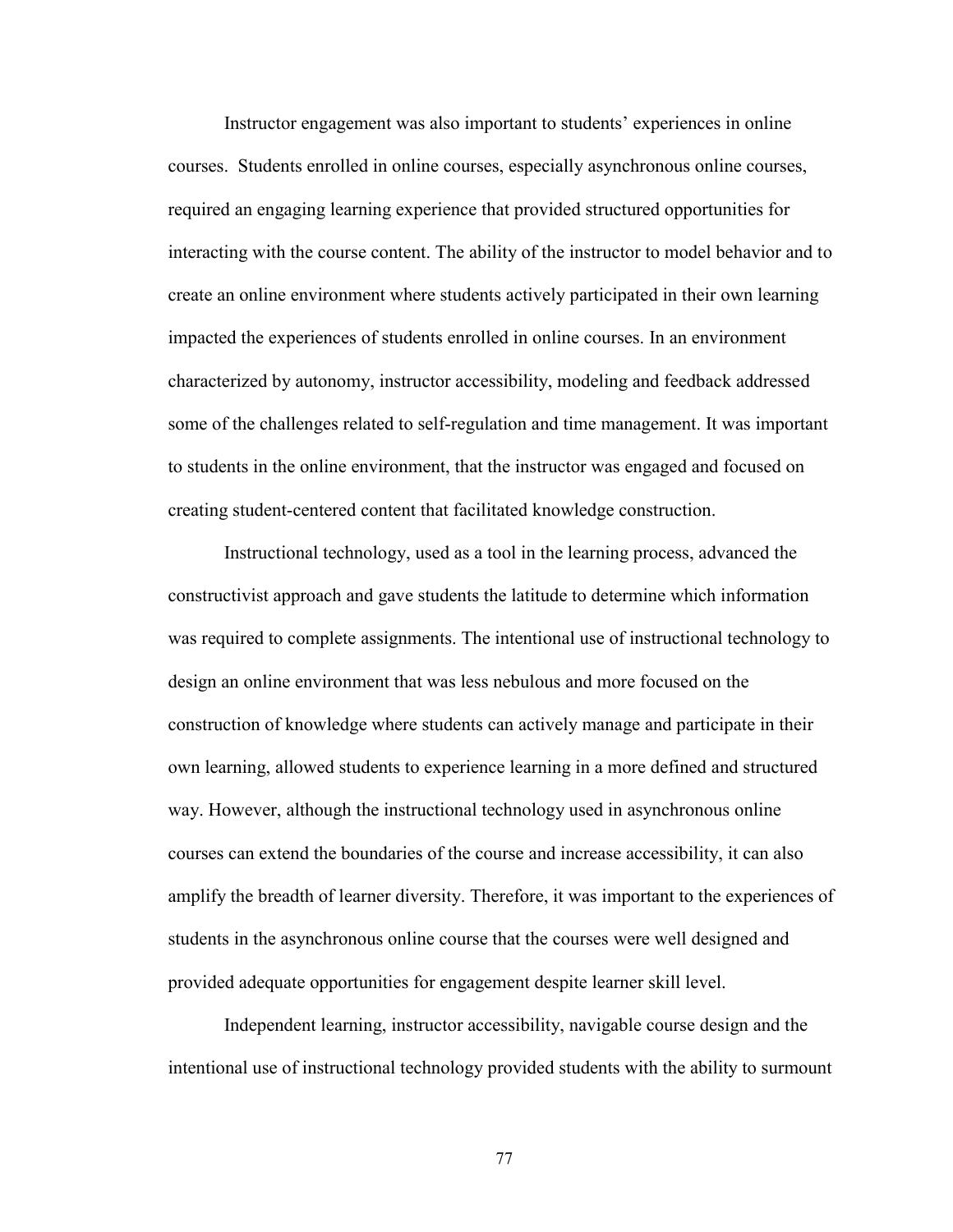the challenges associated with unlimited access, time constraints and flexibility. These factors influenced how students gauged progress in the course, how they initiated the appropriate self-regulation strategies to stay on track and ultimately how they experienced learning.

#### *Research Question 2*

The second research question focused on the factors that shaped the experiences in the online course. Components of the online course that enhanced presence in the course and provided a comparable experience to being physically present at a particular day and time, as in synchronous courses or at a set location as in the traditional course format, were important factors that influenced students' experiences.

One of the main factors that affected the experiences of students in the online environment was early and continuous access to the course materials. The asynchronous online courses offered unparalleled opportunities for students to participate in a learning environment, anytime and anywhere. Having 24-hour access to the course for the entire semester supported independent learning and promoted participation and engagement. However, the unlimited access that students valued in asynchronous online courses, was also a factor that had to be managed to keep students focused and on track in a semester bounded by time. Although positively evaluated, the continuous access was also a crucial factor that was not conducive to learning in the absence of self-regulation factors such as self-instruction and self-monitoring*.* Unlimited access and learner autonomy, significant factors of the independent learning associated with asynchronous online learning, were potential barriers to learning progress, if not managed appropriately. Further, the perceived lack of time constraints and the associated lack of urgency exacerbated the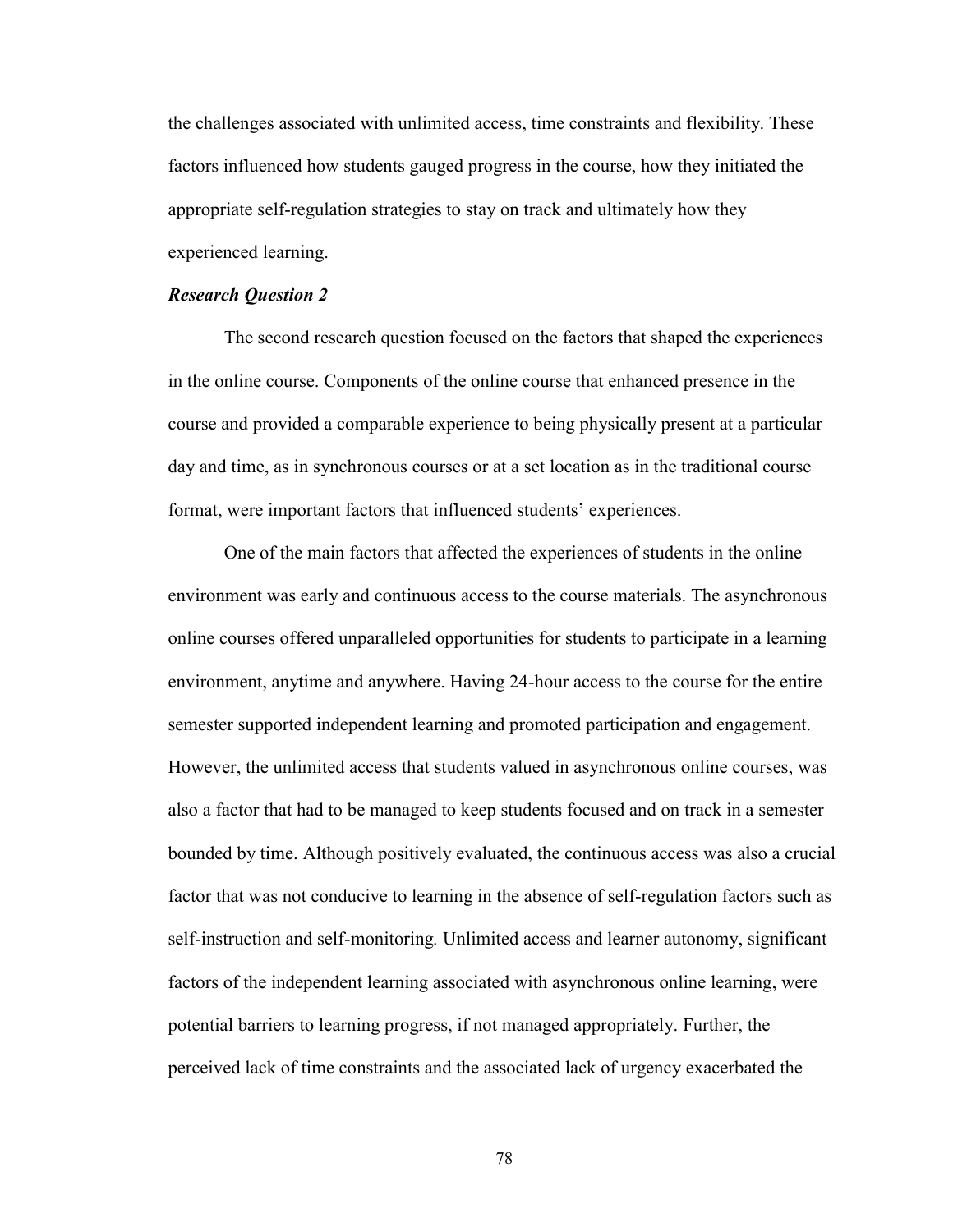need for a structured schedule that supported the constructivist learning, characteristic of learners in online environments.

Other factors such as instructor's communication and interaction also created supportive experiences for the students in the course. The instructor's constructive feedback, timely grading and availability to support students were viewed positively by the students. Students had positive learning experiences when they were advised on their progress in the course and were able to find assistance when necessary. In addition, the availability of the instructor to provide access or to direct students to informational technology support for the LMS and software support for the online learning program positively contributed to students' experiences.

Factors associated with course design such navigable links, defined modules and instructional support reinforced learning progress and limited the access challenges attributable to poor course design. A learning management system that supported efficient and modular course design was one of the main factors that enhanced learning progress. The inclusion and accessibility of comprehendible user guides and introductory tutorials in the LMS were key factors that impacted the effective use of instructional technology in an online course.

Factors associated with the supporting instructional technology also emerged as valuable to the learning experiences of students in online environments. The use of an online learning software was deemed beneficial in this technology-driven and skilledbased online course. The productive use of an online learning platform to support instruction in an asynchronous online course was not only the practical use of the platform's software and the relevance to the subject matter of the course but the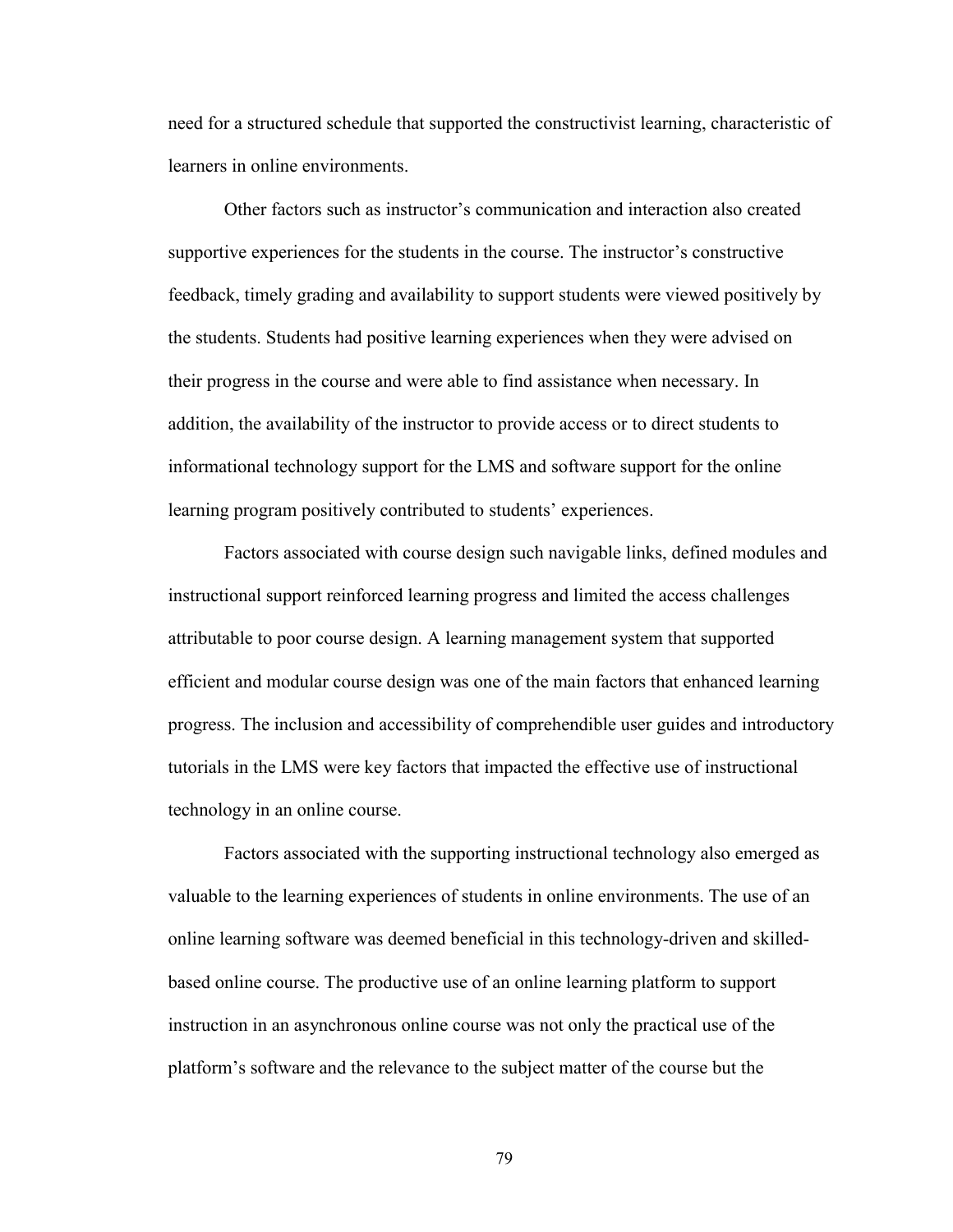intuitiveness and navigability of the online learning platform. The usability of the learning platform was a significant factor that contributed to students' experiences because it allowed students to practice technical skills prior to completing assignments. An online learning software designed to create engaging experiences with online textbooks, practice tools and study software highlighted the importance of interactive education technology in supporting independent learning.

## **Implication for Theoretical Framework**

The study was guided by the Constructivist Learning Theory. As presented in the review of the conceptual and theoretical framework in Chapter 2, the design of online learning has historically been technology-driven as opposed to student-centered. However, the advancement of instructional technology has made it much easier to implement instructional technology in support of online learning to extend classroom boundaries and provide access to diverse learners.

The study provided an additional opportunity to further explore the constructivist framework and extended the research on constructivism, in the context of online learning, on how learners actively construct knowledge in environments characterized by the absence of physical presence.

The findings highlighted the learner-centered approach of constructivism where learners have ownership of knowledge creation and learning, and instructors create a communicative and collaborative environment conducive to this knowledge creation. The findings suggested that the constructivist model does provide a theoretical basis for understanding the role of students, instructors, course design and instructional technology in online environments, particularly in asynchronous online environments where the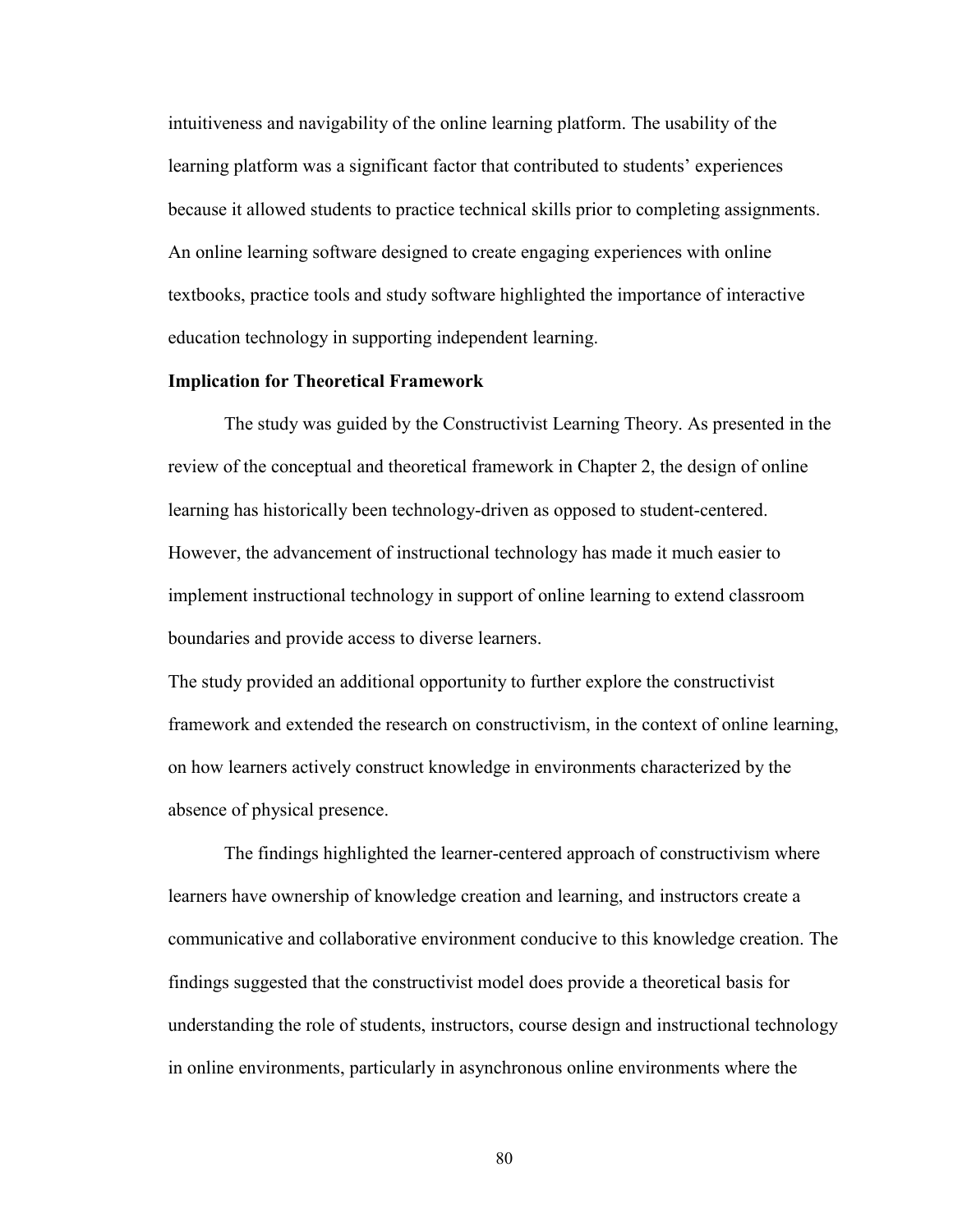tenets of constructivism is significantly highlighted. The findings further showed that the theoretical concepts of cognitive and social constructivism can explain the scaffolding support required to construct knowledge in a technology-enabled environment. The theoretical applications of co-constructions of knowledge, the role of the instructor in enabling understanding and the use of technology in allowing for deeper reflection in the construction of knowledge were present within the findings and aligned with the tenets of cognitive constructivism. The findings also aligned with the theories of social constructivism and highlighted the role of online interaction in allowing for deeper understanding and facilitating more diverse perspectives. The study provided an example of the faciliatory role of the constructivist instructor in enabling organization, social and intellectual interactions.

#### **Relationship to Prior Research**

This research study supported the findings of the existing research reviewed in the literature on learning in online environments. Similar to the prior research, the findings of this study highlighted the importance of independent learning, instructor accessibility, online course design and the intentional use of instructional technology in supporting student knowledge creation in online environments.

#### *Engagement in the Online Environment*

The prior research on engagement in the online environment suggested that, in an online course, the nature of the interaction is different due to the lack of presence in the same physical space (Schrader, 2015). The engagement highlighted in the prior research was supported in this study. Student-course engagement, highlighted in the findings on independent learning, and student-instructor engagement, highlighted in the findings on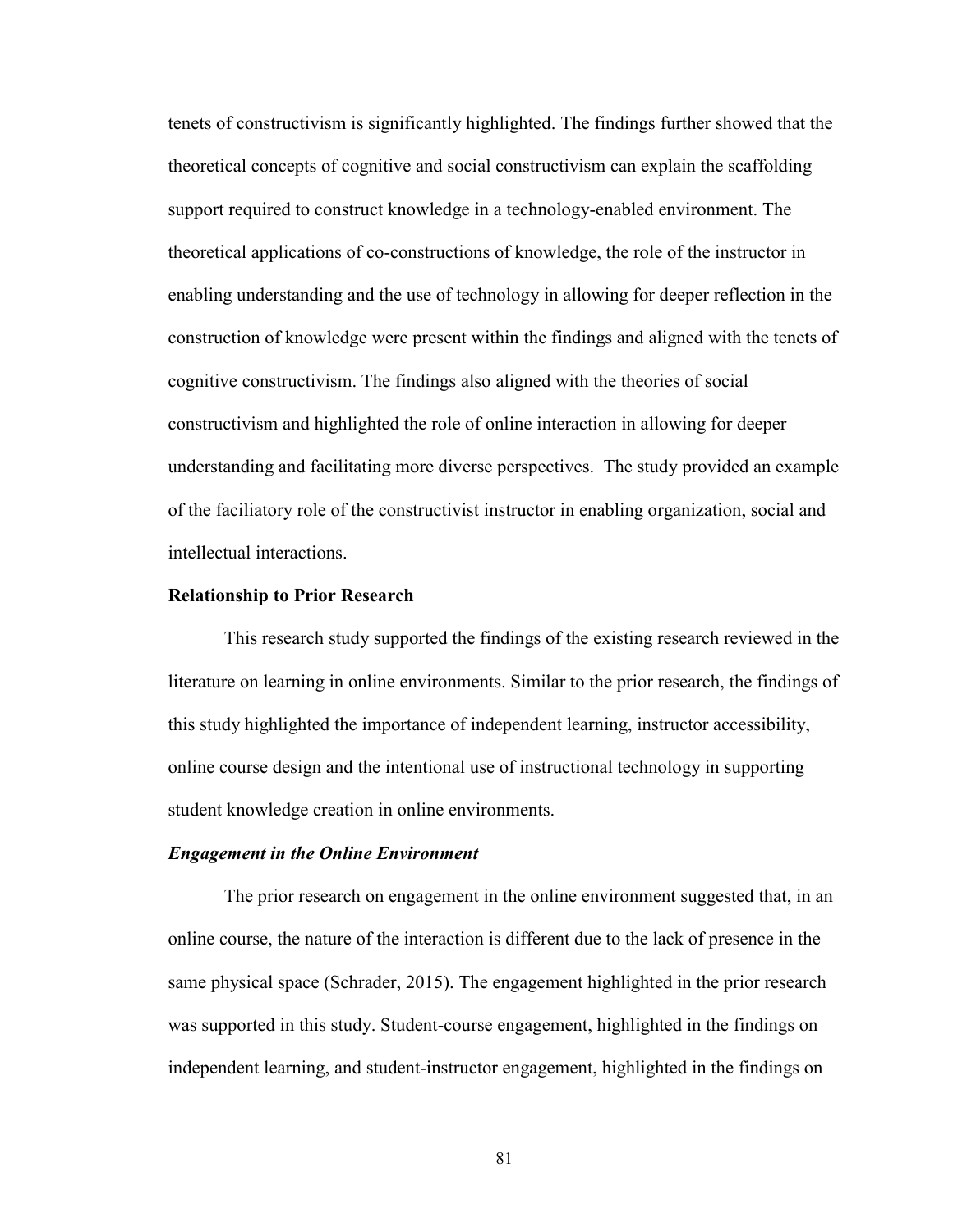instructor accessibility, supported the research literature which underscored the importance of engagement to students' experiences in the online environment. Similar to prior research (Blackmon and Major, 2012), this study showed that student engagement enabled knowledge construction and instructors' engagement established presence in the course. However, contrary to prior research (Jaggars and Xu, 2016), although studentstudent interaction made experiences more relatable, the avenues available for peer interaction reviewed in this study did not create a learning community that was important to students' experiences.

# *Online Course Structure*

The findings of this research study also highlighted the importance of modular course design which was presented in the literature review of research on online course structure (Yang & Cornelius, 2004). The study supported the finding of prior research (Gray & DiLoreto, 2016) which showed that designing a course, with the level of interaction and accessibility required for online courses, was important to the learning experiences of students in online courses. In the absence of physical presence, the role of the instructor was to facilitate an academic environment that reinforced students' interaction with the course and supported students' conceptualization of the course content (Armstrong, 2011).

#### *The Role of Technology in Online Instruction*

The intentional use of instructional technology highlighted in this study, supported the findings from previous research. This study validated the existing research on the role of technology in the online environment (Rubin et al., 2013), which posited that instructional technology altered the way in which the course content is delivered,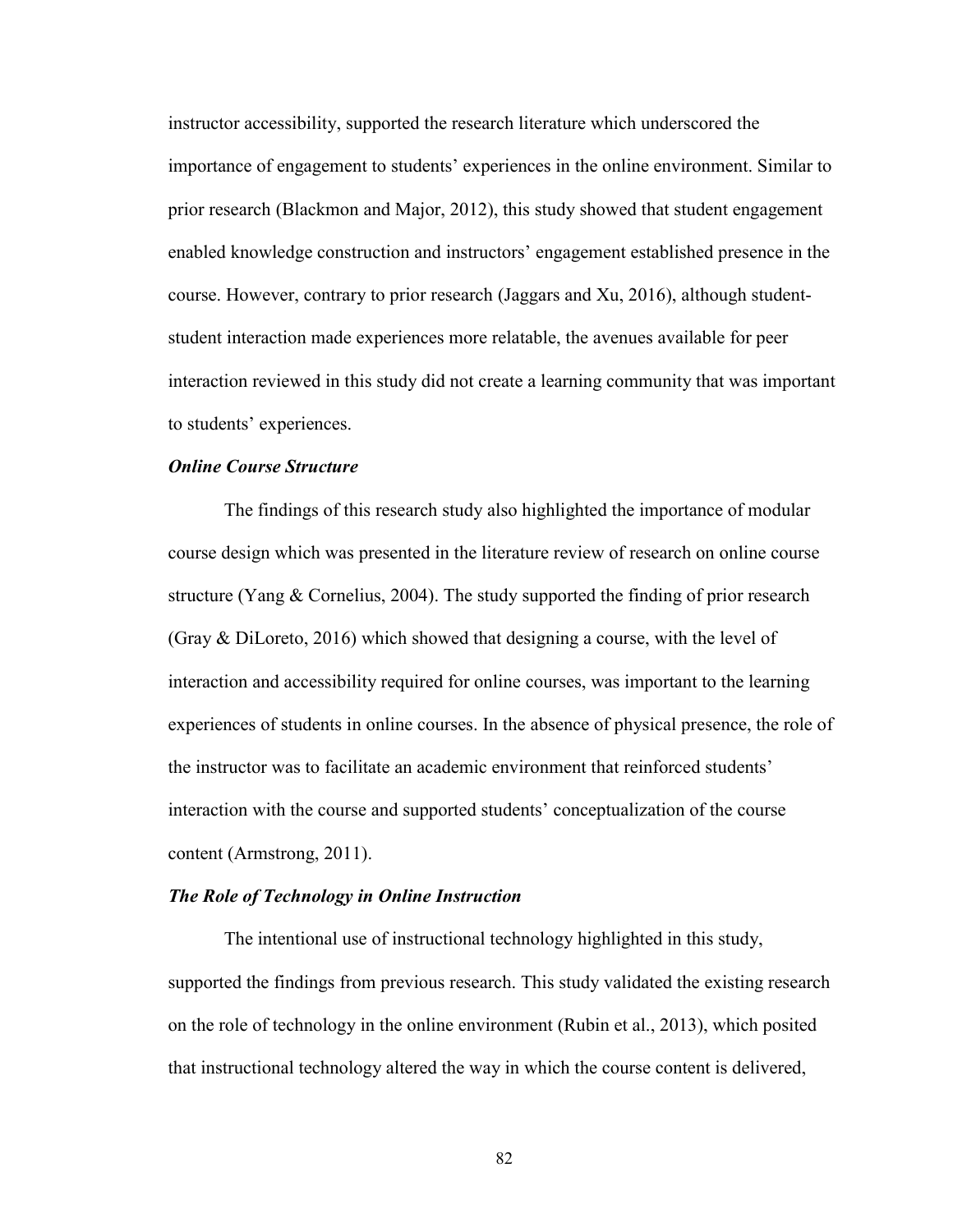changed how students interact in the course and enhanced how students learnt. However, the findings in this study further highlighted the use of instructional technology in enabling the constructivist approach to learning. The instructional technology used in the course, particularly the accessibility of the online learning platform in practicing drills and completing assignments highlighted the scaffolding support necessary for actively constructing knowledge in environments enabled by technology (Hmelo-Silver et al., 2007).

#### *Learner Autonomy*

The student's ability to create structure and to employ the self-regulation tools, emphasized in the prior research on the role of learner autonomy in online learning (Landrum, 2020), were also highlighted in this study. The consistent student-course interaction, effective time-management approaches and effect self-regulations strategies were important to students in an environment characterized by a high level of autonomy. Further, the findings of this study on independent learning, in an environment with continuous access to the course material, supported the findings of prior research (Fotiadou et al., 2017), which showed that independent learning is reliant on learnercentered approaches that are reinforced by the instructor.

#### **Limitations of the Study**

The subject matter of the introductory computer science course lends itself to online engagement and students taking a computer science course may be more comfortable in an online environment. Further, because the focus was on one specific course and the experiences of the students in that course, the study may be difficult to replicate. Faculty design their syllabi and modules based on varied factors, such as the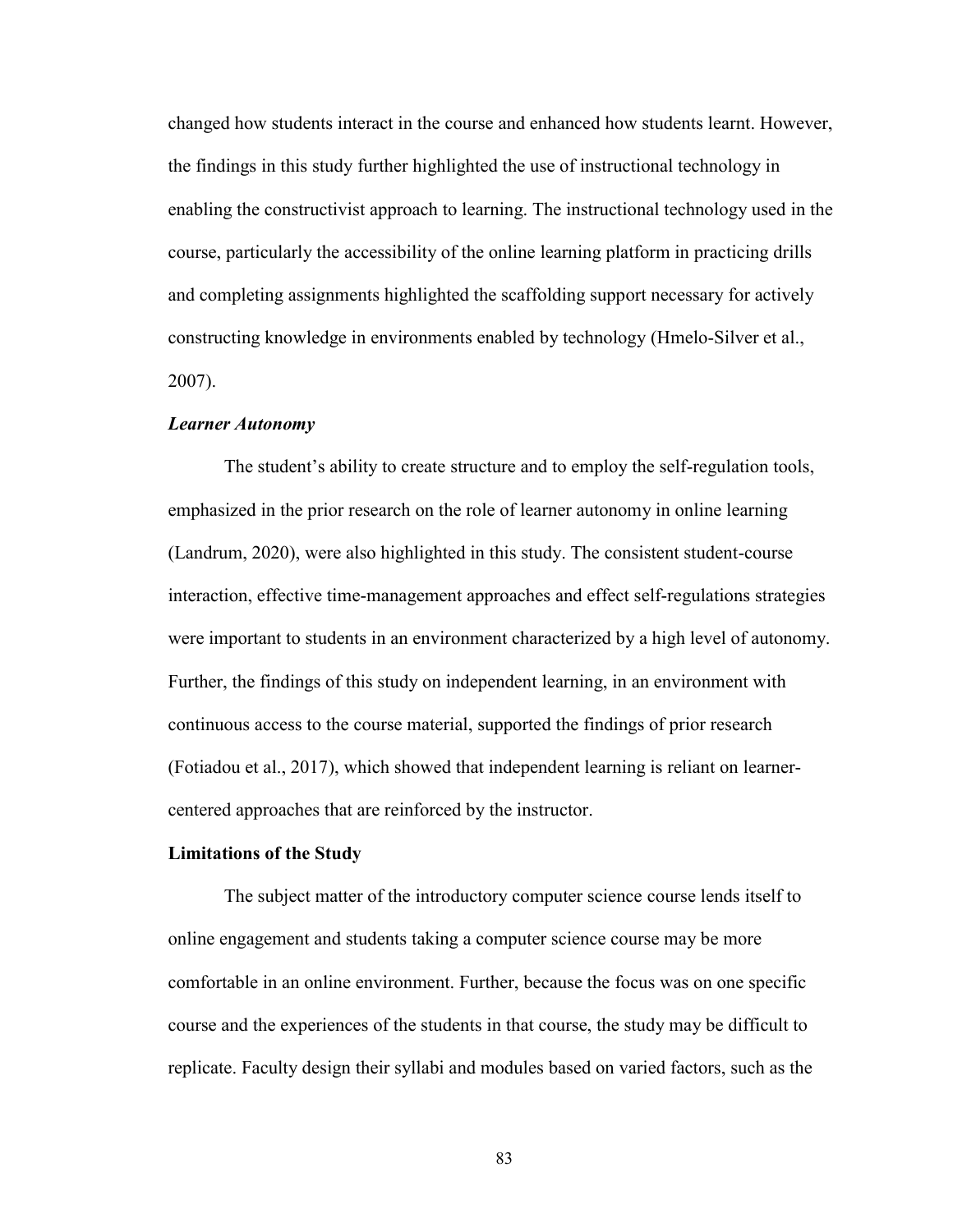way they were trained, how they want to teach or the type of course they teach, which may not be replicated by other instructors. Outside of syllabus language, comparing an instructor's intent or their perception of student engagement was outside the scope of this particular study.

In addition, the instructional technology employed in this course, although functional for different courses across academic disciplines, may be implemented differently based on the academic course where it is used. Further, students enrolled in the same course with a different supporting software or no support software may have different experiences. Although this limited the scope in that data from participants from other courses could generate additional findings, the findings from the study was helpful in understanding the nuances of students' experiences in similar situations. While it may not be replicable, it can inform the study of other online courses or other participants in online environments.

The smaller sample size was also a key limitation of the study since the research studied the experiences within a specific population of students enrolled in an asynchronous online, introductory computer science course. As is common in most qualitative studies, the findings are not generalizable to a larger population, because of the focus on one specific class. Data from additional participants may generate additional themes and findings.

Finally, the inherent limitation of the online learning platform and the technology can limit the findings. Although designed to accelerate student learning and success by creating engaging experiences with online textbooks, practice software and study tools, the features of an online line platform are course-specific and so the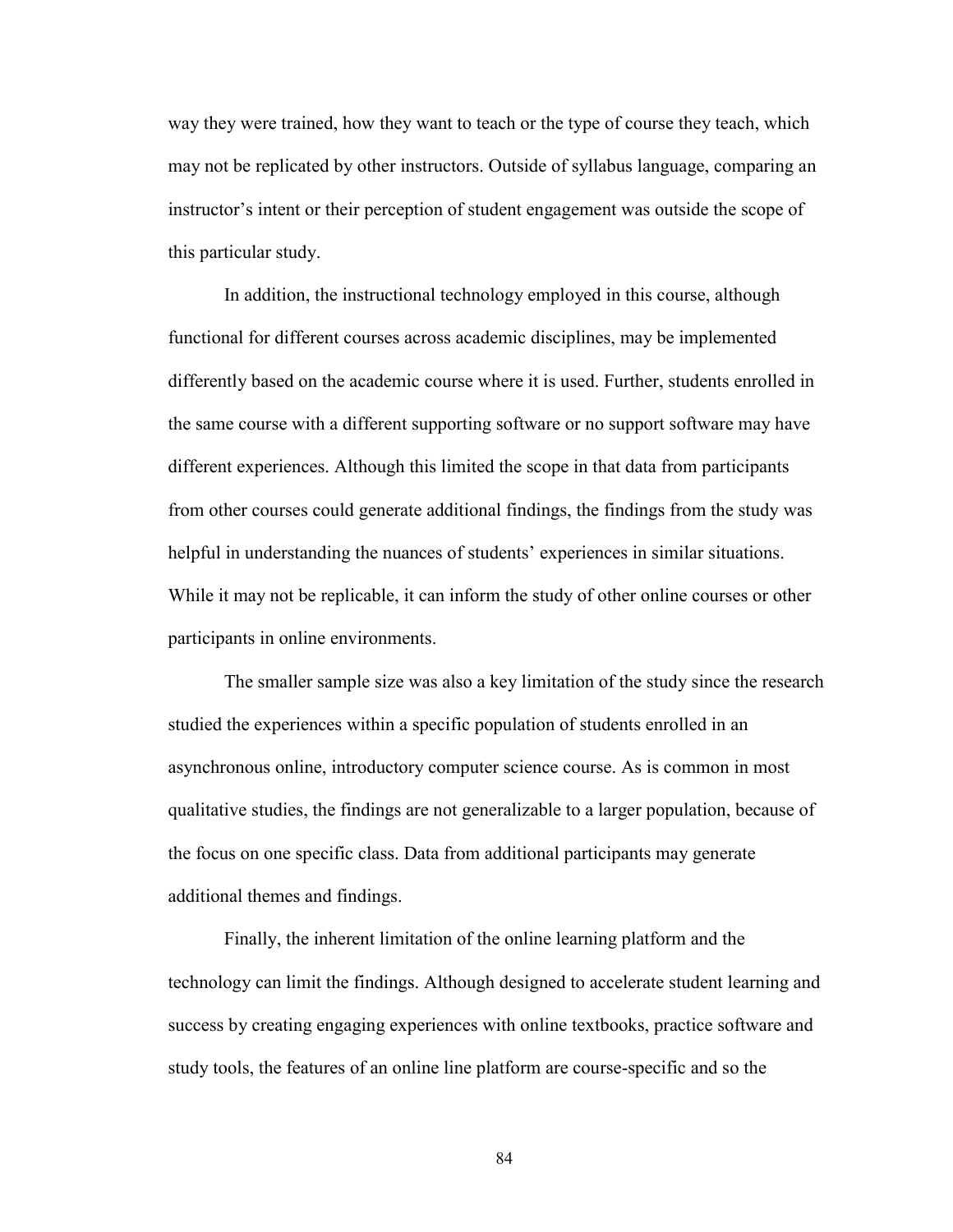findings on the role of independent learning, instructor accessibility, modular course design and intuitive instructional technology observed in this asynchronous online, introductory computer science course may not be replicable in other online courses.

## **Recommendations for Future Practice**

The study explored the experiences of students enrolled in asynchronous online courses and the factors that shaped these experiences. Based on the finding, the following recommendations are appropriate.

## *Intentional Design of Online Courses*

The study found that, no matter the reason for enrolling in online courses, student approach the courses in one of two ways – intellectually or strategically. The students, who approach the course intellectually have typically identified the value of the course to their long-term career goals and are in pursuit of knowledge creation. These students are looking to the instructor, course design, and instructional technology to support this knowledge creation. The students who approach the course strategically have already identified that the course is not necessarily related to career-goals and are primarily looking to complete the course with minimal effort and time. It is important that faculty and instructional course designer understand the relevance of the course to the different types of students who characteristically enroll. Designing an online course that understands the approaches of diverse students but geared towards knowledge creation will ensure that both classifications of students engage and learn in the course. Ultimately, this means designing online courses that use a modular layout in the LMS to create structure and utilizing institutive instructional technology to enhance engagement instead of developing courses that are derivatives of a traditional course format.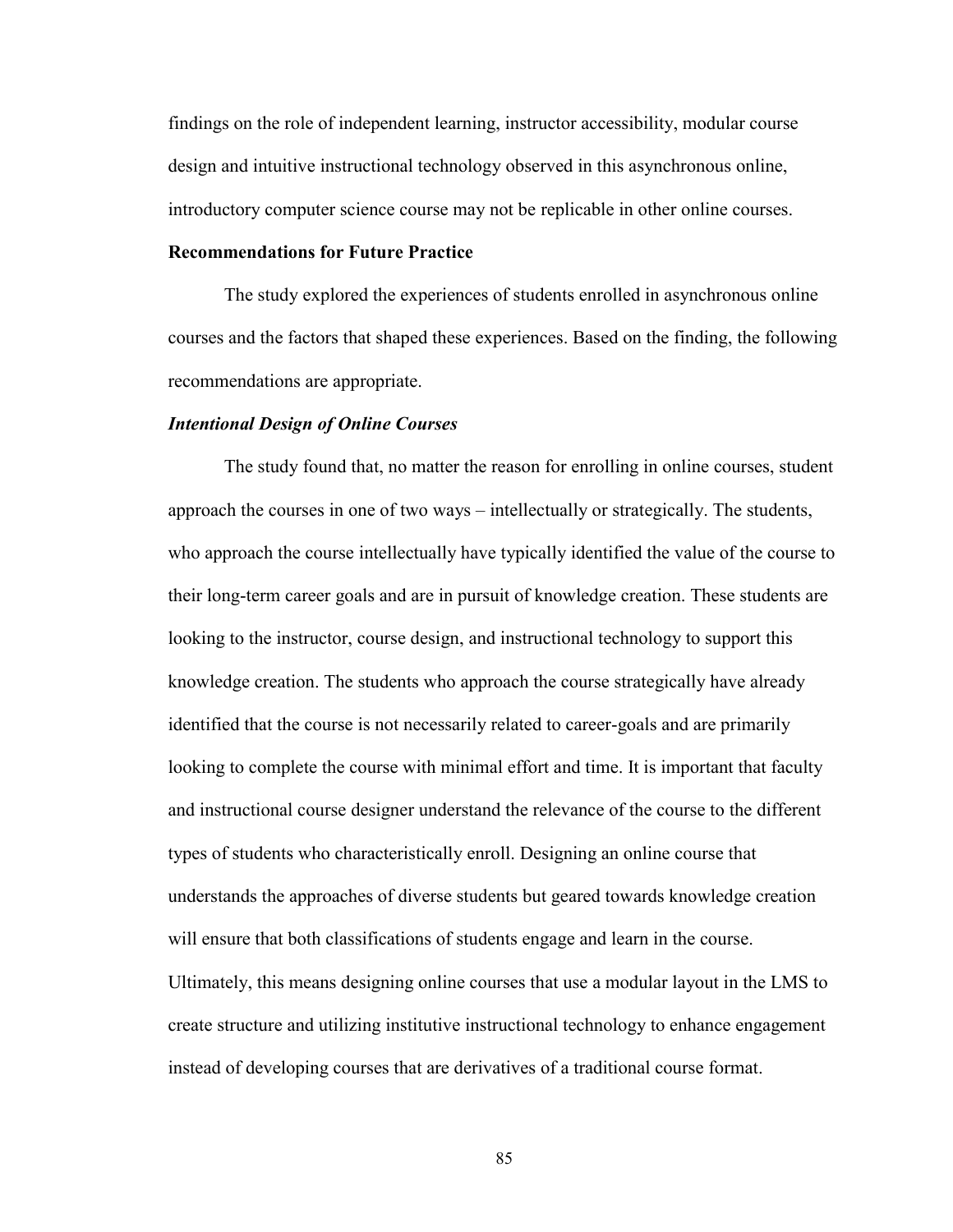#### *Collaboration between Faculty and Instructional Designers*

Faculty are scholars in the academic discipline. Instructional designers are specialists in developing engaging courses that support online learning. Collaborations between faculty and instructional designers in the initial online course design and in the subsequent reviews of existing online course designs will combine the subject matter of the academic discipline with the foundational models of instructional design. This collaboration can enhance the integration of course content and instructional software platforms for the specific course type – asynchronous online, asynchronous, hybrid. This collaboration can result in designing student-centered and user-friendly online course content that is intuitive and navigable in the online platform that is meant to support the course.

#### *Focus on Faculty Development and Oversight in Online Courses*

The strength of faculty is in their academic discipline. The preferences and requirements of online learners have changed dramatically in recent years and it is important that faculty understand how to navigate this evolution. Training that focuses on online course design, allots time for product knowledge and designates sandboxes or testing environments where faculty can hone their skills in online course design, in the LMS and in the instructional technology can certainly advance how faculty approach and successfully design online courses that enhance students' experiences and support their learning goals. Further, this specific training in conjunction with formal faculty structures that provide oversight of instructional course quality can advance faculty's understanding of the nuances of the LMS, online learning platforms or instructional technology used in their courses.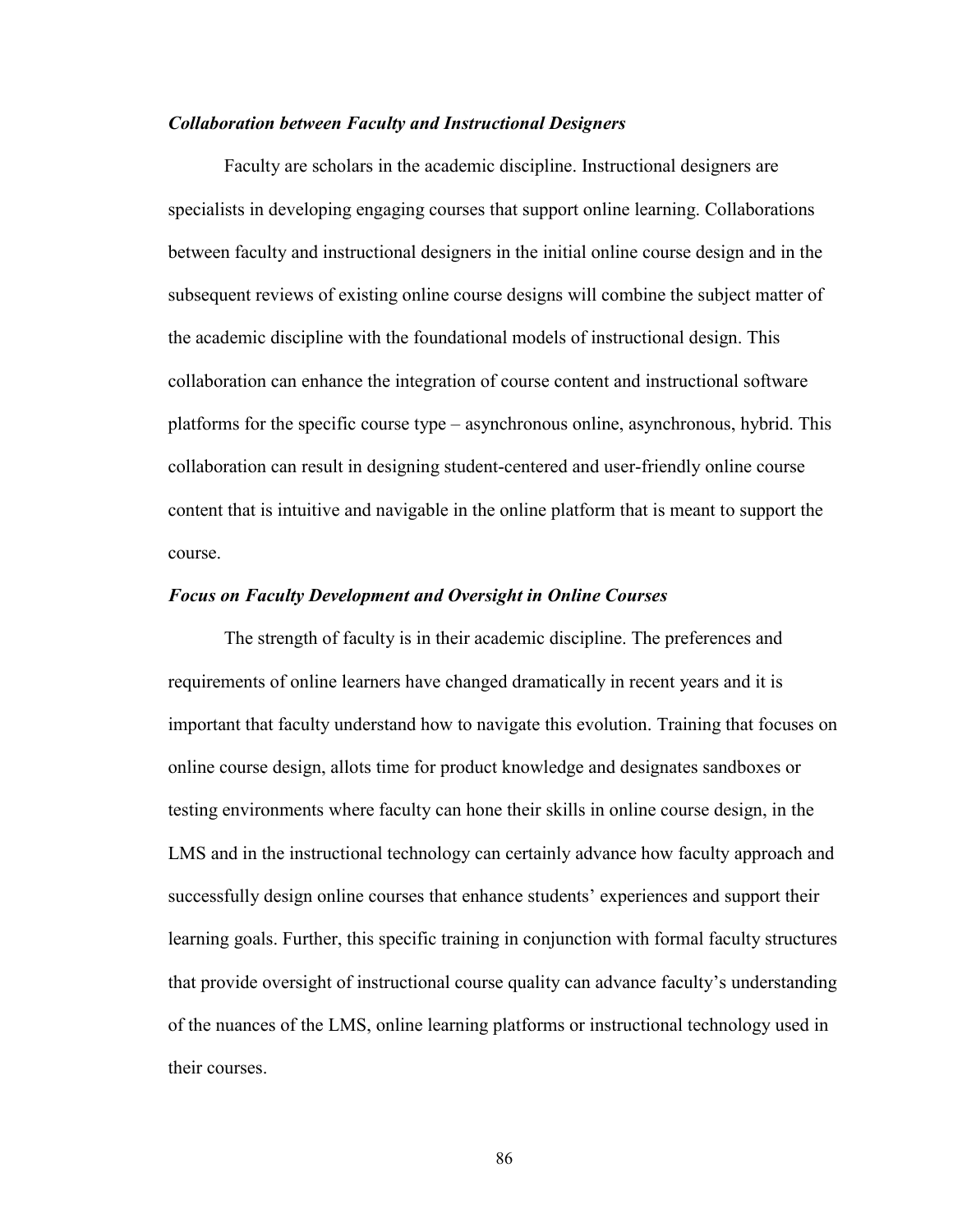#### **Recommendations for Future Research**

This study focused on the students' experiences enrolled in asynchronous online, introductory computer science courses. The subject matter of an introductory computer science course lent itself to specific engagement with the course content and the online learning platform for successful outcomes in the course. As a result, there are many opportunities for future research to build on the results from this case study.

The current study could be extended to include an additional case focused on the experiences of faculty who teach the asynchronous online, introductory computer science courses that was central to this case study. Understanding the role that the analytics from the LMS and online learning platform plays in instructor engagement, communication and modeling would be an important recommendation for future research. This would provide additional insights to understanding how instructors use the metrics from the LMS and online platform to understand student engagement and as justification for student outreach. This may further provide insights into how instructors can support the independent learning that is central to cognitive learners in asynchronous online environments.

Further, extending the cases to other forms on online learning such as synchronous online courses and hybrid courses would identify whether the factors presented by the participants' interviews and identified by the course observations are applicable to other online formats. Research on different online formats would help in identifying the singularity or generalizability of each learning format which would be instrumental in designing online course that support independent learning.

Finally, extending the research to other courses that are not technology intensive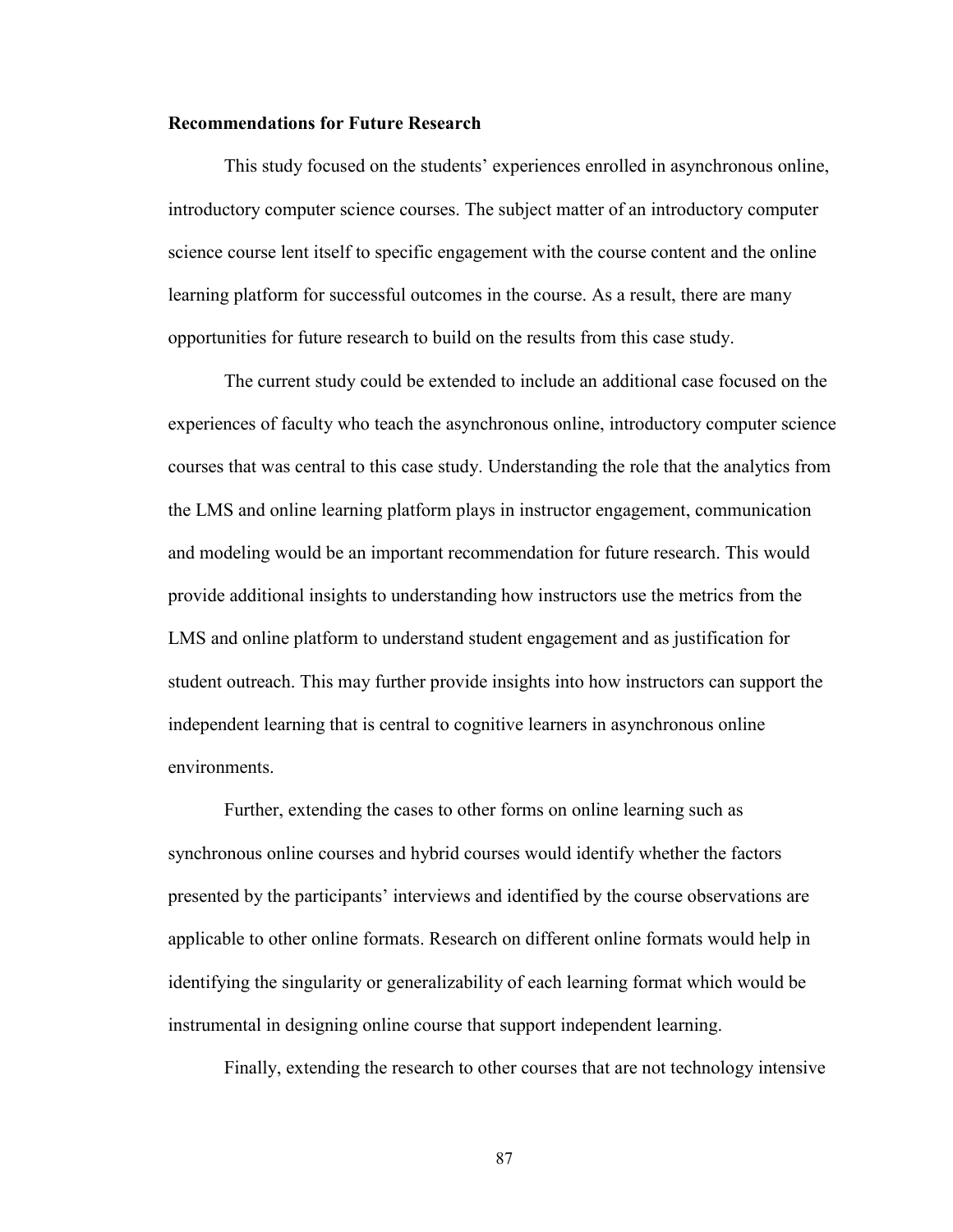would provide insights into whether the themes and factors that emerged are similar in studies of other online courses. Extending the research to non-technology based courses would provide an understanding of how students experience learning in online courses design by faculty from varied disciplines. The research of online course design and engagement in online environments by faculty from different disciplines would provide additional information on how online courses are designed, how instructional technology is used and how faculty engage and communicate with students to support independent learning. This would provide additional information to researchers on which approaches from the different disciplines are perceived by student as advancing knowledge creation in technology-enable environments with no physical co-presence.

## **Conclusion**

The study showed that there is an inherent benefit of hearing from students' experiences, particularly since universities are increasingly providing additional online course offerings. The study suggested that student interaction and engagement are different in an environment enabled by technology with no physical co-presence. Although the accessibility of the online environment can allow students to construct knowledge, students can also struggle with the self-direction and self-regulation necessary for making learning connections. In addition, to advance learning communities in an online environment, the instructor must be accessible to model interaction and provide feedback. Further, designing a course that is effectively integrated with instructional technology allows students to adequately access and process the information necessary to complete course requirements. Positive experiences in the online environment are dependent on independent student learning, purposeful interaction with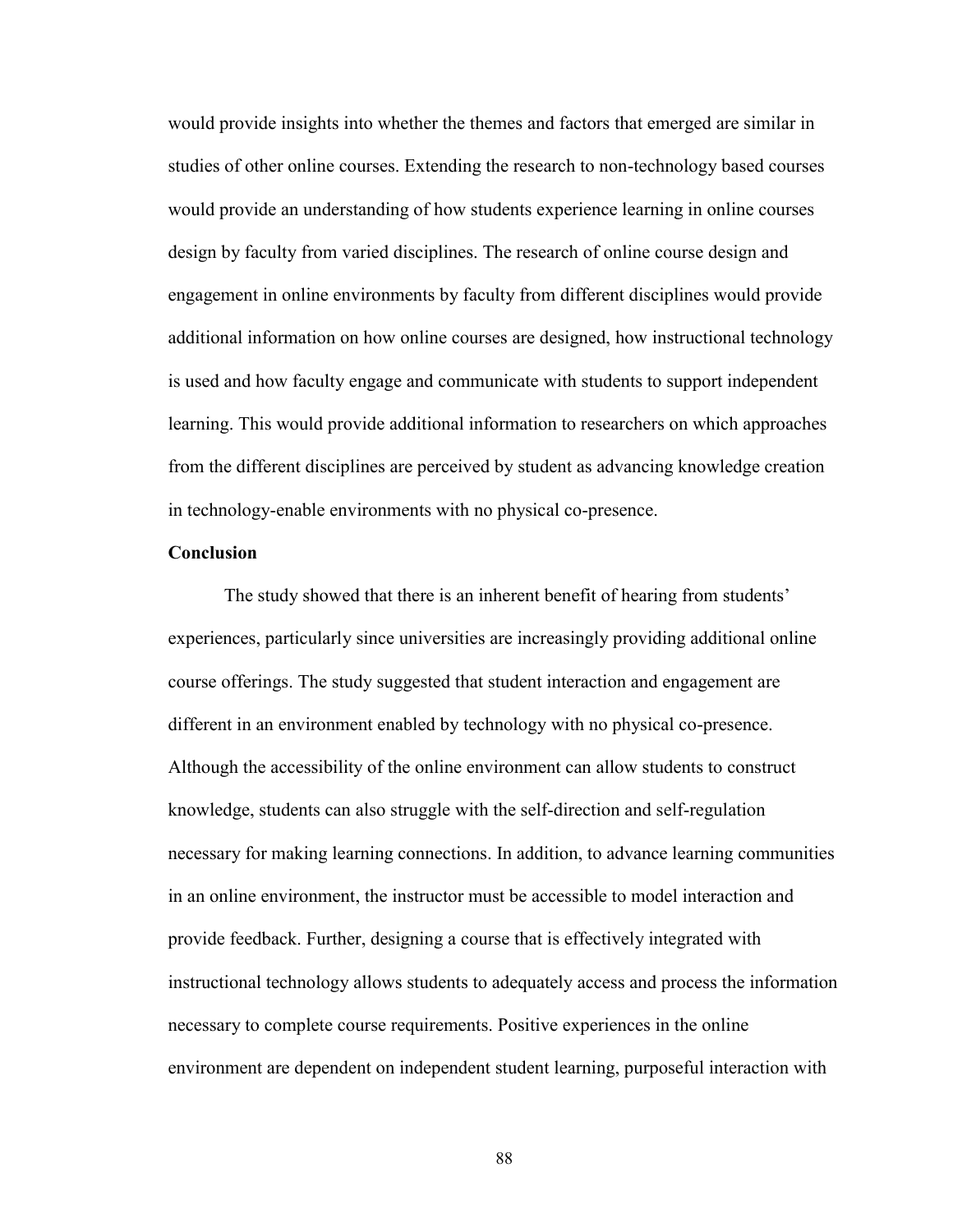the course content, deliberate time management and conscious application of selfregulation skills.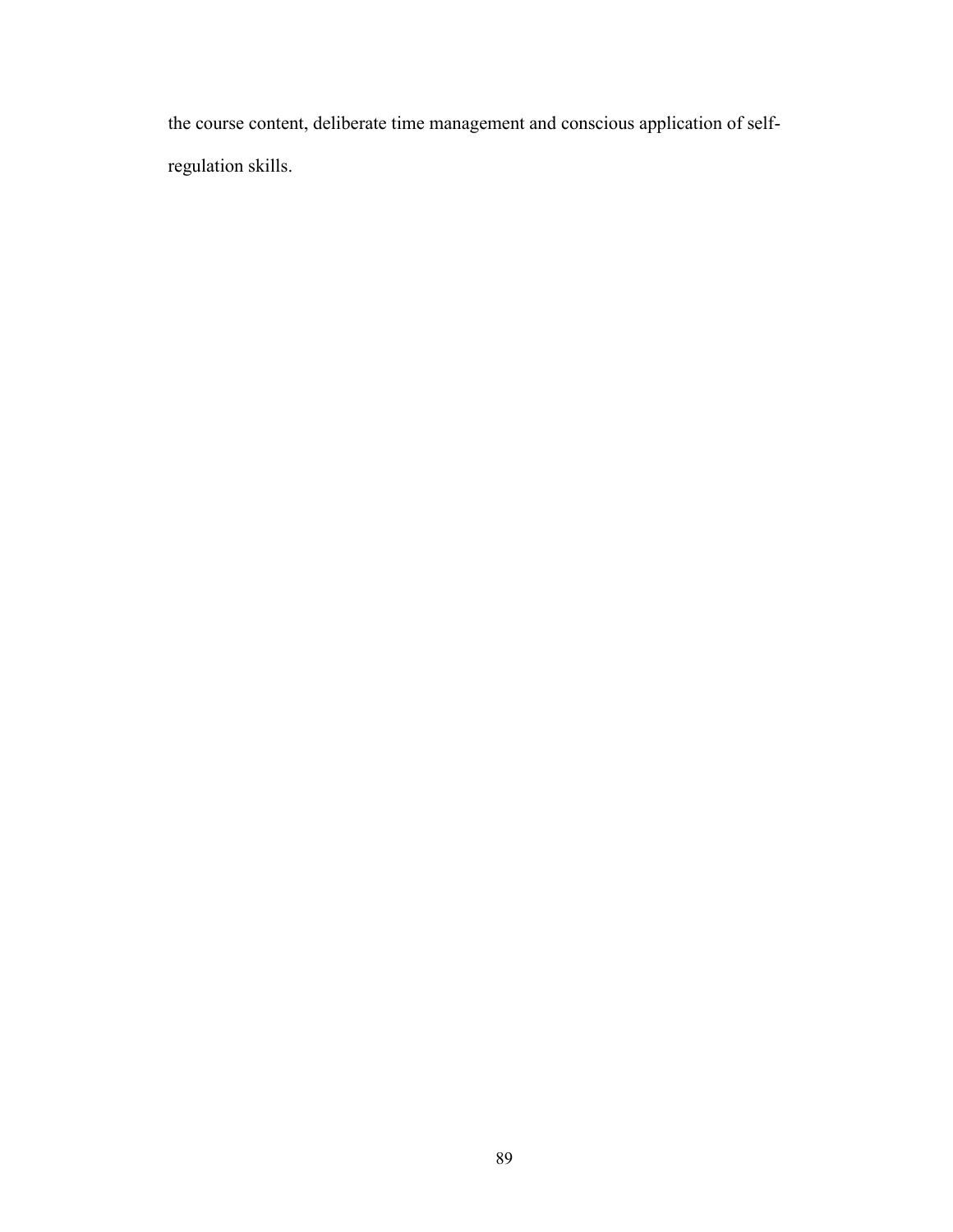# **APPENDIX A: IRB APPROVAL**



Federal Wide Assurance: FWA00009066

Oct 25, 2021 11:08:40 AM EDT

PI: Glenda Lugo CO-PI: Ceceilia Parnther Ed Admin & Instruc Leadership

Re: Expedited Review - Initial - **IRB-FY2022-87** *A Qualitative Case Study of Students' Perceptions of Their Experiences in Undergraduate Online Courses*

Dear Glenda Lugo:

The St John's University Institutional Review Board has rendered the decision below for *A Qualitative Case Study of Students' Perceptions of Their Experiences in Undergraduate Online Courses*. The approval is effective from October 22, 2021 through October 21, 2022.

Decision: Approved

PLEASE NOTE: If you have collected any data prior to this approval date, the data must be discarded.

Selected Category: 7. Research on individual or group characteristics or behavior (including, but not limited to, research on perception, cognition, motivation, identity, language, communication, cultural beliefs or practices, and social behavior) or research employing survey, interview, oral history, focus group, program evaluation, human factors evaluation, or quality assurance methodologies.

Sincerely,

Raymond DiGiuseppe, PhD, ABPP Chair, Institutional Review Board Professor of Psychology

Marie Nitopi, Ed.D. IRB Coordinator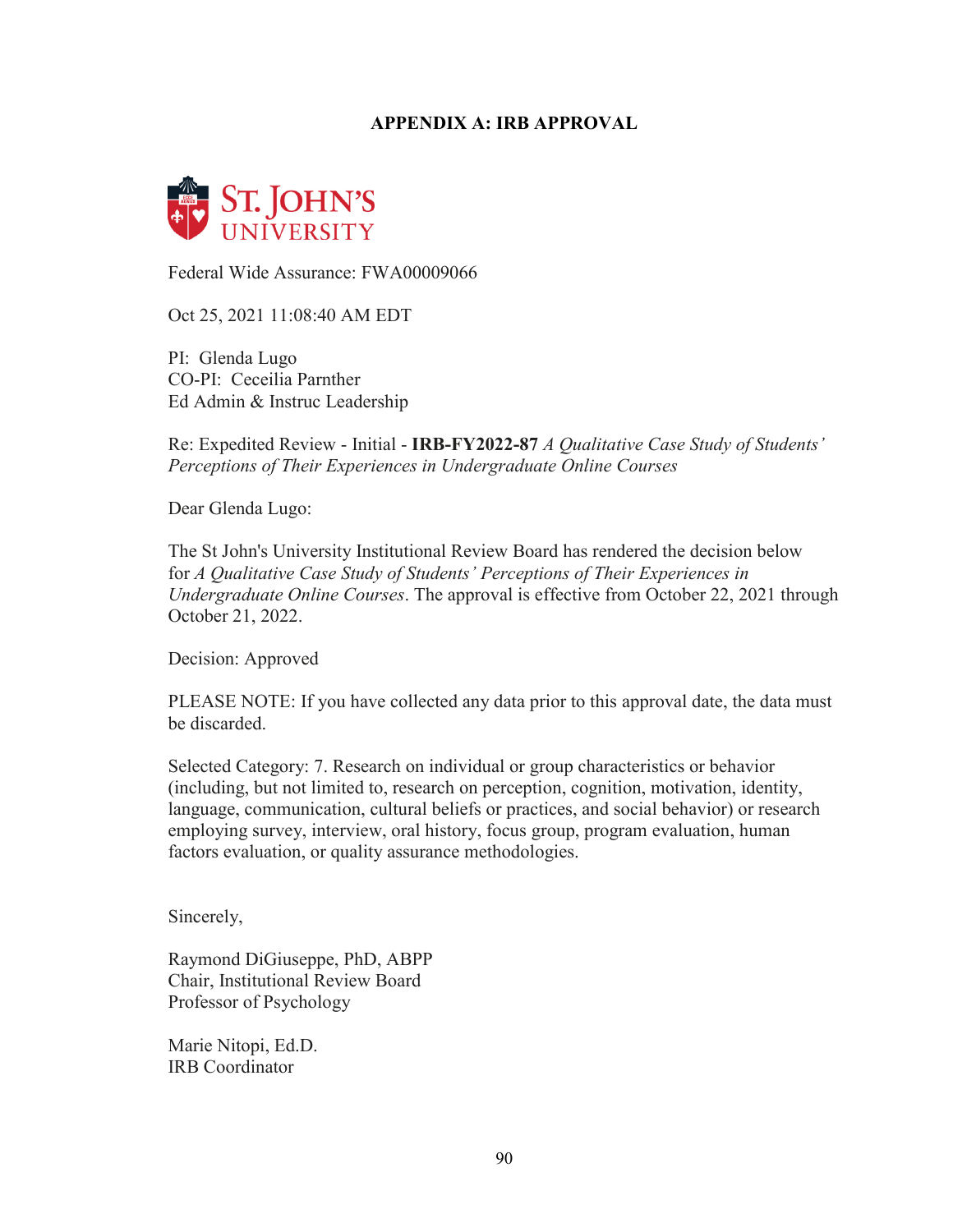

You are invited to participate in a study on students' experiences in online learning. The purpose of the study is to examine the factors that shape the experiences of students enrolled in online courses at the professional studies college of a private, urban university in the Northeast United States. This study will be conducted by Glenda Lander Lugo as part of her doctoral dissertation in The School of Education at St. John's University. Her faculty sponsor is Dr. Ceceilia Parnther, Assistant Professor, The School of Education at St. John's University.

As part of this study, I will be interviewing undergraduate students enrolled in an asynchronous online, introductory computer science course with a professor in the professional studies college. If you agree to participate, you will be asked to participate in one interview, which consists of a series of open-ended questions regarding your experiences in the asynchronous online course. You may also be asked to participate in one additional follow-up interview for further verification of your responses. The document analyses, interviews and asynchronous observations will be conducted in fall 2021. The interviews will be conducted remotely via audioconferencing and will last approximately 45 - 60 minutes. The recordings and transcripts, enabled during the interviews, will be encrypted and stored on a secure, password-protected OneDrive and access, after the interview has ended, will be limited to the Principal Investigator.

The information acquired through this study seeks to inform the design of future online courses. Participation in this study is voluntary. You may decline to answer any question and/or discontinue your participation at any time. There are no personal benefits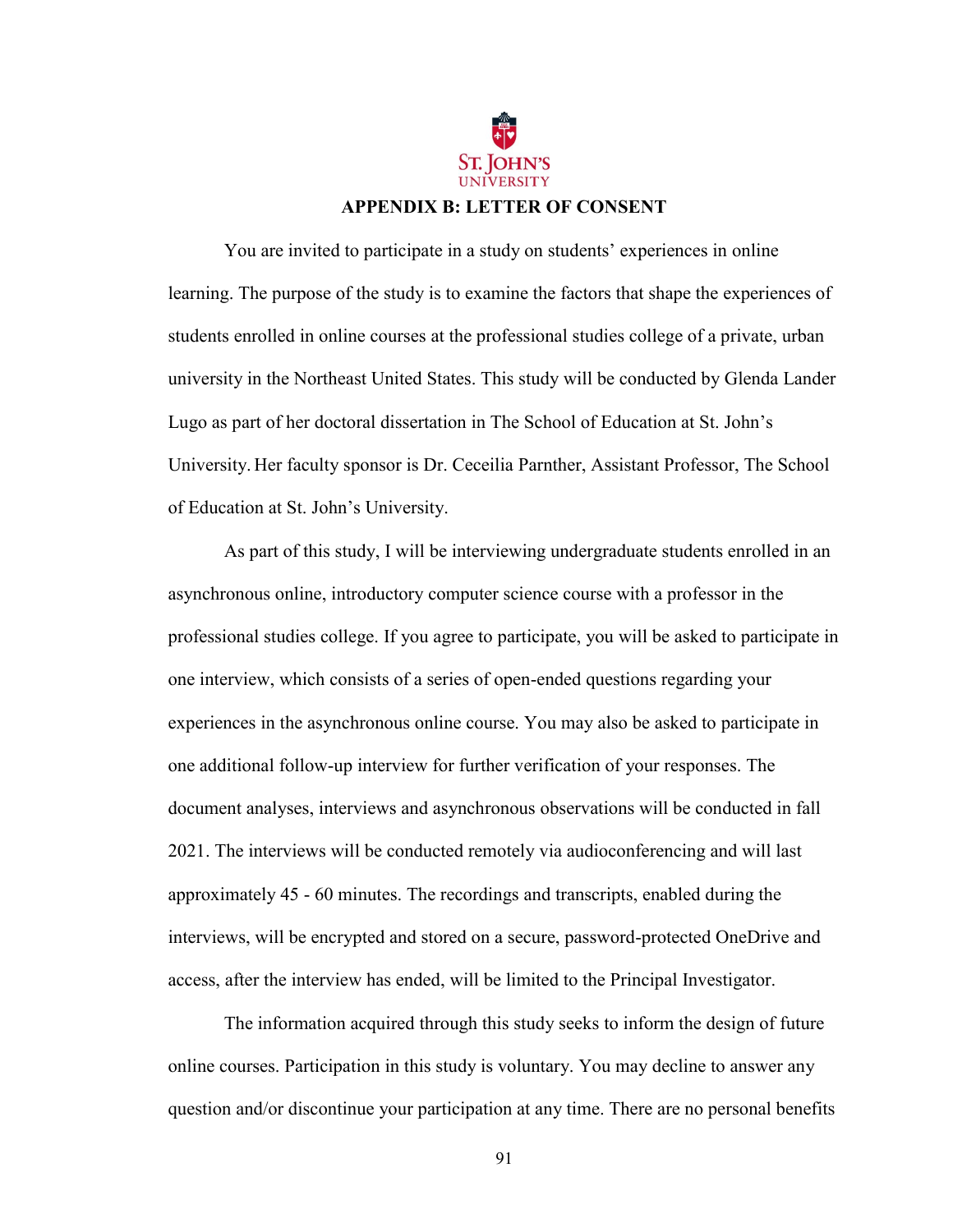to participating in this study and there are no perceived risks to participating in the study. Nonparticipation or withdrawal will not affect your grades or academic standing. Confidentiality of the research records will be strictly maintained. Your individual identity in the audio recordings, transcriptions and publications will be kept anonymous and separate from the consent form. The course information will be redacted to protect the identity of the faculty and participants. The data will be retained until the completion and/or publication of the study, will be encrypted and will be stored on a secure password-protected computer available only to the Principal Investigator. You may contact the Principal Investigator, if you are interested in securing a copy of the results.

If you have any questions regarding your participation or the study, you may contact the principal investigator, Glenda Lander Lugo at [718-990-2065 or](mailto:landerlg@stjohns.edu)  [landerlg@stjohns.edu o](mailto:landerlg@stjohns.edu)r the faculty sponsor, Dr. Ceceilia Parnther at 718-990-1305 or parnthec $@$ stjohns.edu. For questions about your rights as a research participant, you may contact the Institutional Review Board at St. John's University, Dr. Raymond DiGiuseppe at 718-990-1955, digiuser@stjohns.edu or Dr. Marie Nitopi at (718)990 1440, nitopim@stjohns.edu.

Your signature acknowledges receipt of a copy of the consent form as well as your willingness to participate.

I agree to be audio recorded

Printed Name of Participant

Signature of Participant Date

Glenda Lander Lugo Ed.D. Candidate, Principal Investigator

Signature of Investigator Date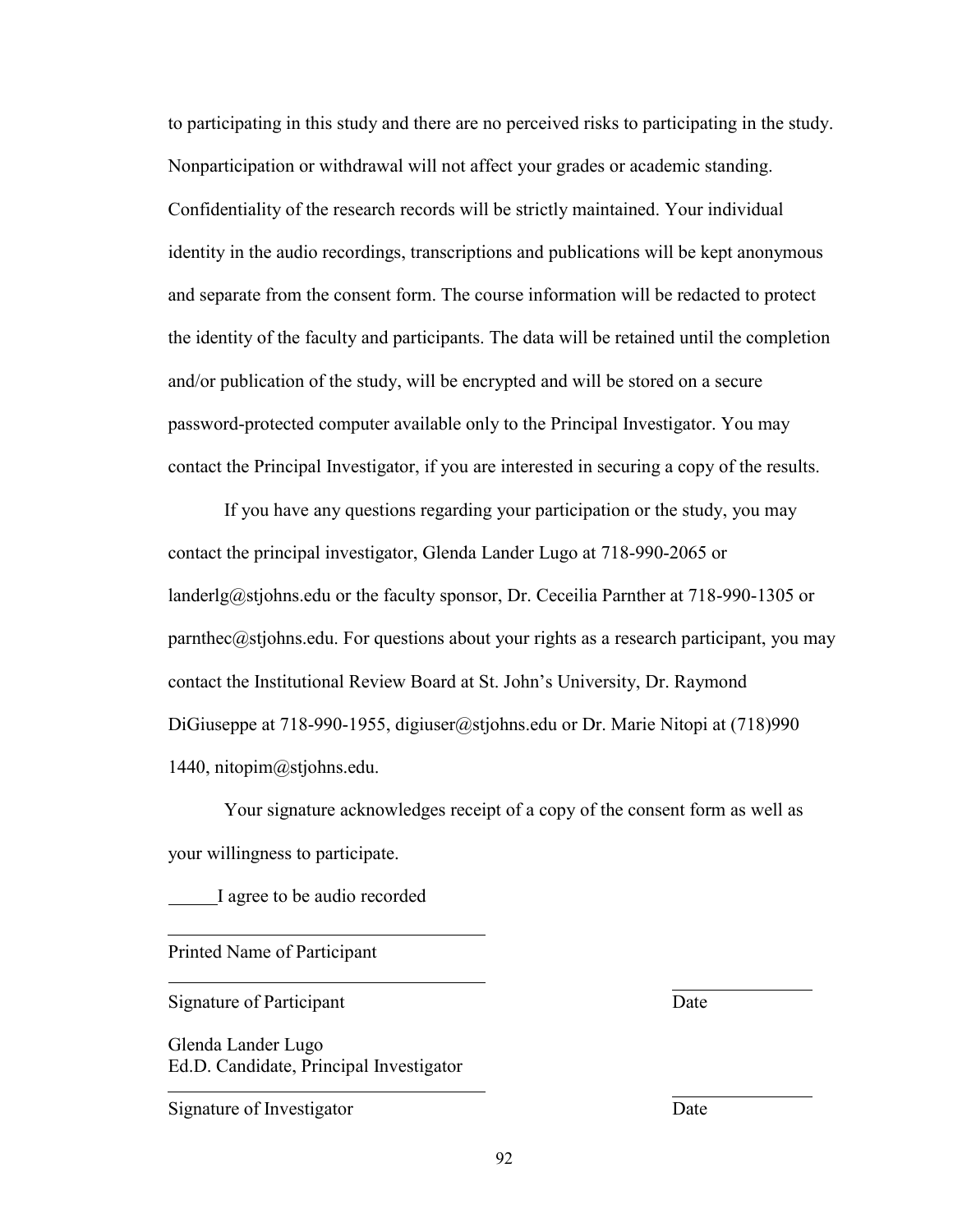# **APPENDIX C: DOCUMENT ANALYSIS PROTOCOL**

Date/Time of Document Analysis:

## **Documents Analyzed:**

Course syllabus Course materials Course assignments Course rubric

# **Scope of Data Analysis:**

Course Syllabus: Inclusion of lesson plans, goals, assignments and deadlines

## Course Materials:

Inclusion of required materials Access to course files, supporting technology and links

# Course Assignments:

Inclusion of assignments requirements and timelines Accessibility of gradebook, grading criteria and feedback

# Course Rubric:

Inclusion of expectations and assessments Performance criteria Rating scale **Indicators** 

# **Summary of Document Analysis:**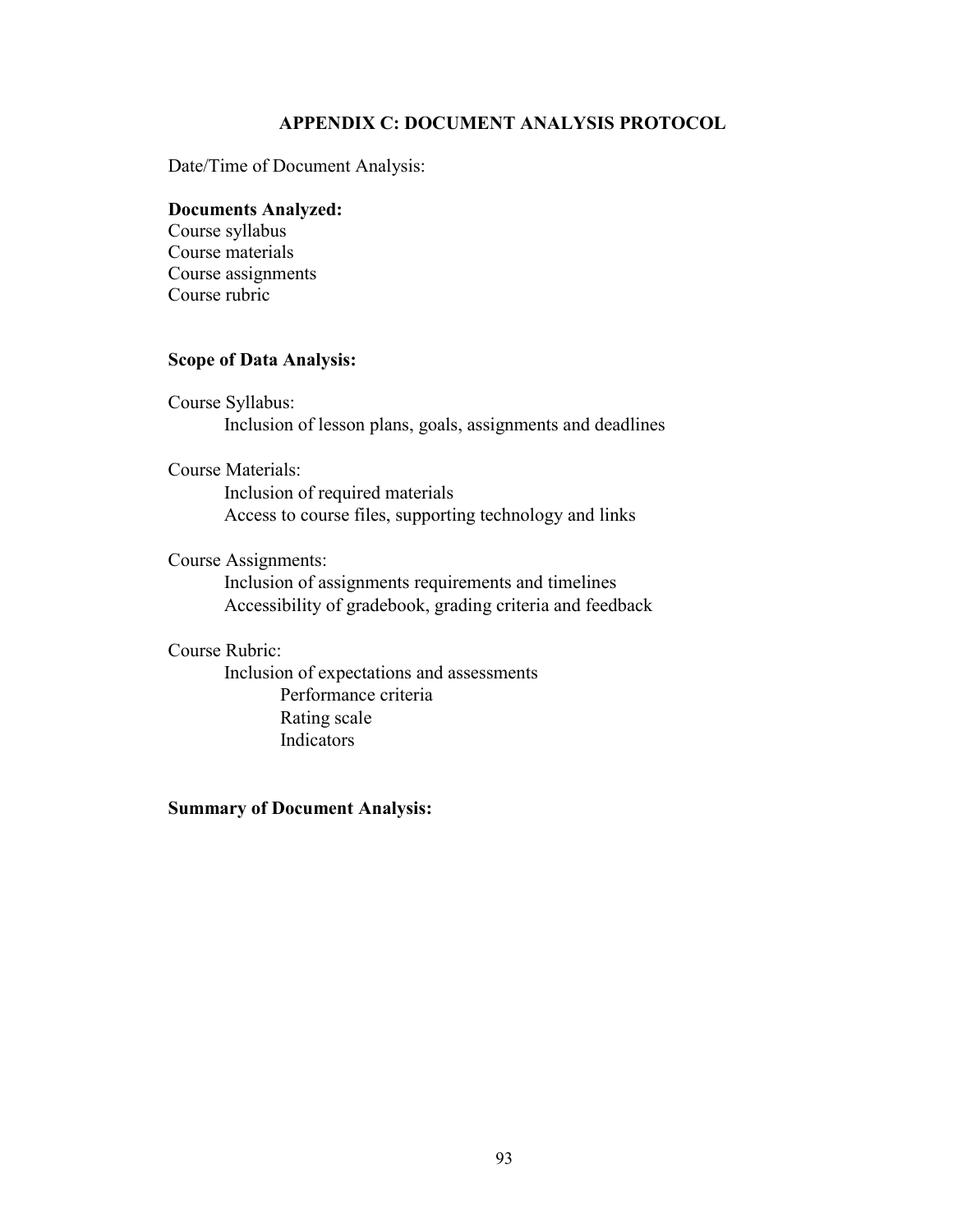#### **APPENDIX D: INTERVIEW PROTOCOL**

Date/Time of Interview:

Location of Interview:

# Participants:

Thank you for participating in the study on students' experiences and online learning. The purpose of the study is to research student's perception of their experiences in online courses. The research seeks to inform the study of course design. In this discussion, I will ask you questions related to your experiences in the asynchronous online course, and the factors that shape these experiences.

Thank you for signing the electronic consent form that was emailed to you prior to this meeting. As a reminder, participation in the interview is voluntary. You may decline to answer any question and/or discontinue your participation at any time. All participant information that is discussed and course data captured during this interview is strictly confidential. By agreeing to participate in the study, you are agreeing to this confidentiality.

Questions  $1 - 4$  will focus on your perceptions of your experiences in the online course. In responding to question 5-12, think about what factors influenced your experiences in online courses.

- 1. Why did you enroll in the online course? Expand on your experience with the course format.
- 2. How closely was the course content, assignments and discussions aligned with the course objectives?
- 3. How was your experience with the online course load? Were you able to manage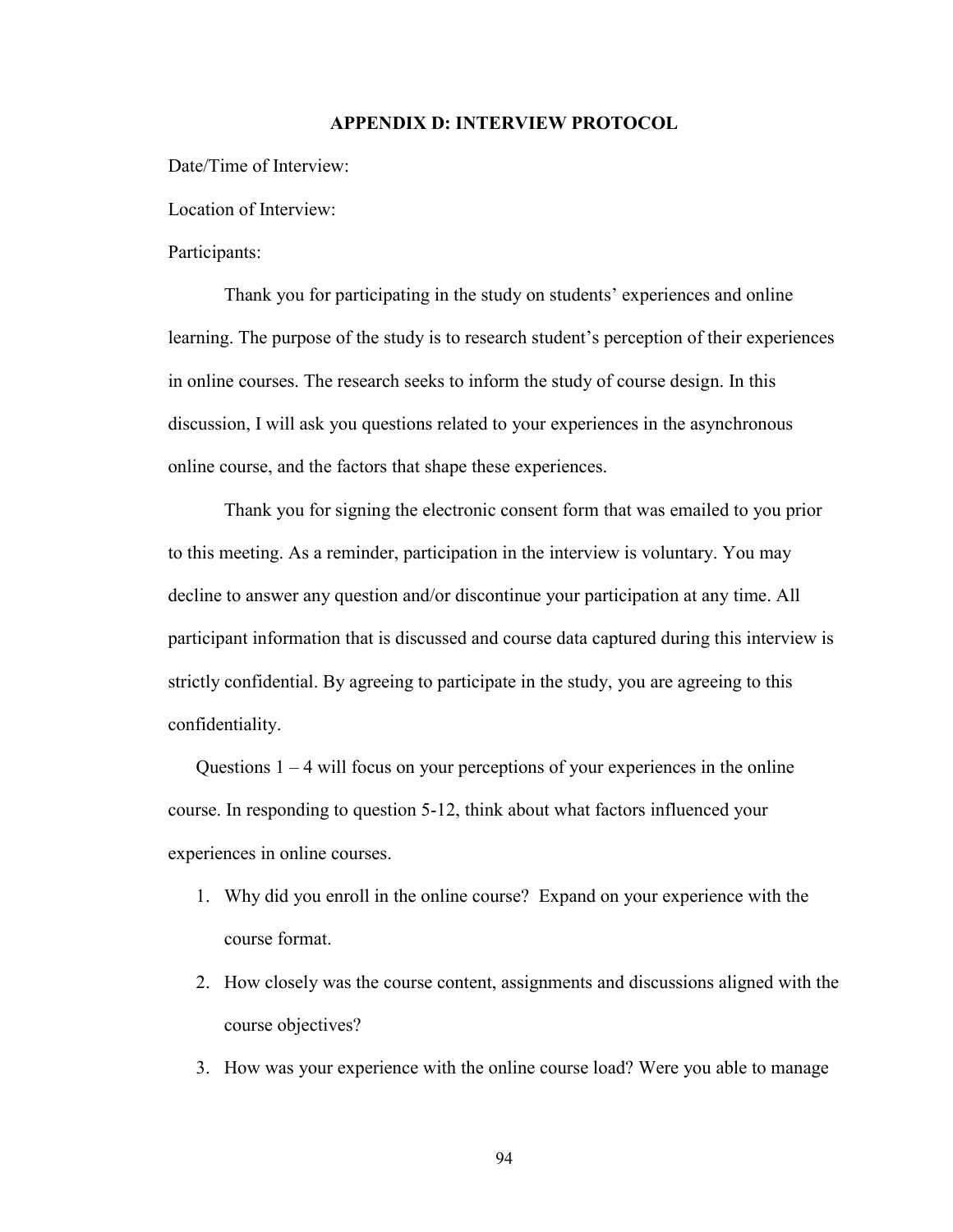your time in the course? Discuss whether you had enough time to learn course content and complete assignments.

- 4. What was your experience with instructor and student-instructor communication? How available was the instructor via email or online discussion?
- 5. What was your experience with instructor grading and feedback? Was it constructive, timely, and helpful? Can you provide some examples?
- 6. What was your experience interacting with other students? Discuss an opportunity you had interacting with another student. How did this influence your experience in the course?
- 7. How was your experience with the online course design? Discuss the layout, graphics, assignments, discussions, user friendliness, and ease of navigability.
- 8. What was your experience with the course structure? How closely was the course content, assignments and discussions aligned with the course objectives?
- 9. Expand on your experience with the Learning Management System (LMS) used in the course. How often did you login in and complete your assignments?
- 10. Was other technology used in the course? If so, how helpful was the other technology in enhancing your experience in the course?
- 11. What was your experience with technical support during the times you accessed the course? Was there any other support available?
- 12. What other factors determine the quality of your online course? What could you do, as a student, to improve the quality of your online education?

Thank you for sharing your experiences with me. Is there any additional information that you would like to share?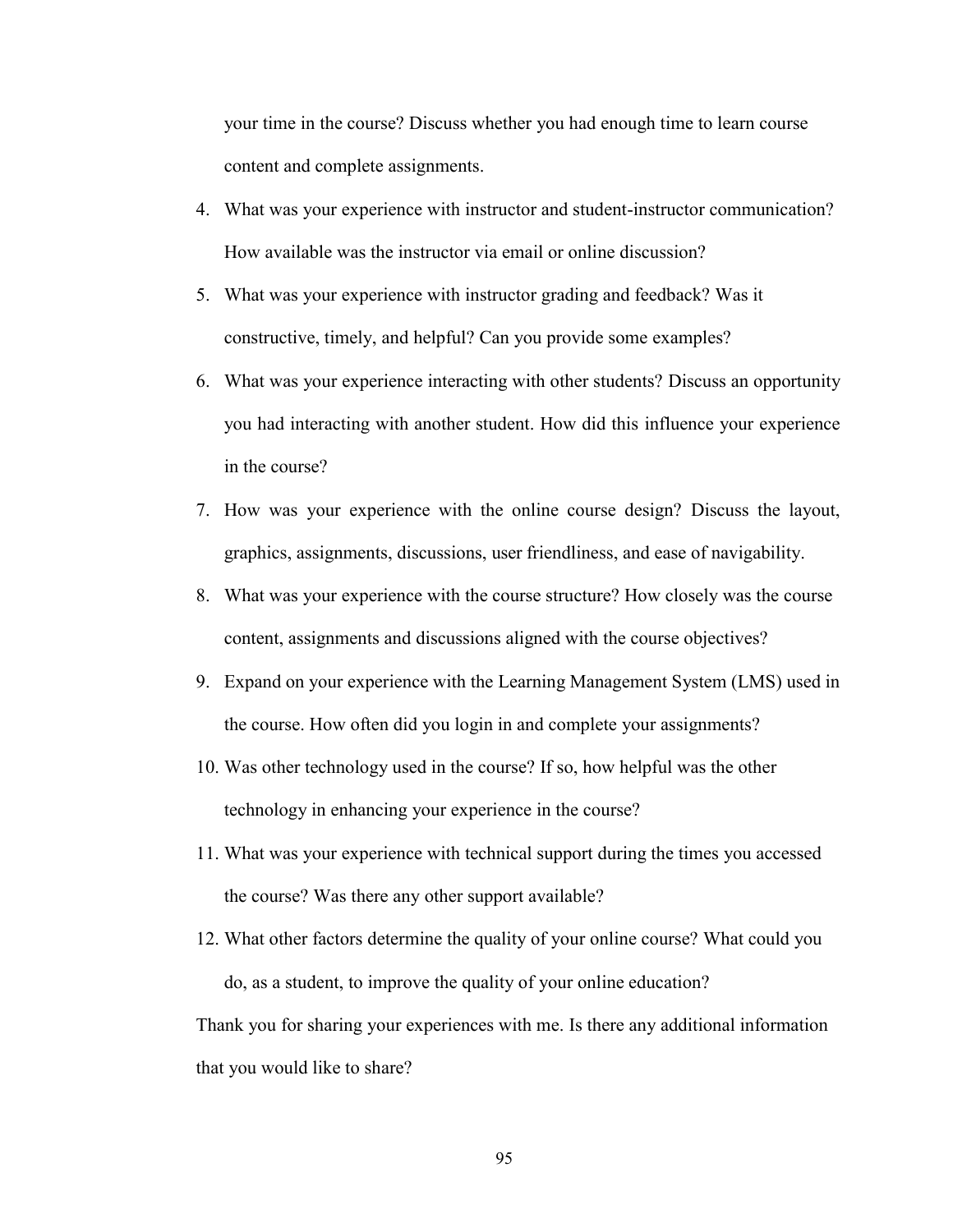# **APPENDIX E: CROSSWALK TABLE**

| <b>Interview</b>                                                                                                                                                                                                                   | <b>Research</b>                                                                                                                                                                                      | <b>Related</b>                             | <b>Theoretical</b>                                                                                                                                |
|------------------------------------------------------------------------------------------------------------------------------------------------------------------------------------------------------------------------------------|------------------------------------------------------------------------------------------------------------------------------------------------------------------------------------------------------|--------------------------------------------|---------------------------------------------------------------------------------------------------------------------------------------------------|
| <b>Questions</b>                                                                                                                                                                                                                   | <b>Question</b>                                                                                                                                                                                      | Literature                                 | Construct                                                                                                                                         |
| 1. Why did you<br>enroll in the<br>online course?<br>Expand on your<br>experience with<br>the course<br>format.                                                                                                                    | How do<br>undergraduate<br>students enrolled in<br>the professional<br>studies college at a<br>private, urban<br>higher education<br>institution describe<br>their experiences in<br>online courses? | <b>Online Course</b><br>Structure          | Cognitive<br>Constructivism -<br>Knowledge is co-<br>constructed;                                                                                 |
| 2. How closely<br>was the course<br>content,<br>assignments and<br>discussions<br>aligned with the<br>course<br>objectives?                                                                                                        | How do<br>undergraduate<br>students enrolled in<br>the professional<br>studies college at a<br>private, urban<br>higher education<br>institution describe<br>their experiences in<br>online courses? | <b>Online Course</b><br>Structure          | Cognitive<br>Constructivism -<br>Goal of<br>Constructivism is<br>to create a<br>meaningful,<br>communicative<br>and collaborative<br>environment. |
| 3. How was your<br>experience with<br>the online course<br>load? Were you<br>able to manage<br>your time in the<br>course? Discuss<br>whether you had<br>enough time to<br>learn course<br>content and<br>complete<br>assignments. | How do<br>undergraduate<br>students enrolled in<br>the professional<br>studies college at a<br>private, urban<br>higher education<br>institution describe<br>their experiences in<br>online courses? | Learner<br>Autonomy                        | Cognitive<br>Constructivism -<br>Learning is an<br>active process in<br>which learners<br>create new<br>concepts based on<br>prior knowledge      |
| 4. What was<br>your experience<br>with instructor<br>and student-<br>instructor<br>communication?<br>How available                                                                                                                 | How do<br>undergraduate<br>students enrolled in<br>the professional<br>studies college at a<br>private, urban<br>higher education                                                                    | Engagement in<br>the Online<br>Environment | Social<br>Constructivism -<br>The role of the<br>constructivist<br>instructor as<br>faciliatory in<br>three distinct                              |

# **Interview Question-Research Question-Related Literature-Theory**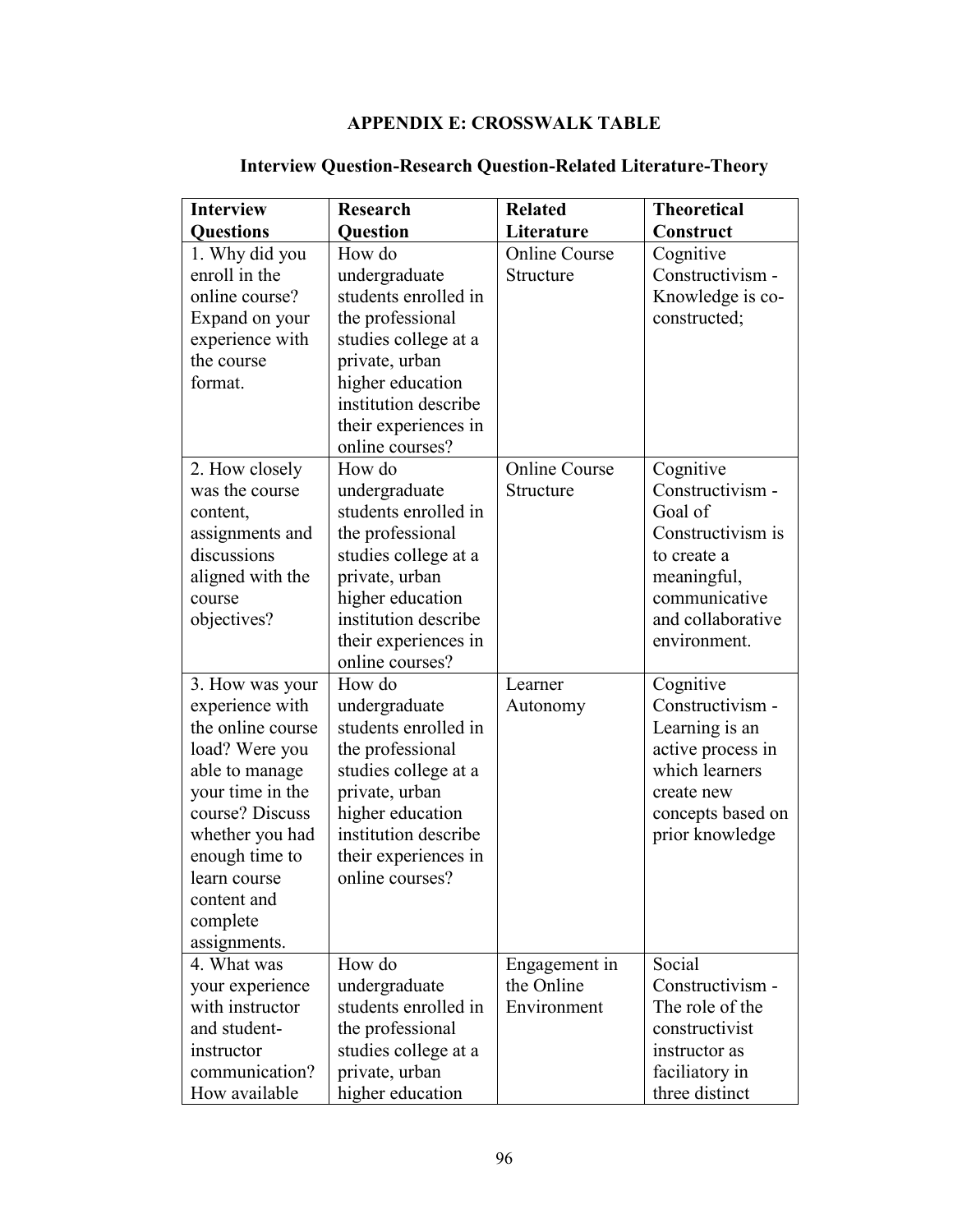| <b>Interview</b>                   | <b>Research</b>                              | <b>Related</b>       | <b>Theoretical</b>                   |
|------------------------------------|----------------------------------------------|----------------------|--------------------------------------|
| <b>Questions</b>                   | <b>Question</b>                              | Literature           | Construct                            |
| was the<br>instructor via          | institution describe<br>their experiences in |                      | $roles -$<br>organization,           |
| email or online                    | online courses?                              |                      | social and                           |
| discussion?                        |                                              |                      | intellectual                         |
|                                    |                                              |                      |                                      |
| 5. What was                        | What factors shape                           | Engagement in        | Social                               |
| your experience                    | the experiences of                           | the Online           | Constructivism -                     |
| with instructor                    | undergraduate<br>students enrolled in        | Environment          | The role of the<br>online instructor |
| grading and<br>feedback? Was it    | online courses in                            |                      | is on the learning                   |
| constructive,                      | the professional                             |                      | process and                          |
| timely, and                        | studies college at a                         |                      | outcomes                             |
| helpful? Can you                   | private, urban                               |                      |                                      |
| provide some                       | higher education                             |                      |                                      |
| examples?                          | institution?                                 |                      |                                      |
| 6. What was                        | What factors shape                           | Engagement in        | Social                               |
| your experience                    | the experiences of                           | the Online           | Constructivism -                     |
| interacting with                   | undergraduate                                | Environment          | Online, peer and                     |
| other students?                    | students enrolled in                         |                      | content                              |
| Discuss an                         | online courses in                            |                      | interactions allow                   |
| opportunity you                    | the professional                             |                      | for deeper                           |
| had interacting                    | studies college at a                         |                      | understanding of                     |
| with another                       | private, urban                               |                      | content and                          |
| student. How did                   | higher education                             |                      | facilitates more                     |
| this influence                     | institution?                                 |                      | diverse                              |
| your experience<br>in the course?  |                                              |                      | perspectives and                     |
|                                    |                                              | <b>Online Course</b> | interpretations<br>Cognitive         |
| 7. How was your<br>experience with | What factors shape<br>the experiences of     | Structure            | Constructivism -                     |
| the online course                  | undergraduate                                |                      | The intellectual                     |
| design? Discuss                    | students enrolled in                         |                      | role is focused on                   |
| the layout,                        | online courses in                            |                      | the process of                       |
| graphics,                          | the professional                             |                      | understanding the                    |
| assignments,                       | studies college at a                         |                      | course content                       |
| discussions, user                  | private, urban                               |                      | through                              |
| friendliness, and                  | higher education                             |                      | assignments,                         |
| ease of                            | institution?                                 |                      | questions and                        |
| navigability.                      |                                              |                      | other course                         |
|                                    |                                              |                      | structures                           |
| 8. What was                        | What factors shape                           | <b>Online Course</b> | Cognitive                            |
| your experience                    | the experiences of                           | Structure            | Constructivism -                     |
| with the course                    | undergraduate                                |                      | The intellectual                     |
| structure? How                     | students enrolled in                         |                      | role is focused on                   |
| closely was the                    | online courses in                            |                      | the process of                       |
| course content,                    | the professional                             |                      | understanding the                    |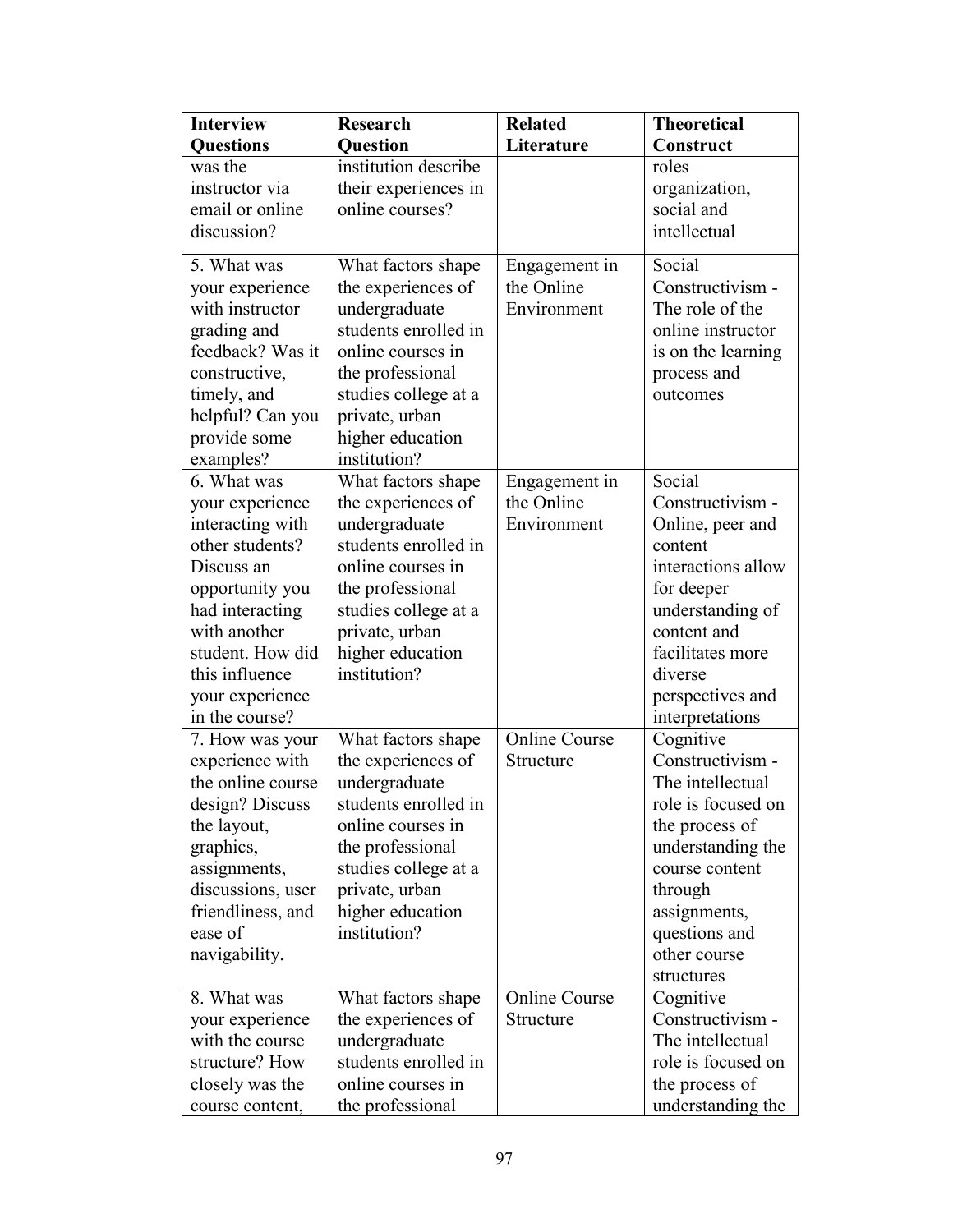| <b>Interview</b>                                                                                                                                                | <b>Research</b>                                                                                                                                                                                          | <b>Related</b>                                                 | <b>Theoretical</b>                                                                                                                                                                                     |
|-----------------------------------------------------------------------------------------------------------------------------------------------------------------|----------------------------------------------------------------------------------------------------------------------------------------------------------------------------------------------------------|----------------------------------------------------------------|--------------------------------------------------------------------------------------------------------------------------------------------------------------------------------------------------------|
| <b>Questions</b>                                                                                                                                                | <b>Question</b>                                                                                                                                                                                          | Literature                                                     | Construct                                                                                                                                                                                              |
| assignments and<br>discussions<br>aligned with the<br>course<br>objectives?                                                                                     | studies college at a<br>private, urban<br>higher education<br>institution?                                                                                                                               |                                                                | course content<br>through<br>assignments,<br>questions and<br>other course<br>structures                                                                                                               |
| 9. Expand on<br>your experience<br>with the LMS.<br>How often did<br>you login in and<br>complete your<br>assignments?                                          | What factors shape<br>the experiences of<br>undergraduate<br>students enrolled in<br>online courses in<br>the professional<br>studies college at a<br>private, urban<br>higher education<br>institution? | Technology in<br>Online<br>Instruction/<br>Learner<br>Autonomy | Cognitive<br>Constructivism -<br>New technologies<br>allow for deeper<br>reflection in the<br>construction of<br>knowledge                                                                             |
| 10. Was other<br>technology used<br>in the course? If<br>so, how helpful<br>was the other<br>technology in<br>enhancing your<br>experience in the<br>course?    | What factors shape<br>the experiences of<br>undergraduate<br>students enrolled in<br>online courses in<br>the professional<br>studies college at a<br>private, urban<br>higher education<br>institution? | Technology in<br>Online<br>Instruction                         | Cognitive<br>Constructivism -<br>Media and<br>technology<br>extend classroom<br>boundaries, create<br>new learning<br>communities and<br>access diverse<br>collaborators in<br>the learning<br>process |
| 11. What was<br>your experience<br>with technical<br>support during<br>the times you<br>accessed the<br>course? Was<br>there any other<br>support<br>available? | What factors shape<br>the experiences of<br>undergraduate<br>students enrolled in<br>online courses in<br>the professional<br>studies college at a<br>private, urban<br>higher education<br>institution? | Technology in<br>Online<br>Instruction                         | Cognitive<br>Constructivism -<br>The constructivist<br>learning paradigm<br>must evolve to<br>promote learning<br>using new media                                                                      |
| 12. What other<br>factors determine<br>the quality of<br>your online<br>course? What<br>could you do, as                                                        | What factors shape<br>the experiences of<br>undergraduate<br>students enrolled in<br>online courses in<br>the professional                                                                               | All                                                            | Social and<br>cognitive<br>constructivism                                                                                                                                                              |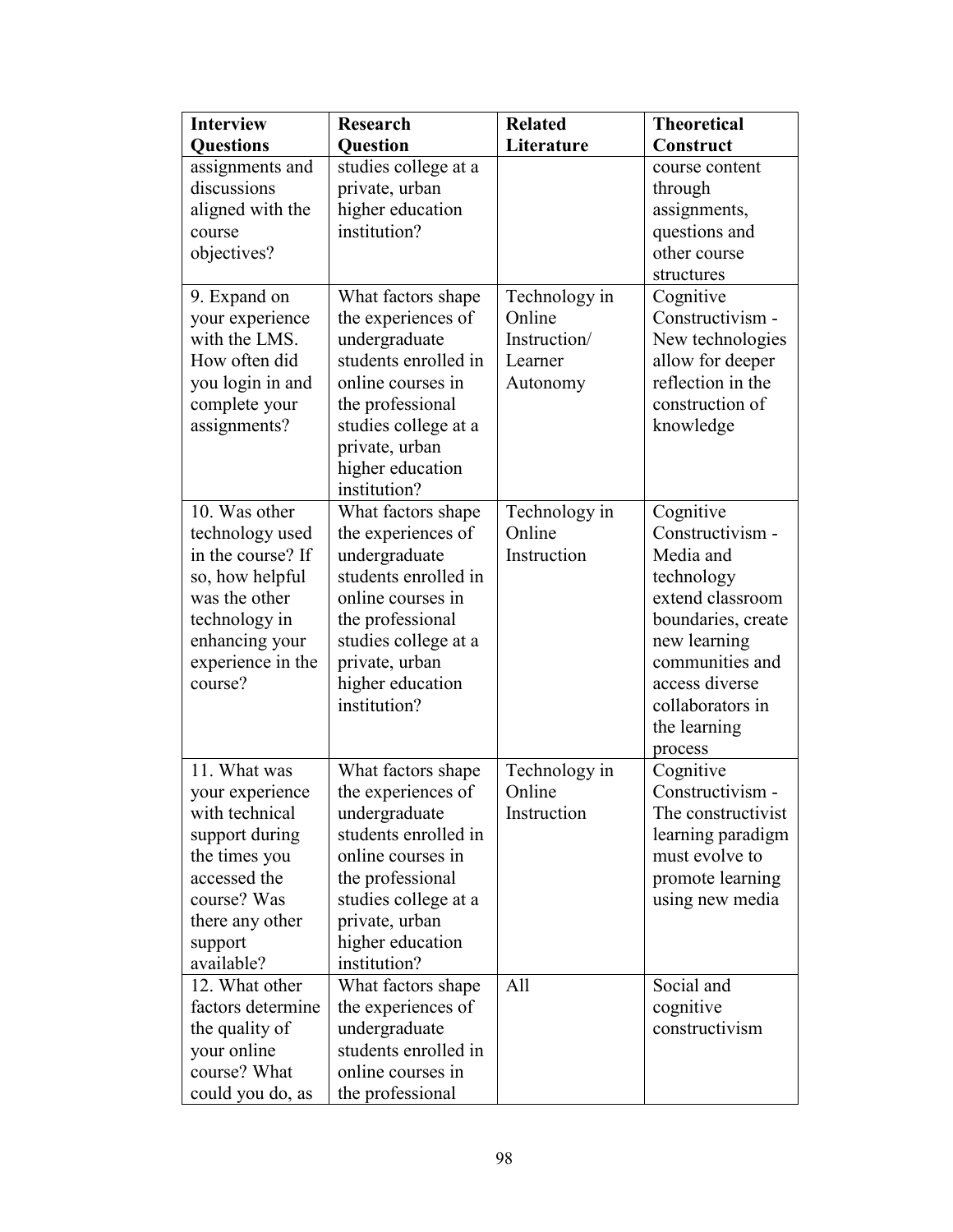| <b>Interview</b> | Research             | <b>Related</b> | <b>Theoretical</b> |
|------------------|----------------------|----------------|--------------------|
| <b>Questions</b> | <b>Question</b>      | Literature     | Construct          |
| a student, to    | studies college at a |                |                    |
| improve the      | private, urban       |                |                    |
| quality of your  | higher education     |                |                    |
| online           | institution?         |                |                    |
| education?       |                      |                |                    |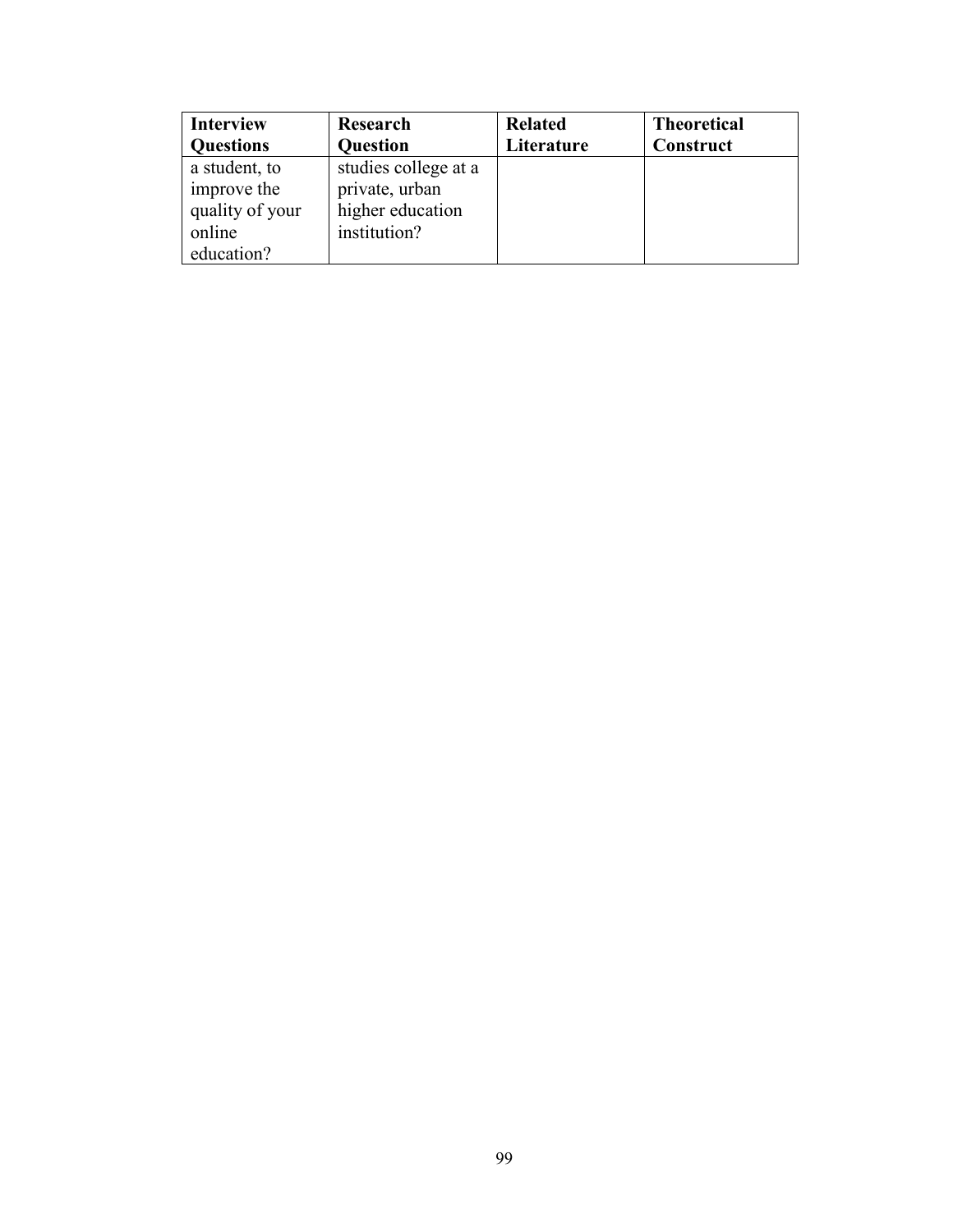### **APPENDIX F: OBSERVATION PROTOCOL**

\_\_\_\_\_\_\_\_\_\_\_\_\_\_\_\_\_\_\_\_\_\_\_\_\_\_\_\_\_\_\_\_\_\_\_\_\_\_\_\_\_\_\_\_\_\_\_\_\_\_\_\_\_\_\_\_\_\_\_\_\_\_\_\_\_\_\_\_\_\_\_

Date/Time of Observation:

### **Participants Observed**

**Scope of Observations/Indicators: (**Observations will be conducted in the Asynchronous Online Canvas Course)

**Student engagement through asynchronous course facilitation** (Armstrong, 2011; Blackmon & Major, 2012; Hugg Blakey & Howell Major, 2019; Jaggars & Xu, 2016; Zhang et al., 2020):

Instructor's periodic announcements to course participants

Instructor's promotion of interaction via discussions or collaborations Instructor's modeling of expected interaction and demonstration of online dynamics

Student's participation in community of inquiry including discussions and collaborations

Instructor's response to student's communication in a reasonable timeframe

**Course content viewed as student user** (Armstrong, 2011; Eom & Ashill, 2016; Gray & DiLoreto, 2016; Yang & Cornelius, 2004):

Access to course syllabus, resources and course materials in Canvas Inclusion of clear objectives and support for online interaction Presence of consistency in course layout, design and links Prompt grading of activities and assessments

# **Technology use through Canvas course structure and activity metrics** (Armstrong,

2011; Rubin et al., 2013; Vonderwell & Zachariah, 2005):

Presence of consistency in Canvas accessibility and navigation Integration of course content in Canvas including the use and presentation of multimedia

Appropriate use of technology Inclusion of instructions/resources for technical support

### **Learner autonomy through activity metrics and assignments** (Armstrong, 2011;

Fotiadou et al., 2017; Hixon et al., 2016; Howland & Moore, 2002; Landrum, 2020):

Demonstration of active and consistent participation in the course Opportunities for learning activities that support independent student-instructor-

content interaction

There were many opportunities for learning activities

Meaningful feedback on assignments and course activities

### **Summary of Observations:**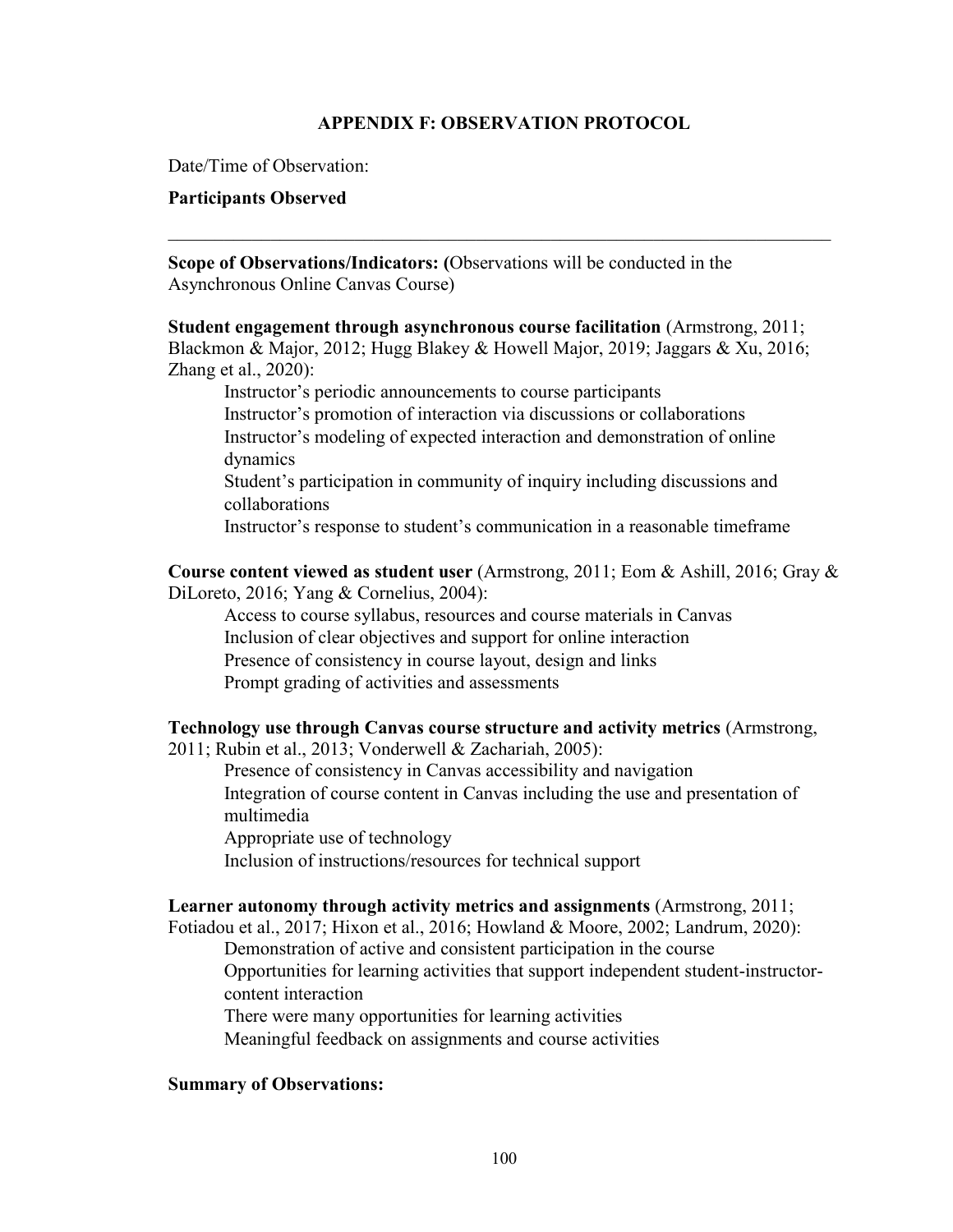#### **REFERENCES**

- Allen, I. E., Seaman, J., & Garrett, R. (2007). *Blending in: The extent and promise of blended education in the United States*. Sloan Consortium. Newburyport, MA.
- Armstrong, D. (2011). Students' perceptions of online learning and instructional tools: A qualitative study of undergraduate students' use of online tools. In *E-Learn: World Conference on E-Learning in Corporate, Government, Healthcare, and Higher Education* (pp. 1034-1039). Association for the Advancement of Computing in Education.
- Ascough, R. S. (2002). Designing for online distance education: Putting pedagogy before technology. *Teaching theology & religion*, 5(1), 17-29. https://doi.org/10.1111/1467-9647.00114
- Bandura, A. (1977). Self-efficacy: Toward a unifying theory of behavioral change. *Psychological Review*, 84(2), 191-215. [https://doi.org/10.1037/0033-](https://doi.org/10.1037/0033-295X.84.2.191) [295X.84.2.191](https://doi.org/10.1037/0033-295X.84.2.191)
- Banks, J. (1998). The lives and values of researchers: Implications for educating citizens in a multicultural society. *Educational Researcher*, 27(7), 4-17. <https://doi.org/10.3102/0013189X027007004>
- Blackmon, S. J., & Major, C. (2012). Student experiences in online courses: A qualitative research synthesis. *Quarterly Review of Distance Education*, 13(2).
- Bruner, J. (1971). *Toward a theory of instruction*. Belknap Press of Harvard University Press.
- Briggs, A. (2015). Ten ways to overcome barriers to student engagement online. *Online Learning Consortium.*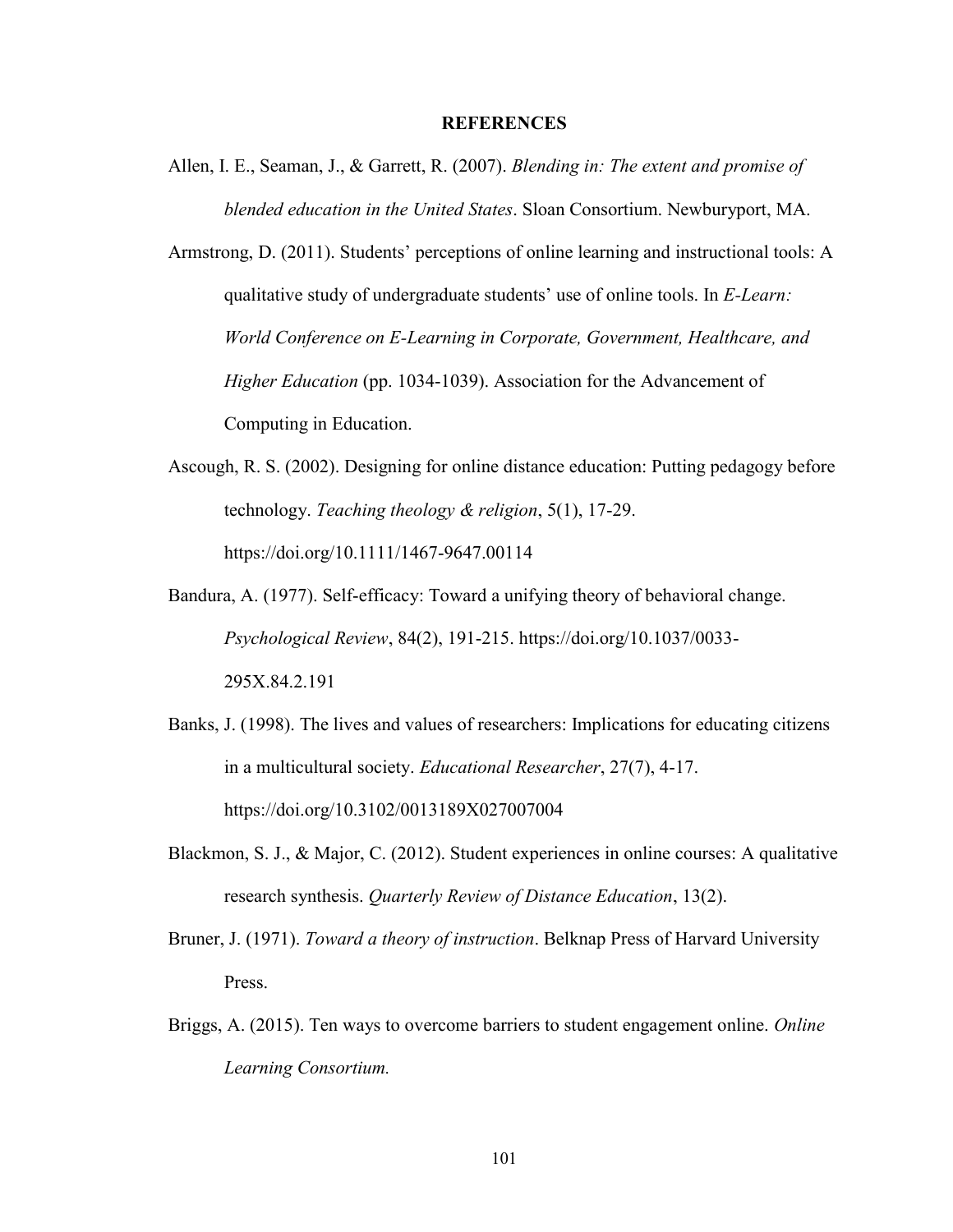Creswell, J.W., & Poth, C.N. (2018). *Qualitative inquiry and research design: Choosing among five traditions*. (4th ed.). Sage Publications, Inc. Thousand Oaks, CA.

Dewey, J. (1938) Experience and Education. New York: Collier Books.

- Eom, S. B., & Ashill, N. (2016). The determinants of students' perceived learning outcomes and satisfaction in university online education: An update. *Decision Sciences Journal of Innovative Education*, 14(2), 185-215. https://doi.org/10.1111/dsji.12097
- Fotiadou, A., Angelaki, C., & Mavroidis, I. (2017). Learner autonomy as a factor of the learning process in distance education. *European Journal of Open, Distance and E-learning*, 20(1), 96-111. https://doi.org/10.1515/eurodl-2017-0006
- Frey, B. B. (2018). *The SAGE encyclopedia of educational research, measurement, and evaluation*. Sage Publications. https://doi.org/10.4135/9781506326139
- Friedman, J., & Moody, J. (2020). How online classes work? 10 frequently asked questions. Online Learning Consortium.

https://onlinelearningconsortium.org/news\_item/how-online-classes-work-10 frequently-asked-questions.

- Gold, S. (2001). A constructivist approach to online training for online teachers. *Journal of Asynchronous Learning Networks*, 5(1), 35-57. https://doi.org/10.24059/olj.v5i1.1886
- Gray, J. A., & DiLoreto, M. (2016). The effects of student engagement, student satisfaction, and perceived learning in online learning environments. *International Journal of Educational Leadership Preparation*, 11(1), n1.

Hixon, E., Barczyk, C., Ralston-Berg, P., & Buckenmeyer, J. (2016). The impact of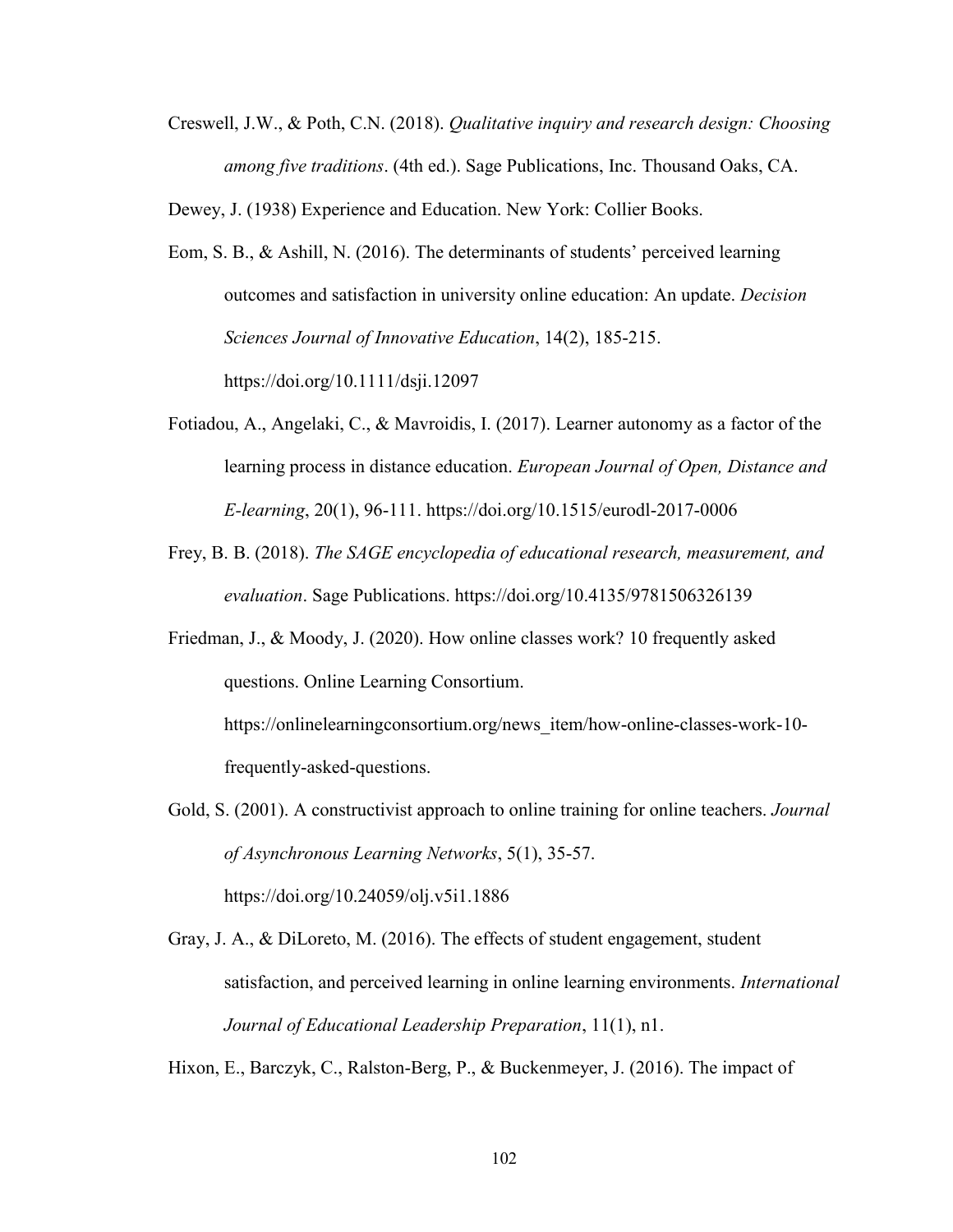previous online course experience on students' perceptions of quality. *Online Learning*, 20(1), 25-40. https://doi.org/10.24059/olj.v20i1.565

- Hmelo-Silver, C. E., Duncan, R. G., & Chinn, C. A. (2007). Scaffolding and achievement in problem-based and inquiry learning: a response to Kirschner, Sweller, and Clark. *Educational Psychologist*, 42(2), 99-107. https://doi.org/10.1080/00461520701263368
- Howland, J. L., & Moore, J. L. (2002). Student perceptions as distance learners in internet-based courses. *Distance Education*, 23(2), 183-195. https://doi.org/10.1080/0158791022000009196
- Hugg Blakey, C., & Howell Major, C. (2019). Student perceptions of engagement in online courses: An exploratory study. *Online Journal of Distance Learning Administration*, 22(4).
- Jaggars, S. (2011). Online learning: Does it help low-income and underprepared students? Assessment of Evidence Series. Community College Research Center. Brief No. 52.
- Jaggars, S. S., & Xu, D. (2016). How Do Online Course Design Features Influence Student Performance? *Computers and Education,* 95, 270-284. https://doi.org/10.1016/j.compedu.2016.01.014
- Great Schools Partnership. (2014). Glossary of education reform. https://www.edglossary.org
- Kearsley, G., & Shneiderman, B. (1998). Engagement theory: A framework for technology-based teaching and learning. *Educational Technology*, 38(5), 20-23. https://doi.org/10.1007/BF02299671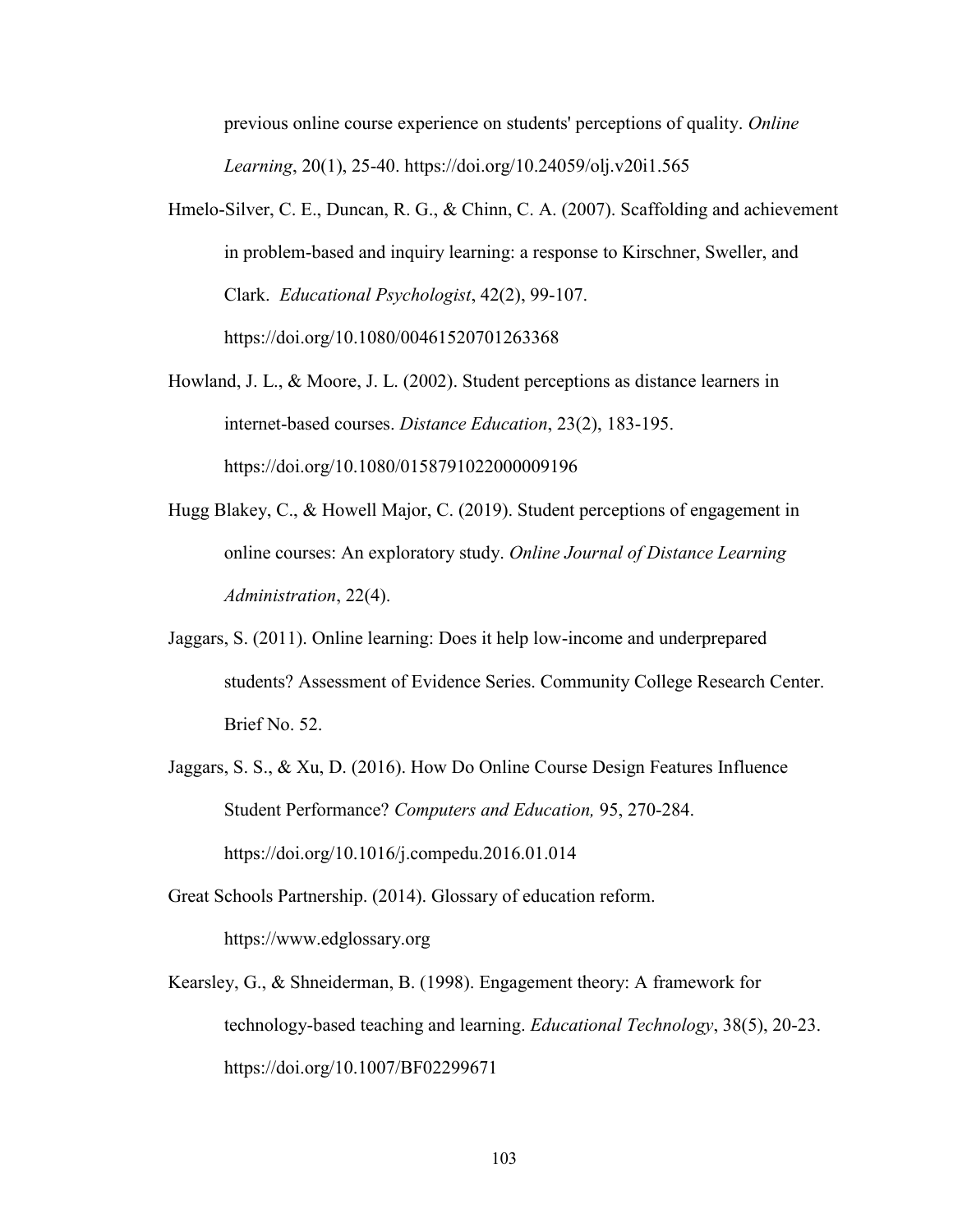- Keegan, D. (Ed.). (2005). *Theoretical principles of distance education*. Routledge. https://doi.org/10.4324/9780203983065
- Kirschner, P.A. (2002). Cognitive load theory: Implications of cognitive load theory on the design of learning. *Learning and Instruction*, 12(1), 1-10. https://doi.org/10.1016/S0959-4752(01)00014-7
- Landrum, B. (2020). Examining students' confidence to learn online, self-regulation skills and perceptions of satisfaction and usefulness of online classes. *Online Learning*, 24(3) 128-146. https://doi.org/10.24059/olj.v24i3.2066
- Maxwell, J.A. (2013). *Qualitative research design: An interactive approach*. (3rd ed.). Sage Publications, Inc.
- Miles, M., Huberman, A., & Saldaña, J. (2014). *Qualitative data analysis: A methods sourcebook*. (3rd ed.). Sage Publications, Inc.
- Moore, M. G. (1972). Learner autonomy: The second dimension of independent learning. *Convergence*, 5(2), 76-88.
- Moore, M. G., & Keegan, D. (1993). Theory of transactional distance. *Theoretical Principles of Distance Education*, 22-39.
- NCES. (2020). Fast facts distance learning. U.S. Department of Education, Institute of Education Sciences, National Center for Education Statistics. https://nces.ed.gov/fastfacts/display.asp?id=80.
- Piaget, J. (1977). *The development of thought: Equilibration of cognitive structures*. Viking Press.
- Rubin, B., Fernandes, R., & Avgerinou, M. (2013). The effects of technology on the Community of Inquiry and satisfaction with online courses. *The Internet and*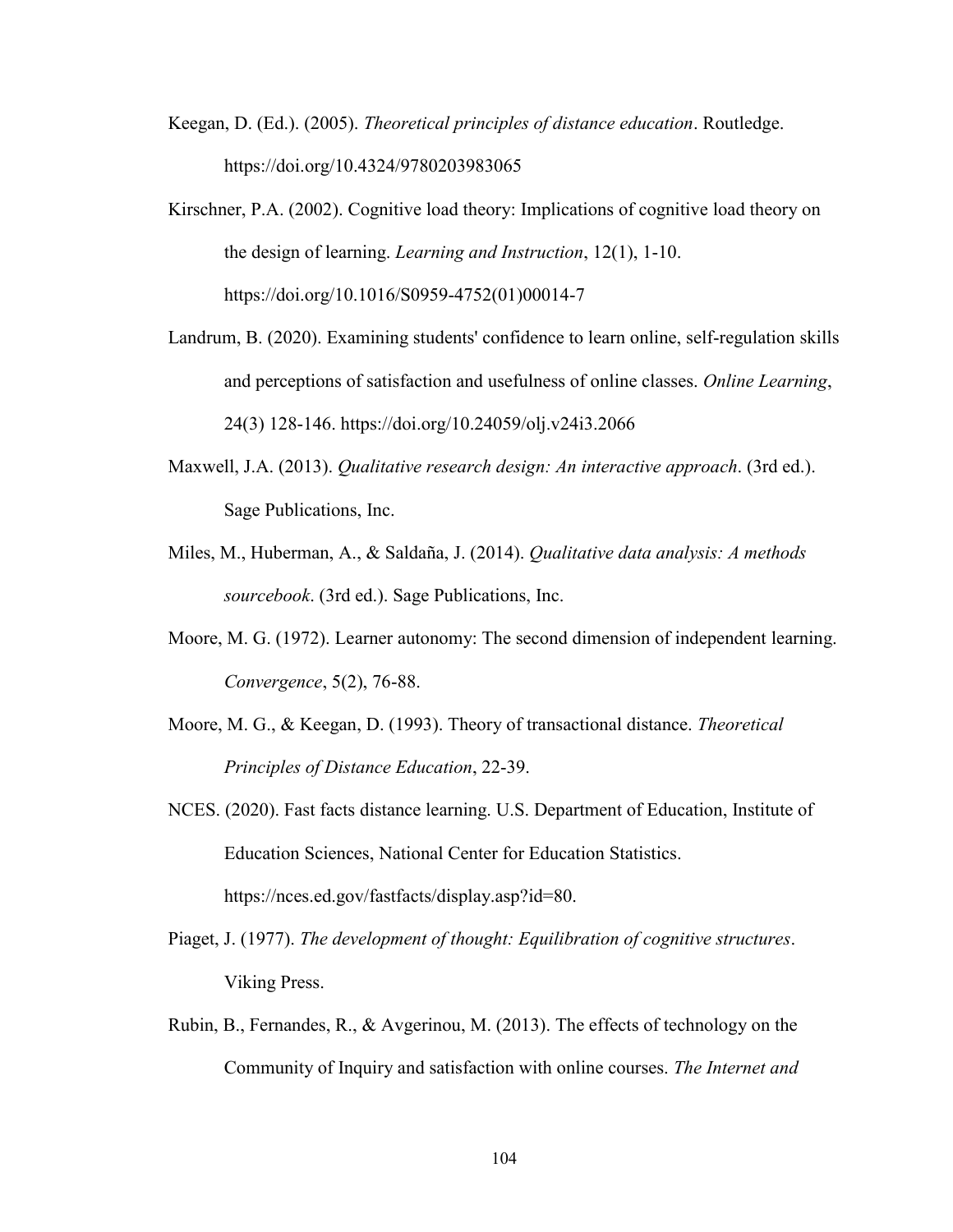*Higher Education*, 17, 48-57. https://doi.org/10.1016/j.iheduc.2012.09.006

- Seaman, J., Allen, I., & Seaman, J. (2018). Grade increase: Tracking distance education in the United States. Online Learning Consortium. *Babson Survey Research Group.*
- Seidman, I. (2006). *Interviewing as qualitative research: A guide for researchers in education and the social sciences*. Teachers College Press.
- Schrader, D. E. (2015). Constructivism and learning in the age of social media: Changing minds and learning communities. *New Directions for Teaching and Learning*, 2015(144), 23-35. https://doi.org/10.1002/tl.20160

Top Hat. (2021). Glossary of higher education terms A-Z. https://tophat.com/glossary.

- Vonderwell, S., & Zachariah, S. (2005). Factors that influence participation in online learning. *Journal of Research on Technology in Education*, 38(2), 213-230. https://doi.org/10.1080/15391523.2005.10782457
- Vygotsky, L. S. (1978). *Mind in society: The development of higher psychological processes*. Harvard University Press.
- Yang, Y., & Cornelius, L. F. (2004). Students' perceptions towards the quality of online education: A qualitative approach. *Association for Educational Communications and Technology*, 27,861-877.

Yin, R. K. (2014). *Case study research: Design and methods* (5th ed.). Sage.

Zhang, J., Addae, H. M., Bakeman, M., Boyraz, M., Flaherty, P. T., Habich, M., Johnson, A., Phillips, A., & Schreihans, C. (2020). Management students' perceptions of online teaching quality. *e-Journal of Business Education and Scholarship of Teaching*, 14(2), 33-52. https://doi.org/10.5465/AMBPP.2020.21101abstract